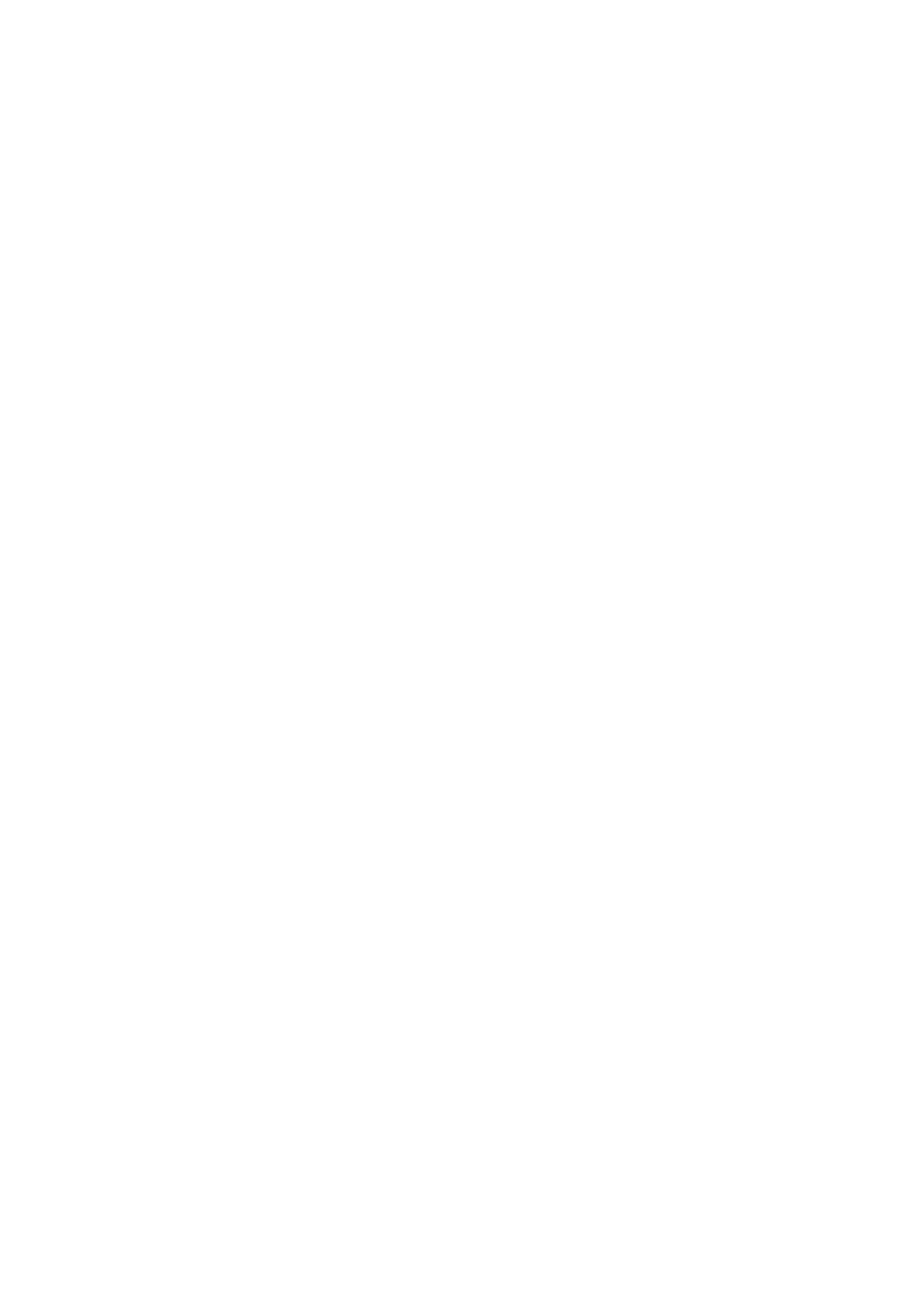

# House of Commons Home Affairs Committee

# **Identity Cards**

## **Fourth Report of Session 2003–04**

### *Volume I*

*Report, together with formal minutes* 

*Ordered by The House of Commons to be printed 20 July 2004* 

EMBARGOED ADVANCE COPY Not to be published in full, or in part, in any form before **0001 on Friday 30 July 2004** 

> **HC 130-I**  Published on 30 July 2004 by authority of the House of Commons London: The Stationery Office Limited £0.00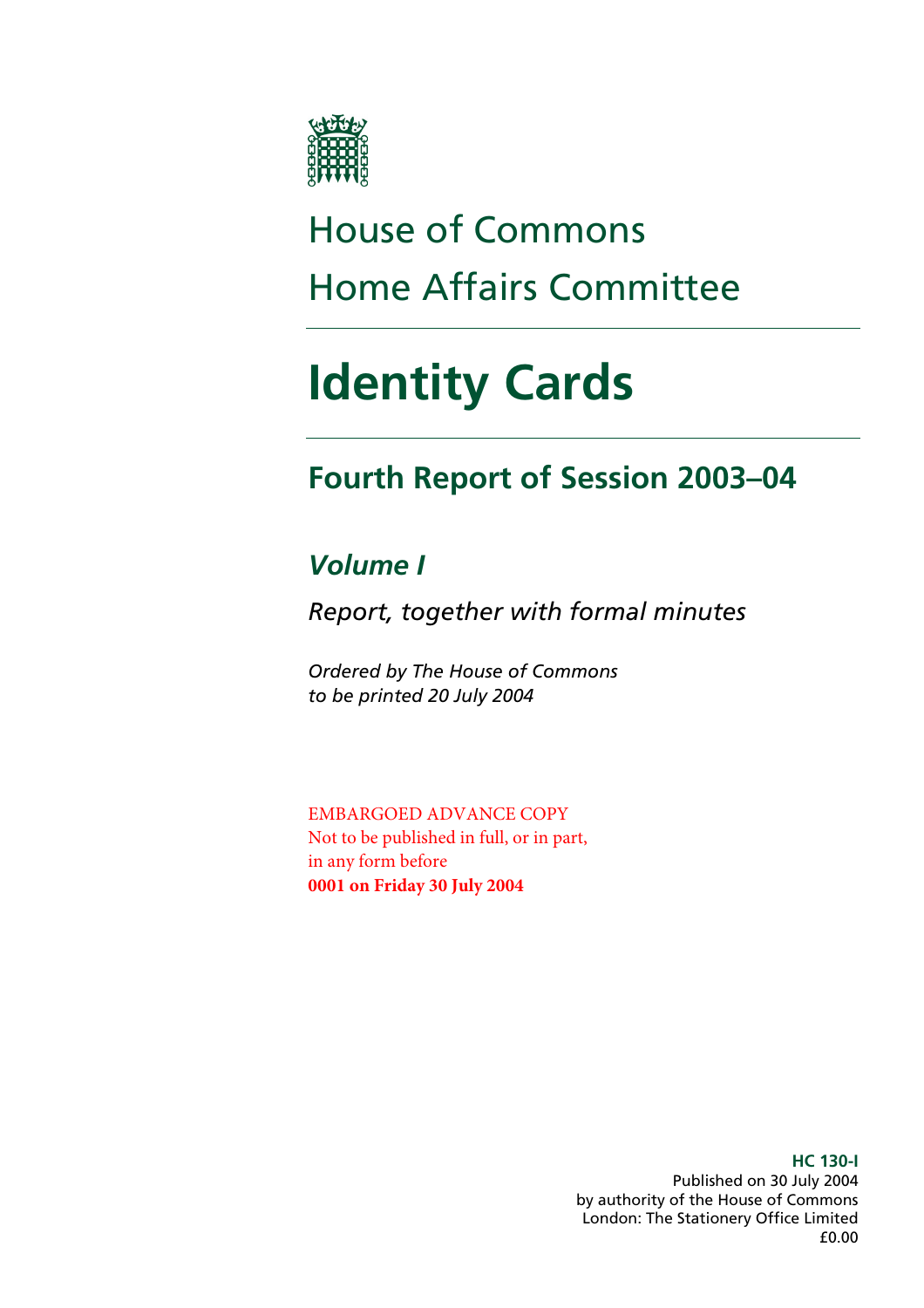EMBARGOED ADVANCE COPY Not to be published in full, or in part, in any form before **0001 on Friday 30 July 2004**

#### **Home Affairs Committee**

The Home Affairs Committee is appointed by the House of Commons to examine the expenditure, administration, and policy of the Home Office and its associated public bodies; and the administration and expenditure of the Attorney General's Office, the Treasury Solicitor's Department, the Crown Prosecution Service and the Serious Fraud Office.

#### **Current membership**

Mr John Denham MP (*Labour, Southampton, Itchen*) (Chairman) Janet Anderson MP (*Labour, Rossendale and Darwen*) Mr David Cameron MP (*Conservative, Witney*) Mr James Clappison MP (*Conservative, Hertsmere*) Mrs Claire Curtis-Thomas MP (*Labour, Crosby)* Mrs Janet Dean MP (*Labour, Burton*) Mr Gwyn Prosser MP (*Labour, Dover*) Bob Russell MP (*Liberal Democrat, Colchester*) Mr Marsha Singh MP (*Labour, Bradford West*) Mr John Taylor MP (*Conservative, Solihull*) David Winnick MP (*Labour, Walsall North*)

The following Member was also a member of the Committee for part of this inquiry: Miss Ann Widdecombe MP (*Conservative, Maidstone and The Weald*)

#### **Powers**

The Committee is one of the departmental select committees, the powers of which are set out in House of Commons Standing Orders, principally in SO No 152. These are available on the Internet via www.parliament.uk.

#### **Publications**

The Reports and evidence of the Committee are published by The Stationery Office by Order of the House. All publications of the Committee (including press notices) are on the Internet at

www.parliament.uk/parliamentary\_committees/home\_affairs\_committee.cfm. A list of Reports of the Committee in the present Parliament is at the back of this volume.

#### **Committee staff**

The current staff of the Committee are Dr Robin James (Clerk), Mr Mark Etherton (Second Clerk), Kate Akester (Adviser (Sentencing Guidelines)), Miss Jane Gordon (Committee Legal Specialist), Dr Ben Morris (Committee Legal Specialist), Mr Ian Thomson (Committee Assistant), Melanie Barklem (Secretary), and Mr John-Paul Flaherty (Senior Office Clerk).

#### **Contacts**

All correspondence should be addressed to the Clerk of the Home Affairs Committee, House of Commons, 7 Millbank, London SW1P 3JA. The telephone number for general enquiries is 020 7219 3276; the Committee's email address is homeaffcom@parliament.uk .

#### **Footnotes**

In the footnotes of this Report, references to oral evidence are indicated by 'Q' followed by the question number. References to written evidence are indicated by the page number as in 'Ev 12'. All evidence for this inquiry is printed in Volume II.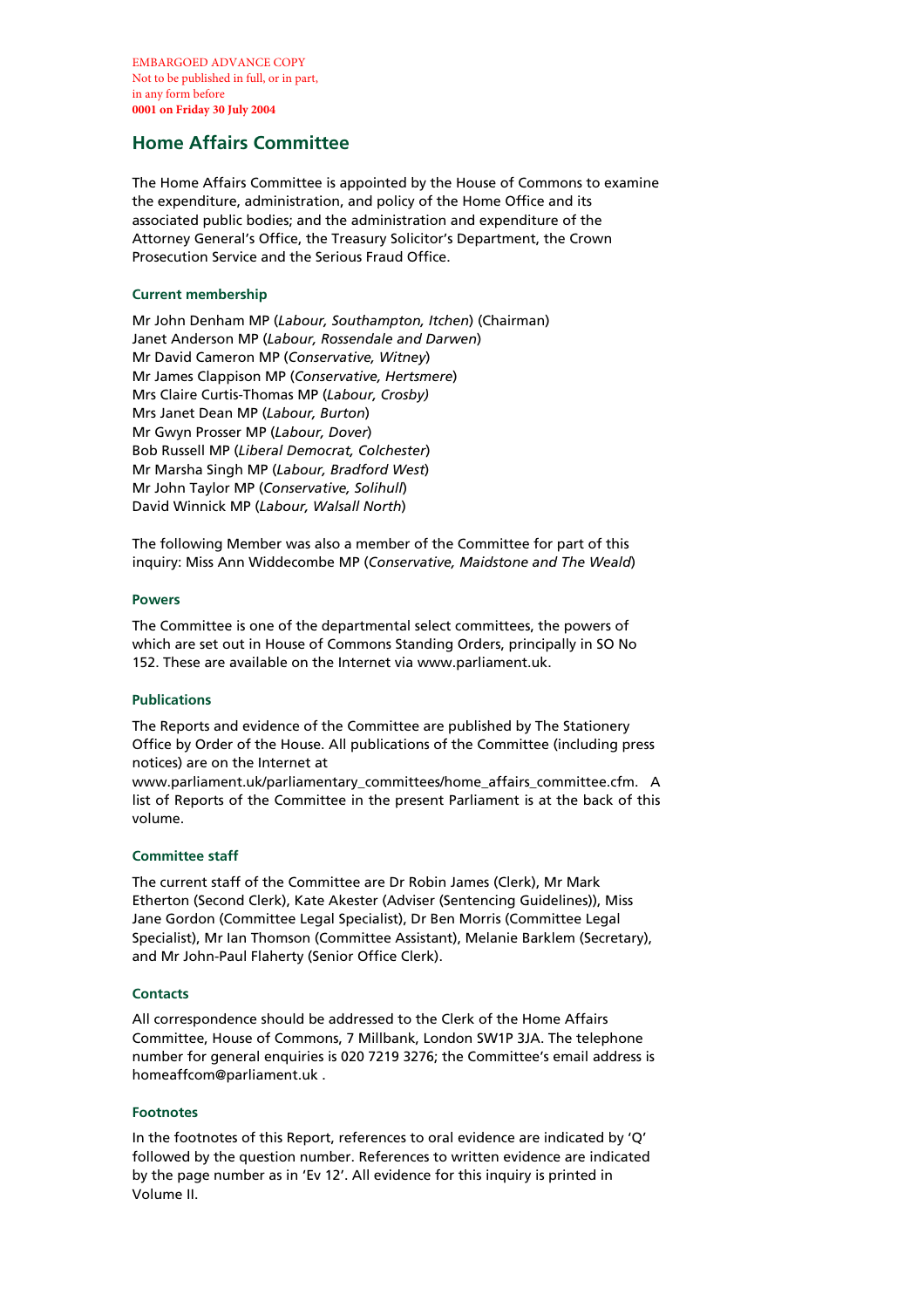EMBARGOED ADVANCE COPY Not to be published in full, or in part, in any form before **0001 on Friday 30 July 2004** 

### **Contents**

| <b>Report</b>  |                                                                | Page              |
|----------------|----------------------------------------------------------------|-------------------|
|                | <b>Summary</b>                                                 | 3                 |
| 1              | <b>Introduction and Background</b>                             | 7                 |
|                | The Committee's inquiry                                        | 7                 |
|                | Identity Cards in the United Kingdom                           | 7                 |
|                | The 1996 Home Affairs Committee Report on Identity Cards       | 8                 |
|                | The international context                                      | 10 <sup>1</sup>   |
|                | <b>EU and ICAO standards</b>                                   | 10                |
|                | US visa regulations                                            | 11                |
|                | Other European experiences                                     | $12 \overline{ }$ |
|                | Sweden and Germany                                             | $12 \overline{ }$ |
|                | Canada and Australia                                           | 14                |
| $\overline{2}$ | The Government's proposals                                     | 16                |
|                | Aims of the Scheme                                             | 20                |
| 3              | <b>Opposition to Identity Cards</b>                            | 21                |
|                | Concerns of principle                                          | 21                |
|                | <b>Practical concerns</b>                                      | 22                |
| 4              | Benefits and weaknesses of the Government's scheme             | 23                |
|                | The stated aims                                                | 24                |
|                | Illegal working and immigration abuse                          | 25                |
|                | Organised crime and terrorism                                  | 28                |
|                | Identity fraud                                                 | 30                |
|                | Entitlement to public services                                 | 31                |
|                | Easier access to public services                               | 33                |
|                | The Government's proposals-some key issues                     | 35                |
|                | Public support                                                 | 36                |
|                | The 'voluntary' stage                                          | 38                |
|                | Vulnerable groups                                              | 38                |
|                | The National Identity Register                                 | 39                |
|                | Architecture of the database                                   | 40                |
|                | Access to the database                                         | 41                |
|                | 'Function creep'                                               | 42                |
|                | Information on the database                                    | 43                |
|                | <b>Biometrics</b>                                              | 45                |
|                | <b>Medical information</b>                                     | 47                |
|                | The Citizen Information Project and other Government databases | 47                |
|                | Registration and enrolment                                     | 49                |
|                | Cards                                                          | 50                |
|                | Readers and infrastructure                                     | 52                |
|                | Multiple cards                                                 | 53                |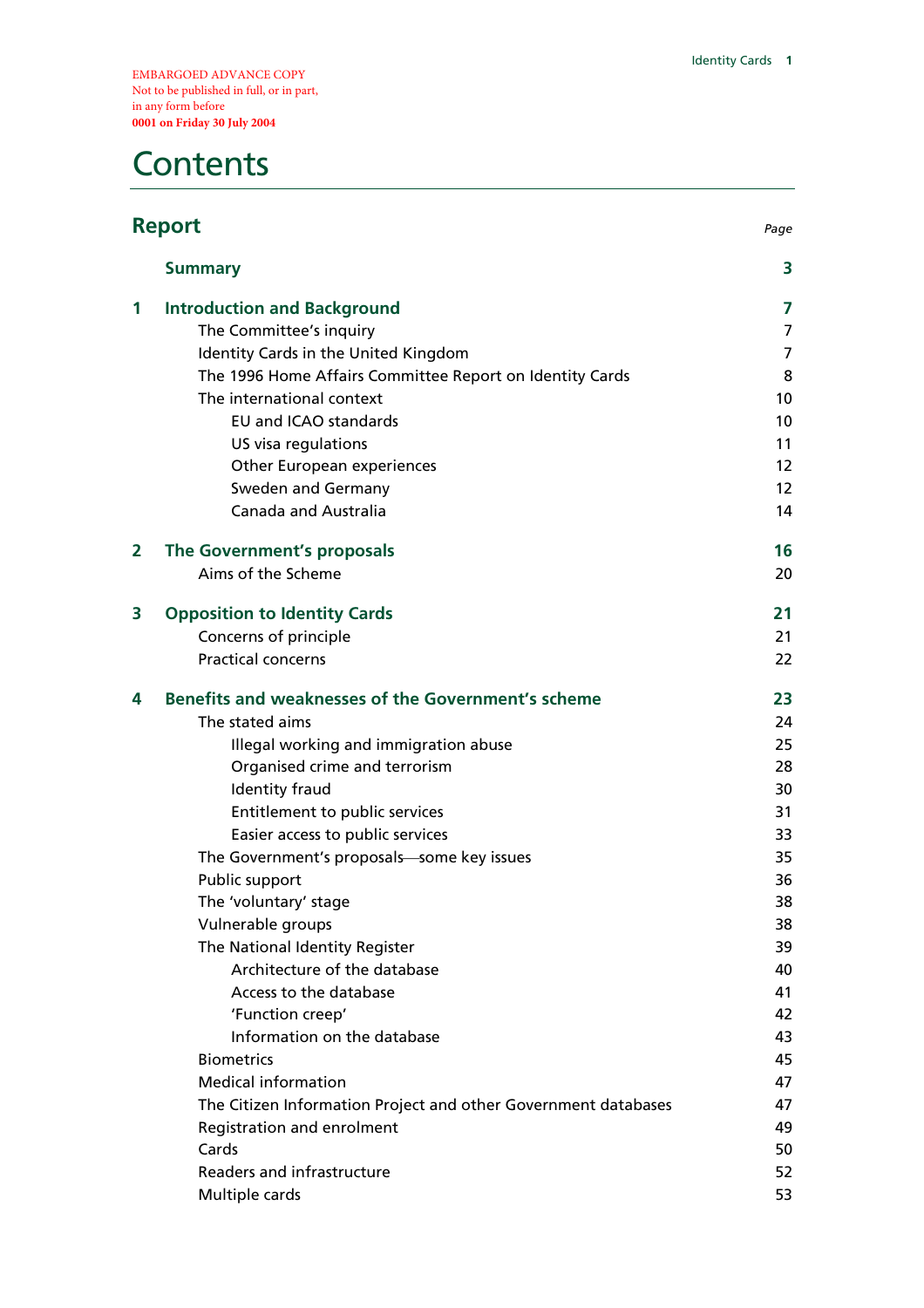**2** Identity Cards EMBARGOED ADVANCE COPY Not to be published in full, or in part, in any form before

|   | 0001 on Friday 30 July 2004                                                       |     |
|---|-----------------------------------------------------------------------------------|-----|
|   | Security                                                                          | 53  |
|   | Costings                                                                          | 54  |
|   | Procurement                                                                       | 55  |
|   | Conclusions                                                                       | 56  |
| 5 | <b>The draft Bill</b>                                                             | 57  |
|   | Purposes of the Bill and the Data Protection Act: Clause 1 and Schedule 1         | 57  |
|   | Registration and issue of cards: Clauses 2 and 8                                  | 59  |
|   | Information on the Register: Clause 3                                             | 60  |
|   | Designated documents: Clause 4                                                    | 60  |
|   | Information required for registration: Clause 5                                   | 60  |
|   | Obligatory registration: Clause 6                                                 | 61  |
|   | The move to compulsion: Clause 7                                                  | 62  |
|   | Renewal of identity cards: Clause 9                                               | 62  |
|   | Issue of identity cards: Clause 10                                                | 62  |
|   | Accuracy of the Register: Clauses 11, 12 and 37                                   | 63  |
|   | Loss, theft or damage to a card: Clause 13                                        | 64  |
|   | The right to see information held and disclosure of information:                  |     |
|   | Clauses 14 and 24                                                                 | 64  |
|   | Power to make public services conditional on identity checks: Clauses 15 and 1965 |     |
|   | Checks on the Register: Clause 18                                                 | 66  |
|   | Disclosure of information without consent: Clauses 20, 21 and 23                  | 66  |
|   | Oversight of the scheme: Clauses 25 and 26                                        | 67  |
|   | Possession of false documents: Clause 27                                          | 68  |
|   | Complaints: Clauses 34 and 35                                                     | 68  |
| 6 | <b>Overall conclusions</b>                                                        | 68  |
|   | <b>Conclusions and recommendations</b>                                            | 70  |
|   | <b>Annex: Conduct of the inquiry</b>                                              | 84  |
|   | <b>Formal minutes</b>                                                             | 86  |
|   | <b>List of witnesses</b>                                                          | 97  |
|   | List of written evidence                                                          | 99  |
|   |                                                                                   |     |
|   | List of unprinted written evidence                                                | 100 |

| <b>Reports from the Home Affairs Committee since 2001</b> |  |
|-----------------------------------------------------------|--|
|                                                           |  |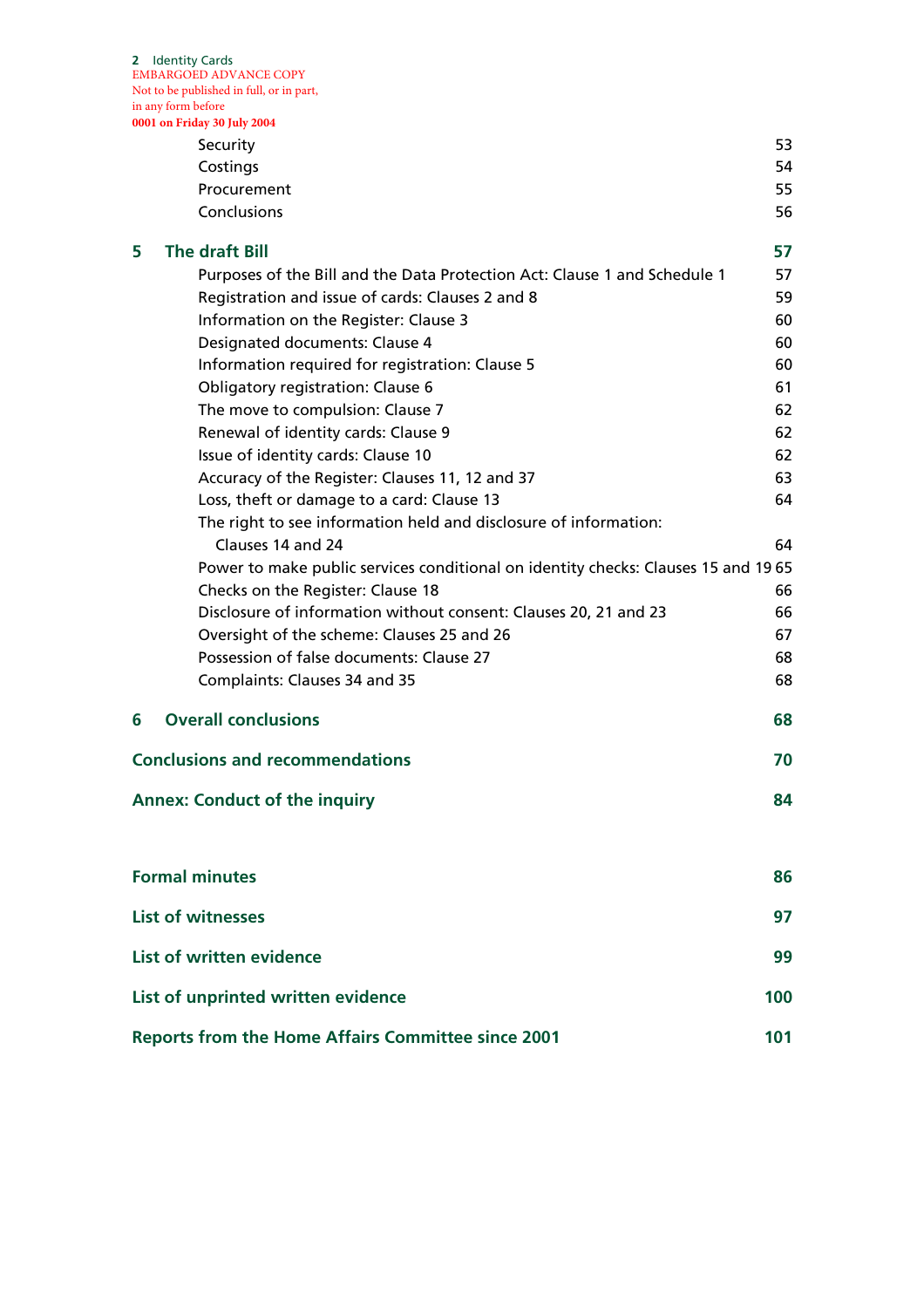## **Summary**

In this report we consider the Government's proposals for an identity cards scheme and the draft Identity Cards Bill.

The report provides a brief history of UK identity cards.

We outline international developments in identity documents and the experience of a number of countries inside and outside Europe. International experience clearly indicates that identity cards and population registers operate with public support and without significant problems in the rest of Europe. However, given the variety in social, political and legal culture and history, it cannot be assumed that any given approach will work in this country, nor is there any significant international experience to draw on for the use of biometrics on the scale proposed. We outline the implications of the Government's decision to use passports and driving licences for the design and use of a UK identity card system.

We consider the objections of principle raised to identity card schemes. We conclude that objections of principle should not be lightly dismissed and that the Government's proposed scheme would represent a significant change in the relationship between state and individual in this country. But we do not believe that identity cards should be rejected on constitutional grounds alone: the test should be whether the costs are proportionate to the benefits of an ID card system.

We examine evidence that the proposals would not work or would be unacceptably risky. The proposed scheme is unprecedentedly large and complex and will handle sensitive personal data and we conclude that measures to ensure its integrity must be built into all aspects of its development. We express concern about the Government's lack of clarity about the scheme's scope and practical operation, and the current procurement process.

We set out the aims of the scheme given by the Government and assess how the scheme might contribute to the stated aims. We note that the Government's stated aims have changed over time and indicate where further clarity is still required.

We conclude that ID cards can make a significant contribution to tackling illegal working, but only when accompanied by wider enforcement measures. ID cards could make a contribution to reducing illegal immigration, but only if the scheme is properly enforced and complemented by action on access to public services.

We conclude that ID cards would make a real and important contribution to fighting organised crime and terrorism by disrupting the use of multiple identities, identity fraud and related activities like money-laundering. We note the support for an ID card scheme from law enforcement agencies. We conclude that the full benefits would come with a compulsory scheme.

An identity card scheme would help combat identity fraud, but we note the need for appropriate checks on the card and on biometrics. Government should clarify how and when it expects the card to be checked.

ID cards would make it easier to establish entitlement to public services, but action should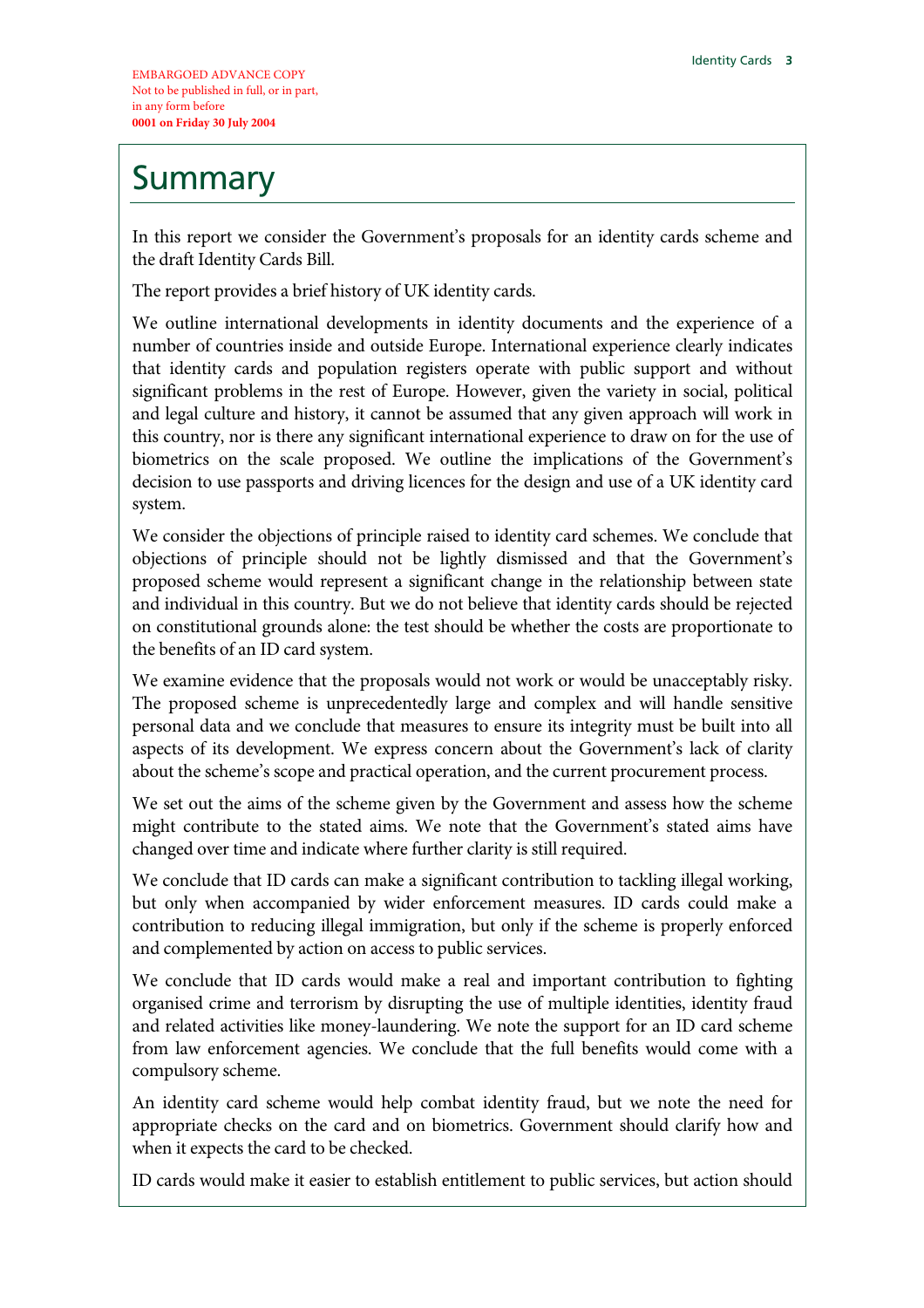be taken now to ensure that measures to check identity are developed across public services. The Government should review entitlements to all public services. We express concern that there may be up to four different systems for checking entitlement in different parts of the United Kingdom.

The scheme would improve access to public services to an extent, but in the absence of coherent proposals for improving access to a wider range of services and information, citizens may still have to carry a wide range of cards.

We conclude that among the issues common to the areas in which the Government expects identity cards to make a contribution are the level and nature of checks required and how the operation of services needs to be changed to take advantage of cards. In most cases cards will only be fully effective if complementary action is taken. More could be done now to check identities and there is a danger that action will be delayed until identity cards are introduced.

We note strong public support for the principle of identity cards, but little enthusiasm for paying fees at the level suggested. We criticise the use of the term 'voluntary' to describe the first phase of the scheme, but believe that an incremental approach to the introduction of cards is justified. We stress the importance of ensuring that the proposals do not impose new disadvantages on vulnerable groups and minorities.

We consider the design and planned operation of the scheme. It will be important to establish the right technical and managerial structure from the outset. We are concerned that the Government's approach has not ensured adequate technical debate and public scrutiny.

A balance must be struck between protecting individuals from unnecessary access to information and ensuring that users of the database have the information they need. We point to the implications of, for example, a national fingerprint register, and conclude that Parliament should be to able oversee and prevent 'function creep' in the use of the National Identity Register.

The Government should clarify the operational reasons for requiring addresses on the register, given the significant administrative consequences of doing so. If addresses are included, it should be a legal requirement for landlords to register their tenants. The Government should also clarify the purpose of the number assigned to each individual on the register and its relation to other identifying numbers used by the state

The security and reliability of biometrics are central to the Government's proposals. No comparable system of this size exists. There should be exhaustive testing of the biometrics chosen and the results assessed by independent experts, perhaps led by the Government's Chief Scientific Adviser.

There is a significant overlap between the General Register Office's proposal for a UK population register—the Citizen Information Project—and the proposed identity cards database. We believe it would be better to improve the quality of existing registers and to draw up common standards for register management. We are concerned by the proliferation of large-scale databases and card systems. Co-ordinated action should be undertaken at the highest levels of the Civil Service. There should not be a central database holding all individual information but the identity card should enable access to all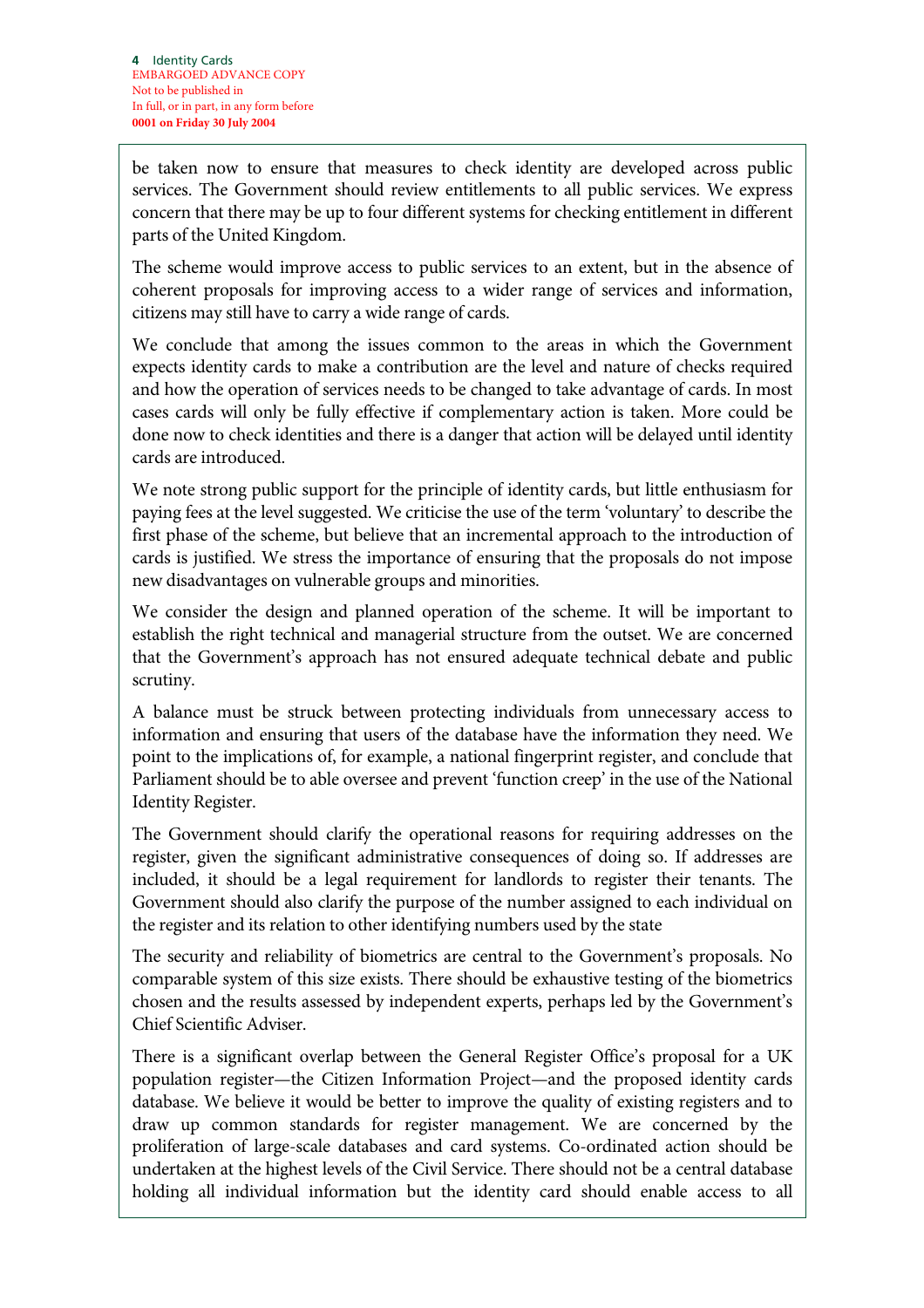Government databases.

More study is needed of the enrolment and registration processes. The Home Office is taking decisions about the nature of the card without external assessment or public debate. We express deep concern about the lack of information from the Government about the number, type and cost of card readers and infrastructure. Estimates should be published of the number of readers required by government departments and other organisations. We support the issue of multiple identity cards to an individual where there is a legitimate need.

The Home Office's public costings have not changed in two years. We have seen, on a confidential basis, details of the assumptions on which these are based. We are not convinced that the level of confidentiality is justified and believe that cost information is an essential element in determining value for money. The least robust cost estimates appear to relate to the assumptions with the greatest cost-sensitivity. The failure to publish a Regulatory Impact Assessment significantly weakens pre-legislative scrutiny and public consultation. Commercial sensitivity is not an excuse to avoid publishing a full Assessment with the Bill.

We believe it is possible to deliver the project on time, to specification and to cost. But the closed nature of the procurement process should be replaced by a more open procurement policy, allowing expert scrutiny.

We believe that an identity card scheme could make a significant contribution to achieving the aims set out for it by the Government particularly tackling crime and terrorism. In principle an identity card scheme could also play a useful role in improving the coordination of and the citizen's access to public services, although the Government has not yet put forward clear proposals to do so. We believe that the Government has made a convincing case for proceeding with the introduction of identity cards.

However, the introduction of identity cards carries clear risks, both for individuals and for the successful implementation of the scheme. We are concerned by the lack of clarity and definition on key elements of the scheme and its future operation and by the lack of openness in the procurement process. The lack of clarity and openness increase the risks of the project substantially. This is not justified and must be addressed if the scheme is to enjoy public confidence and to work and achieve its aims in practice.

Our consideration of the draft Bill was not as detailed as we would have wanted. But we conclude that it gives the Government powers to register a wide range of information not obviously related to establishing identity and allows wider access to the database than is justified by the fight against organised crime and terrorism. It is unacceptable to leave to secondary legislation questions over the degree of access to the database, especially since the purposes of the Bill need to be made less broad. We believe that the move to the compulsory stage should be subject to primary legislation and that the powers of the proposed National Identity Scheme Commissioner should be strengthened and extended. We also comment on a number of detailed points in the draft Bill.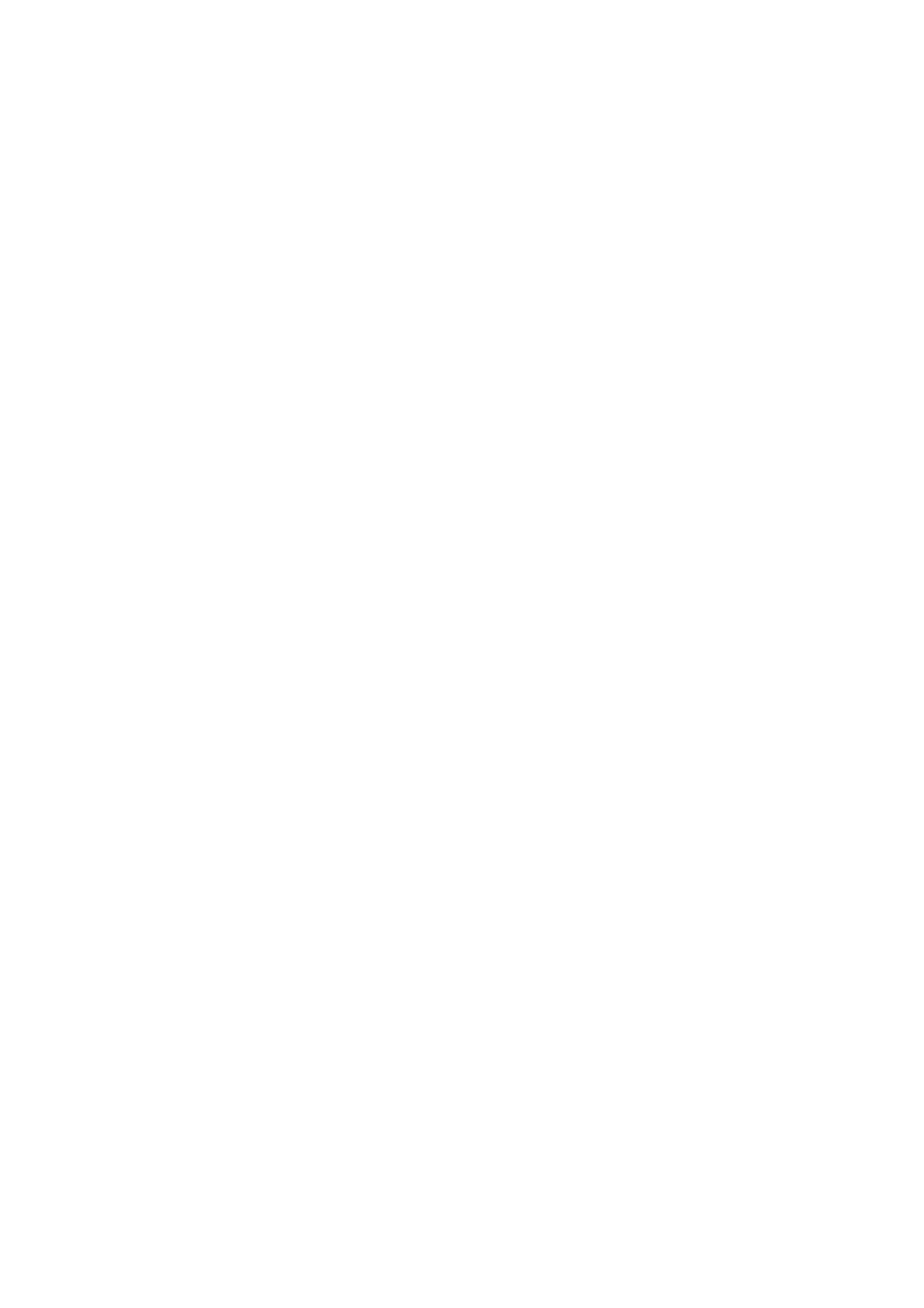# 1 Introduction and Background

#### **The Committee's inquiry**

1. The Committee decided to inquire into all aspects of identity cards, including the practical aspects of the Government's proposals and of any future schemes, as well as undertaking pre-legislative scrutiny of the Home Office's draft Bill. Key points we agreed to consider were:

- the practical issues involved in the ID database and biometric identifiers;
- the security and integrity of the proposed system;
- the operational use of ID cards in establishing identity, accessing public services, and tackling illegal migration, crime, and terrorism;
- issues to be addressed in the longer-term, including compulsion; and
- the estimated cost of the system.

2. During the course of our inquiry we took oral evidence on nine occasions and received 115 memoranda, of which 33 focussed on the draft Bill. A list of those who gave oral evidence is annexed. We visited the UK Passport Service's Headquarters to see its biometric pilot project. We also visited Sweden and Germany.

3. The Committee would like to thank the two Specialist Advisers appointed to assist the inquiry, Professor Angela Sasse of University College London and Professor Brian Collins of the Royal Military College of Science Shrivenham.

#### **Identity Cards in the United Kingdom**

4. The carrying of identity cards was compulsory in the United Kingdom from 1939 to 1952. They were introduced as a security measure and continued after the war to help in the administration of food rationing. The police had powers to see identity cards in certain circumstances. If an individual did not show one when asked, it had to be produced at a police station within two days. In December 1950 Clarence Henry Willcock, the manager of a dry cleaning firm, refused to show his identity card when asked to by PC Muckle following a minor motoring offence; two days later, having failed to produce it at a police station, he was charged under the National Registration Act 1939. In the magistrates court he argued that it was wrong for the authorities to continue to use a power given during a national emergency when that emergency no longer existed. He was convicted under the terms of the Act, but given an absolute discharge. He appealed against the conviction and in June 1951 the case reached the High Court, where Lord Goddard, acting Lord Chief Justice, concluded that he had no choice but to uphold the conviction, praised the magistrates for giving an absolute discharge and said:

"it is obvious that the police now, as a matter of routine, demand the production of national registration identity cards whenever they stop or interrogate a motorist for whatever cause. Of course, if they are looking for a stolen car or have reason to believe that a particular motorist is engaged in committing a crime, that is one thing, but to demand a national registration identity card from all and sundry, for instance,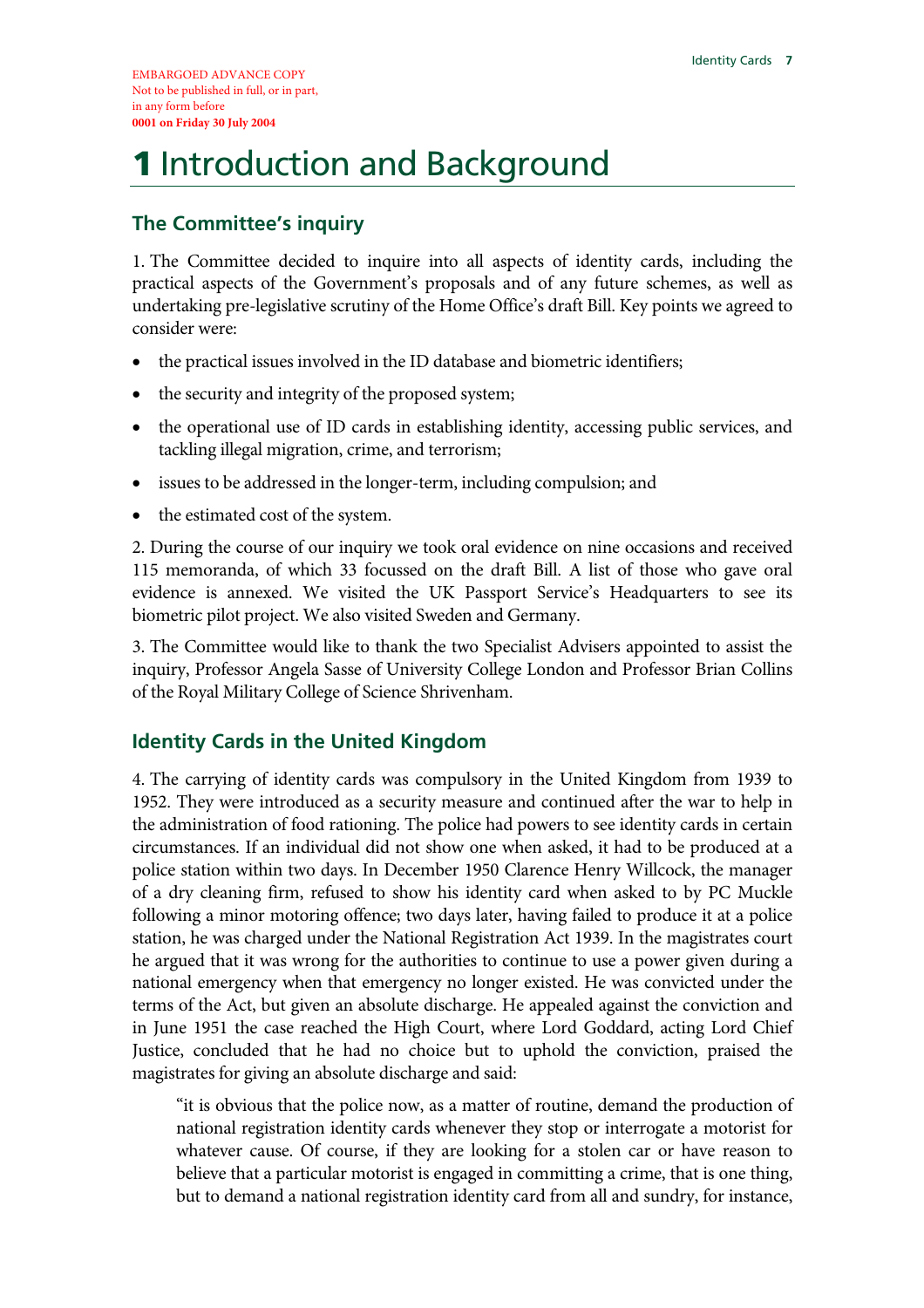from a lady who may leave her car outside a shop longer than she should, or some trivial matter of that sort, is wholly unreasonable.

This Act was passed for security purposes, and not for the purposes for which, apparently, it is now sought to be used. To use Acts of Parliament, passed for particular purposes during war, in times when the war is past, except that technically a state of war exists, tends to turn law-abiding subjects into lawbreakers, which is a most undesirable state of affairs. Further, in this country we have always prided ourselves on the good feeling that exists between the police and the public and such action tends to make the people resentful of the acts of the police and inclines them to obstruct the police instead of to assist them […] They ought not to use a Security Act, which was passed for a particular purpose, as they have done in this case. For these reasons, although the court dismisses the appeal, it gives no costs against the appellant. "1

The National Registration Act was repealed following the change of government in October 1951.

5. Various proposals for the reintroduction of identity cards were made in succeeding years. In May 1995 the then Government published a Green Paper on identity cards, setting out a range of possibilities. The principal options were:

- a) no new card of any kind
- b) use of the photographic Driving Licence (then only a proposal) as a *de facto* voluntary identity card
- c) including information on the photographic Driving Licence to enable to serve as a voluntary identity card
- d) a new voluntary identity card, which would also serve as a valid travel card within the European Economic Area (EEA) 2
- e) a new high-tech card, which would serve a number of different functions, including that of a voluntary identity card, and
- f) a compulsory card. $3$

#### **The 1996 Home Affairs Committee Report on Identity Cards**

6. Following the Government's consultation process, which ended in September 1995, the then Home Affairs Committee undertook an inquiry on the issue. In its report, published in June 1996, the Committee concluded, *inter alia,* that "in principle an identity card could be of benefit to many individual citizens by providing them with an additional or easier means of establishing their identity".4 The Committee also considered that an identity card could make a contribution in the following areas: fraud relating to social security and benefit payments, helping the financial and commercial world to reduce fraud, bogus

<sup>1</sup> Lord Goddard [Willcock v. Muckle] 26 June 1951

<sup>2</sup> The EU countries plus Norway, Switzerland, Iceland and Liechtenstein.

<sup>3</sup> Home Office, *Identity Cards: a consultation document*, CM 2879, May 1995

<sup>4</sup> Home Affairs Committee, Fourth Report of Session 1995–96, HC172-I, para 11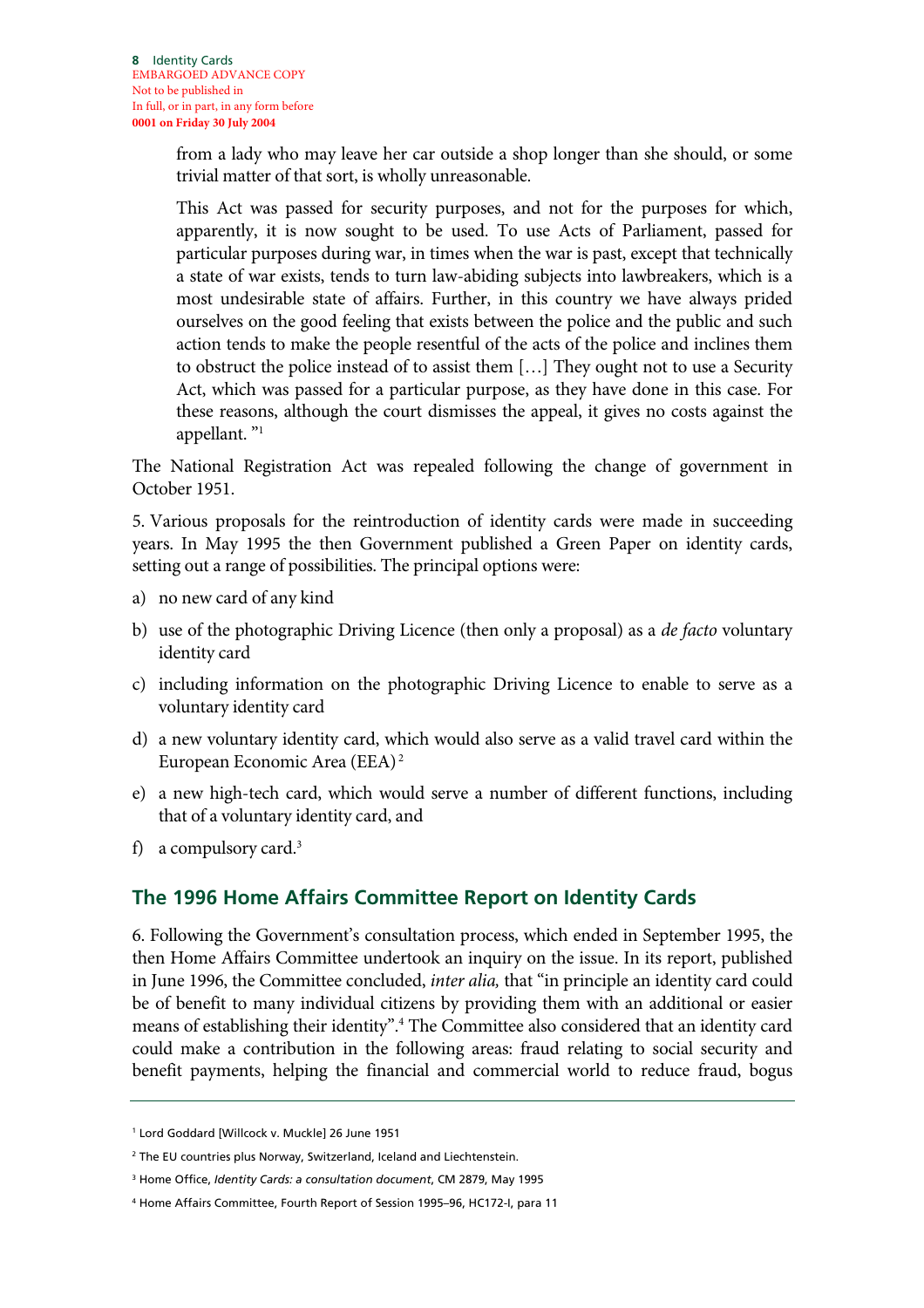official callers, lower level non-fraud crime, under-age sales, the electoral process and facilitating travel within the European Economic Area. The Committee took the view that only a compulsory card or one that carried details of immigration status would have an impact on preventing illegal immigration and that while it might be possible usefully to include basic medical information, this would raise important issues of privacy.

7. The Committee also examined technical questions arising from the introduction of an identity card system and considered that:

"a sufficient level of protection against forgery is available to make a useful ID card a feasible objective, though this will not prevent the production and use of forgeries where cards are only lightly checked. Higher levels of security will involve the ready availability and widespread use of devices capable of performing the necessary tests on the card; moves towards such extra security may become necessary in time."<sup>5</sup>

8. The Committee highlighted the importance of the security of the issuing process and noted that if "very high levels of security against the issue of multiple identity cards" were necessary, then a national identity database containing a biometric of each cardholder would be required.<sup>6</sup> The Committee also noted that higher security entailed greater technical sophistication and accordingly greater cost and that citizens might find biometric testing, notably fingerprinting, unacceptable. The Committee's overall conclusion on the technical aspects was that:

"although the required level of security will rise over time, processes and technology already appear to be available to enable a reasonably secure identity card to be introduced at reasonable cost."<sup>7</sup>

9. The Committee did not recommend the introduction of a compulsorily held card, noting that none of the bodies who might have been expected to be in favour, such as the police and the financial and commercial sectors, had called for one. The Committee further concluded that "it should not become the practice for access to individual public services to be made dependent on the presentation of a card".<sup>8</sup> It also noted that it was common ground in the evidence received that "there should be no charge to the citizen if a card were to be compulsory".<sup>9</sup> The Committee also recommended against a unique identity number for each card holder, on the grounds that the gain that might be derived from it would probably be outweighed by the increased data protection risks.

10. On cost issues the Committee concluded that the private sector should only be expected to cover the costs of the parts of the identity card system of direct benefit to them, such as identity card readers, and that if a new, separate identity card were introduced, "the Government should be prepared to envisage its issue either free of charge or on a subsidised basis".10 The overall conclusion on costs was that "a detailed analysis of the

<sup>5</sup> Home Affairs Committee, Fourth Report of Session 1995–96, HC172-I, para 52

<sup>6</sup> HC172-I, para 56

<sup>7</sup> HC172-I, para 67

<sup>8</sup> HC172-I, para 78

<sup>9</sup> HC172-I, para 112

<sup>10</sup> HC172-I, para 116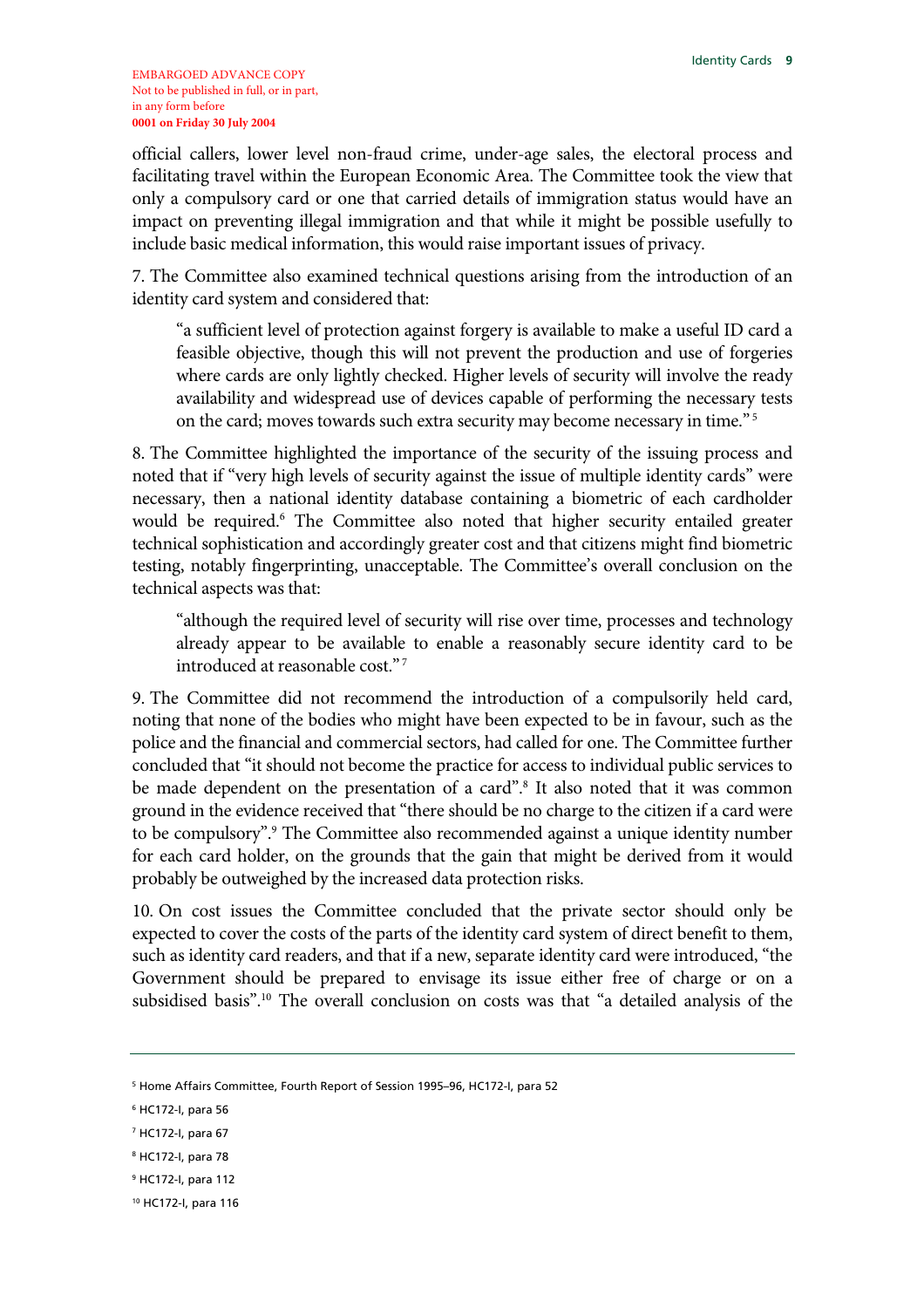likely net public expenditure effect of the particular scheme proposed to be introduced must be published as part of the pre-legislative consultative process".<sup>11</sup>

11. The Committee's general conclusion was:

"For us, the balance of advantage to the individual citizen and to the public as a whole is in favour of the introduction of some form of voluntary identity card, subject to the proviso that the particular card is sufficiently reliable, is sufficiently widely held, is accompanied by protections for civil liberties, and does not entail disproportionate cost."12

The Committee's preferred option for the card itself was the photocard driving licence, with additional voluntary information, such as address and nationality, issued on the basis of a much stricter process than that for the issue of driving licences and supported by a database developed from scratch, to avoid importing errors from existing databases.

12. In its response to the Committee's report,<sup>13</sup> the Government stated that it intended to introduce such a voluntary card scheme and announced, in the Queen's Speech opening the 1996–97 Session of Parliament, that it would publish a draft Bill on the introduction of voluntary identity cards. However the Session was curtailed by the calling of the May 1997 General Election and no draft Bill was published.

#### **The international context**

13. We now turn to the international context. It is clear that the current Government's proposals are shaped by international developments affecting the content and format of passports and driving licences. We also examine other countries' experiences of identity cards or attempts to introduce them.

#### *EU and ICAO standards*

#### *Driving licences*

14. Within the EU the Commission and Member States have shared competence on driving licences. These are governed by Council Directive 91/439/EEC of 29 July 1991, subsequently amended, notably by Directive 96/47/EC of 23 July 1996. (A new Directive is currently under discussion.) These Directives set out the formats to which both the paper driving licence and the photo card must conform. UK driving licences comply with these directives which rules out the possibility, for example, of a combined passport, driving licence and identity card.

15. Stephen Harrison, Head of the Home Office's Identity Card Policy Unit, told us:

"At the moment the two [standards] are incompatible in terms of the physical layout of the card. They require information to be displayed in different formats. But we would hope to pursue arguments with those bodies over time to try to bring the

<sup>11</sup> HC172-I, para 117

<sup>12</sup> HC172-I, para 126

<sup>13</sup> Home Office, *The Government Reply to the Fourth Report from the Home Affairs Committee, Session 1995–96*, Cm 3362, August 1996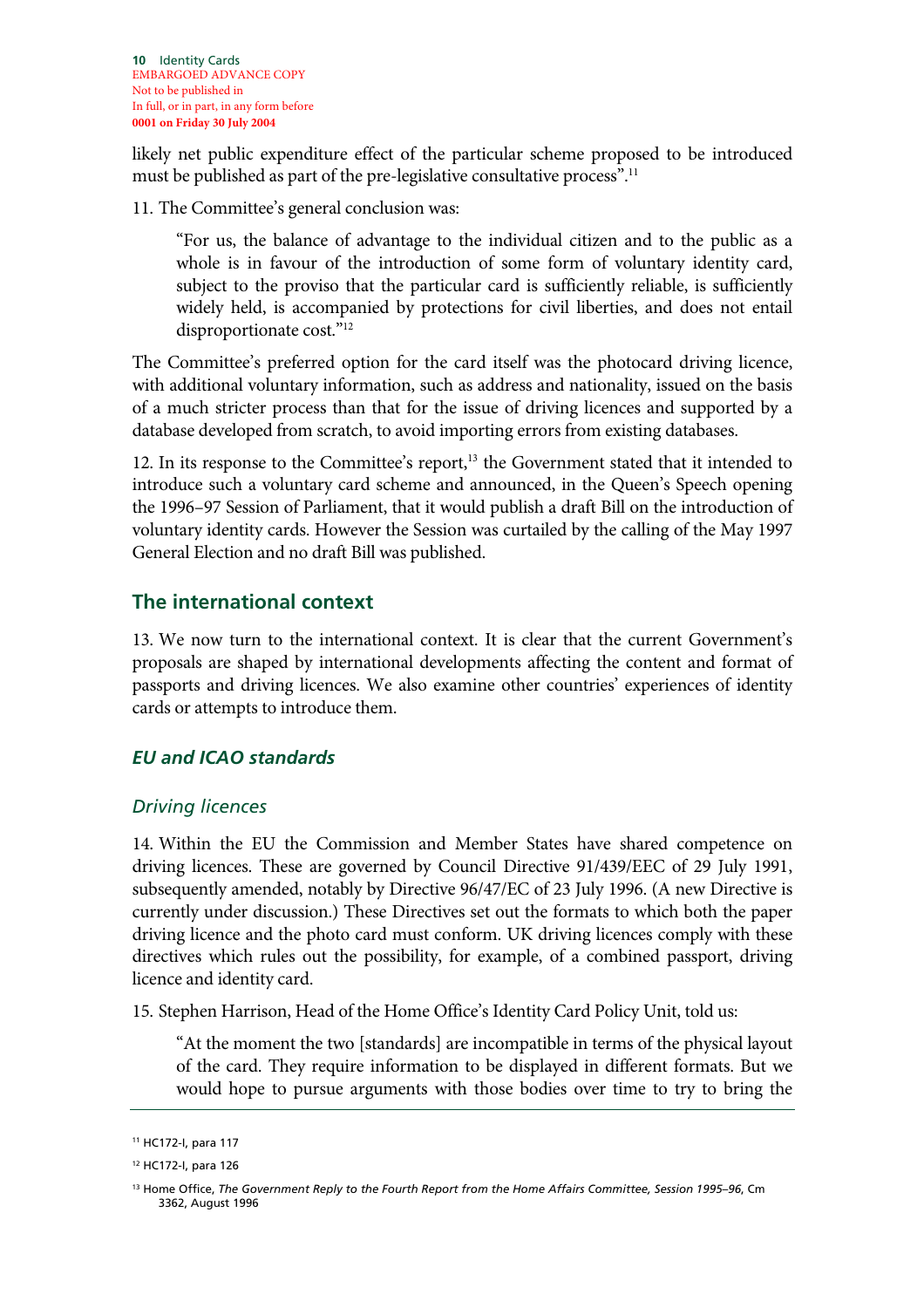standards together, but I could not say that that is going to be a short term development."14

#### *Passports*

16. The format of passports falls to the International Civil Aviation Organisation (ICAO), which agreed recommendations in May 2003 on the use of biometrics in machine-readable travel documents (sc. passports and visas), which subsequently became known as the ICAO "Blueprint". The first recommendation was that facial recognition to be used worldwide for machine-assisted identity confirmation, with the option of fingerprint and/or iris recognition in support; it was further recommended that a contactless integrated circuit chip, with a minimum capacity of 32K bytes of data, should be used as the medium for storage of electronic data, including biometrics, on a travel document.<sup>15</sup>

#### *US visa regulations*

17. The Enhanced Border Security and Visa Entry Reform Act was signed by President Bush in May 2002. Among provisions designed to strengthen US borders, through, for example, authorising increased staff numbers, was a change in the requirements of the Visa Waiver Program, under which citizens of 27 participating countries, the United Kingdom among them, are allowed to travel to the United States for tourism or business for 90 days or less without obtaining a visa. The Act requires that from 26 October 2004 Visa Waiver Program countries must have a programme in place to issue their nationals machinereadable passports. These must be tamper-resistant and incorporate biometric and document authentication identifiers that comply with ICAO standards. The Act also requires visitors coming to the United States under the Program to present these new biometric and machine-readable passports if they were issued on or after that date. Travellers who were nationals of Visa Waiver Program countries, but who did not have biometric passports issued after that date, would need a visa to enter the United States.

18. However the Department of Homeland Security and the State Department have requested Congress to extend the deadline until 30 November 2006. In presenting this request, Secretary of Homeland Security Tom Ridge argued that while most Visa Waiver Program countries would be able to certify that they have a programme in place to issue biometric passports by 26 October 2004, few, if any, would actually be able to produce biometric passports by that date. This would lead to significant burdens on US Consulates, who would have to process millions of extra visas. The Department of Homeland Security was unable to acquire and deploy the equipment and software needed to compare and authenticate biometric passports by the original deadline, and, if it did, the equipment would be unlikely to be interoperable for all relevant passports.

19. We highlight a number of issues arising from these developments. International developments, including ICAO recommendations, EU directives and amendments to US visa regulations, will require the introduction of biometrics, whether or not the Government intended to introduce identity cards. However, the Government's decision to

<sup>&</sup>lt;sup>14</sup> Q 131; The incompatibilities arise not only from differences in format, but also because of the different purposes for which the data is required.

<sup>15</sup> www.icao.int/mrtd/download/technical.cfm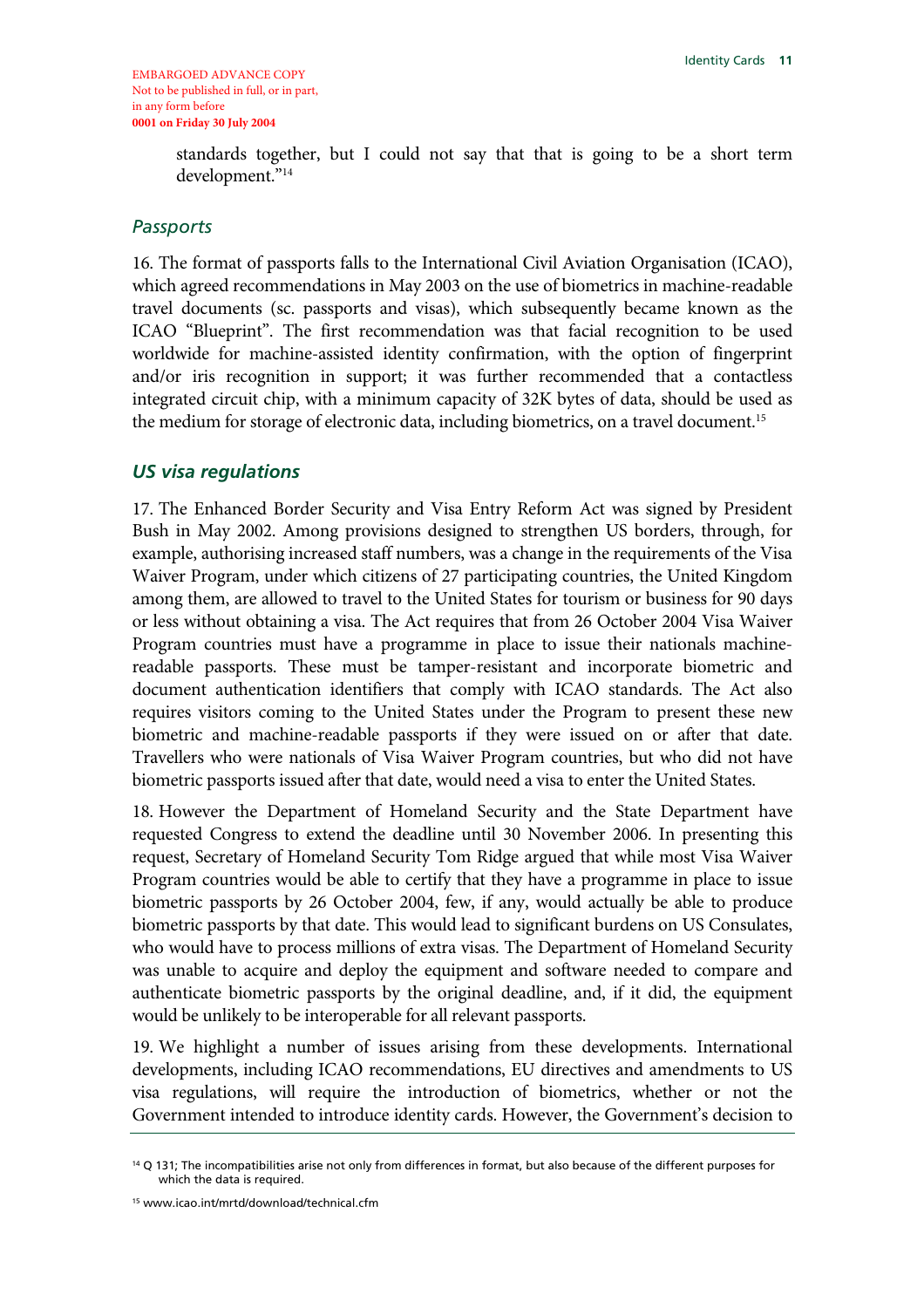make the UK passport one form of an identity card has a number of consequences. In particular, it means adopting the ICAO format for the card and for data storage. This in turn has major implications for the wider design, cost and operation of the identity card system. As we shall note later in the report, there is a lively technical debate about the best format for cards and for data storage and retrieval. Those countries that have kept identity cards separate from passports and travel documents have been able to choose alternative formats. We discuss possible types of card in paragraphs 194–198.

#### 20. **While we can understand why the Government has proposed a combined passport and identity card, we regret that no analysis has been published of the costs and benefits of a free-standing identity card.**

21. The delay in the introduction of the US system for biometric passport controls illustrates a further element of identity systems to which we shall return. The issuing of an identity document is only one part of an identity system; the capacity to check those documents in an efficient and reliable manner is equally important.

#### *Other European experiences*

22. Most members of the European Union have voluntary or compulsory identity cards. Apart from the United Kingdom the only members without any form of identity card scheme are Ireland, Denmark, Latvia and Lithuania. Most EU countries have a national register, or issue citizens at birth a personal number for use in a wide range of circumstances, such as paying tax, opening a bank account or claiming benefits. Many cards have a biometric, in the sense that they incorporate a fingerprint, and some are compulsory to carry and produce on request. No country yet has a biometric system of the sort proposed for the United Kingdom, but a number are introducing smart-cards and considering options for more sophisticated biometrics.

#### *Sweden and Germany*

23. In May 2004 we visited Sweden and Germany, in connection with our inquiries into identity cards and rehabilitation of prisoners. We held discussions with representatives of government, NGOs and others to discuss each country's present or planned system of identity cards.

#### *Sweden*

24. For several centuries there has been a national population register: everyone in Sweden is issued with a personal number at birth, and this has to be cited in many official transactions. There is completely open access to the population register: anyone can look up a person's name, address and personal number. The population register is the basis for identity documents carried by 90% of Swedish citizens and residents. It is difficult to be served in shops or banks without one: driving licences, passports, or cards issued by banks or companies are used for this purpose.

25. There is, however, no national identity card as yet. A new Swedish national identity card will include biometric data, though the exact nature of this has not yet been decided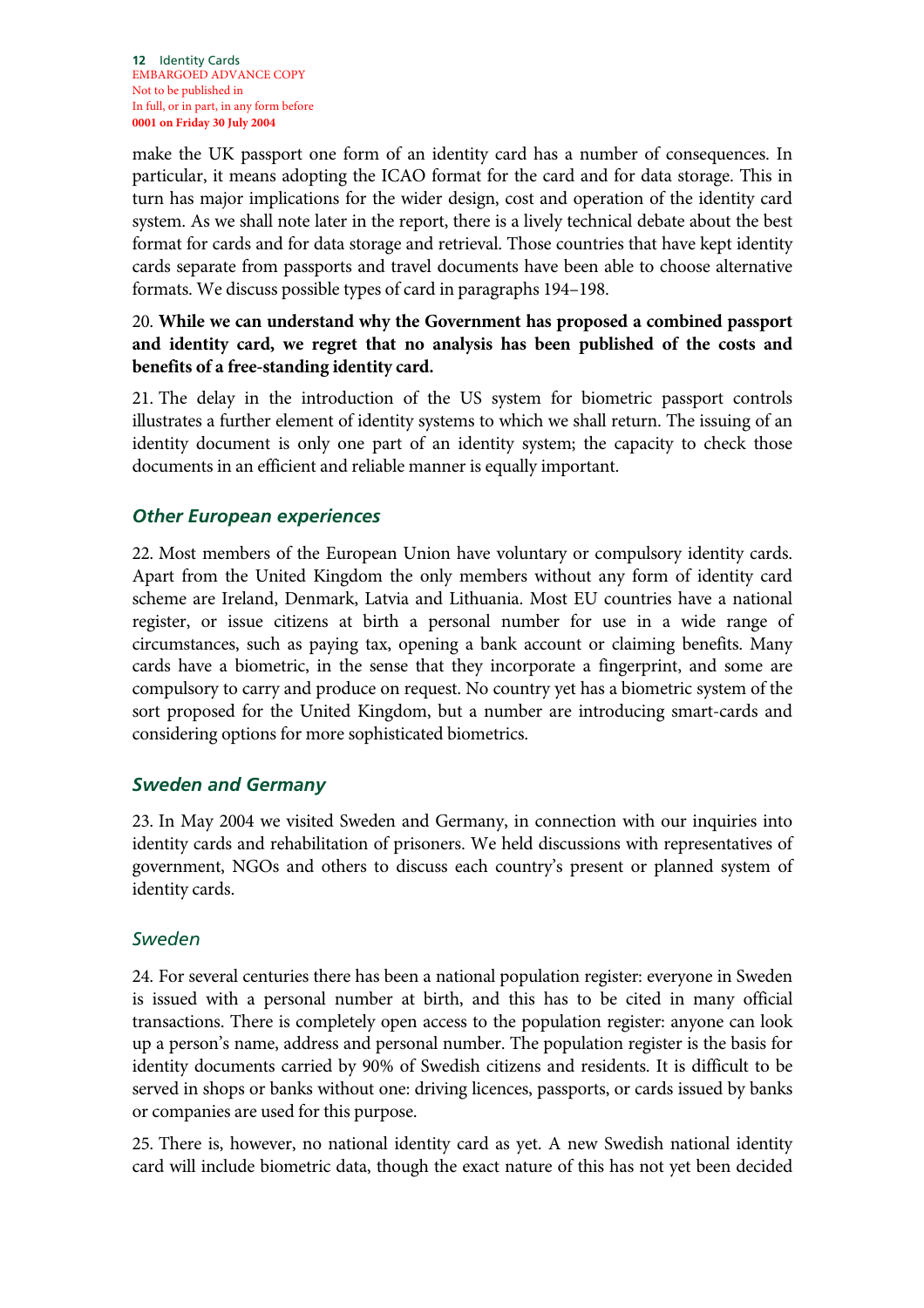on. The purpose of the new card is as a travel document within the Schengen area, rather than as a measure to tackle crime or identity fraud.

26. It will be designed to allow more information to be added to it in future, e.g. electronic signatures. There will be a charge for the card: this has not yet been fixed, but is expected to be greater than the current charge for a passport of 225 Kr (about £19). It will not be compulsory to carry the card. The card will show date of issue and nationality, and be valid for five years. Cards will be revocable, if the holder has been found to assume a false identity or has allowed another person to use their card.

27. We were told that the principle of the population register and the personal number is universally accepted in Sweden, because people have been familiar with it throughout their lives. However, there has been opposition on grounds of individual rights to a linkage between the new card and the population register. Accordingly, the card will not be linked to the register. Information will be stored in the chip on the card but not in a central database. Anyone checking the card will be able to check that the person presenting the card is the person whose details are stored in the chip, but will not be able to use the card to access personal information other than that contained in the card itself.

#### *Germany*

28. In Germany there is a national identity card system. This has been in force for several generations. Compulsory registration of individuals was introduced under the Reich Registration Law of 1938, and identity cards were introduced in 1950. It is not mandatory to carry the identity card or 'PA' (*Personalausweis*). However, most people do because "you never know when you'll need it". The police have powers to stop people in the street and ask them to show their identity card. If they are unable to produce this, the police have the right to 'accompany' them to their residence or to arrest them for the purpose of establishing identity—but they have to demonstrate "good reason" why they are exercising this power.

29. Because of concerns about individual rights, and the memory of abuses during the Nazi period, there is no central database of identity card information, and the scheme is organised at regional (*Länder*) level, rather than the federal level.

30. The identity card contains the address of the holder. Every individual living in Germany is required to notify the public authorities of a change of address within a week of moving. Secondary places of residence also have to be registered. Registration is necessary in order to claim social security benefits. An individual's address is not regarded as private information, and information about addresses will be supplied to inquirers; there is a fee for this service.

31. Every German over the age of 16 years is required to have an identity card. These are supplied on application to a specialist office (*Einwohnermeldeamt*) in the area where the applicant has their main residence. The only proof demanded is a copy of the birth certificate or a previous identity card. Applications are send to the official printers in Berlin, the *Bundesdruckerei*, where the cards are manufactured. We visited the *Bundesdruckerei* (which used to be state-run but was privatised in 2000) and can attest to the technical sophistication of the cards—comparable to that of German passports. According to our interlocutors, these very high security standards make the cards all but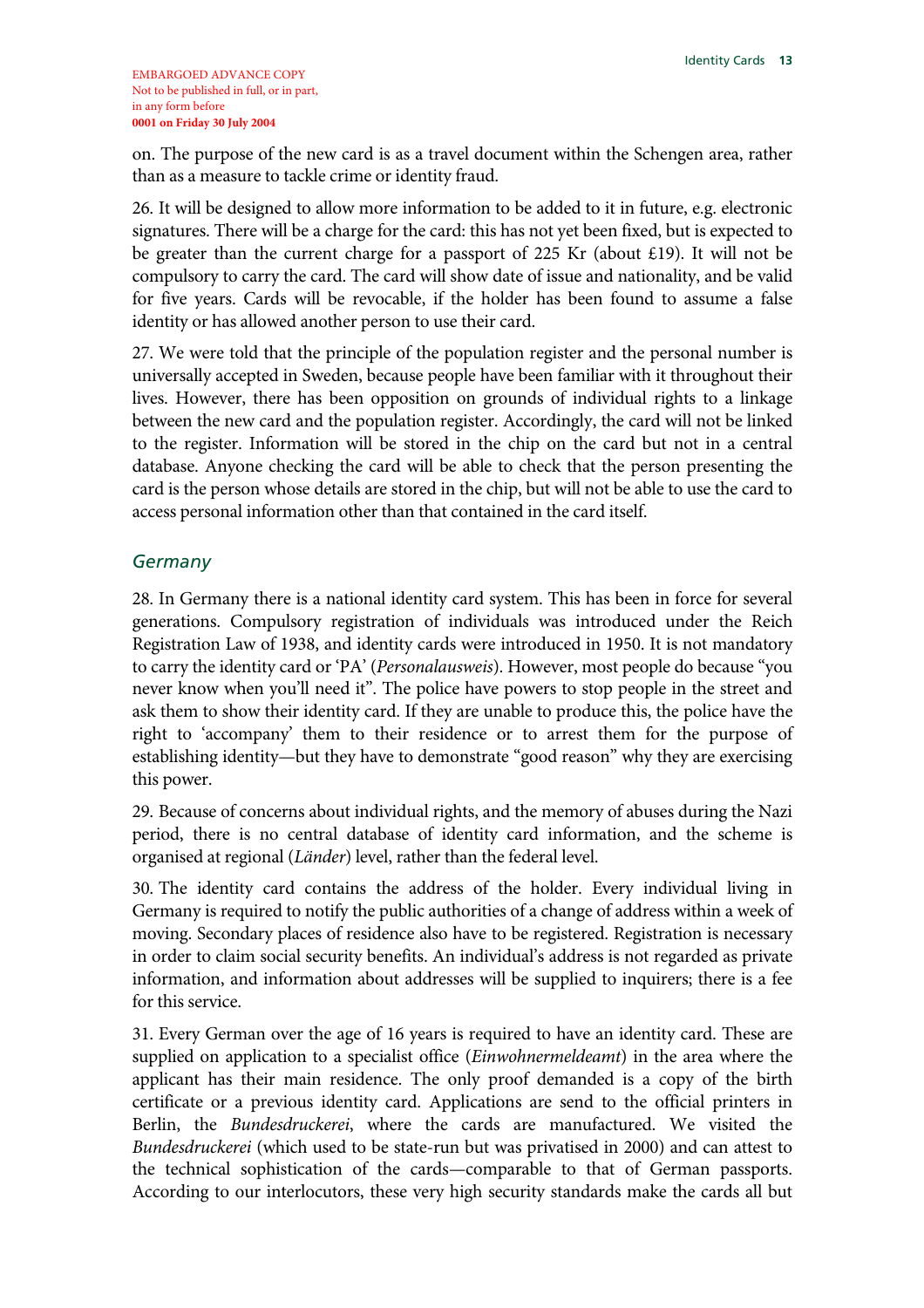impossible to counterfeit. Data held for the purpose of producing the identity card are deleted after completion of the production process.

32. The current fee for German identity cards is €8 and for passports €26. Planning is in train for introducing EU passports including biometrics as and when a political decision to do so is taken at EU level. It has not yet been decided which form of biometrics to use. New generation identity cards including biometrics and digital signatures are likely to be introduced within the next few years. The German authorities are more concerned with the security of EU identity documents than with that of their own, which they take largely for granted.

33. We were told that the German identity card is a fully accepted and widely used document, carried by almost all Germans and used in all kinds of transactions.

#### *Canada and Australia*

34. Canada and Australia are frequently cited as countries with similar political and social cultures to the United Kingdom.

35. In October 2003 the Committee on Citizenship and Immigration of the Canadian House of Commons published an interim report *A National Identity Card for Canada?*<sup>16</sup> This reached no formal conclusions, although it did identify a number of questions that needed to be answered to reach a conclusion. The Committee took the view that:

"It is clear that this is a very significant policy issue that could have wide implications for privacy, security and fiscal accountability. Indeed, it has been suggested that it could affect fundamental values underlying Canadian society."

36. On 31 December 2003 the Canadian Government introduced an identity card for foreign nationals who are legal permanent residents in Canada.<sup>17</sup> The Permanent Resident Card (PR Card), also known as the Maple Leaf Card, is the proof of status document required by permanent residents seeking to re-enter Canada on a commercial carrier. Only non-secure information is printed on the card: personal information is encoded and accessible only to authorized officials. Security features include laser-engraved photograph and signature, micro-text printing, tactile lettering and ultra-violet images. Richard Haddock, of LaserCard, pointed to the Canadian experience as a model:

"we have some experience now in five different countries starting from scratch through the planning process to the point where they have all issued cards. The most impressive one was the Canadian Government, where, shortly after 9/11, they decided they wanted to upgrade their permanent resident card to an optical memory card, and within nine months of making that decision they were issuing cards to their citizens. They said by June 28th 2002 they must be issued, and we thought it was very aggressive but we agreed to it and on June 28th they issued cards. It was on time, on budget, so it can be done, [...]<sup>"18</sup>

#### He added:

18 Q 434

<sup>&</sup>lt;sup>16</sup> www.parl.gc.ca

<sup>17</sup> http://www.ci.gc.ca/english/pr-card/index.html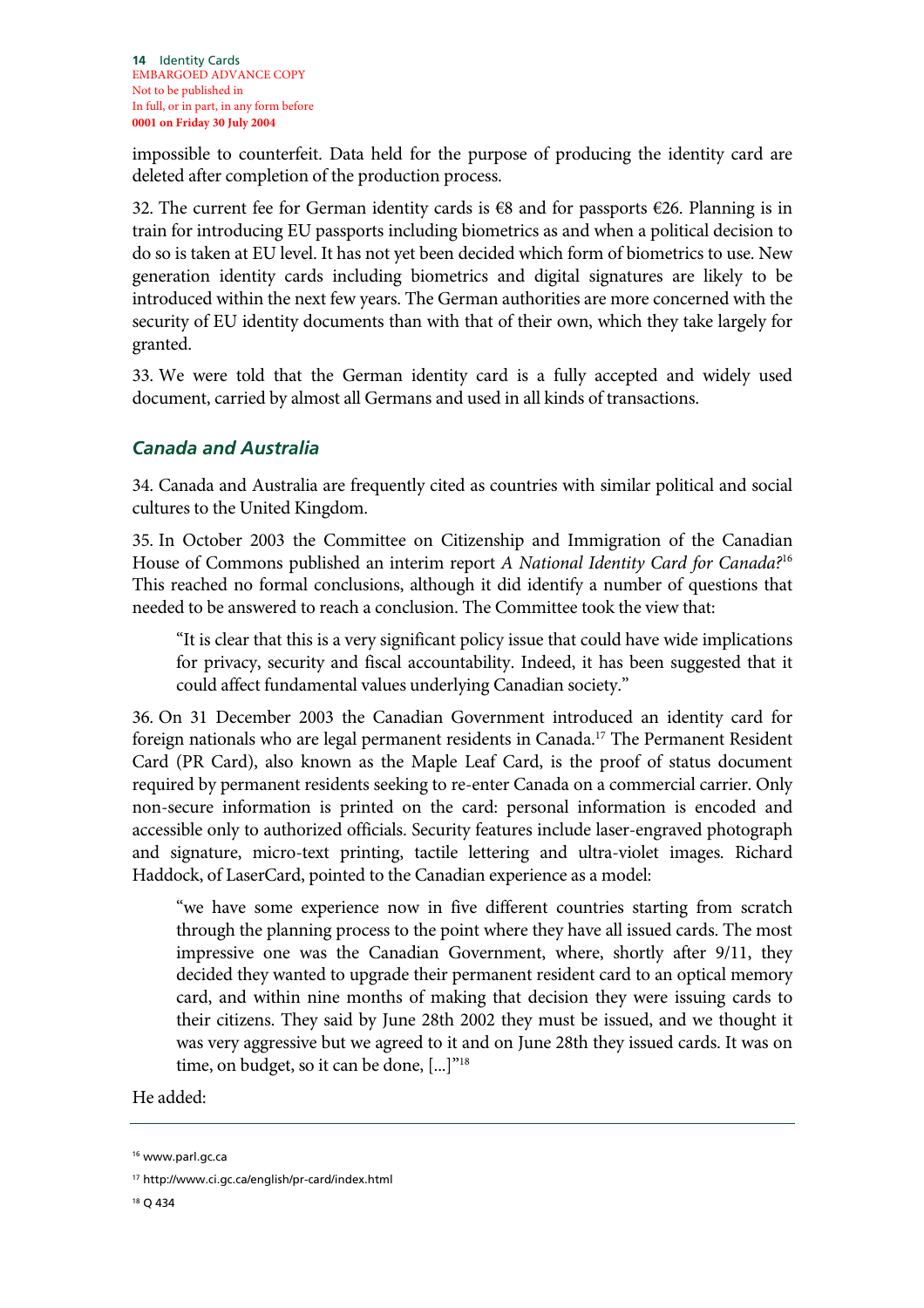"What is currently on the Canadian card is a facial photograph of the person, (which is actually in black and white because they laser-engrave the card), and it has a digitised signature of the person (where again it is a scan of the signature), and they have allocated a space in the secure partition of the optical memory for a fingerprint, but currently they are not putting the fingerprint in it because they are still considering the privacy implications. So in that case they built the flexibility to upgrade in the future into their system."19

Mr Haddock also remarked on the way the Canadian card was introduced:

"The Canadian Government put out a PR campaign about their new permanent resident card and actually the card is a very beautifully designed card. They did a good job in designing it and it makes you want to own one, so there is some pride of ownership associated with it in the newspapers. It is called the Maple Leaf Card and it was splashed all over the press there. They actually won three international awards within three months of it being issued for both technical and aesthetic qualities. They then put out technology fliers on the benefits of it and got a high rate of acceptance. Of course they also had the advantage of having a pre-existing paper document which they could force to expire and oblige people, if they wanted to continue to have the privileges associated with that document, to upgrade to the new card."20

37. Like the United Kingdom, Australia had an identity card system during the Second World War; this was withdrawn shortly after the end of hostilities. In July 1985 the Australian Government brought forward a proposal for the "Australia Card", largely on the grounds that it would reduce tax evasion. The scheme was to include a register, operated as a hub-system whereby participating agencies could share specified data about individuals. The entire population was to be recorded on the register, and every person was to have an obligation to acquire a code, and a card carrying the code, and to present that card in a wide variety of circumstances.<sup>21</sup> Although the Bill introducing the card was twice defeated in the Senate, in December 1986 and April 1987, the card was not an issue in the July 1987 elections, which were won by the incumbent Labor Government. Nonetheless a vigorous campaign of opposition led to the proposal being withdrawn in September 1987.

38. **We consider in detail later in this report the concerns raised in the United Kingdom over the Government's proposals. The international experience clearly indicates that identity cards and population registers operate with public support and without significant problems in many liberal, democratic countries. In a number of these, the holding and even carrying of the card is compulsory and appears to be widely accepted. However, each country has its own social, political and legal culture and history: the nature of each identity scheme and population register reflects those unique elements. We cannot assume that any particular approach can be applied successfully in the UK. Nor can we yet draw on any significant international experience of the use of biometrics on the scale that is proposed in the UK.**

<sup>19</sup> Q 471

<sup>20</sup> Q 477

<sup>21</sup> Roger Clarke, The resistible rise of the national personal data system, *Software Law Journal*, 5.1 (January 1992)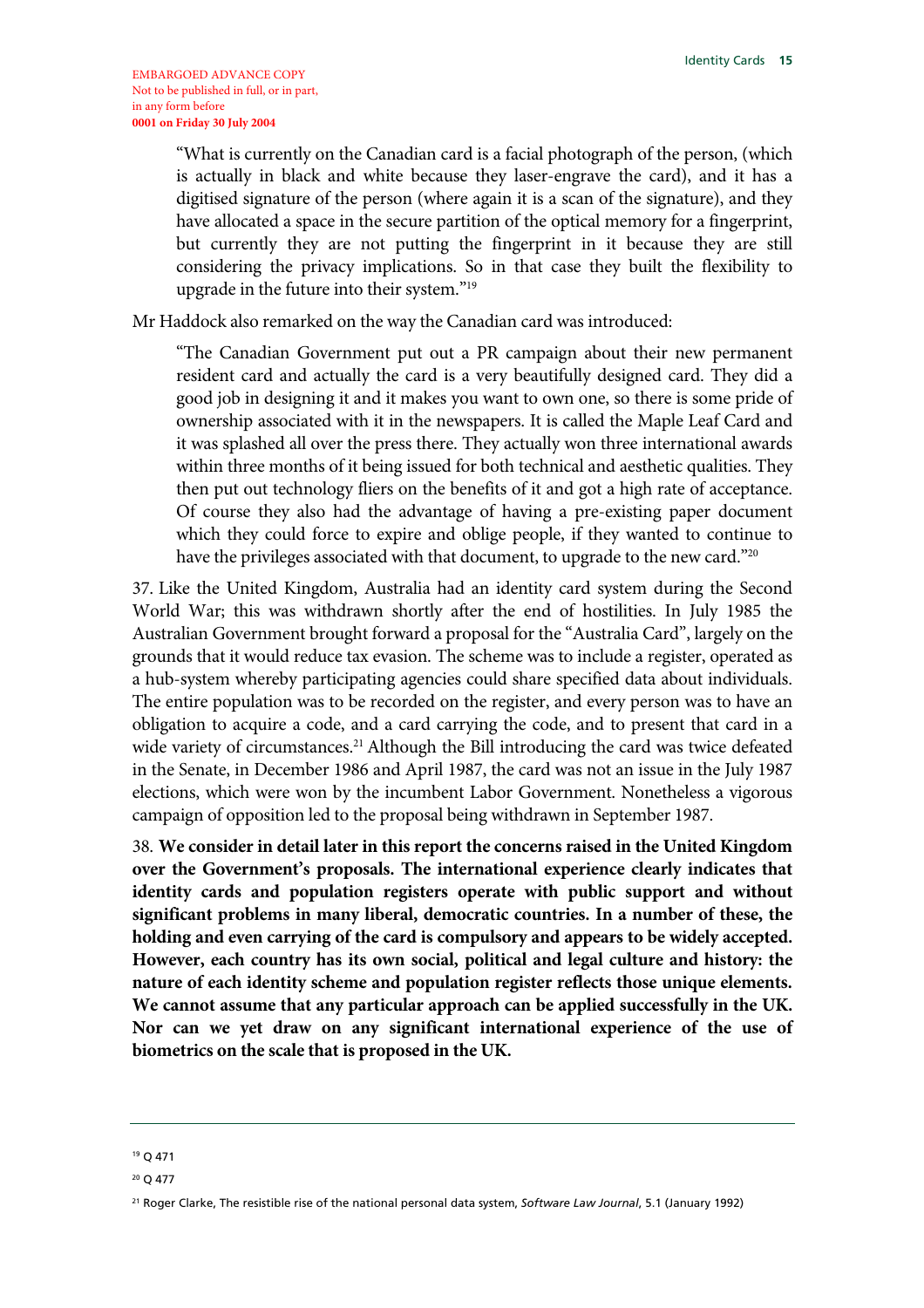# 2 The Government's proposals

39. On 3 July 2002 the Home Office published a consultation paper on Entitlement Cards and Identity Fraud.<sup>22</sup> The paper stated that:

"A universal entitlement card scheme would:

(i) provide people who are lawfully resident in the UK with a means of confirming their identity to a high degree of assurance;

(ii) establish for official purposes a person's identity so that there is one definitive record of an identity which all Government departments can use if they wish;

(iii) help people gain entitlement to products and services provided by both the public and private sectors, particularly those who might find it difficult to so do at present;

(iv) help public and private sector organisations to validate a person's identity, entitlement to products and services and eligibility to work in the UK."<sup>23</sup>

40. It continued: "The Government does not wish to consult on the introduction of a compulsory scheme, by which it means a card which everyone would have and be required to carry at all times."24 But the paper also made clear that the preferred option was a "universal" entitlement card scheme, by which everyone in the country over a certain age was required to register with the scheme and to obtain a card, and a card would be the only way to access particular services (other than in an emergency or in cases where a card had been lost or stolen).

41. The preferred option of a universal entitlement card scheme was described by the paper as one under which:

"(i) it would be a requirement that all lawful residents of the UK over a certain age register with a scheme and obtain a card;

(ii) service providers would be free to decide whether or not to use the card scheme as the means to access their services;

(iii) service providers who did choose to use the card scheme would make the scheme the exclusive way to access their services (with exceptions for emergencies such as lost or stolen cards);

(iv) some services would rely on the database which administered the card scheme rather than require production of a card if that was a more efficient and convenient way to provide the service."<sup>25</sup>

42. Other issues raised in the consultation paper included:

whether there should be unique personal numbers;

<sup>22</sup> Home Office, *Entitlement Cards and Identity Fraud*, CM 5557, July 2002

<sup>23</sup> CM 5557, para 1

<sup>24</sup> CM 5557, para 2

<sup>25</sup> CM 5557, P4, p20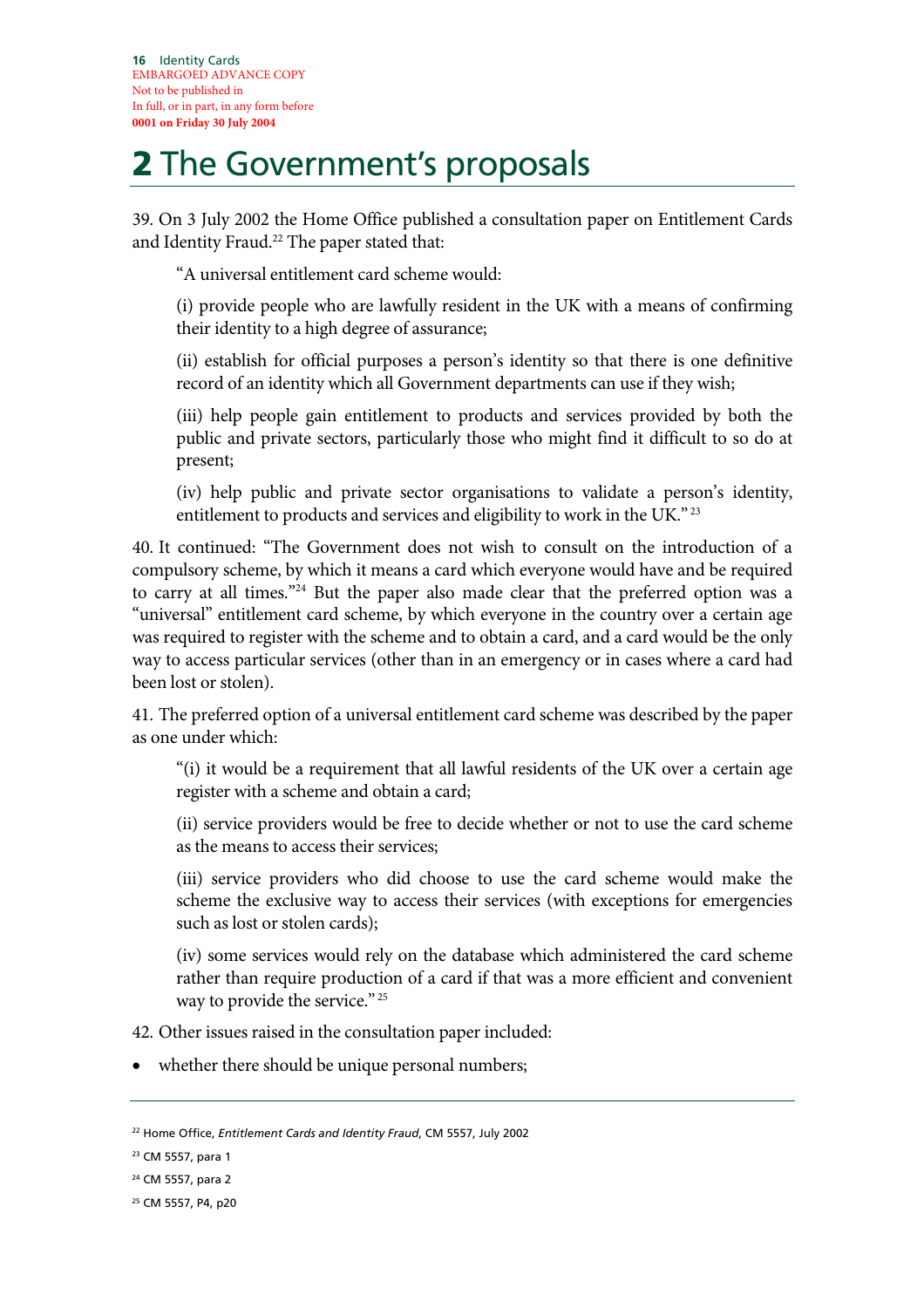- what services should be linked to the card;
- whether the card should also serve as a European travel document;
- how to combat identity fraud;
- what links there should be to the private sector;
- whether biometric information should be included; and
- what information should be included in a central register.

43. The paper focussed on the option of building on existing passport and driving licence systems. 13 million photocard driving licences had been issued in Great Britain, to EUwide standards, since 1998 (in Northern Ireland since April 1999); the 25 million existing paper licences were being replaced by photocards when they were renewed, for example after a change of address. The UK Passport Service was examining the feasibility of issuing a travel card alongside the paper passport book; the card, which would have to comply with International Civil Aviation Organisation and EU standards, could be used for countries where there is no requirement for a visa or stamp on entry, such as the EEA. Those who did not hold either a driving licence or a passport, and did not wish to have either, could apply for a "non-driving licence/entitlement card".

44. On 11 November 2003, following the consultation exercise, the Home Secretary said that the Government had decided to begin the process of building a base for a national compulsory identity card scheme. The Home Office's paper *Identity Cards: the Next Steps* argued that the Government's proposals would help combat illegal immigration and illegal working, terrorism, money-laundering, people-trafficking and drug-related offences, identity fraud and fraudulent use of public services, such as health tourism.<sup>26</sup> It announced that a draft Bill would provide for further discussion. This was published on 26 April 2004, with explanatory notes on the clauses and a further consultation document.<sup>27</sup> This document set out the aims of the Bill as follows:

"The Bill will:

- establish a database—the National Identity Register, which will hold identity details of those people registered and issued with a card;
- specify information that may be recorded in the Register (including the biometric data) and the safeguards to ensure this is only available to those with lawful authority;
- provide data-sharing powers to conduct thorough background checks on applicants for identity cards so as to make sure that the details they have provided are correct;
- establish powers to issue identity cards. This includes designating existing documents (which could include passport cards, residence permits for foreign nationals, and photocard driving licences) as part of the identity cards scheme. It also includes the power to issue 'plain' biometric identity cards;
- enable Regulations to be made that will specify how an application for an identity card should be made and the information that must be produced to support an application;

<sup>26</sup> Home Office, *Identity Cards: The Next Steps*, Cm 6020, November 2003

<sup>27</sup> Home Office, *Legislation on Identity Cards: A Consultation*, Cm 6178, April 2004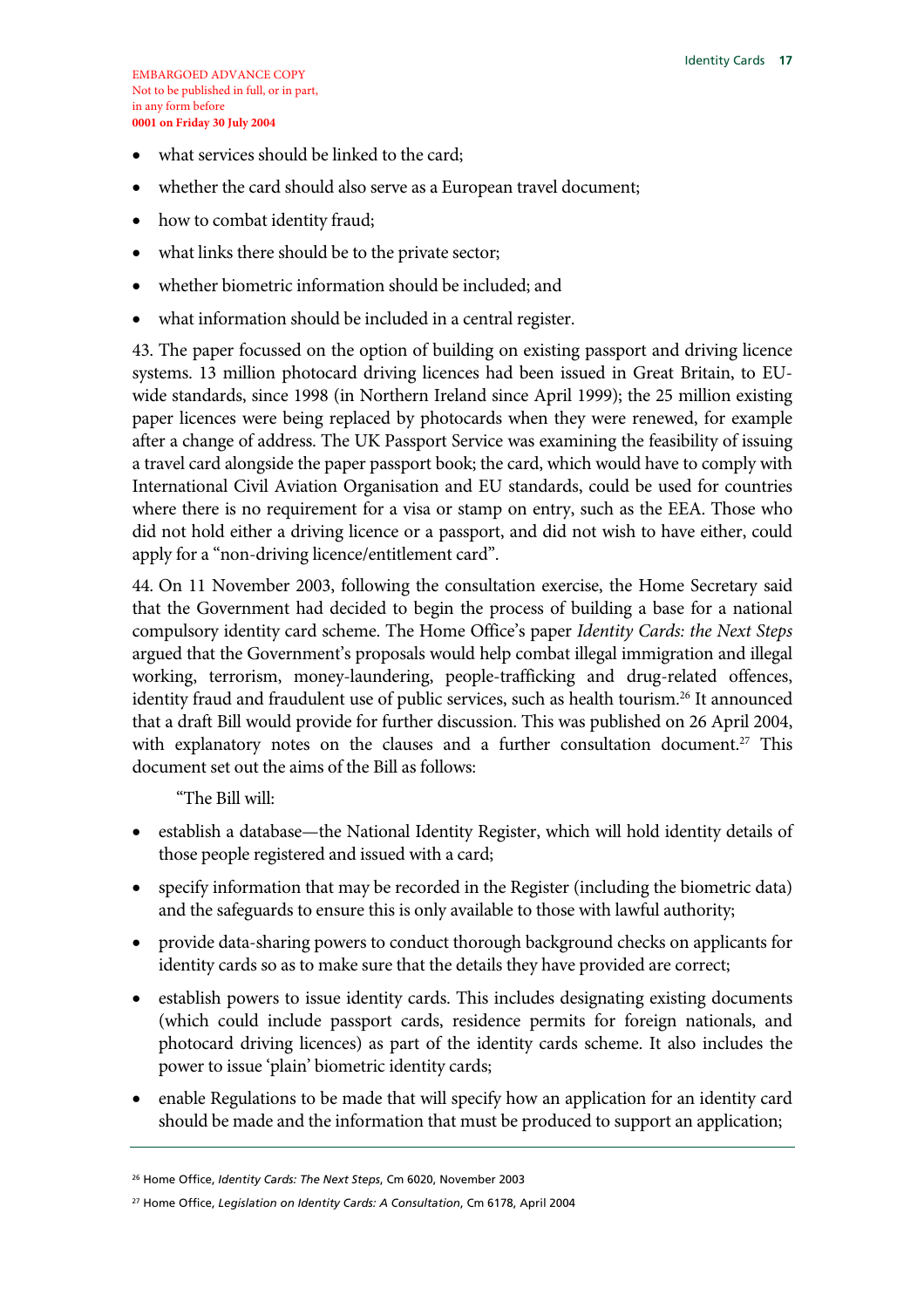- set out the safeguards to protect an individual's data and define the exceptional circumstances in which specified agencies, such as security and intelligence agencies and law enforcement agencies could have information disclosed from the Register without an individual's consent;
- provide safeguards over "function creep" in terms of information that may be held on the card or the Register;
- enable public and private sector organisations to verify a person's identity by checking a card against the National Identity Register, with the person's consent, to validate identity and residential status before providing services;
- create new criminal offences around the misuse of identity cards and other identity fraud issues and provide a civil penalty for failure to notify changes affecting the accuracy of an individual's entry on the Register;
- include enabling powers so that in the future Regulations can be made relating to the use of the card scheme; and
- provide a power to set a date when the scheme would become compulsory with a requirement to register and be issued with a card and a civil penalty for failure to register.

The Bill will provide enabling powers to establish the identity cards scheme. Many of the detailed arrangements for the card scheme will be determined as the identity cards programme proceeds and the systems for issuing identity cards are designed and procured. These detailed arrangements will be set out in regulations made using secondary legislation provided for in the draft Identity Cards Bill. This would include the exact format of applications and the levels of fees to be charged." 28

45. The consultation paper also indicated the content of the National Identity Register:

"The Schedule lists the categories of information that may be held on the Register, although not every item listed need be included when the Register is established. The Schedule includes the following information:-

#### **Personal information**

– a person's full name and other names which he or she currently or has previously used (e.g. a stage name or maiden name);

- date and place of birth;
- gender;

– address, this will include the person's principal residence together with any other addresses at which they reside.

#### **Identifying information**

– a photograph;

– fingerprints or other biometric information such as an iris image.

#### **Residential status**

28 Home Office, *Legislation on Identity Cards: A Consultation*, Cm 6178, April 2004, para 2.2, p 14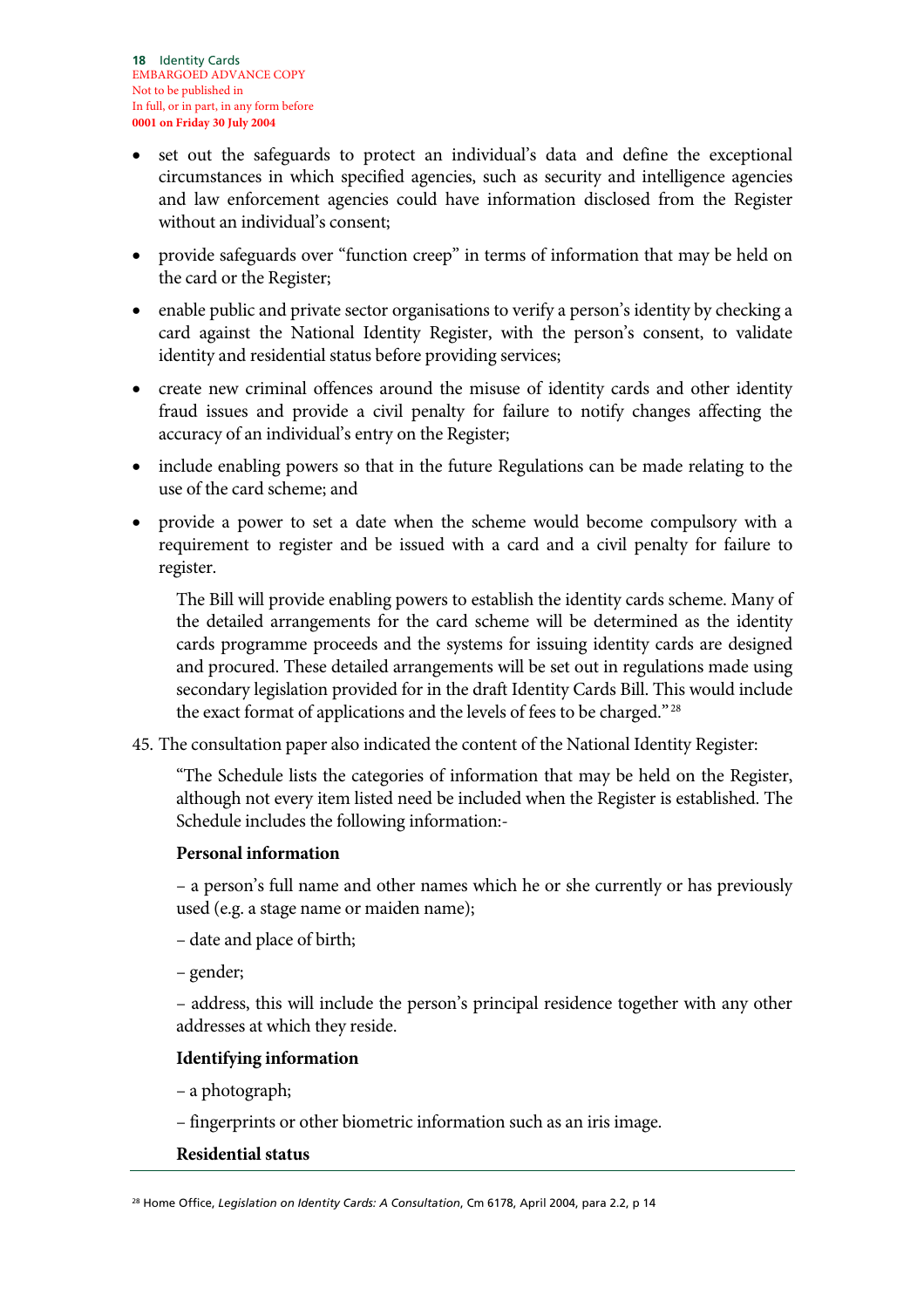– nationality (if a person holds dual nationality, such as British and Irish, it would be possible for both to be recorded);

– for foreign nationals, immigration status.

#### **Personal reference numbers**

– each person will have a "national identity registration number" together with other relevant reference numbers recorded (e.g. national insurance number or existing passport number).

#### **Record history**

– previous details (e.g. earlier names or addresses) will be held on the register.

#### **Registration history**

– details of previous identity cards or registration applications made by an individual will be retained on the register.

#### **Validation information**

– information about any background evidence or document checks carried out to confirm identity or to reconfirm it when re-registering.

#### **Security information**

– security information such as an individual's personal identification number (PIN) or a password or other information that enables a person to identify themselves remotely would be held on the Register.

#### **Access records**

– there would be an "audit log" held on the Register of each occasion when an individual's identity record has been checked." 29

46. The likely types of identity card were also spelled out:

"The "family" of compatible identification cards could include:-

- a passport identity card (valid for travel and issued to British citizens);
- a driving licence photocard;
- a residence permit card for foreign nationals;

• a special residence permit (or "registration certificate") card for European Economic Area (EEA) nationals;

• a "plain" identity card available for those who do not qualify for or do not wish to have one of the other cards."<sup>30</sup>

47. The consultation paper gave details of the parliamentary procedure to be followed before the move to compulsion:

<sup>29</sup> Home Office, *Legislation on Identity Cards: A Consultation*, Cm 6178, April 2004, para 2.9, p 16

<sup>30</sup> Cm 6178, para 2.16, p 18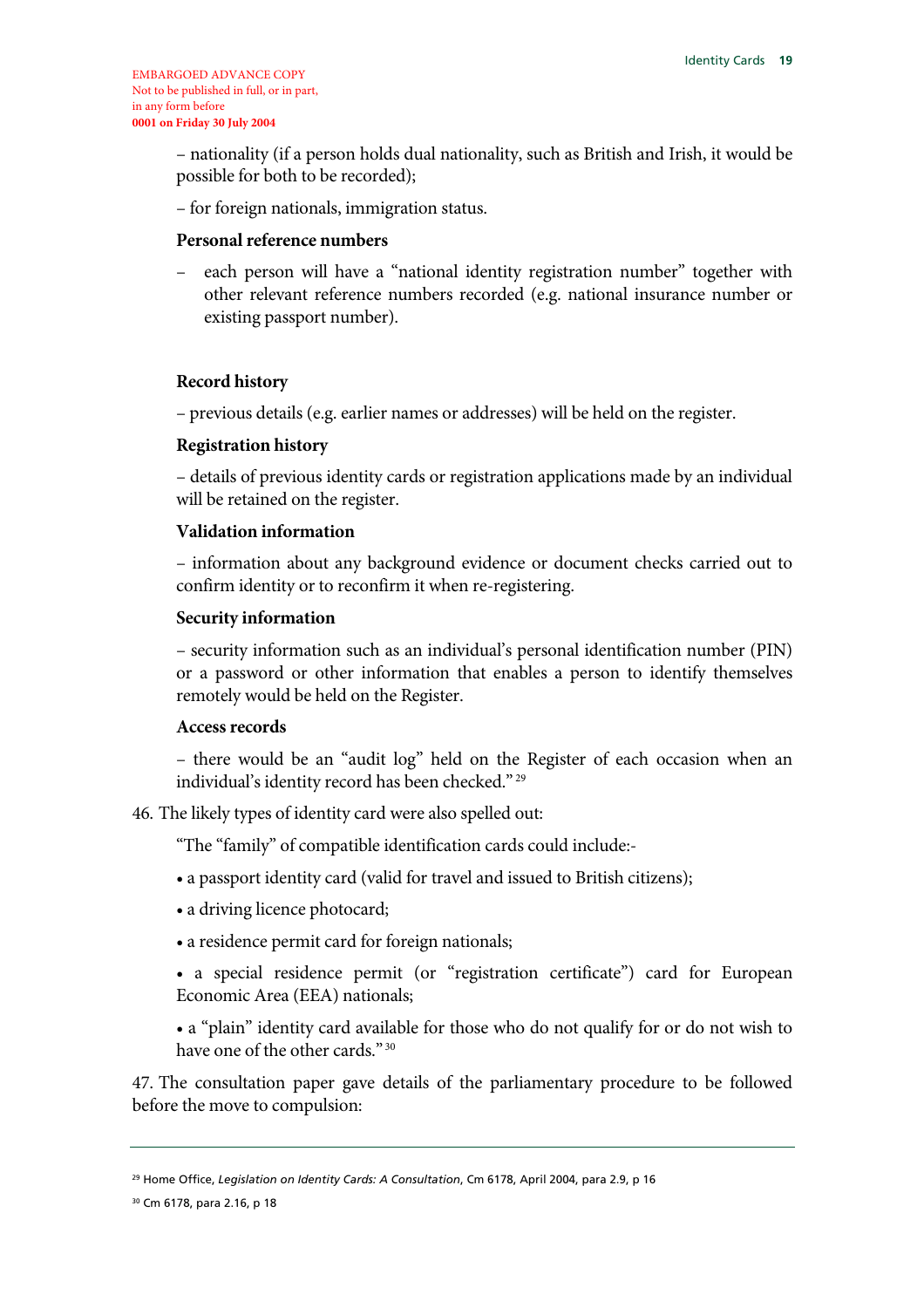"The draft Bill provides for the second, compulsory, stage of the identity cards scheme at Clause 6 by establishing a power to make it a requirement to register. This power would enable a date to be set at which point it would become an obligation to register. However, **this will only be brought into force at a later date once the initial stage of the identity cards scheme has been successfully completed and following a debate and Vote in both Houses of Parliament**. Regulations made under this clause would be subject to the affirmative resolution procedure but, in addition, the draft Bill provides at Clause 7 that the Government could not table these Regulations until it has published a full report that has been approved by both Houses of Parliament. The Government's report would set out its case for the move to compulsion and cover all relevant aspects of the proposal. This report would be laid before Parliament to allow for a period of consideration before both Houses were invited to debate and approve (with the possibility of amendment) the Government's proposition in the report."<sup>31</sup>

The Government estimated that the costs of identity cards would be £35 for a 10 year plain card,  $£77$  for a passport card and  $£73$  for a driving licence card. The Government argued that this was only  $\epsilon$ 4 more than the costs that would have to be charged for improvements to the security of driving licences and passports, including through biometrics, which would anyway have to be introduced. Cards would be free to 16 year olds and would be cheaper for those on low incomes.<sup>32</sup>

#### **Aims of the Scheme**

48. The Home Office's written submission to our inquiry argued that the scheme would provide benefits in the areas of:

- tackling illegal working and immigration abuse;
- disrupting the use of false and multiple identities by organised criminals and those involved in terrorist activity;
- helping protect people from identity fraud and theft;
- ensuring free public services are only used by those entitled to them;
- enabling easier and more convenient access to public services.<sup>33</sup>

It should be noted that the Home Secretary did not argue that identity cards would by themselves resolve any of these issues, only that they would make a contribution to their solution.34

49. We examine in detail how the Government believes the scheme will achieve its stated aims in paragraphs 66–128.

34 Q 623

<sup>31</sup> Cm 6178, para 2.52, p 25 emphasis as in original

<sup>32</sup> Home Office, *Legislation on Identity Cards: A Consultation*, Cm 6178, April 2004, paras 3.15–18, pp 34–5

<sup>&</sup>lt;sup>33</sup> Ev 199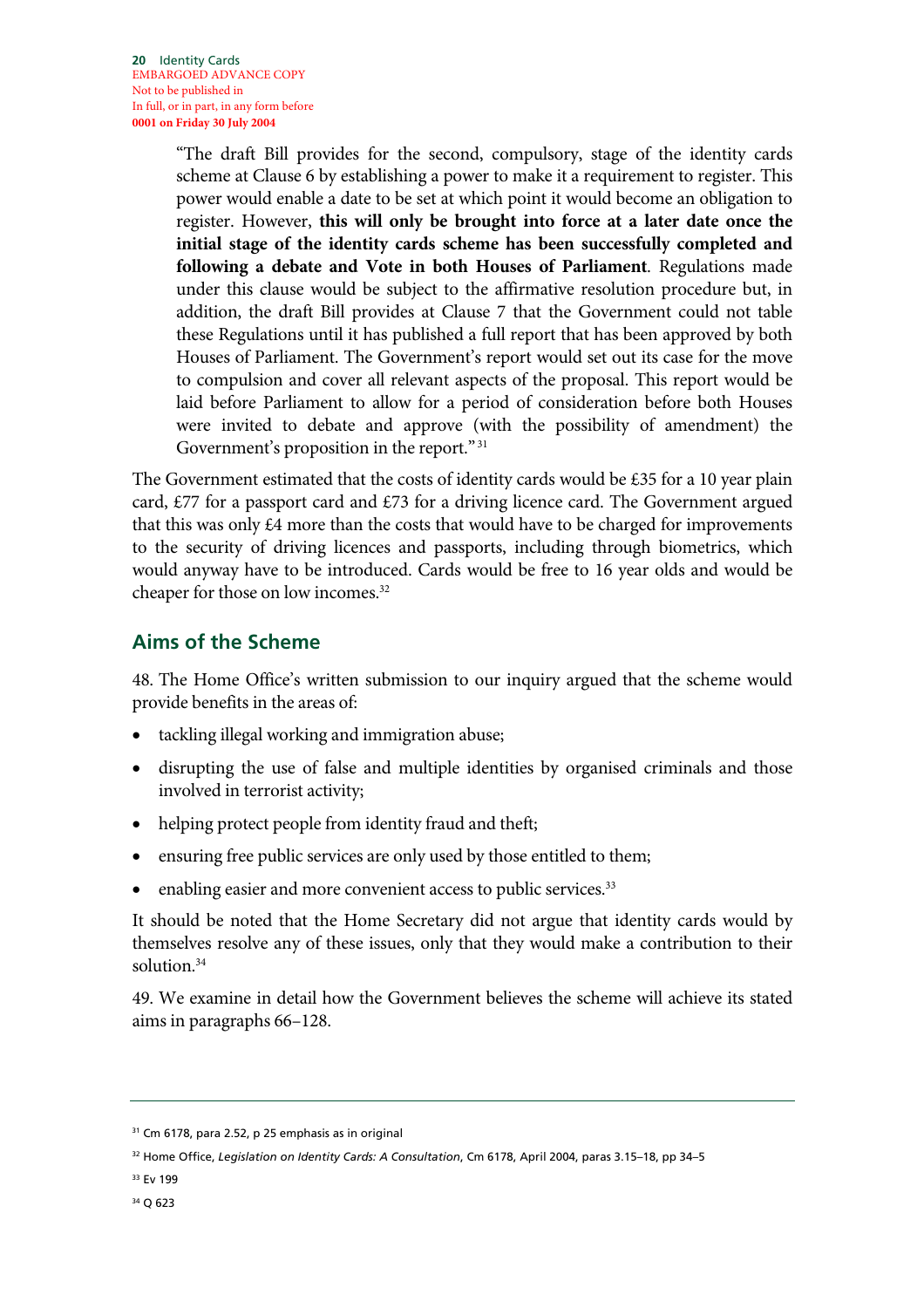# **3 Opposition to Identity Cards**

50. Objections to identity cards fall broadly into three camps. Some oppose the Government's proposals, or elements such as compulsion to register, outright, on grounds of principle or because they believe the scheme to be unworkable technically. Others do not oppose an identity card scheme in principle, but have significant reservations about the Government's proposals as they stand. Others question whether the Government's scheme is an effective or cost-effective way of tackling the problems it is designed to solve. This section of the report will cover the first group: practical concerns, including issues of cost and effectiveness, and objections to details of the Bill, will be dealt with later.

#### **Concerns of principle**

51. Privacy International and Liberty opposed identity cards on constitutional grounds. They argued, firstly, that identity cards would fundamentally change the balance between citizens and the state by imposing a general requirement to prove one's own identity.<sup>35</sup> Shami Chakrabarti, the Director of Liberty, said: "From a constitutional point of view, it is worth noting that there is not a single compulsory identifier in any other common law tradition in the world and that demonstrates the heart of the argument."36 (We note that the Home Office have disputed the argument that no common law countries have identity cards, pointing within the EU to Cyprus, "a common law jurisdiction which has identity cards which all Cypriot citizens over the age of 12 have to obtain".37)

52. Secondly, it was argued that there would be a new requirement to register information, including sensitive personal biometric data, with the state. This is a significant new obligation on the individual citizen which will be intrusive in operation.

53. Thirdly, while it might be acceptable to have to demonstrate identity, and hence entitlement, to specific services for specific purposes, the imposition by the state of a single system of identification which had to be used for a wide variety of different purposes rather than the current reliance on different forms of identification for different purposes—was a significant change in the obligation placed on individuals and the relationship they have with public and private bodies.

54. Fourthly, because in principle information about individuals should be held only for particular purposes, there were currently proper limits on the proper sharing of data between public bodies. To the extent that an identity card system required wider sharing of information between different bodies and organisations, the privacy of individuals would be reduced.

55. Simon Davies, the Director of Privacy International, argued that the Government's proposals would be in breach of the European Convention on Human Rights (ECHR) since the concept of privacy intrusion was culturally relative and the current proposal would fundamentally change the nature of privacy in the United Kingdom without

<sup>35</sup> Q 163

<sup>36</sup> Q 159

<sup>37</sup> HC Deb, 24 May 2004, col 1416W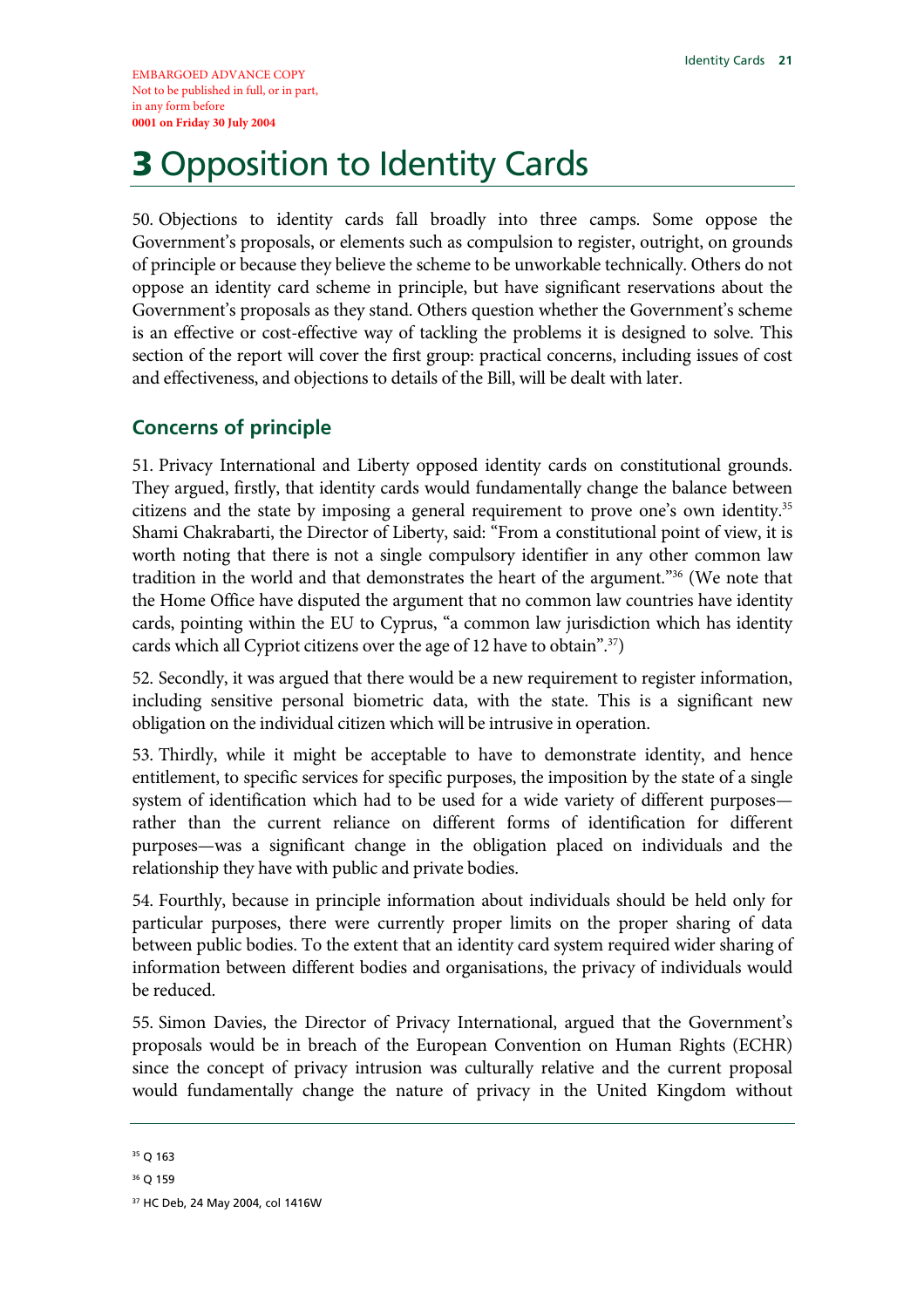overriding justification.38 Liberty, however, took the view that while the European Court on Human Rights might not find any difficulty with identity cards, since the majority of European countries had them, courts in the UK would have to take a stricter approach to Article 8 of the ECHR, which covers the right to respect for family and private life.<sup>39</sup>

56. The Director of Liberty further argued that experience in other European countries showed that identity cards would tend to worsen relations with minority groups, by exacerbating existing tensions.<sup>40</sup> (The issue of how identity cards would affect vulnerable groups, including minority ethnic groups, is covered in more detail in paragraphs 139– 141.)

57. Witnesses opposed to identity cards on principle also doubted that their benefits would be in proportion to their drawbacks. The Director of Liberty said that their constitutional concerns would have to be rebutted "by very compelling justification to the contrary that is necessary and proportionate".41 For his part, the Director of Privacy International accepted that a simple identity card for specific purposes might well be lawful.<sup>42</sup> Many witnesses argued that no proper cost-benefit analysis had been done of identity cards and that the Government had not demonstrated that they would be the most effective way of tackling problems.

58. We do not think these objections of principle should be lightly dismissed. Nonetheless, it is clear that identity systems operate in other modern, liberal, functioning democracies. No challenge to identity cards has been successful in the European Court on Human Rights, and they appear to enjoy broad public support where they exist in the rest of Europe.

59. **An identity card scheme of the sort and on the scale proposed by the Government would undoubtedly represent a significant change in the relationship between the state and the individual in this country. International experience does not suggest that objections of principle are overwhelming, although the development of a biometricbased scheme does introduce new elements that have not been tested elsewhere. We do not, however, believe that an identity card scheme should be rejected on constitutional grounds alone**.

60. **The test should be whether the measures needed to install and operate an effective identity card system are proportionate to the benefits such a system would bring and to the problems to be tackled and whether such a scheme is the most effective means of doing so.** We examine these aspects in more detail in the next section.

#### **Practical concerns**

61. Some witnesses argued that the Government's proposals would not work or that the risks were unacceptable.

38 Q 180

39 Ev 231

```
40 Qq 159–161
```
41 Q 155

42 Q 180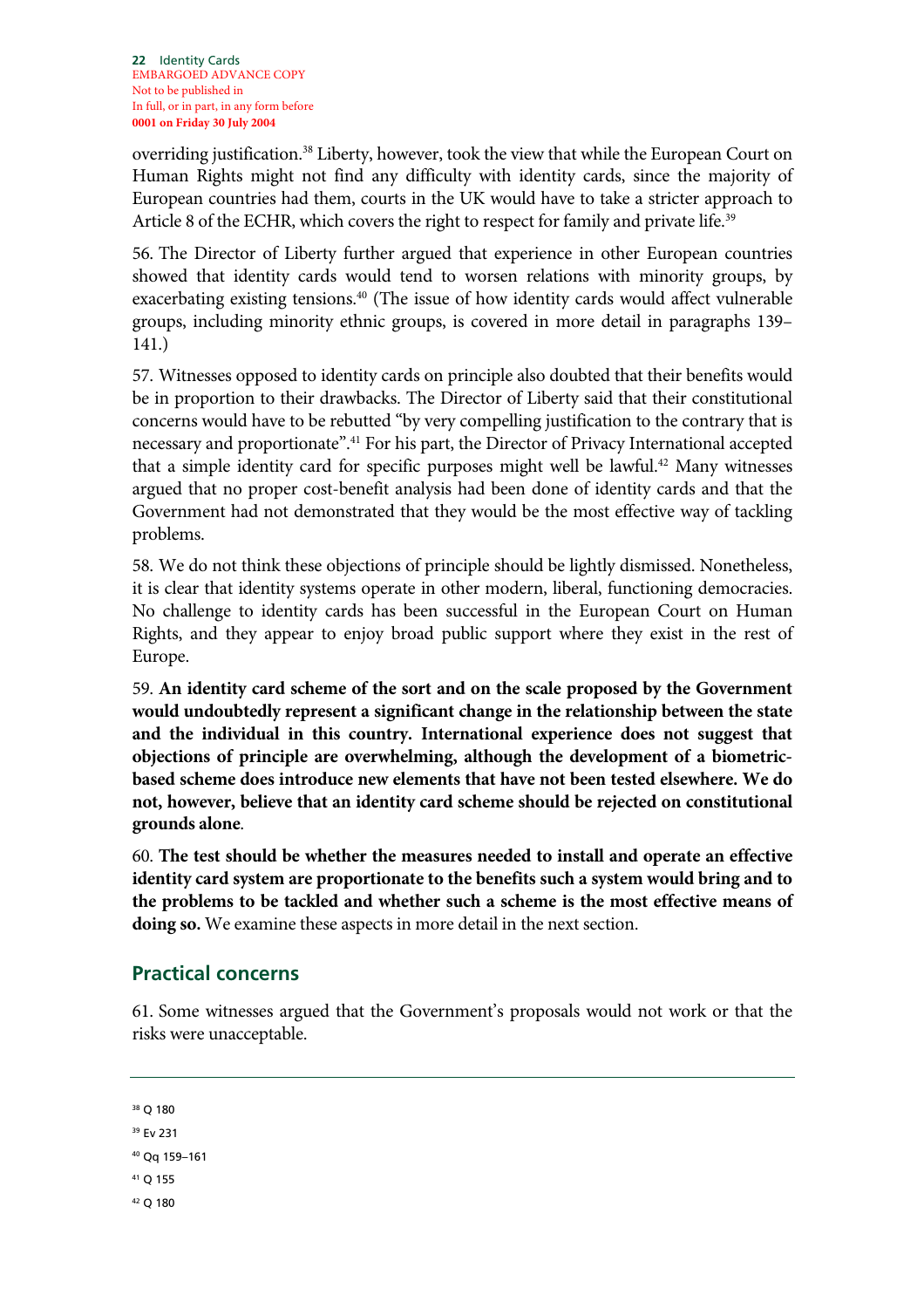#### 62. Professor Martyn Thomas, representing the UK Computing Research Committee, said:

"There is a technical systems engineering issue here which is captured in popular wisdom by "don't put all your eggs in one basket". If you create either a single card that has multi functions or a single database then you are adding to the nation's critical infrastructure unnecessarily and by doing that you are making a very large range of services, probably a growing range of services, vulnerable to a single attack, either a deliberate attack or a fault that arises as a consequence of misimplementation or accident. "43

The UK Computing Research Committee also expressed significant concerns over the security of a comprehensive system on the scale proposed. They argued that any sensitive database available to a large number of users would almost inevitably be successfully attacked. Therefore, data on the system should be kept to the minimum.44 On the other hand, as noted in paragraph 146, other witnesses from the IT and smart card sector took the view that a single database could be made sufficiently secure, and that to create one was not of itself doomed to failure.

63. Professor Ross Anderson, Chair of the Foundation for Information Policy Research, an Internet policy think-tank, also argued that the more functions included in a system, the more fragile, difficult to maintain and expensive it became. Other, non-technical witnesses, however, were of the view that an identity card scheme would be of little use unless it enabled access to a range of services and facilitated joined-up government.

64. We consider the arguments for and against the technical aspects of the Government's proposals in more detail in the next section. **The proposed system is unprecedentedly large and complex. It will contain sensitive personal information on tens of millions of individuals. Any failure will significantly affect the functioning of public and private services and personal and national security. Measures to ensure the integrity of the design, implementation and operation of the system must be built in to every aspect of its development. As we will remark at a number of points throughout this report, the Government's lack of clarity about the scope and practical operation of the scheme, and the nature of the procurement process, does not give us confidence that this will be achieved. We will make recommendations for addressing this serious weakness later in the report.**

## 4 Benefits and weaknesses of the Government's scheme

65. In this section we first examine the possible contribution the proposed identity card scheme might make to each of the Government's stated aims, taking into account as appropriate existing means for attaining these goals. We then consider possible areas in which the Government needs to take additional action if a scheme is to be fully effective, before considering aspects of the Government's proposals such as the National Identity Register; the identity cards and readers; biometrics; and procurement and costings.

43 Q 344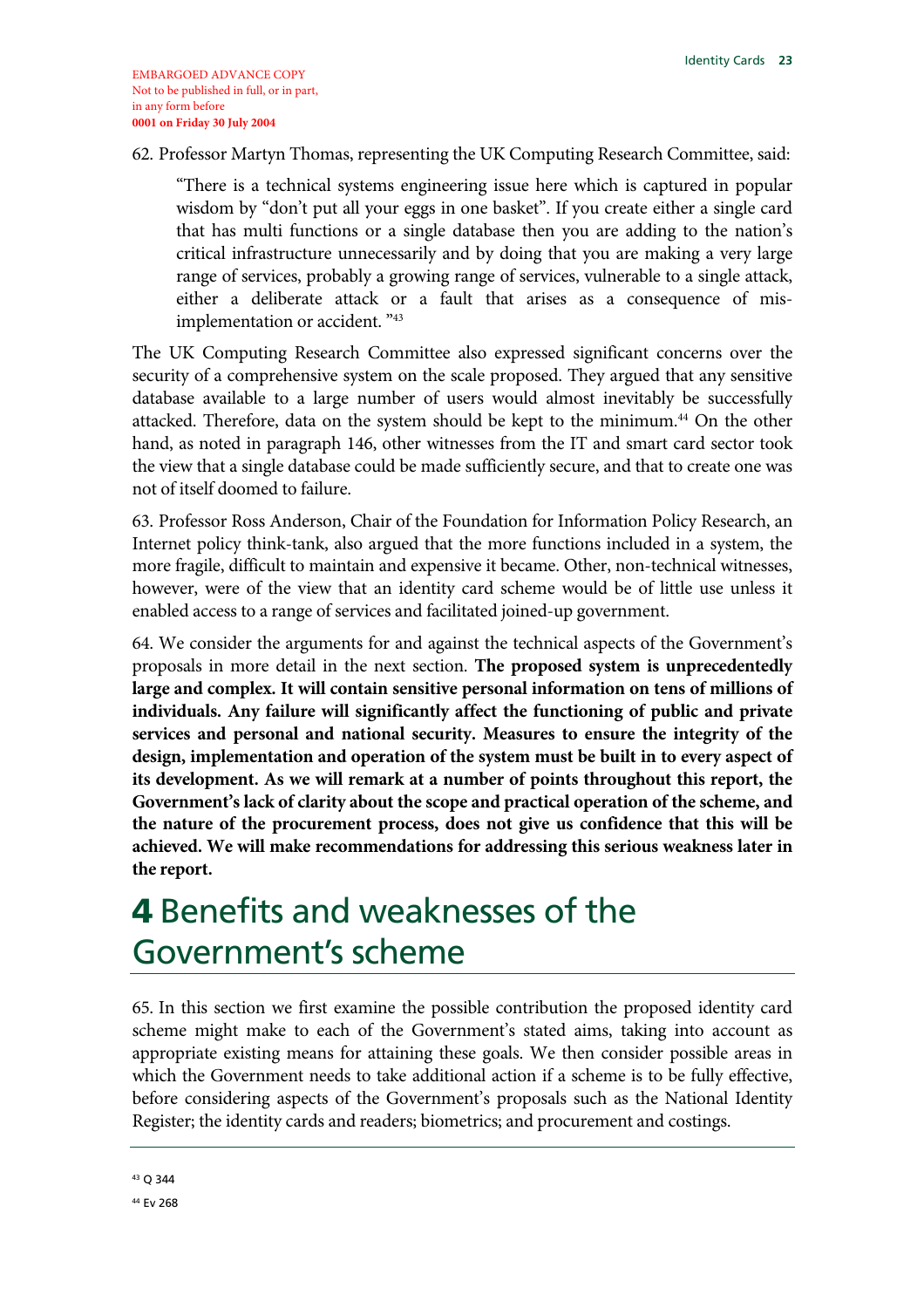**24** Identity Cards EMBARGOED ADVANCE COPY Not to be published in In full, or in part, in any form before **0001 on Friday 30 July 2004**

#### **The stated aims**

66. The Government argued that the scheme will help in the following areas:

- Illegal working and immigration abuse;
- Organised crime and terrorism;
- Identity fraud;
- Entitlement to public services; and
- Easier access to public services.

67. We note that the relative prominence given to these has varied. In July 2002 the original consultation document<sup>45</sup> asked for views on whether cards would help with: providing better services; identity fraud; tackling illegal immigration and illegal working; a convenient travel document; proof of age; reducing crime; electoral registration and voting; and emergency medical information. In this list there was no mention of terrorism. The card was called an entitlement card and there was clearly a greater emphasis on the link between the card and the use of public services than in later proposals.

68. In November 2003 the Home Secretary argued that biometrics enabled the Government to deal with "the growing threats to the security and prosperity of Britain, from identity theft, fraud, and illegal migration". He added "the security services have indicated to me that they would value improved methods of verifying identity and counteracting the use of multiple identities. It is obvious that terrorist networks would target the countries that had made the least progress in developing the capacity to provide this protection".<sup>46</sup> The paper setting out the Government's plans,<sup>47</sup> which the Home Secretary was introducing, argued for identity cards on the grounds of fighting illegal immigration and illegal working; disrupting terrorist use of false and multiple identities; combating identity fraud and money laundering; and providing a convenient way for those entitled to services to access them and preventing unauthorised access to services, including health tourism.

69. Explaining the change from an entitlement card, the Home Secretary told us:

"Post-11 September 2001 I was asked on a number of occasions, starting on the end of the week of 11 September, whether I believed that we should have ID cards as a consequence of the attack on the World Trade Center, and I said on record several times, and I still believe it, that whilst there could be a contribution towards countering terrorism this was not the primary purpose, and although it would be part of any such scheme it should not be seen as the sole focus. I went on to say that it was probably sensible, if we were going to move towards such a programme, to describe it as being part of entitlement—entitlement to services and benefits—which we had built up by the contributions we made and the mutuality that has stood us in good stead and is part of the National Insurance concept of the post-Second World War settlement. I then took that to the appropriate Cabinet committee the following

<sup>45</sup> *Entitlement Cards and Identity Fraud*, Cm 5557

<sup>46</sup> HC Deb, 11 November 2003, col 171

<sup>47</sup> *Identity cards: The Next Steps*, Cm 6020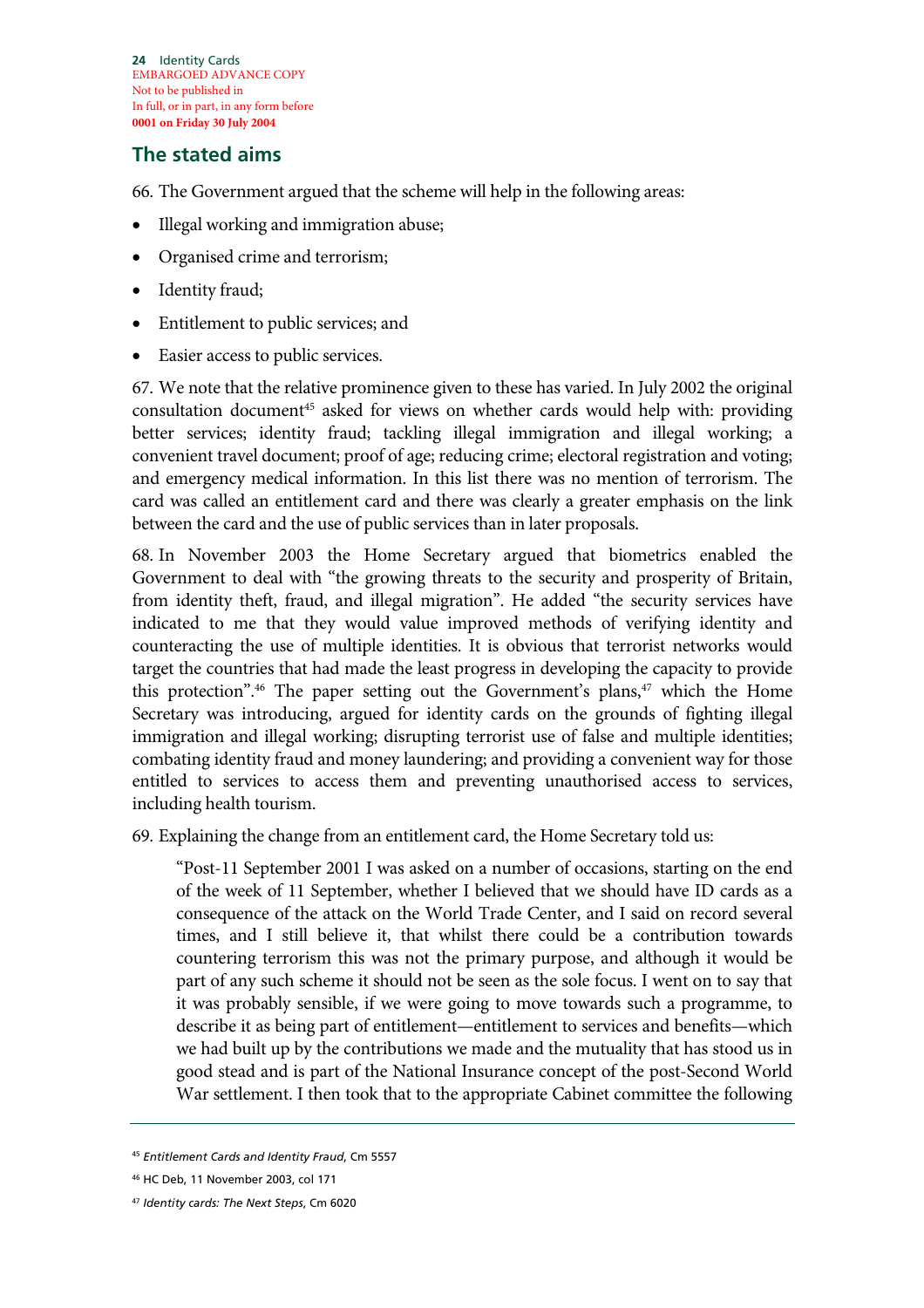January, that is January 2002. When we launched the consultation proper in the July it soon became clear that people did not like the term "entitlement" card. They thought that it should be an ID card, that it should be explicit rather than implicit, that it should give a clearer picture that it encompassed tackling terrorism and organised crime, and they believed that it would be more honest and transparent of the Government to do so, so in a nutshell we agreed after listening to the results of the consultation that that is what we should describe it as."48

70. **It is reasonable for the Government to have refined the aims of its scheme after a consultation exercise and development of proposals for its implementation. It has now set out its reasons for introducing identity cards, in its most recent document,**  *Legislation on Identity Cards: A Consultation***, which accompanied the publication of the draft Bill.** 

71. **However, many elements of the design of an identity card scheme, from the national register, to the design of the card and to its operational use, depend greatly on the precise purpose for which it is designed. Although some core functions are consistent and clear, the changing aims of the scheme do not give total confidence that the Government has arrived at a complete set of clear and settled aims for the card. The Government has not yet clarified how it intends to deal with some elements of the original proposals for entitlement cards, such as which services should be linked to the card and whether there should be unique personal numbers across public services. We consider these issues further below, but it is clear that they are central to the functioning of the scheme.**

72. **The draft Bill might have been expected to clarify the Government's aims but we do not believe it has done so. It is essential that the Government explain its intentions on issues raised in this report before the Bill is published.** 

#### *Illegal working and immigration abuse*

73. Since January 2002, when an asylum application is made, the applicant is screened, and his or her personal details are recorded and put on an Application Registration Card (ARC) which is issued to the applicant. The ARC provides a secure means of recording asylum seeker's details and biometric identity. Asylum seekers now use the ARC to access the services provided for them. Up to the end of March 2004 200,000 cards have been issued and the Immigration Service say they have seen very few cases of suspect cards. Of the ones they have seen, only two were in fact forgeries, and only one of these was of a quality which might have deceived untrained personnel.<sup>49</sup> Both the Law Society and the Commission for Racial Equality thought that the ARC had been a success in that it provided a secure form of identification for asylum seekers, who might have no other means of showing who they were.<sup>50</sup>

74. The consultation paper accompanying the draft Bill put tackling illegal immigration at the top of the aims of the Government's scheme:

<sup>48</sup> Q 609

<sup>49</sup> Note to Q 146

<sup>50</sup> Qq 179 and 836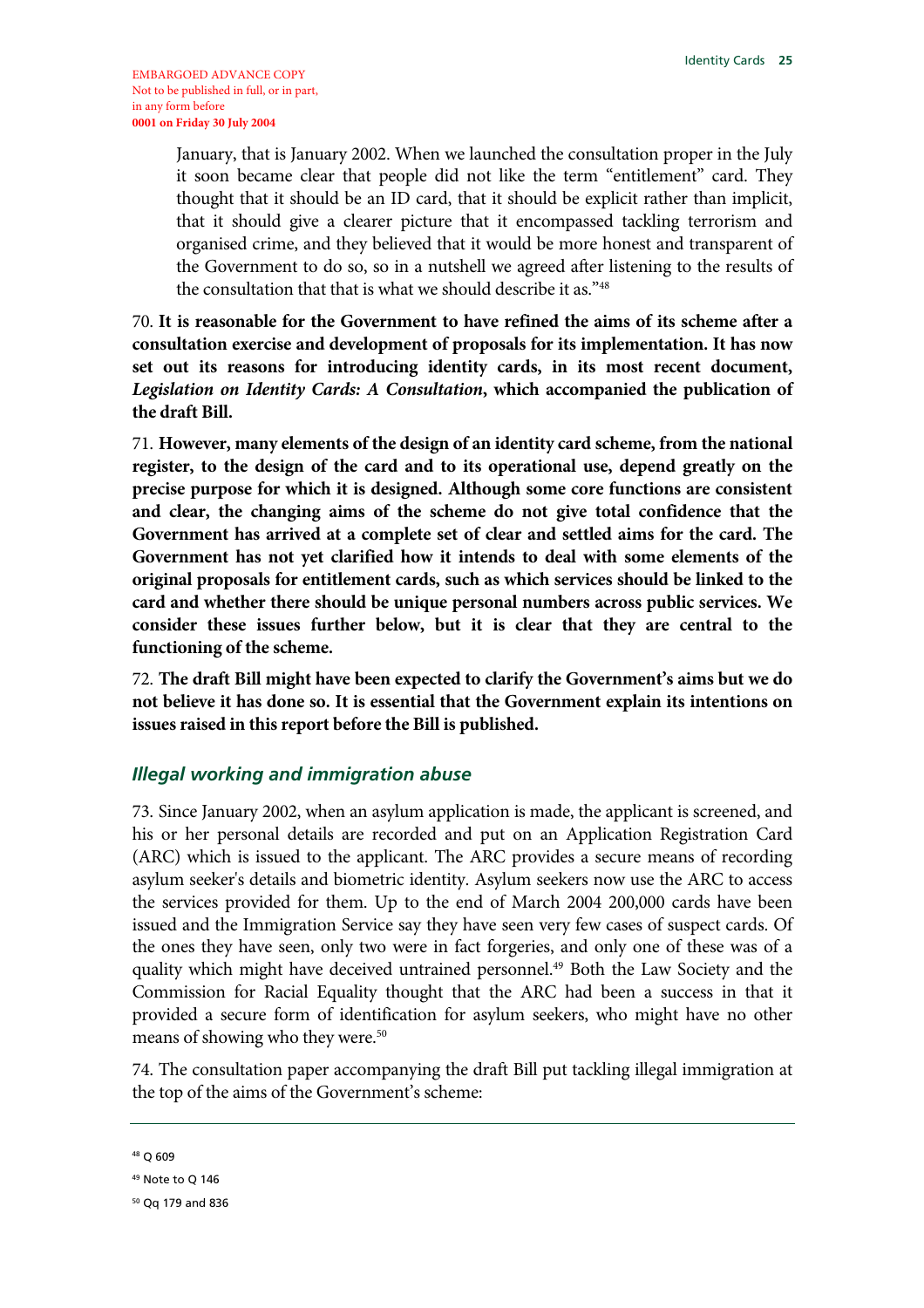"The identity cards scheme is intended primarily as a United Kingdom wide measure to help deter and control illegal immigration by helping to establish the nationality and immigration status of UK residents […]."51

75. The Home Office memorandum to the Committee argued that an identity card system would enable employers to establish the status of prospective employees more quickly and more simply.<sup>52</sup> It also argued that the creation of the National Identity Register would, by verifying entitlements to public services, make it more difficult for those here illegally to gain access to them, and thus would reduce the "pull factor"—the perception that once in the country people can work and obtain benefits and public services with impunity.

76. The Government argued that an identity card will make it easier to establish that a foreign national has the right to work. The Commission for Racial Equality recognised "a potential benefit to ID cards scheme in that they could enable immigrants and other groups to authenticate their identities (for accessing the labour market and public services where they are entitled)".<sup>53</sup> The Law Society, however, argued that the real problem was the small number of employers who did not at the moment carry out the appropriate checks, who would continue to employ people illegally regardless of whether or not there was a national identity card.54

77. In our recent report on Asylum Applications, we said:

"We believe that a significant factor in the problem of illegal working is the deliberate decision by some employers to break the law. We recommend that the Government should target such employers, who are not only easier to identify than those they employ but arguably more culpable. We refer below to the Government's commitment to use the Proceeds of Crime Act as a weapon against people traffickers. We recommend that the Act should also be used to seize profits made from the employment of illegal labour. The Home Office should be pro-active within Government in seeking to ensure that other departments take action against illegal working—for instance, by means of a concerted attempt to prosecute employers of illegal labour for other related breaches of employment legislation..."<sup>55</sup>

78. The Minister of State for Citizenship and Immigration told us that as of 1 May this year the Government required employers to use "a far more secure form of identification" and that employers now knew what the position was and what was expected of them. He added that employers would be given help and assistance to ensure that they could enforce regulations and that "we will police that properly and investigate it properly between now and the time when we can start to see the roll out of ID cards offering employers a more secure and simpler form of identity".<sup>56</sup> The Government also maintained that identity cards would reduce the "pull factor" for illegal immigration by making both illegal working and unauthorised access to benefits more difficult.

53 Ev 273

54 Qq 184–185

56 Q 613

<sup>51</sup> Home Office, *Legislation on Identity Cards: A Consultation*, Cm 6178, April 2004, para 2.72, p 29

 $52$  Ev 199; under section 8 of the 1996 Act employers are required to check eligibility to work; there is a range of documents which can be shown as proof.

<sup>55</sup> Home Affairs Committee, Second Report of Session 2003–04, *Asylum Applications*, HC 218-I para 247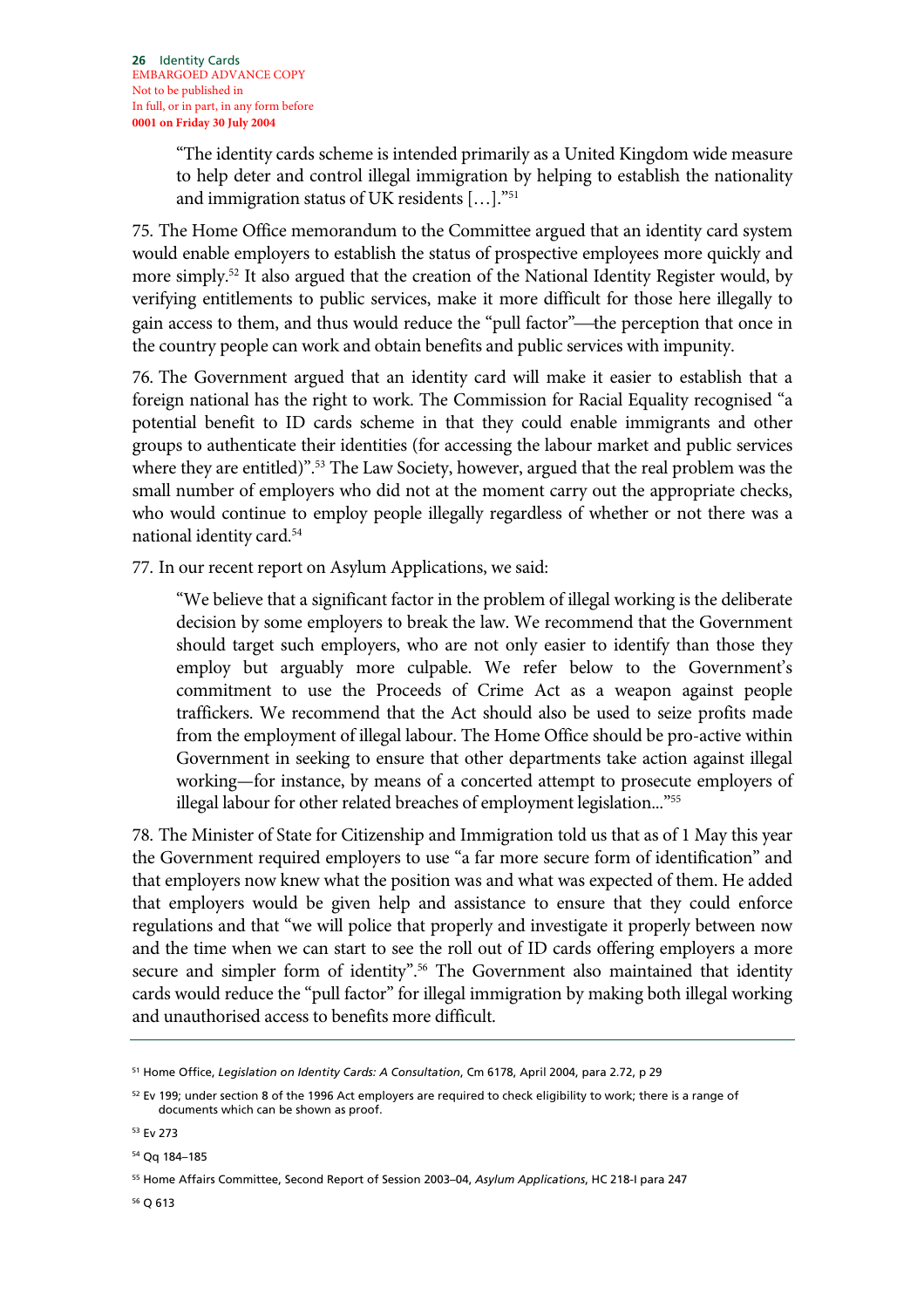79. **Identity cards could make it easier for those seeking work to demonstrate their right to do so, and, by the same token, make it easier for the police to show that a company employing illegal labour had done so knowingly.** 

80. **We believe that identity cards can make a significant contribution to tackling illegal working. However this will need to be as part of wider enforcement measures, including action against culpable employers. We repeat our recommendations that the Government should target employers who deliberately break the law and that the Proceeds of Crime Act should also be used to seize profits made from the employment of illegal labour. We welcome the steps the Government has taken so far, but to be fully effective there must be properly resourced enforcement of existing regulations.**

81. **The Government must clarify what action will be expected from the employer, including whether presentation of card by a job applicant is enough or whether an employer would have to check the biometrics or the authenticity of the card. If so, the Government needs to be clear how often this will be required and what access to biometric readers or the National Identity Register will be available to employers or other agencies.**

82. It is clear that a non-EU national with false EU documents would be able to enter the UK and to work. The Home Secretary argued that such illegal immigrants would be caught by the system: after the three-month period during which EU nationals would not be required to register, they would have to register.57 **We are concerned that the three-month period for EU nationals, or those claiming to be such, might constitute a significant loophole: it is difficult to see what would stop someone moving from job to job on false papers. The Government must bring forward proposals to deal with this loophole, as well as making a substantial commitment to robust enforcement of laws against illegal working.**

83. **It is also clear that the integrity of the UK system will be dependent on the integrity of the passport, asylum and visa regimes in other EU countries. In our visit to Germany we were told of a pilot scheme involving biometrics to prevent fraudulent asylum and visa applications. The Minister of State has set out the UK's involvement in similar schemes. As part of the development of the identity card scheme, the Government should report regularly to Parliament on progress being made across the EU to tackle any weaknesses in other EU countries, and, in particular, those countries currently judged to be the least secure.**

84. We noted in our Asylum Applications Report referred to above that, according to research commissioned by the Home Office, "expectations relating to welfare benefits and housing did not play a major role in shaping the decision to seek asylum in the UK within the response group".58 Such benefits may well, of course, be more significant to illegal immigrants if they can access services without adequate proof of identity. Identity cards will need to be used effectively to control access to public services if they are to reduce this "pull factor". **We conclude that identity cards, by reducing the "pull factor" from work, and public services, could make a contribution to preventing illegal immigration, but** 

<sup>57</sup> Q 612

<sup>58</sup> Home Affairs Committee, Second Report of Session 2003–04, *Asylum Applications*, HC 218-I para 75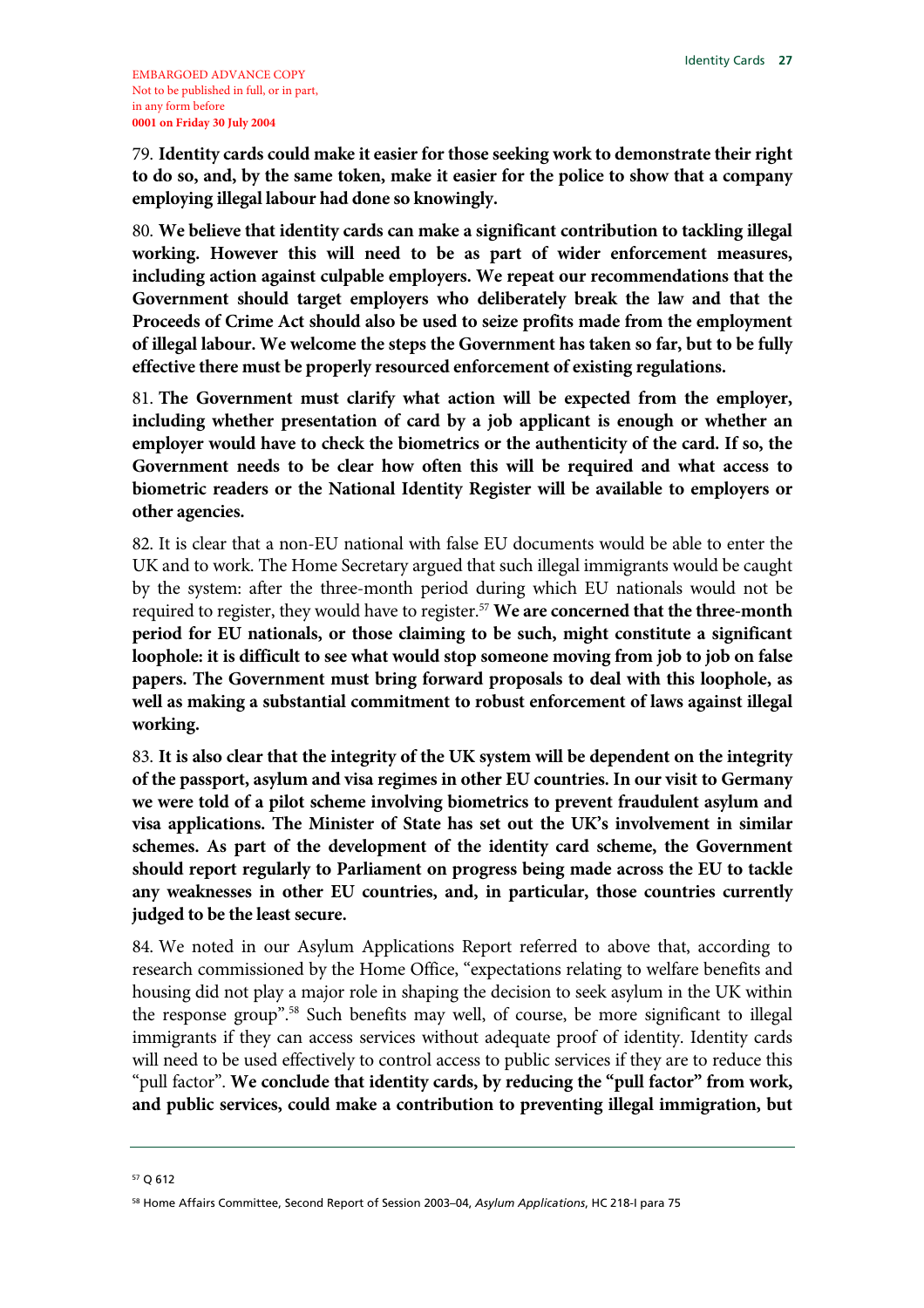**28** Identity Cards EMBARGOED ADVANCE COPY Not to be published in In full, or in part, in any form before **0001 on Friday 30 July 2004**

**only if the scheme is properly enforced and complemented by action on access to public services.** 

#### *Organised crime and terrorism*

85. The Home Office said that a card scheme would disrupt the use of false and multiple identities by terrorist organisations. The Home Secretary told us that "in excess of a third of those who are engaged in supporting terrorism use multiple identities in order to be able to evade detection and to evade us being able to disrupt their activities, and in tracing those who have undertaken terrorism, even the limited identification that is possible from traditional ID cards has been helpful".<sup>59</sup> He accepted that the scheme would not prevent atrocities such as those in Madrid and Istanbul, but argued that a new database, created from scratch with the use of biometrics, would help. Nicola Roche, Director, Children, Identity Cards and Coroners, in the Home Office, also told us that their estimate was that about  $£390$  million a year was laundered through the use of multiple identities.<sup>60</sup>

86. Evidence from the police endorsed the Home Secretary's view. For example, the Association of Chief Police Officers argued that it would put "an additional hurdle in the path of those who aid and support terrorism by providing funding, false identities and 'safe locations".<sup>61</sup> The Minister of State for Citizenship and Immigration told us that from his experience in Northern Ireland stopping the use of false identities had helped with police work against terrorism.62

87. ACPO also argued that an identity card scheme would be beneficial in areas such as organised crime, people trafficking, the sex trade and money laundering.63 The Metropolitan Police took the view that while the introduction of an identity card would not of itself lead to a reduction in crime or an increase in detection rates, a society built around an individual's true identity and their ability to prove it would significantly reduce the opportunity for crime in a number of areas.<sup>64</sup> Jan Berry, Chairman of the Police Federation, told us:

"I do not think that we should underestimate how much time is spent by police officers, checking identities. […] we could be using that time to far better effect."65

88. Police witnesses argued that the identity card scheme would only demonstrate its full benefits when it was in the compulsory stage. But while ACPO and the Police Federation argued in favour of making it compulsory to carry a card, the Metropolitan Police stated: "We agree that the carrying of an identity card should never be compulsory nor do we seek powers for individuals to produce their card on the spot".<sup>66</sup> The Metropolitan Police did

59 Q 616

 $60$  Q 16

- 61 Ev 149
- 62 Q 618
- 63 Ev 149
- 64 Ev 239
- 65 Q 274
- 66 Ev 240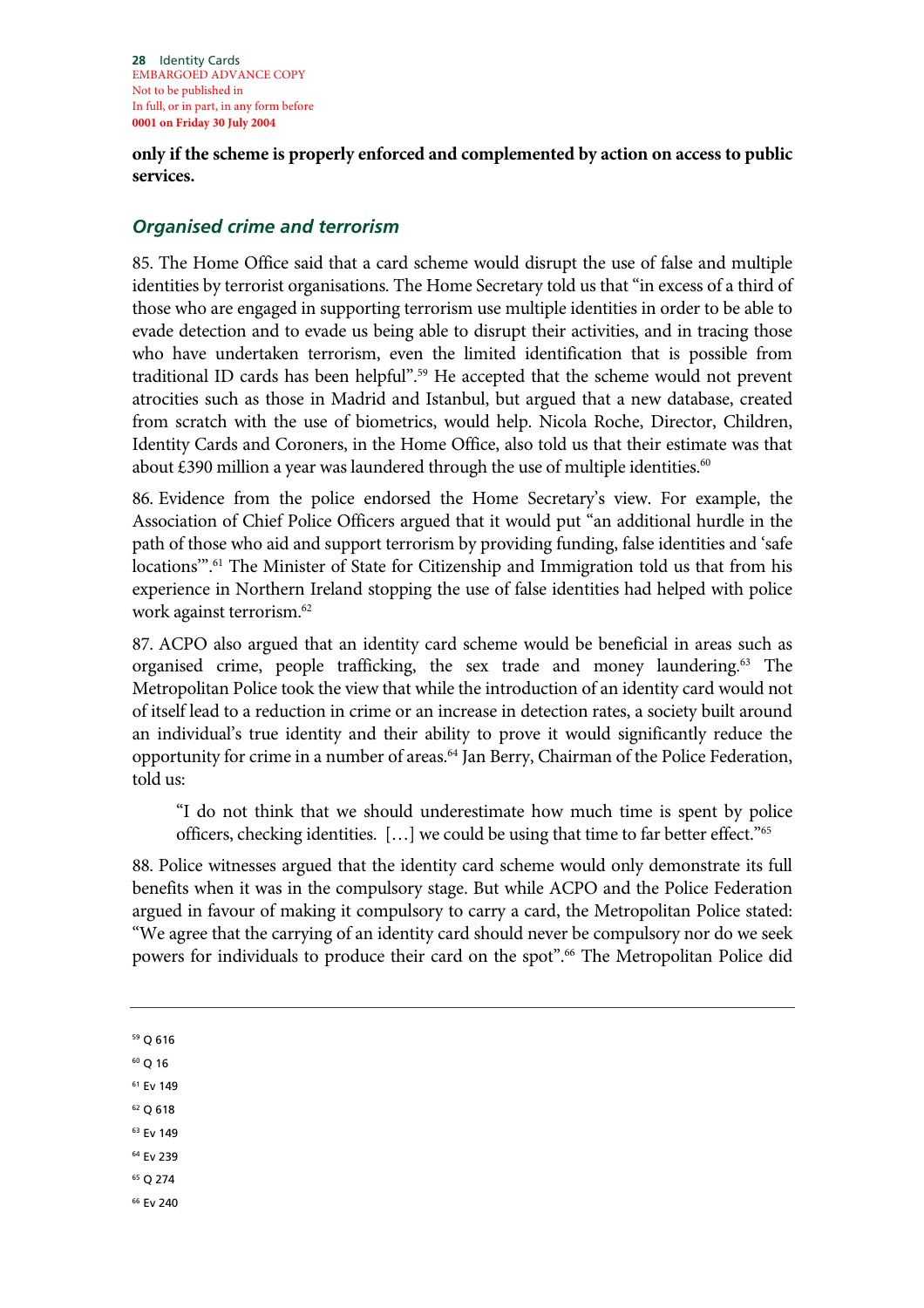argue in favour of their having access to the Register under certain circumstances in order to enable them to establish an individual's identity through his or her biometrics.

89. The Minister of State for Citizenship and Immigration has set out how the introduction of identity cards would affect police powers to establish identity:

"..there will be no new power for the police to stop someone and demand to see their card. Existing police powers to require drivers to produce their driving licence (which could be designated as an ID card) on demand or within seven days at a police station will remain. Added to this, if someone has been arrested for a recordable offence, existing powers will allow the police to take reasonable steps to identify them. This currently includes powers to check biometric information. There are also classes of criminal offences which are non-arrestable and are enforced by sending a summons. In these situations, the police have to be certain of a person's name and address. If a person refuses to identify themselves in these circumstances or the police are not satisfied with the information given, they have a power of arrest after which biometric checks can be made. If it were not possible to identify an arrested person otherwise, for example checking police records, a check could then be made on the person's biometric against the National Identity Register."<sup>67</sup>

90. He also set out what police powers to access the Register would be:

"There is an exception to the general bar on disclosing information from the register without consent where disclosure to the police is in the interests of national security and for the prevention and investigation of crime, as set out in Clause 20(3) of the draft Identity Cards Bill. Such disclosure may be authorised only where the Secretary of State is satisfied that it was not reasonably practicable for the police to have obtained the information by other means. For example, if fingerprint information is recorded on the register, the police would first have to search their own fingerprint records before resorting to the register. In addition, Clause 24(2) enables the Secretary of State to impose other requirements that must be satisfied before such a disclosure is made."68

91. Liberty said that all of those involved in the 9/11 atrocities had either legitimate identification papers or very compelling forgeries and argued that sophisticated terrorist networks would be able either to forge the cards themselves or produce false papers enabling an individual to register under a false identity. During the course of our inquiry, Privacy International released a study on identity cards and terrorism, which argued that "of the 25 countries that have been most adversely affected by terrorism since 1986, 80% have national identity cards, one third of which incorporate biometrics".<sup>69</sup> When we put this argument to the Minister of State for Citizenship and Immigration, he replied that other countries did not have the biometric database that was being proposed as part of this scheme, and that this, rather than the card, was the defence against the use of multiple identities.70

<sup>67</sup> HC Deb, 29 April 2004, col 1300W

<sup>68</sup> HC Deb 25 May 2004, col 1554W

<sup>69</sup> Privacy International, *Mistaken Identity; Exploring the Relationship Between National Identity Cards & the Prevention of Terrorism*, April 2004, www.privacyinternational.org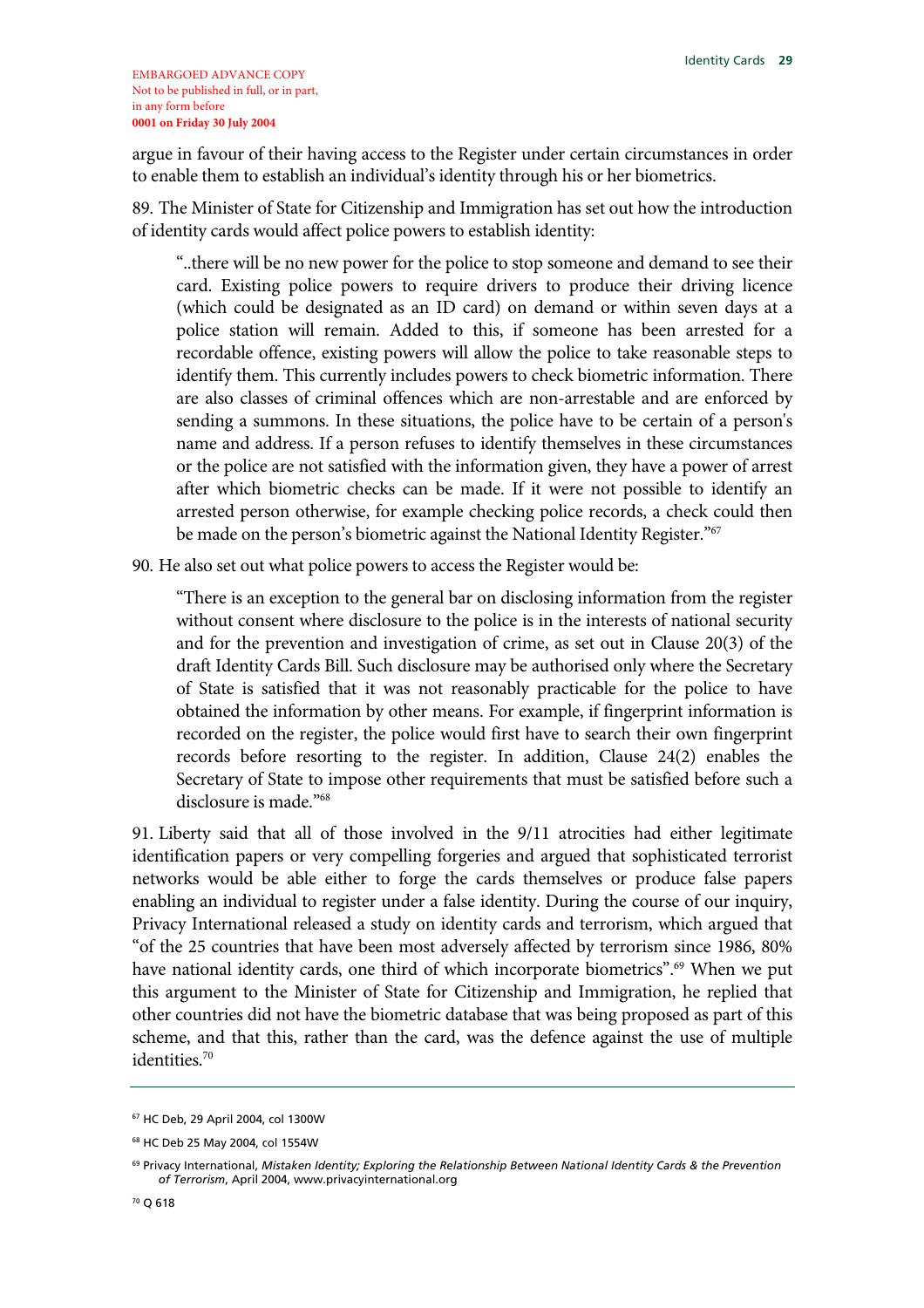92. The Law Society doubted that identity cards would be effective in reducing crime, arguing that the biggest problem for the police lay not in identifying individuals, but rather in linking an individual to a crime. Liberty shared these doubts and argued that the Government had not produced any evidence, for example from experiences in the rest of Europe, that identity cards were cost-effective; they believed that funding for an identity card scheme could be better spent on police recruitment, retention and training.

93. Critics of the Government's proposals argue that it has not made the case that identity cards will help fight crime and terrorism. We think that it is perfectly reasonable for the Government to rest its case on the support of those responsible for fighting crime and terrorism.

94. **We understand that the contribution to fighting terrorism would be the ability to disrupt the use of multiple identity, identity fraud and related activities like moneylaundering, and illegal migration by terrorists and their networks. While, of course, not all terrorists make use of activities based on false identities, and some will have legitimate national or international identity documents, we believe that effective action on identity would be a real and important contribution to restricting the ease with which terrorists can operate.**

95. **We note, however, the real benefits of an identity card in fighting serious crime and terrorism are only likely to be achieved with a compulsory scheme covering all citizens and residents. It will also be dependent on the effective use of the scheme to check identities, an issue we discuss in the next sections.**

#### *Identity fraud*

96. The Government estimates that identity fraud costs the country above £1.3 billion a year, about a tenth of the total annual economic cost of all fraud.<sup>71</sup> The Home Office argued that the scheme will combat both identity fraud and identity theft, since starting the registration process from scratch would mean that incorrect data would not be imported. Biometrics would reduce identity theft, since attempts to change an identity would show up automatically. Similarly, lost and stolen cards would be put on a stop list, taking a card out of circulation and making it impossible to use fraudulently.

97. The Association of Chief Police Officers stated that:

"The proposed scheme has the potential to reduce identity fraud. ACPO acknowledges that the proposed scheme provides further barriers for those seeking to fraudulently create a false identity. This is clearly beneficial in the prevention and detection of crime. ACPO is currently working with partners in both the public and private sectors to develop policies, practices and procedures to combat identity fraud."72

98. The Foundation for Information Policy Research were sceptical about the effects of identity cards on identity theft, arguing that it was more a regulatory issue centred on enforcing the correction of inaccurate records; they also said that "fraud patterns do not

<sup>71</sup> Cabinet Office, *Identity Fraud :a study*, July 2002, para 2.17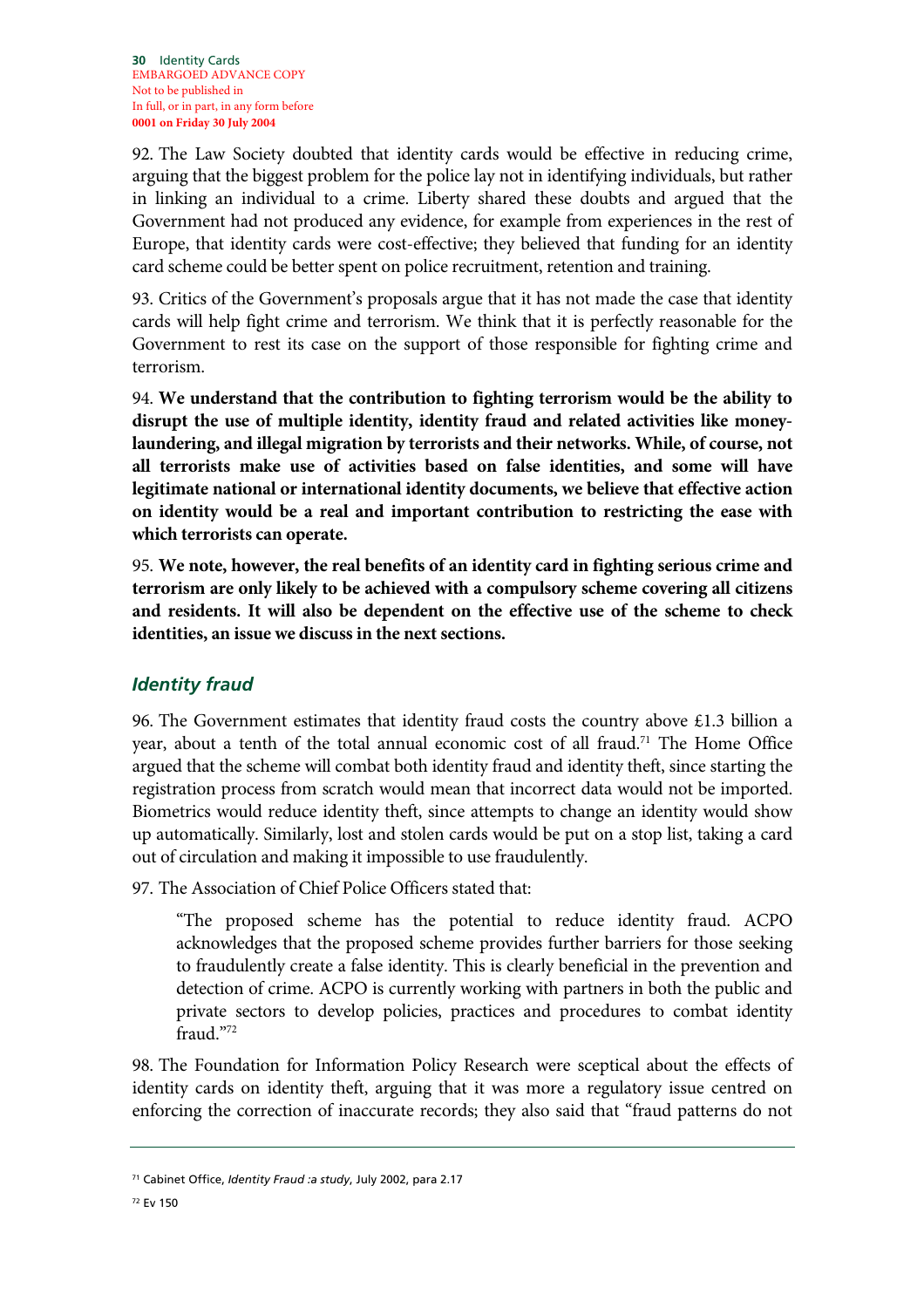appear to vary across Europe according to the existence or absence of ID cards".73 Professor Anderson, the Foundation's Chair, told us that in his experience the main determinant of levels of fraud was not the card technology but the diligence and frequency of online checks on whether a transaction was valid or not. The Law Society also pointed to international comparisons, arguing that no evidence had been produced to demonstrate how similar schemes across the world had made an impact on identity or improving the prevention and detection of crime.

99. **We believe there is a danger that in many day-to-day situations the presentation alone of an identity card will be assumed to prove the identity of the holder without the card itself or the biometrics being checked, thus making possession of a stolen or forged identity card an easier way to carry out identity fraud than is currently the case. The availability of readers of cards and biometrics, including to the private sector, is therefore a crucial factor.**

100. **We think it would be likely that identity cards would help combat identity fraud, but only as part of a wider package of measures. The Government should be clearer both about how and when it expects the card and biometrics to be checked and about what levels of security are appropriate in different circumstances.** 

#### *Entitlement to public services*

101. The Home Office argued that an identity cards scheme would allow public services to check whether an individual's entitlement, for example to benefits, had expired or had never existed. "An identity card would give everyone a recognised Government-confirmed proof of identity, would mean that an individual did not need to provide many different cards or pieces of paper, and would combat impersonation and identity fraud."74

102. The Parliamentary Under-Secretary at the Department of Work and Pensions, Mr Chris Pond MP, told us that his Department estimated that of the estimated  $\epsilon$ 2 billion total annual benefit fraud, £50 million came from people not being who they said they were when making a claim. He argued that as the Department clamped down on other forms of fraud, there would be more attempts at this type of fraud. He also believed that identity cards might help tackle an additional £50 million of other types of benefit fraud annually.<sup>75</sup>

103. The British Medical Association strongly supported the Government's intention to reduce the inappropriate use of health services, and recognised that the NHS had a legal duty to check the eligibility of individuals wishing to use free health services. Dr John Chisholm, Chairman of the BMA's General Practitioners Committee, expected the checking to continue to be done by the primary care trust, rather than by doctors and their staff.76 The BMA was, however, concerned that any potential system should not cost the NHS more, in terms of additional bureaucracy, than it saved.<sup>77</sup>

- 74 Ev 200
- 75 Q 549
- 76 Q 823
- 77 Ev 271

<sup>73</sup> Ev 191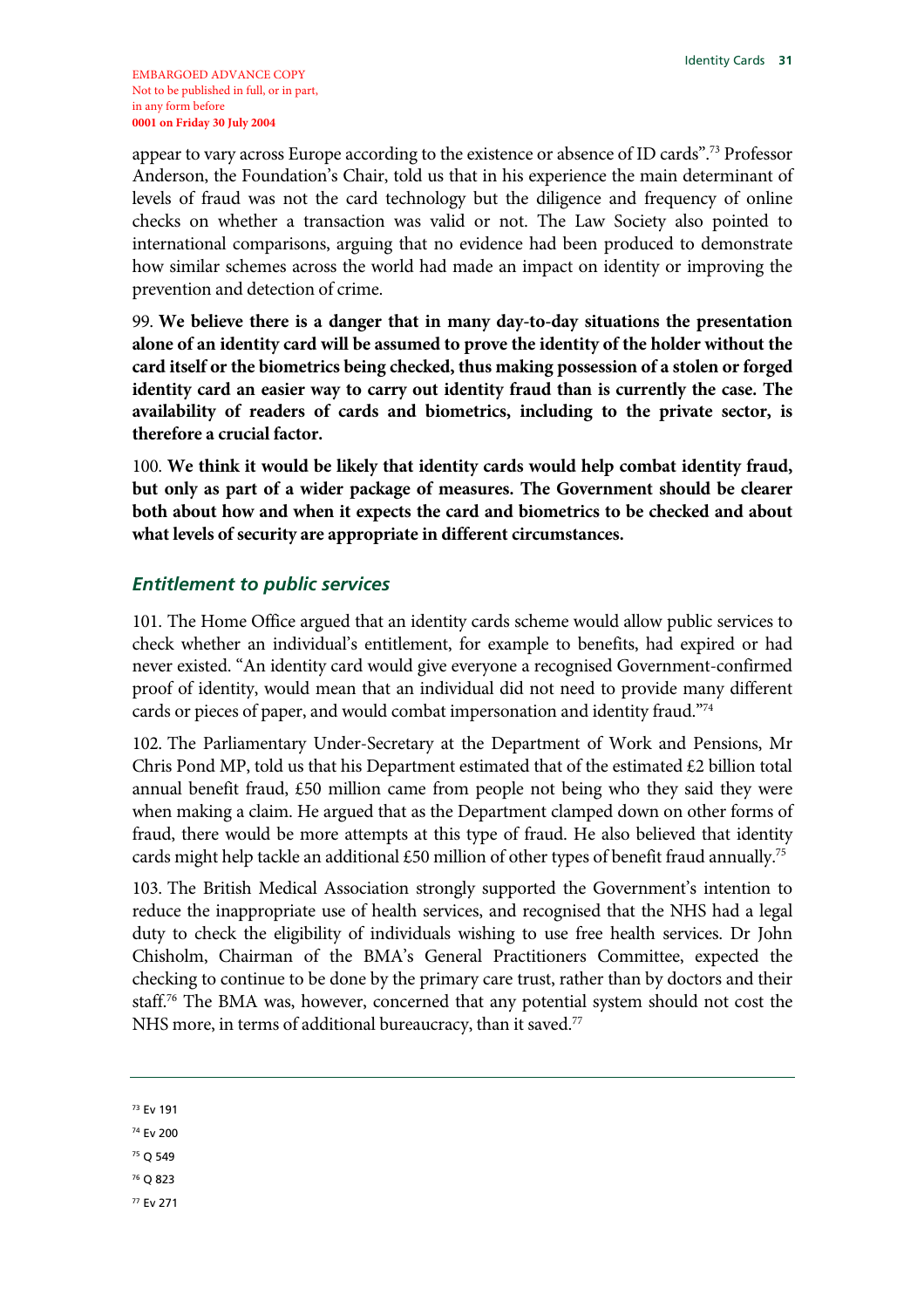104. Entitlement to services and entitlement to an identity card will not always coincide. For example, the Rt Hon John Hutton MP, Minister for Health, told us that: "It is the case of course that you can have entitlement to NHS care, but not an ID card and it is perfectly possible that you could have an ID card, but not be entitled to NHS care".78 The Rt Hon Charles Clarke MP, Secretary of State for Education and Skills, noted that "Education legislation does not impose any conditions relating to the nationality or immigration status of children seeking entry to a maintained school. So questions of proving entitlement to schooling are irrelevant".<sup>79</sup>

105. It is not obvious to us why the Government want to charge for NHS treatment, but to provide free education to children of illegal immigrants (and whom the Government wishes to remove from the country by using the identity card scheme).

106. We do not believe that entitlements are currently checked as rigorously as they could be—for example, the Secretary of State for Education and Skills conceded that this was the case for post-16 education.<sup>80</sup> The development of identity cards should not be used as a reason to avoid tougher measures now on identity fraud in relation to public services. Indeed, if no culture of checking identity is developed now, it is difficult to believe that identity will be checked rigorously once identity cards have been introduced. If checks are not carried out thoroughly now, they may still not be after identity cards have been introduced. Providers of public services, such as schools and hospitals, need to check identity regularly now.

107. **Identity cards would make it easier to establish entitlement to public services. But the Government should take action now to ensure that measures to check identity are developed across public services prior to the introduction of the new card.**

108. **The Government should also review entitlements to public services across the board with the aim of rationalising and standardising them, since there does not appear to be a consistent set of principles underlining access to government services.**

109. Some public services fall to the devolved administrations. The Scottish First Minister, Mr Jack McConnell MSP, has said that the position of the Scottish Executive is that "any proposals for voluntary, compulsory or any other form of identity card system in the United Kingdom that might be used for any matter that comes under the United Kingdom Government's remit should not and will not be compulsory for use in relation to devolved services in Scotland."<sup>81</sup> Andy Kerr MSP, the Scottish Executive Minister for Finance and Public Services, explained that Scottish Ministers had decided to proceed with a voluntary Scottish card<sup>82</sup> because, in their view, the focus of the Home Office proposals had narrowed to primarily the reserved issues of nationality, immigration and employment rights, while the authentication requirements of the UK identity card would be significantly higher than for the Scottish card and the proposed time table for implementation of the identity card was considerably longer than for the Scottish card.<sup>83</sup>

<sup>78</sup> Q 548

<sup>79</sup> Ev 173

<sup>80</sup> Q 539

<sup>81</sup> SP OR 13 November 2003, col 3254

<sup>82</sup> See para 184 for this and other card schemes.

<sup>83</sup> Ev 258–259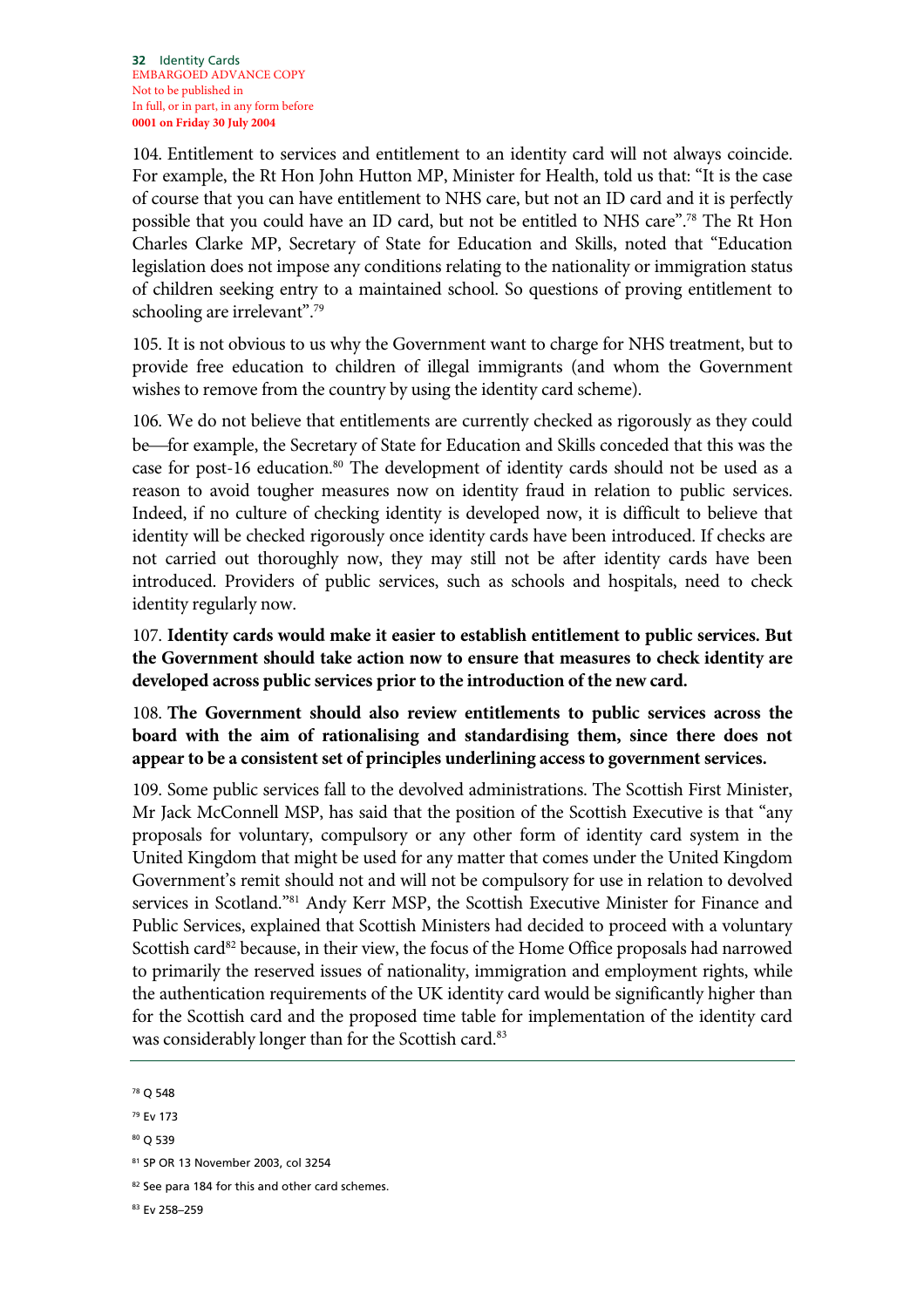110. The Welsh First Minister, Rhodri Morgan AM, has said that "The current Assembly Government has no intention of cutting back on or denying services to people who do not have identity cards".84 He explained to us "We will consider the implications for Wales of the Home Secretary's proposals for identity cards as these proposals are firmed up. But, as the Home Secretary has announced, decisions on the use of these cards to access services for which the Welsh Assembly Government is responsible will be a matter for this administration. I used the opportunity of an Assembly Question to provide reassurance to people in Wales that their access to public services will not, in the foreseeable future, be dependent on the possession of an identity card".<sup>85</sup>

111. The situation in Northern Ireland was set out by the Secretary of State:

"The Identity Card scheme involving the registration of individuals and the issue of identity cards will operate on a UK-wide basis. If, as we hope, we can restore the devolved institutions at an early date, then it would be up to the devolved administration in Northern Ireland to decide what use they make of the identity cards."86

112. **The existence within the United Kingdom of up to four different systems for checking entitlement to public services will be a possible cause of confusion, particularly where cross-border services are provided. The UK Government should liaise closely with the devolved administrations on these issues, both to avoid confusion and to learn from the experiences of the devolved administrations' own entitlement cards.**

### *Easier access to public services*

113. The Home Office said that the card will make it easier to access not only public services, but also those provided by the private sector:

"An identity card that was recognised by the range of service providers across both the public and private sectors would considerably ease an individual's life. This will be particularly important for those people who do not have a driving licence or a passport, and who may currently experience difficulties in proving their identity, and therefore their entitlement to services, in those situations where proof of identity is routinely asked for."87

The Parliamentary Under-Secretary at the Department of Work and Pensions argued that identity cards would, for example, make life easier for those claiming benefits, by making the process of establishing identity both more secure and more convenient for the customer.<sup>88</sup>

88 Q 570

<sup>84</sup> Official Record of the National Assembly for Wales, 2 December 2003, OAQ30113, p 11

<sup>85</sup> Ev 270

<sup>86</sup> HC Deb, 16 June 2004, col 965W

<sup>87</sup> Ev 201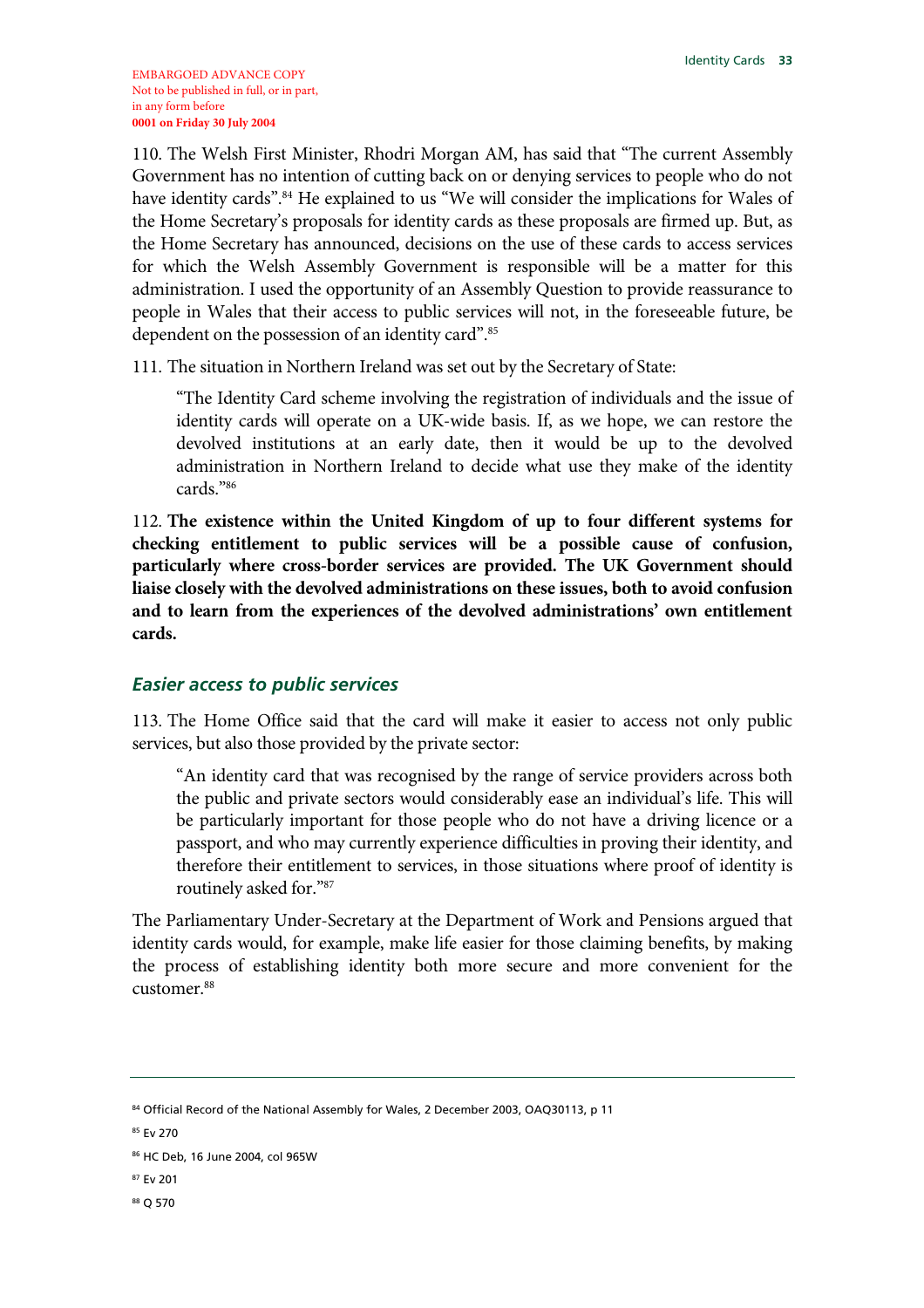114. He added that the Register might also make it easier for his Department to contact groups who were not receiving the benefits to which they are entitled, such as Council Tax Benefit and Pension Credit.89

115. For his part, the Minister for Health emphasised that it would be important to keep a balance between checking cards and allowing access to services, suggesting that appropriate points to confirm entitlement to free NHS care would be when first registering with a GP or at the first in a series of hospital appointments.

116. The Finance and Leasing Association argued that identity cards would also help with access to private sector services: "an identity card could also assist the financially excluded to access mainstream financial services. Currently due to the information sources available, the main one being the electoral roll, individuals may find it difficult to access these services".<sup>90</sup> Martin Hall, Director General of the Association, explained that "financially excluded people, who typically do not have a passport, do not have a driving licence, perhaps have a meter for electricity and gas" did not have the documents they need to establish an identity under the Know Your Customer money laundering rules.<sup>91</sup> Identity cards would therefore, in his view, help such people establish who they were. Councillor Gerald Vernon-Jackson of the Local Government Association told us: "If you are going to do it—if you are going to do an identity card—let us do it properly and have one that actually works for a range of things, otherwise it becomes a charter for wallet makers that we have to carry five or six of these things around, and that just seems to be inefficient and really does not do government a great service".<sup>92</sup>

117. The Government claims that identity cards will make access to public services easier, but it has not set out in detail how this will be achieved. Witnesses indicated two ways how cards might in principle help. First, a single card could provide a substitute for multiple forms of identity where proof of identity was required, including public services, such as benefits and local authority services, and private services, such as proof of age in bars or meeting the requirements of money-laundering legislation. Second, an identity card could make it easier to access other types of services. For example, it could potentially enable an individual to access their NHS records or ensure that the electoral register was up to date with changes of address.

118. **The Government's current proposals would improve access to public services to the extent to which this depends on identification. It is important to ensure that the convenience to the state of having a comprehensive system of identifying individuals and accessing data about them is accompanied by an increase in convenience to the individual. The benefits must not be entirely, or even predominantly, to the state.**

119. **The Government has not developed coherent proposals for using the identity card in other ways to improve access to a wider range of services and information or to promote greater coherence across public services. As a result, citizens are still likely to be required to carry a wide range of cards and documents to use many local and national, public and private services. We believe that this is a missed opportunity.**

89 Q 571

90 Ev 188

91 Q 315

92 Q 312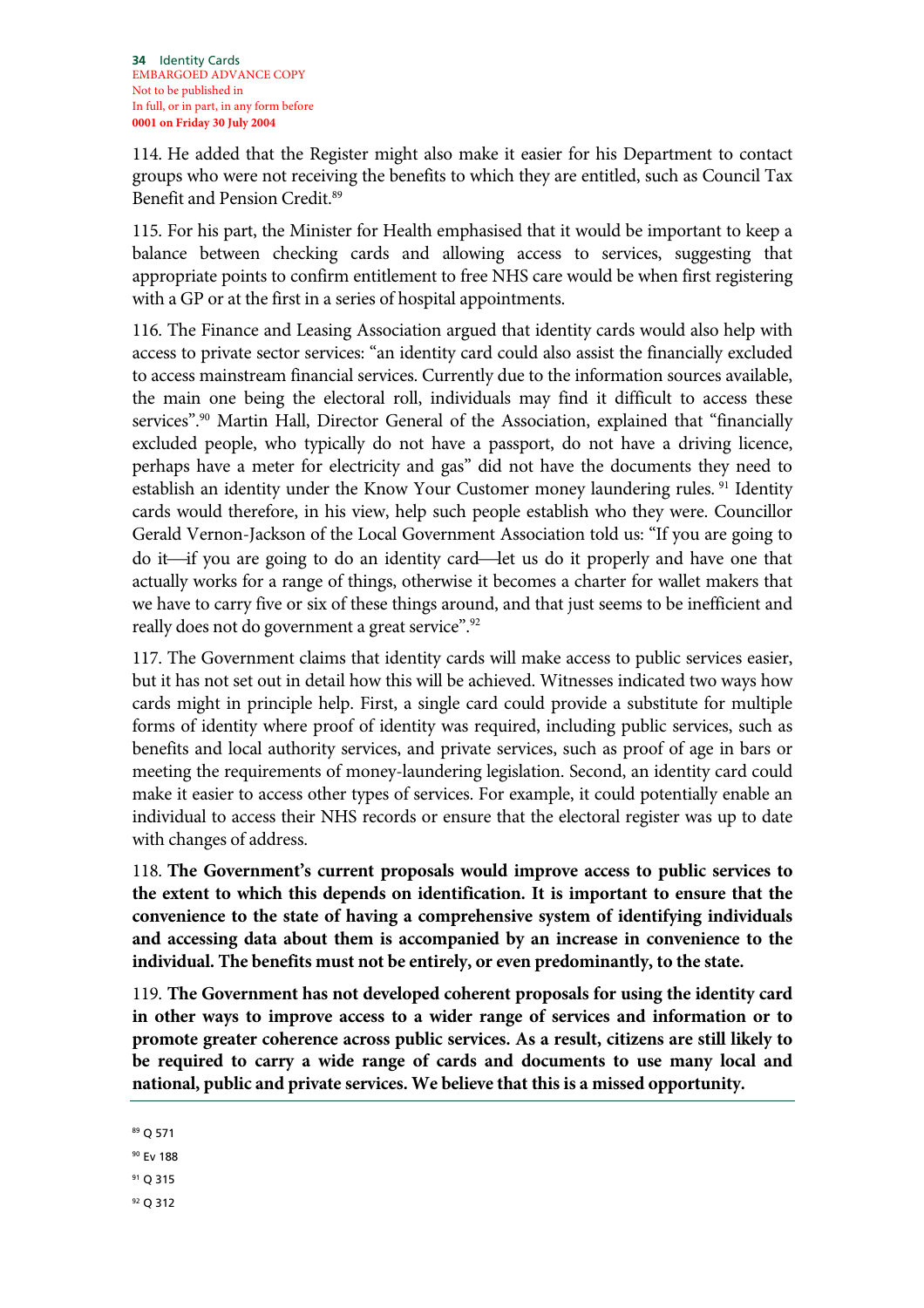120. Many of the benefits noted above are not dependent on a card being compulsory. The Secretary of State for Education and Skills, the Minister for Health and the Parliamentary Under-Secretary at the Department of Work and Pensions agreed that the benefits of even a voluntary identity card, such as the better management of services and the elimination of fraud, would lead to efficiencies and benefits both to the citizen and the State across a wide range of different services.

121. The Home Office argued, however, that some of the expected benefits of identity cards, in particular those relating to countering organised crime and terrorism, would only accrue if a scheme were compulsory. They believe that this would encourage service providers, public and private, to use the scheme consistently, and that only a compulsory scheme would be non-discriminatory, since everyone would have a card.

### **The Government's proposalssome key issues**

122. There are some common issues which arise from our discussion of the government's aims.

123. Identity cards would assist with each of them, although for many compulsion would be necessary. However, in each case, cards will have to be properly checked, and their utility will depend on verification and security being at the most appropriate level. The system will have to be sufficiently reliable, and the proportion of cards incorrectly rejected sufficiently low, for checks to be accepted as a normal part of the provision of services.

124. The Home Office told us that there would be a number of different ways of checking identity through a card. They gave the following examples:

(1) Visual—photograph matches, security features

This type of basic check could only confirm that the card appears to be genuine, in accordance with a visual check of security features, is valid and is rightfully held in that the photograph bears a likeness to the holder.

(2) Telephone—automated confirmation

This would check that the card has been validly issued which could be confirmed by contacting a call centre.

(3) 'Card not present' database check—automated confirmation

A check of an identity number or other personal details against the identity cards database which will check that a valid card/identity number has been issued to a person.

(4) Telephone—automated check including pin number

As (2) above but with a greater level of assurance that the person holding the card was the person to whom it was issued.

(5) Off-line biometrics—card reader required

A highly verified check of identity which determines whether a person's biometric information matched that on the chip.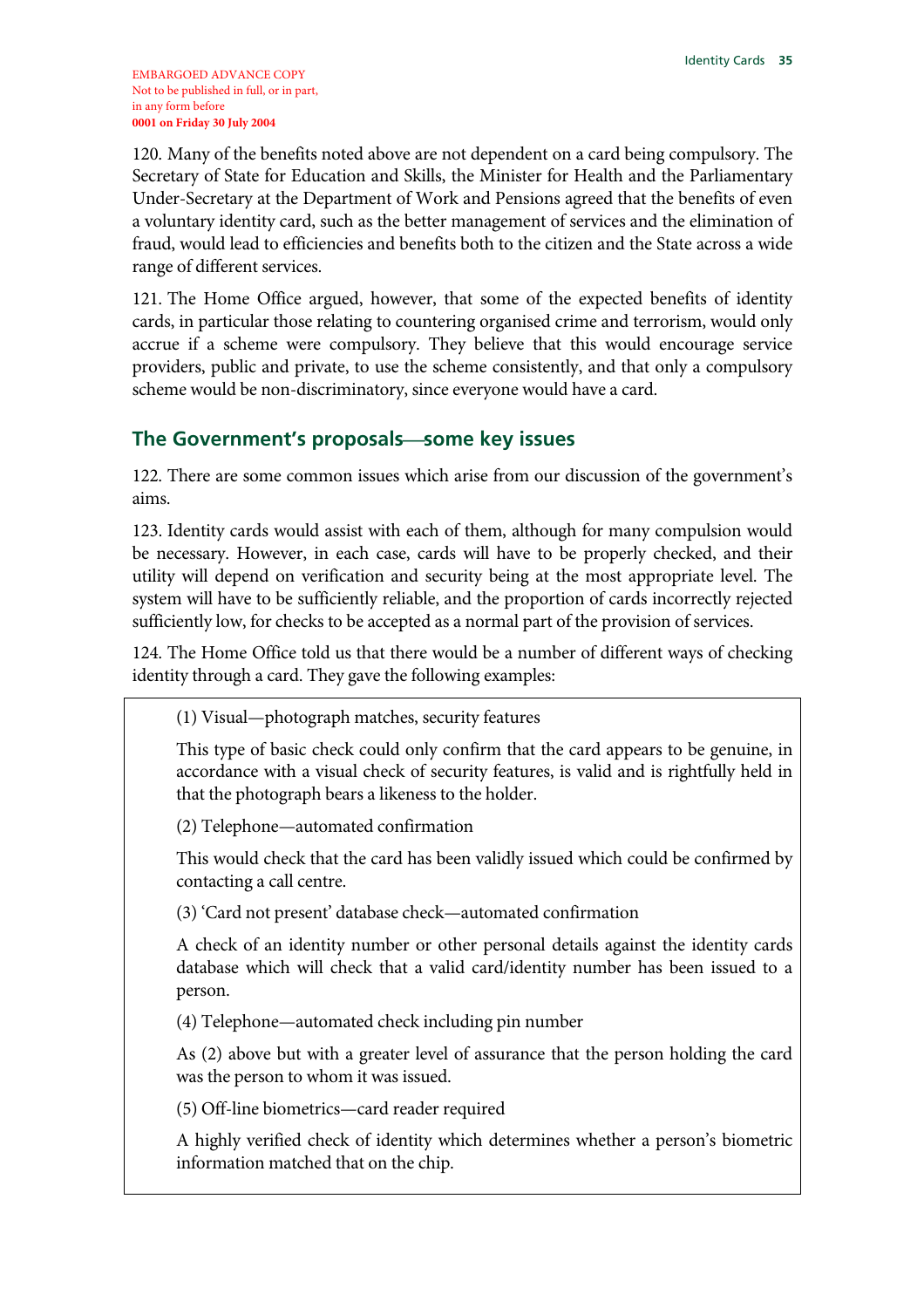(6) On-line biometrics—confirmation with identity cards database

Highest form of check as it would provide additional confirmation that the card has been genuinely issued, that the biometrics information of the holder, card and database all match. This level of check could be carried out with or without the card.

• If the card were presented, the check would show whether the holder was the person whose biometric was recorded on both the chip and the database.

• If the card were not presented, the person's biometric information, eg a fingerprint, could be checked directly against the database and the person's identity confirmed.<sup>93</sup>

125. **We note that at the moment there is very little clarity about the level and nature of checks that will be required and carried out, even though this is fundamental to the whole scheme. We recommend that the Government should provide estimates of the proportion of checks that would be biometric and therefore highest security.**

126. **It is not clear that Government departments have identified how the operation of their services, or entitlement to them, need to be changed to make best use of an identity card system.**

127. **In most cases, identity cards will only be fully effective if complementary enforcement action can be taken.**

128. **Finally, more could be done to check identities today and there is a danger that action will be delayed pending the introduction of an identity card.**

# **Public support**

129. We note that public support for the principle of identity cards has so far been high. A poll carried out for the Daily Telegraph in September 2003<sup>94</sup> found 78% in favour of the introduction of national identity cards (15% opposed, 7% don't know); 81% were in favour of compulsory cards (dividing roughly half and half on whether it should be compulsory to carry one at all times). 92% would welcome or not mind the introduction of identity cards or reluctantly go along with them, while 7% would strongly object and absolutely refuse to acquire one. Around 80% believed that cards would help cut down on 'health tourism' and benefit fraud and make it easier to catch bogus asylum seekers and others attempting to avoid deportation (13% disagreed in each case); 60% also thought that it would be easier for the police to catch criminals (26% disagreed). A poll carried out for the IT consultancy Detica gave similar results in April 2004.<sup>95</sup> 50% were strongly and 30% moderately in favour of identity cards (5% were moderately and 6% strongly opposed), while 73% said they were unconcerned that identity cards would affect their civil liberties, and 83% were happy to carry a national identity card at all times.

93 Ev 206

<sup>94</sup> www.yougov.com

<sup>95</sup> www.detica.com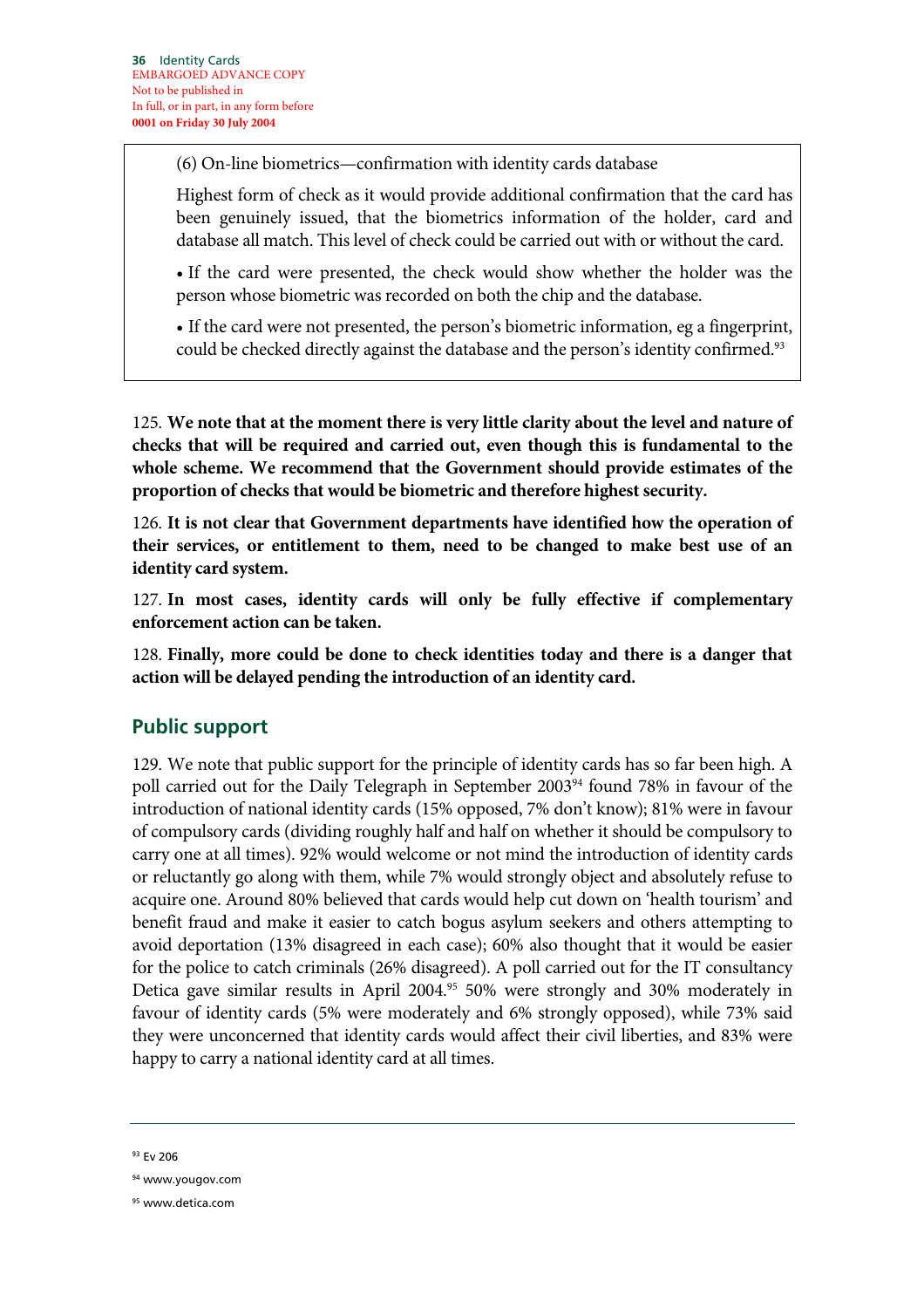130. However, a poll commissioned the following month by Privacy International found only 61% in favour of identity cards, with the number saying they were strongly opposed at 12%.96 It is also the case that those questioned were less than enthusiastic about paying for them (see paragraph 134), and were distinctly sceptical about the Government's ability to introduce them smoothly—58% of those questioned by Detica had little or no confidence in this—or to protect information on the database—in the same poll 48% were not very or not at all confident in the Government's ability to store personal information securely.

131. The Home Secretary thought that demand for identity cards would be high from the opening of the scheme:

"I happen to believe that once we have got this up and running, as with the pilot for biometrics that we announced a week ago, people will queue up for it and we will have to deal with the flow and the flood of people wanting it much earlier, wanting to renew their passport and get an ID card very fast."97

Intellect, the trade association representing IT, telecoms and electronics companies in the UK, was less sanguine and argued that "an ID Card will have to deliver rapid and compelling benefits to citizens to shift negative perceptions and establish the foundations for long term success".<sup>98</sup>

132. Other witnesses expressed the concern that even a voluntary scheme would become effectively compulsory if a card was required to access large numbers of services; the Law Society was concerned that "in practice, a voluntary scheme could become in effect compulsory as more and more organisations and service providers required production of the card to prove identity".<sup>99</sup> The Information Commissioner raised the linked issue of inappropriate demands to produce a card:

"I would be unhappy if a local authority gymnasium required you to produce your identity card in order to make use of that local authority gym. I think that is going well beyond what should be acceptable. The local video shop, when you are renting a video: for them to insist upon the production of an identity card for you to rent a video would in my view be disproportionate and unacceptable and I would want to see appropriate restrictions stopping that sort of activity."<sup>100</sup>

133. **It may be that citizens will choose to use identity cards voluntarily on an extensive basis. However, until identity cards are compulsory there should be realistic alternatives to their use in every case. There should also be effective restrictions on inappropriate demands for them.**

134. We also note that public support for the principle of identity cards does not extend to the reality of having to pay for them. In the Daily Telegraph poll of September 2003, cited in paragraph 129 above, only 1% believed that  $\text{\pounds}40$  was a reasonable charge for an entitlement card, while 86% thought the card should be provided free. Similarly, in the

- 98 Ev 215
- 99 Ev 222
- 100 Q 210

<sup>96</sup> www.privacyinternational.org

<sup>97</sup> Q 626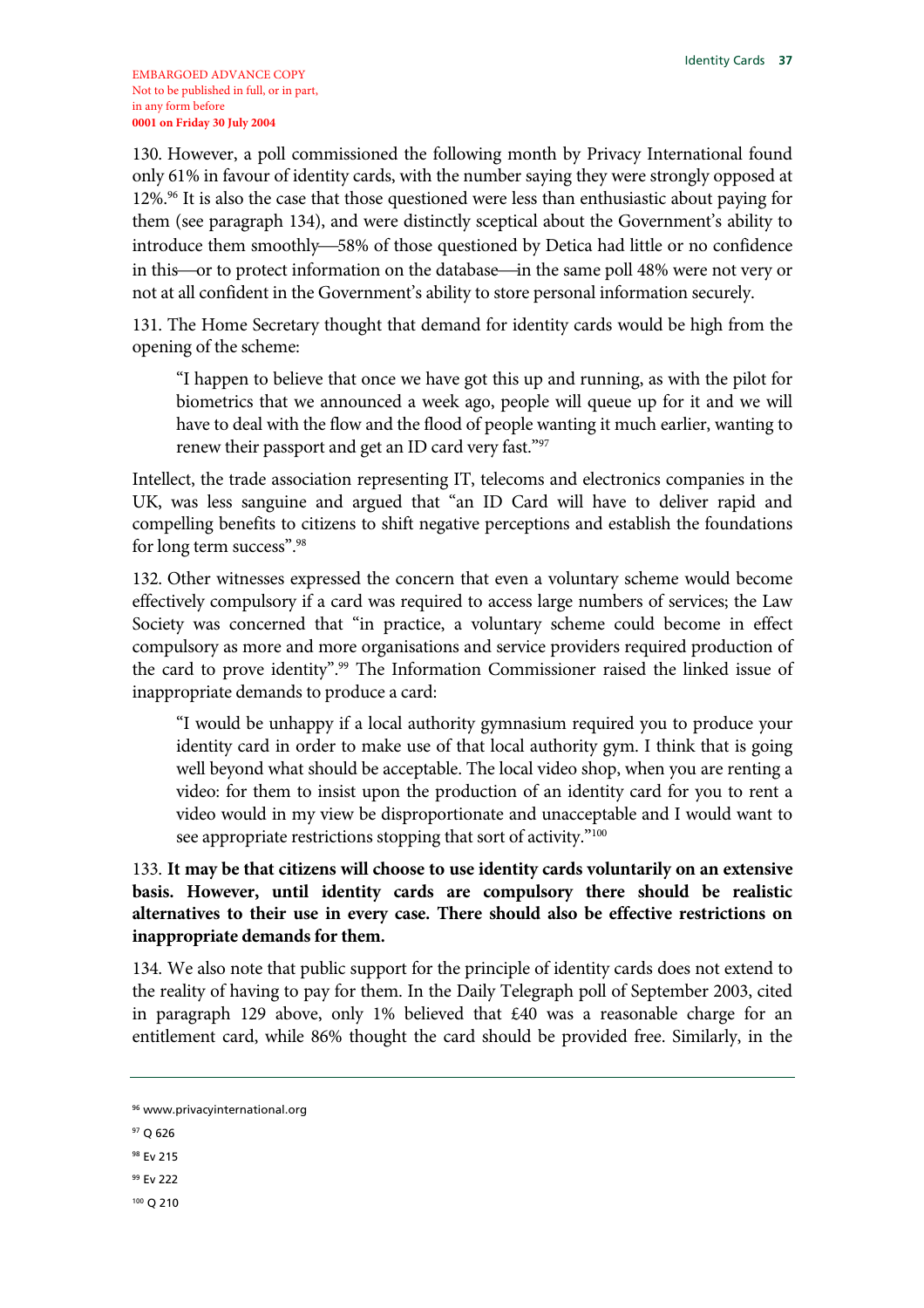Detica poll also cited in paragraph 129, 40% did not want to pay anything, while a further 32% were only prepared to pay up to £25.

## **The 'voluntary' stage**

135. The Home Office made a distinction between the second phase, when it will be compulsory to register, and the opening phase of the scheme, which they describe as 'voluntary'.101 The Law Society were opposed to a compulsory system, though not necessarily to a voluntary scheme, but argued that even before the Government moved to the compulsory stage of the proposed scheme, cards would not in reality be voluntary, since anyone who needed a new passport or driving licence, or who moved house, and thus had to update their driving licence, would have no option but to apply for a card and to be put on the National Identity Register. They characterise the word 'voluntary' as 'very disingenuous', since anyone renewing a passport or driving licence would have no choice but to register and pay for an identity card version of those documents: they suggested that it should be possible to choose a non-identity card version until the compulsory stage was reached.102 The Information Commissioner similarly talked of "an illusion of choice".103 The Home Office said that the Government's proposal would be 'more convenient to the public' and increase take-up; they also argued that it would not be in the public interest to continue to issue less secure passports and driving licences.<sup>104</sup>

136. For most people, to travel abroad and to drive are fundamentals. It cannot be argued that these would be given up voluntarily. To describe the first phase of the Government's proposals as 'voluntary' stretches the English language to breaking point.

137. The Government expected to cover 80% of the economically active population within five years of the beginning of the first phase.<sup>105</sup> The Director of the Home Office's Identity Cards Programme told us that they would expect to issue between 10 and 17 million cards a year.<sup>106</sup> This may be optimistic: according to the Home Office, the highest annual figure for new and renewed passports and driving licences over the past five years is less than 12.5 million.107

138. **Given the Government's decision to base identity cards on passports and driving licences, we believe the incremental approach to introduction is justified. We set out our concerns about the implications of this choice in paragraphs 19–20 above.**

# **Vulnerable groups**

139. A wide range of witnesses expressed concern to us over the effects of any identity card system on vulnerable groups, such as the elderly or those suffering from mental illness. The British Medical Association, for example, said "Socially excluded groups are among the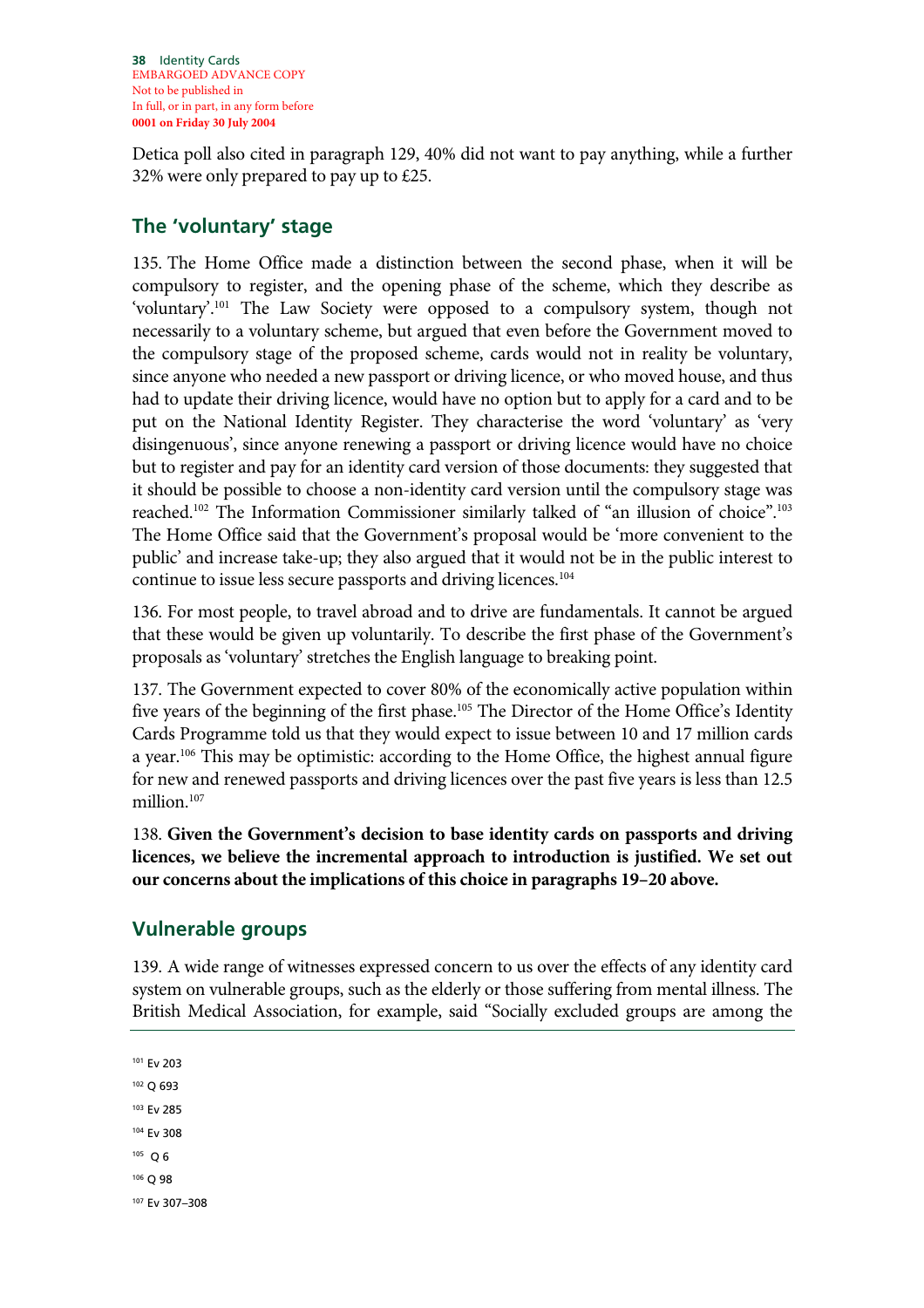least likely to access public services effectively, and the need to register for and hold an ID card in order to access vital services could operate as an additional disincentive."108 The Metropolitan Police linked this concern to the issue of how the card would affect minority ethnic groups:

"The scheme could become compulsory prematurely for those disadvantaged members of society, because they would have to have an ID Card in order to access Social Security Benefits, etc. It should also be noted that many of the visible ethnic minorities are over-represented in this socio-economically deprived group. We have severe reservations that the scheme could add to tensions at a time when the police service is investing greatly in gaining confidence across all communities."<sup>109</sup>

Trevor Phillips, Chair of the Commission for Racial Equality, also noted the concerns of minority ethnic groups over the operation of an identity card, pointing to "a pretty profound lack of evidence about the potential impact of the scheme on different ethnic groups and communities."110 The Director of Liberty was concerned that identity cards might exacerbate existing tensions with minority groups;<sup>111</sup> Mr Philips pointed out that the perceptions and expectations of such groups regarding identity cards were as important as the reality in affecting community relations.<sup>112</sup>

140. Press for Change (PFC), "the largest representative organisation for transsexual people in the UK", made the point that even before the move to full compulsion, anyone applying for a new passport or driving licence would have to apply to be put on the National Identity Register and would be given an identity card version of the relevant document. They argued that "Protection for trans people and other vulnerable minorities must therefore be assured before any implementation of the NIR or of enhanced versions of existing documents, rather than delayed until consideration of universal compulsion<sup>"113</sup>.

141. **The effect of the identity card scheme on minorities, such as the elderly, the socially excluded and ethnic groups, is of the utmost importance. The Government should ensure that the scheme imposes no new disadvantages on these groups, and do so before it is implemented.** In paragraph 256 we make a practical recommendation on how legislation should approach such groups.

### **The National Identity Register**

142. There are a number of basic questions about the design of the scheme. These include whether its aim is to enable an individual to prove his or her identity or to enable him or her to access services. There are also different degrees of possible control over information on the database: an individual might wish to allow some, but not others, to have access to

- 110 Q 834
- 111 Q 161
- 112 Q 845

<sup>108</sup> Ev 272

<sup>109</sup> Ev 240

<sup>&</sup>lt;sup>113</sup> Ev 299; PFC explain "Transsexual people identify themselves as members of the sex opposite to that assigned at birth, and may undergo medical treatment known as gender reassignment. Transgender is a broader term that includes people temporarily changing their gender and appearance as well as transsexual people. These terms are not precise, so PFC uses the broad adjective trans to cover men and women in both categories".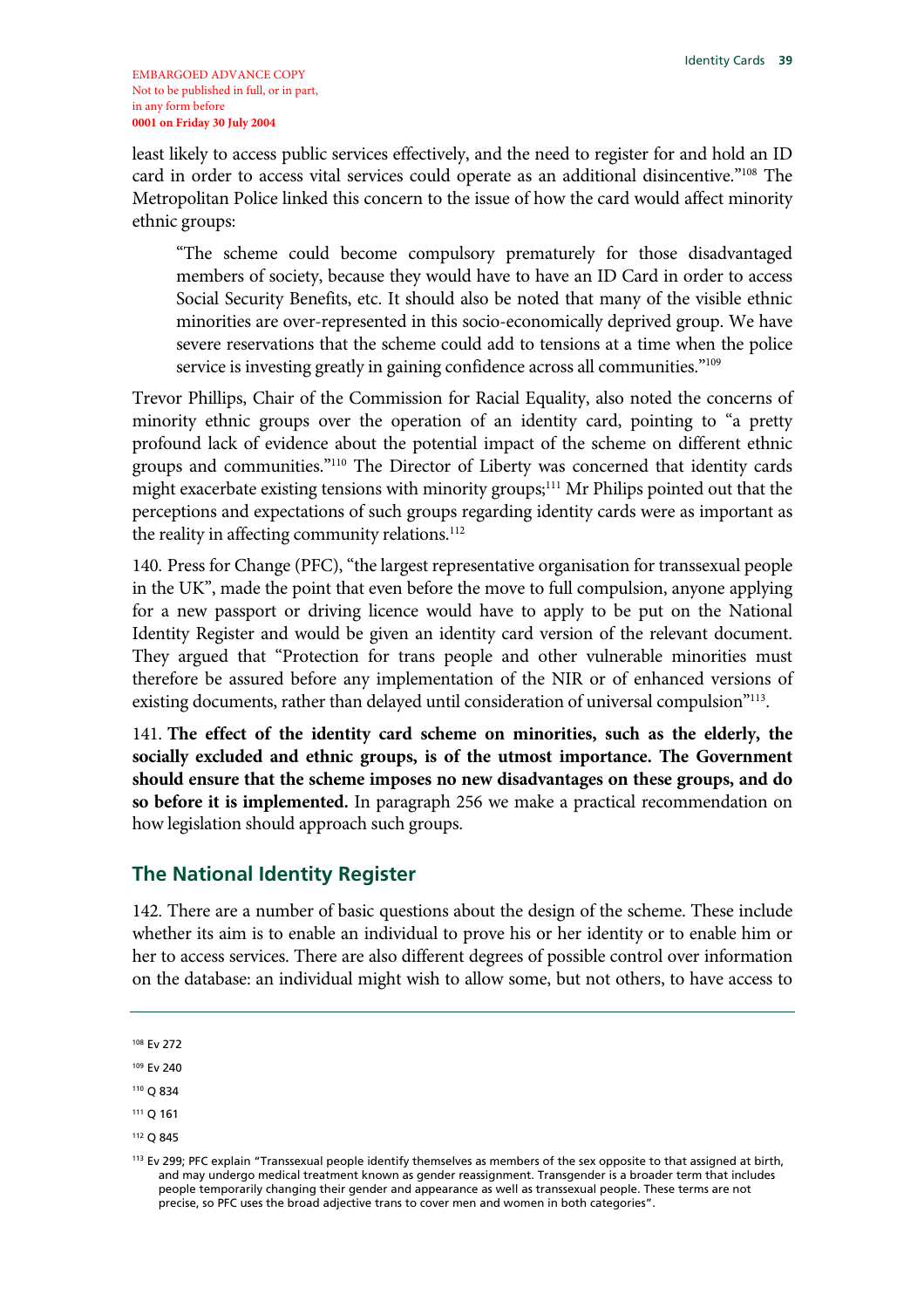their address or their past or current names. The answers to these fundamentally affect the design of the scheme, how it would be used in practice and how it would affect individuals in their daily life.

143. There is a wide range of options for the design of the identity cards scheme. Andy Jebson, of Cubic Transportation Systems, argued that the possibility of a pure identity card that would never be anything else had to be balanced against the richness of data that might be used for other purposes later.<sup>114</sup> John Harrison, a Director of Edentity, argued that an individual had many different identities, each a function of a relationship with a different organisation or body, and that the question was therefore how an identity card, evidence of an individual's relationship with the Home Office, should be used to identify that individual in other relationships, such as with a health provider.<sup>115</sup> There were also differences of opinion, as noted below, on the proper architecture of the database, the relationship between the card and the database, the type of card and the information held on the card itself. Witnesses were, however, unanimous on the importance of the Government taking the over-arching decisions at the beginning of the process and sticking to them; as Mr Harrison put it:

"You take, you should take, the big decisions about the infrastructure, the basic shape of the thing, very early on. You create the outline, and then, as time goes by, you can fill in the detail. What is very, very expensive and almost catastrophic is to go a number of years down the path and then change the overall outline."<sup>116</sup>

144. **We do not ourselves have the expertise to make judgements on the technical issues involved in setting up a national identity card system, but we have been struck by witnesses' insistence on the importance of the Government getting the structure right from the beginning and sticking to its decisions. We are concerned that the Government's approach has not taken into account the need to ensure adequate technical debate and public scrutiny of the design of the system.**

### *Architecture of the database*

145. There are technical issues of considerable importance arising from choices made about the nature of the database. Professor Martyn Thomas, representing the UK Computing Research Committee, as noted in paragraph 62, argued that to create a single national database was risky; Professor Ross Anderson, the Chair of the Foundation for Information Policy Research, also warned against trying to cover too many functions at once:

"As a general principle, if you have one mechanism that you make serve more purposes then you make it more fragile, you make it more expensive, you make it more difficult to maintain and it becomes a road block in the things that all sorts of people are trying to do."117

114 Q 422

- 115 Q 426
- 116 Q 462

117 Q 340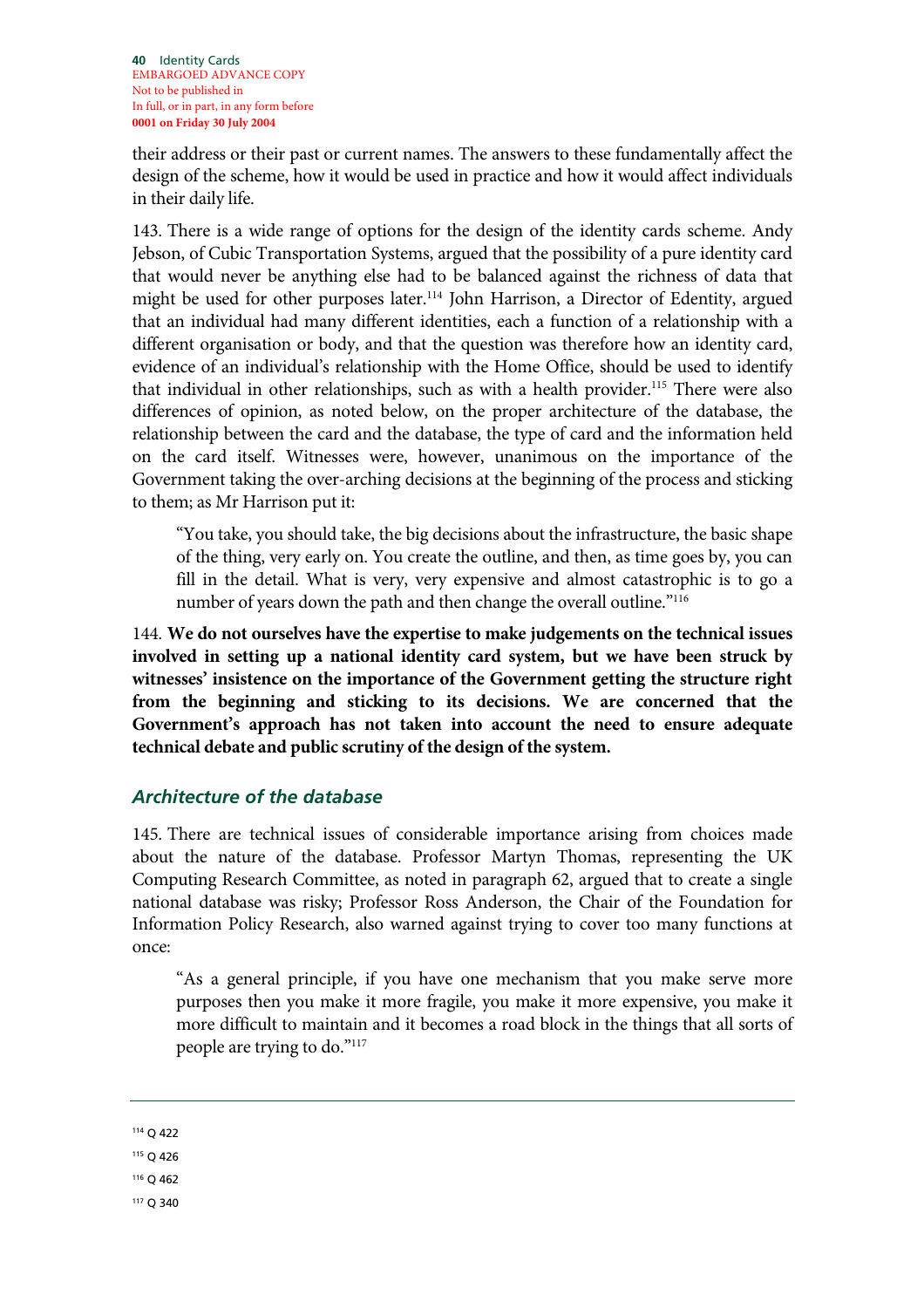John Harrison, of Edentity, was cautious about the ways in which a single database would be used, arguing that occasions on which identity needed to be proved to the Home Office were relatively few, while identity might have to be proved more frequently for other purposes, such as in the work place or a hospital, and that it would be "nonsensical" to create an infrastructure that threw all of those back at one central database.118

146. Andy Jebson, of Cubic Transportation Systems, argued from his experience that a single database should not be ruled out, since it was possible to contain a database in a very secure facility in one single site and thus to limit the access to the data over communications links. Furthermore, existing systems could be completely backed up in a separate, highly secure site. He acknowledged that security could never be 100% certain, but argued that even using currently available technology it was possible to reach such a high level of security that risk was significantly minimised.<sup>119</sup>

147. **The structure of the database, and how to set it up and manage it, are among the most important choices the Government has to make. We are greatly concerned that the Government's procurement process appears to be taking these key decisions without any external reference or technical assessment, or broader public debate. We recommend the Government publishes details of consultations with any external bodies and also any technical assessments that have been undertaken.**

### *Access to the database*

148. Richard Thomas, the Information Commissioner, told us:

"There are huge questions about access to the national identity register: who has access to it, for what sorts of purposes and how is that information to be used."120

149. The Director of Liberty said "the tradition in this country has always been that […] the state holds a piece of information about you in one place for one purpose."<sup>121</sup> She was concerned that this was being undermined by a culture of data-sharing that disregarded the purposes for which the data had been gathered. The Law Society expressed similar fears. The Director of Liberty also argued that experience showed that compliance with existing data protection laws was not sufficient and that they should therefore be broadened.122 The Law Society's Head of Law Reform, Vicki Chapman, noted that widespread access to the database would have consequences for the security of the system.<sup>123</sup>

150. The Home Office expected the 'vast majority' of cases involving other Government departments would involve checking whether information provided by an individual matched that on the National Identity Register, rather than requesting additional information.<sup>124</sup>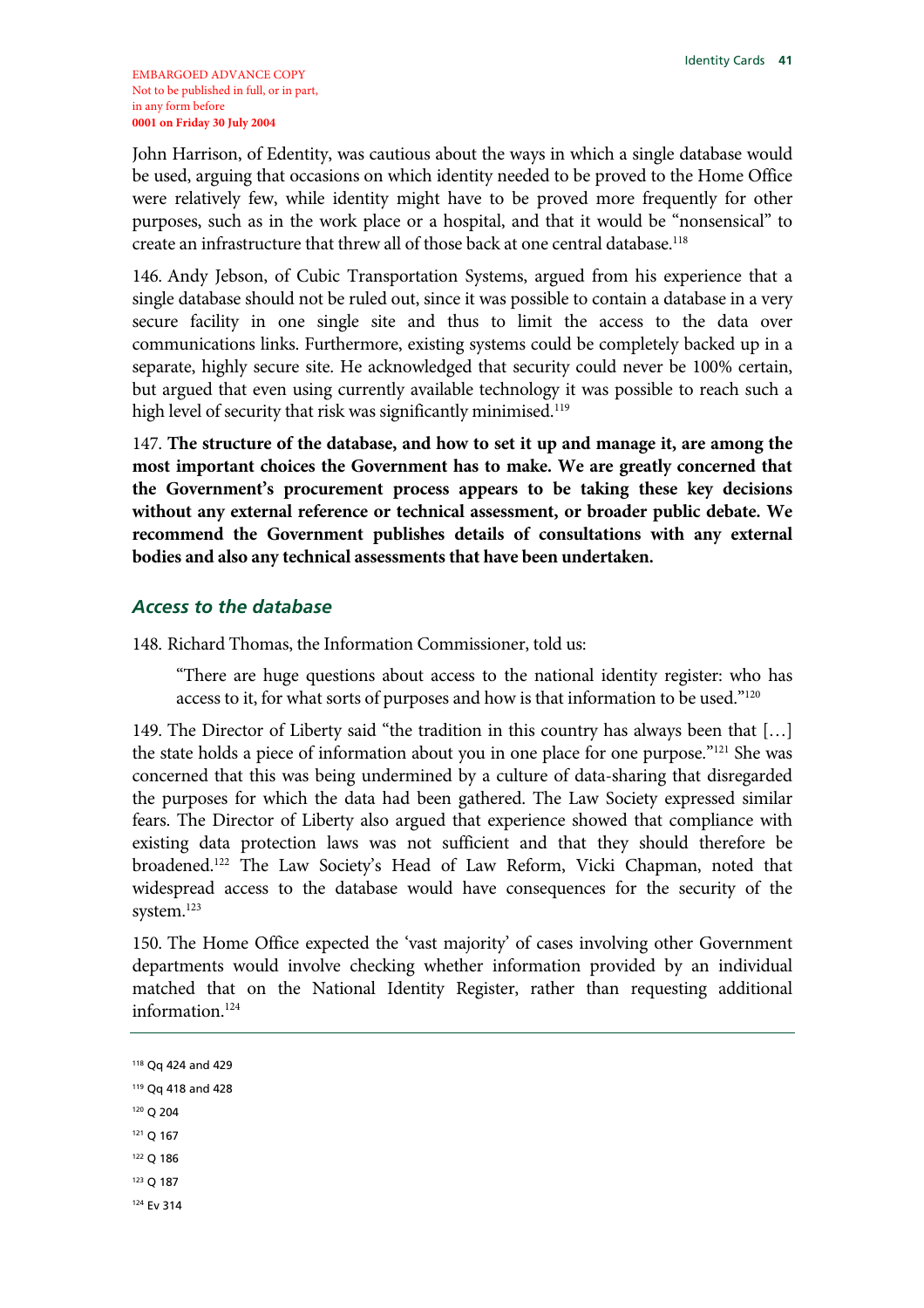151. **A balance needs to be struck between, on the one hand, protecting individuals from unnecessary access by public and private bodies to information held on them and, on the other, ensuring that users of the database have the information they need for the scheme to fulfil its purposes. Above all, it is important that the public should know who may be able to see information about them, and what that information is.** We consider the Government's proposals for access to the Register by the police, security services and officials in paragraphs 266–72.

### *'Function creep'*

152. Concerns were also expressed over "function creep". The Information Commissioner drew a historical parallel:

"In the written submission we gave to the committee we gave you details of a government committee in the early 1950s looking at the Second World War national identity card. That was introduced in 1939 with three stated purposes: for conscription, for national security and for rationing. By 1950 the government committee of the day found that in those 11 years that scheme had grown to 39 stated purposes. The debate at the time the committee reported in the early 1950s was that the main rationale for identity cards was the prevention of bigamous marriages."125

153. On the other hand, the Finance and Leasing Association took the view that "the database should be available for all legitimate users of information to access either directly or indirectly to facilitate the uses of the card which an individual may make".<sup>126</sup> Their Director-General stated that no lender would be seeking direct access to that central database and stipulated that the purposes for which that data could be used would have to be very strictly defined, such as when there were *prima facie* grounds for suspecting fraud, for instance, or for the purpose of credit-checking, but not for marketing purposes.

154. It is almost certain that a successful identity card scheme will bring forward new proposals for its use. However it is essential that there should be proper public scrutiny of and parliamentary control over such developments. There are a number of possible examples. Perhaps the most significant development is the move from enabling individuals to identify themselves to enabling the state to identify individuals.

155. The draft Bill effectively establishes a national fingerprint register covering 80% of the economically active population within five years of the scheme's implementation, and 100% once the compulsory stage has been reached. It is a moot point whether Parliament would currently sanction the establishment of a comprehensive fingerprint register solely for crime fighting purposes: to date only the limited extension of finger-printing and DNA sampling for those arrested has been sanctioned. Nonetheless the Minister of State confirmed the Government's intention to use the National Identity Register as a national fingerprint register to identify individuals. He suggested that there would or might be some unspecified limits on the circumstances in which the Secretary of State would permit this to take place.

<sup>125</sup> Q 748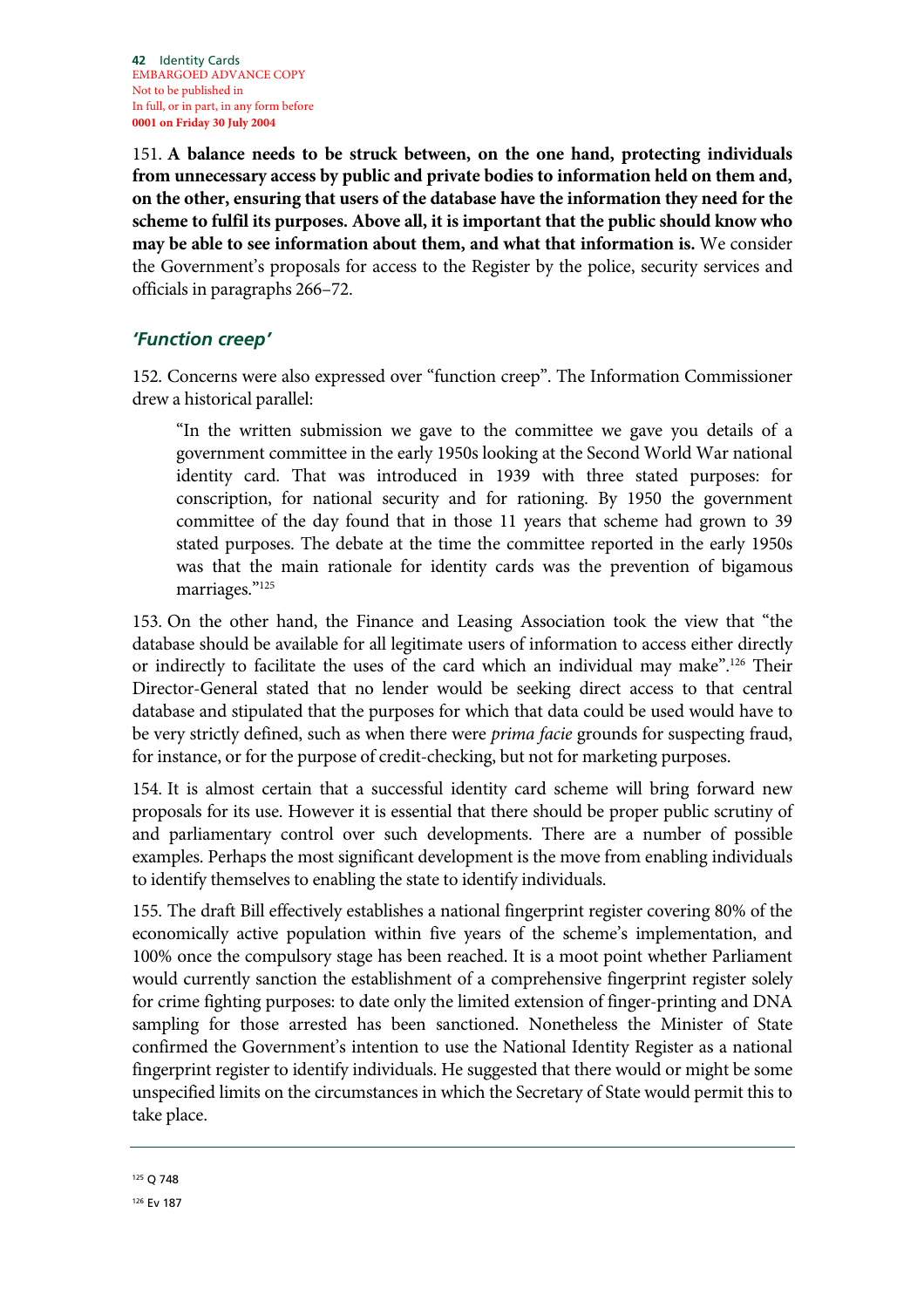156. Irrespective of the Government's intentions, we can also expect media and public pressure to use the fingerprint register ever more extensively. The establishment of a national fingerprint register has never been a stated aim of the identity card system. Whatever the merits of such a development—and there has been no debate as to whether an identification through this means would be sufficient evidence to secure a conviction for example—we believe its use should be subject to proper Parliamentary scrutiny and decision and not developed through executive action.

157. It is also likely that that facial recognition technology will develop to the point where an individual captured on a CCTV camera could potentially be identified from the National Identity Register. Again, we doubt whether the pressure to use the system in this way could be resisted forever by future governments.

158. **Whatever the merits or otherwise of such developments, their potential should be recognised. It is essential that they do not develop incrementally or by executive action but are subject to full Parliamentary scrutiny. These issues are at least as significant as the decision to make cards compulsory.**

159. **In a similar way, identity cards are not planned to be a single card for all public services, but it clearly is possible, and perhaps desirable, for a successful identity card scheme to develop in this direction. But this should be a decision of Parliament, not of the executive.** 

### *Information on the database*

#### *Addresses*

160. The Home Office have said that "the information that is proposed to be held on the National Identity Register is simply that information which is required to establish a person's core identity".127 There are important practical issues arising from the information held on the database. For example both the Local Government Association and the Police Federation wanted to have addresses on the database, even though they accepted that this would create problems. As Councillor Vernon-Jackson of the Local Government Association said "In London, 40% change address every year. In Southampton, 25% change every year. That is a huge number of cards that would have to be reissued—and that is only having to register once a year. With people who are serially moving, it will be an extremely difficult process to make sure that things are accurate."128 The Chair of the Commission for Racial Equality similarly pointed to the "impact on different kinds of communities particularly, for example, the 100,000 or more gypsies and travellers in this country who are not settled. If there is an address on the card and they have to keep this up to date every time they move, we can begin to see chaos, catastrophe and all sorts of problems there".129

161. The Information Commissioner raised the question of whether an address would be printed on the face of the card. He said that it was currently acceptable for a driving licence,

129 Q 835

<sup>127</sup> Q 46

<sup>128</sup> Q 250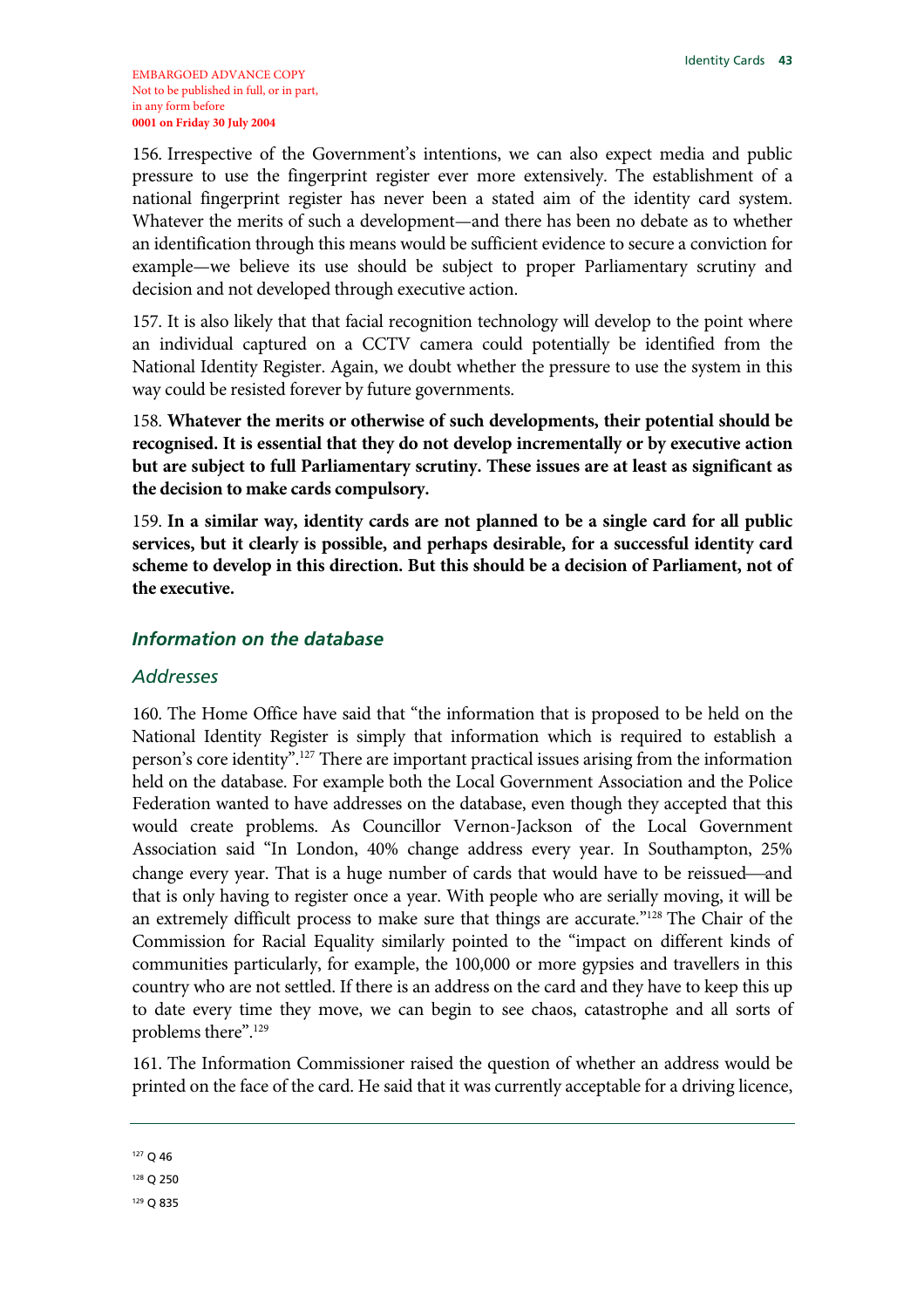but he was uncomfortable with the idea of an address being on an identity card or a passport.<sup>130</sup>

162. Address information is most obviously necessary in areas such as housing benefit fraud and credit card fraud. One might question whether having addresses on the National Identity Register adds significantly to the security against double claiming at different addresses offered by the effective use of biometrics.

163. **The functions of the Register entail establishing an individual's identity in a number of different circumstances. For some of these, such as interaction with local authorities, addresses may be necessary. There is therefore a case for including them in the National Identity Register. But to do so would have significant administrative and operational consequences, since the Register would need to be updated frequently; the extra work could lead to mistakes which would be disastrous if not properly handled. The Government should be more explicit about the case for including addresses and demonstrate that the advantages of doing so outweigh the problems that would be created. The Government should also clarify whether addresses would be only on the Register or whether they would be legible on the surface of the card itself.** 

164. **In many parts of Europe, including Sweden and Germany, where there is a requirement to register addresses, it is a legal requirement for landlords to register their tenants. We recommend that this be adopted if the Government decides to include addresses, since it would help alleviate the problem of frequent changes of address.** 

## *The individual number*

165. A related issue is whether it is necessary to have an individual number, and of what sort. Some of our witnesses took the view that this was not necessary. Professor Thomas, representing the UK Computing Research Committee, argued that US example showed the dangers of a single life-long identifying number, which, because it was inevitably widely known, gave others the ability to access an individual's personal information or impersonate him or her.131 He and Professor Anderson, of the Foundation for Information Policy Research, both pointed to the German model, in which an individual's number changes each time the card is reissued, as one that avoided these drawbacks.<sup>132</sup>

166. The current practice in the United Kingdom is that when a Child Benefit claim is made, the Department for Work and Pensions generates a Child Reference Number for each child. This is in National Insurance Number format and is converted to a National Insurance Number when the individual is around the age of 15 years and 9 months and allocated automatically by the Inland Revenue just before the individual's 16th birthday. The purpose of a National Insurance Number is to act as a unique identifier to link an individual to their National Insurance contributions record, and for use as a reference number by Department for Work and Pensions for social security benefits and by the Inland Revenue for tax credits. Policy responsibility for National Insurance Numbers is

```
132 Q 347
```
<sup>130</sup> Q 756

<sup>131</sup> Q 348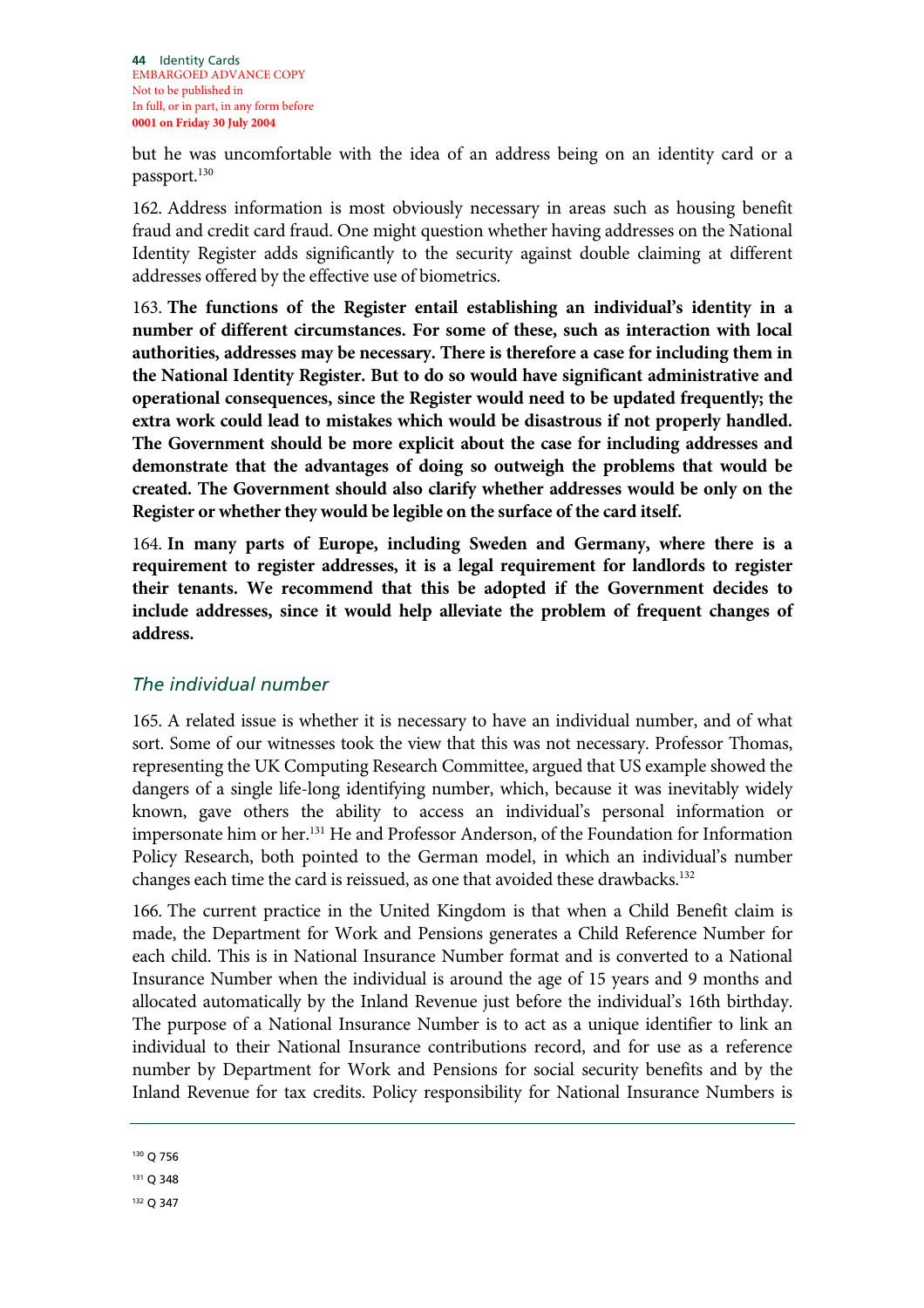held jointly by Inland Revenue and Department for Work and Pensions. The possibility thus already exists for every British citizen to have a unique number from cradle to grave, on the Swedish model.

167. **The nature of the individual number and its relationship to other identifying numbers used by the state are more decisions that are crucial for the design and development of the system. The Government must be clear and open about the issues involved and enable informed parliamentary and public scrutiny of any decisions**.

### **Biometrics**

168. The Home Office described a biometric as "a digital record of a particular physical characteristic that is unique to each individual, such as fingerprints or the shape of a person's face".133 The Government's case is that biometrics will link individuals to their card and the National Identity Register so that, as the Home Secretary told us, "the moment someone presents the same biometric but with a different identity, a different name and presentation, that would automatically show up as already existing on the database".134 The techniques being considered for the identity cards scheme are face recognition, iris recognition and fingerprint recognition. It should be noted that the feasibility study commissioned by the UK Passport Service, DVLA and Home Office on the use of biometrics said that "Biometric methods do not offer 100% certainty of authentication of individuals".<sup>135</sup> The study also suggested that about 1 in 10,000 people did not have an iris that can be used for iris recognition, while over 1 in 1000 fingers were missing or have no readable fingerprint. Even facial recognition, the nearest to universal, would have cases where automatic enrolment fails. From the experience of one of our Members at the UK Passport Service's pilot enrolment project, covered in paragraph 189, we know that the process of registering biometrics can be uncomfortable, even when successful. We are also concerned that there are medical conditions that would preclude the use of iris scanning. Furthermore, biometrics are not constant over a life-time, since, for example, fingerprints can be worn away by manual labour.

169. In addition to "failure to acquire rates", any biometric has both a false non-match, or false rejection, rate (in which legitimate card holders are not matched with their recorded biometric) and false match rates (in which someone is matched to a biometric that is not their own). These are linked, so that a reduction in the false match rate leads to a rise in the false rejection rate, and vice-versa.

170. Figures for performance by biometrics depend on whether the check is one-to-one– checking that someone is who they say they are—or one-to-many—checking whether someone is already on the database. The National Physical Laboratory's feasibility study noted that in one-to-one checks good fingerprint systems were able to achieve a false match rate of 1 in 100,000, with a false non-match rate of approximately 1 in 100. Iris recognition could achieve a false match rate of better than 1 in 1,000,000 with a false nonmatch rate of below 1 in 100. Under ideal lighting conditions, with subjects directly facing

<sup>133</sup> Ev 199

<sup>134</sup> Q 628

<sup>135</sup> Tony Mansfield and Marek Rejman-Greene, *Feasibility Study on the Use of Biometrics in an Entitlement Scheme*, National Physical Laboratory, 2003, p3, www.homeoffice.gov.uk/comrace/identitycards/publications.html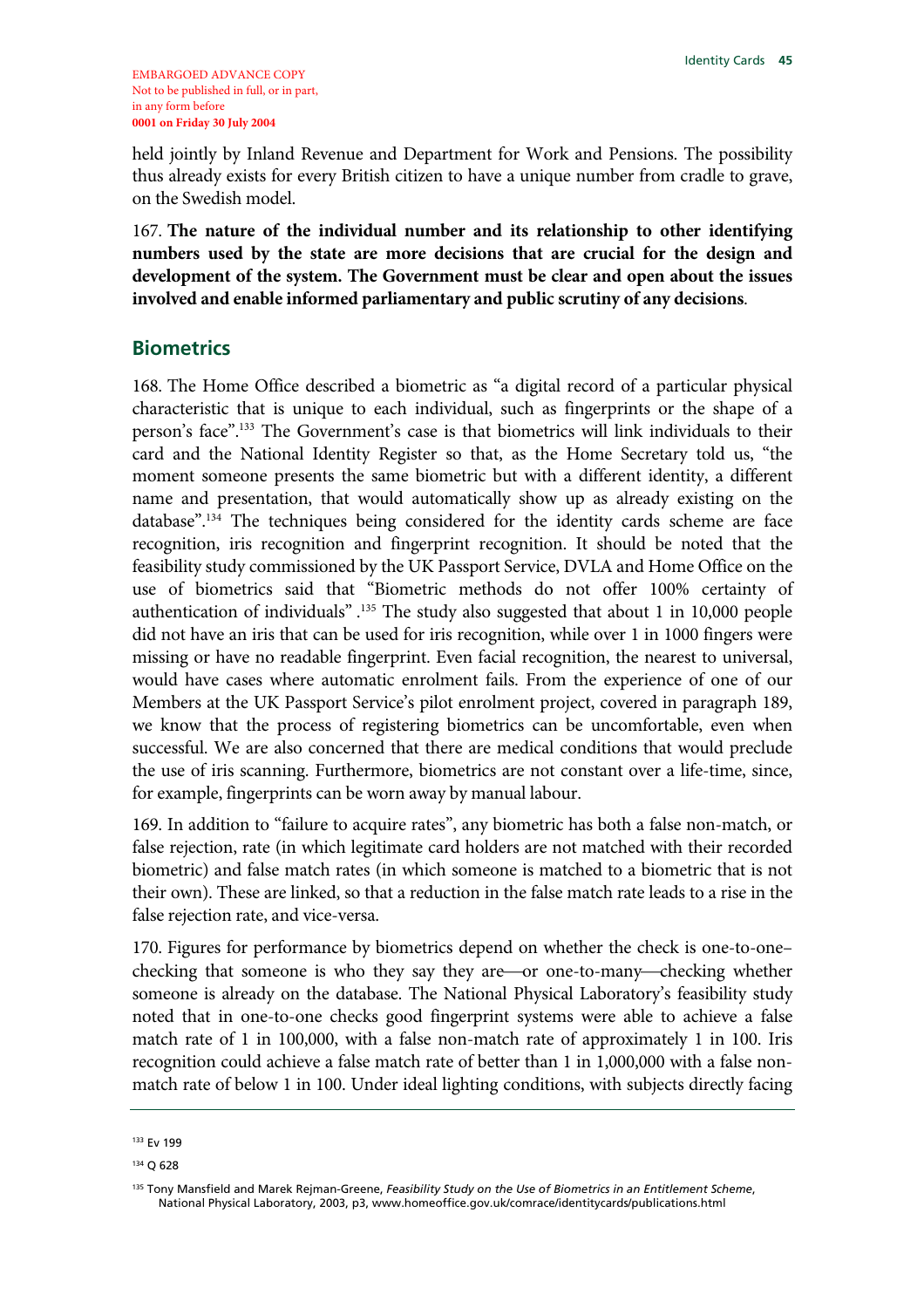the camera and using photographs 1 or 2 months old, facial recognition achieved a false match rate of 1 in 1,000 and a false non-match rate of 1 in 10.

171. The study concluded that for one-to-many checks to be workable with a database of more than 50 million people at least four, and preferably all, fingerprints should be collected, and for iris recognition, both irises. Face recognition was not reliable for a database of this size.

172. However, other assessment of fingerprint matches, such as one by the US General Accounting Office,<sup>136</sup> show far higher error levels. The critical difference between these studies appears to be the assumption about the circumstance in which the fingerprints are taken and checked against the central register. Fingerprints taken to police standards have a high reliability rate; fingerprints taken by less well trained personnel will have higher false matches and false rejections.

173. We assume that almost all one-to-many checks would be carried out by specially trained staff, either on enrolment or by law enforcement personnel in the circumstances outlined in paragraph 89. It is not clear how well the public will tolerate false rejection in other circumstances (for example when using the identity card to open a bank or investment account). The importance of reliable verification again underlines the importance of the Government making clear what level of security they expect the identity system to require in difference circumstances.

174. There are media reports of successful attempts to evade commercially available biometric software, by, for example, using a digital photograph of another person's iris with a hole cut in it for the criminal's eye. Professor Anderson, Chair of the Foundation for Information Policy Research, told us:

"As things stand I am afraid that iris scanners, like fingerprint scanners, are liable to be defeated by sophisticated attack if they are used in an unattended operation. Attended operation is different, of course, if you train the staff properly they can feel people's fingerprints, they can look carefully at the eye and check there is no funny business<sup>"137</sup>

The Director of the Home Office's Identity Cards Programme told us that the UK Passport Service pilot project, mentioned in paragraph 189, is not intended to test the robustness of biometric technology or how well the system would work on a larger scale.<sup>138</sup>

175. **The security and reliability of biometrics are at the heart of the Government's case for their proposals. We note that no comparable system of this size has been introduced anywhere in the world. The system proposed would therefore be breaking new ground. It is essential that, before the system is given final approval, there should be exhaustive testing of the reliability and security of the biometrics chosen, and that the results of those tests should be made available to expert independent scrutiny, perhaps led by the Government's Chief Scientific Adviser.**

<sup>136</sup> US General Accounting Office, *Technology Assessment: Using Biometrics for Border Security*, GAO-03-174, November 2002, www.gao.gov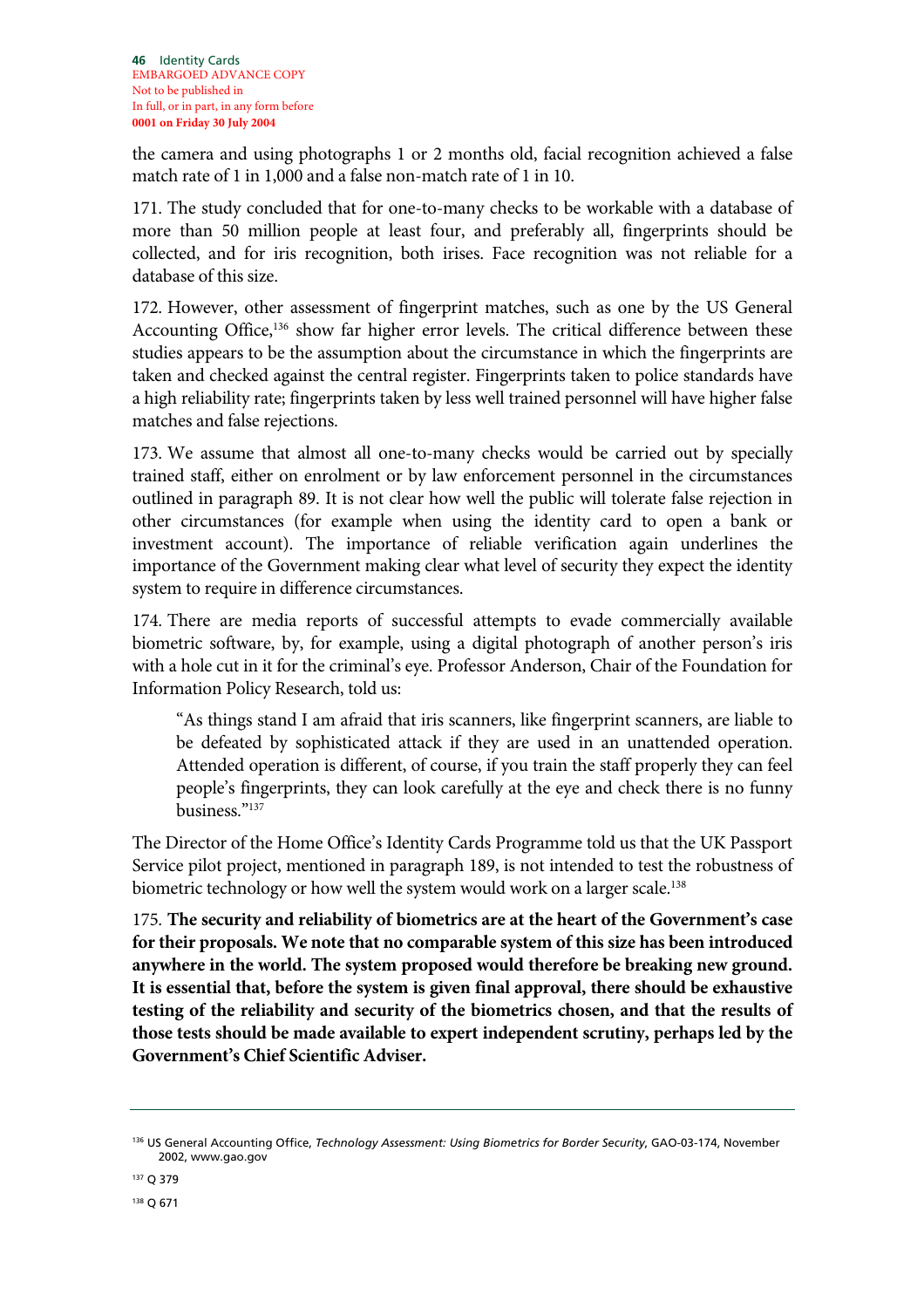### **Medical information**

176. The British Medical Association did not want medical information recorded on identity cards, since they "want the public to be reassured that other people who had access to their identity card were not able to access personal health information"139 and because the information would not be updated sufficiently frequently. For the same reasons they argued in favour of keeping the National Identity Register separate from the planned national electronic health record. **We agree with the BMA: it would not be either useful or appropriate to keep medical details on the Register. But it would be sensible for the identity card to be the mechanism that enables individuals to access their NHS records.**

## **The Citizen Information Project and other Government databases**

177. The identity card scheme proposes a National Identity Register (see paragraph 45) covering the population of the United Kingdom over the age of 16, resident foreigners and others. Several other Government proposals are in the pipeline for databases covering the entire population, or significant proportions of it. In this section we review these proposals and examine how far they overlap with or duplicate the proposal for a National Identity Register.

178. The General Register Office, part of the Office for National Statistics (ONS), published a consultation document *Civil Registration: Delivering Vital Change* in July 2003.140 This explained the legal changes necessary to deliver proposals for modernising the civil registration service in England and Wales, which had been set out in the White Paper *Civil Registration: Vital Change* published on 22 January 2002.141 Central to these proposals is the establishment of a central electronic database of key life events (such as birth, marriage and death), administered by the Registrar General.

179. On 6 January 2004 the Registrar General for England and Wales, Len Cook, published a feasibility study into developing a UK population register, with the working title of the "Citizen Information Project" (CIP). The aim of the register was to pave the way for more responsive and personalised public services. He also announced that, with ministerial agreement, a team based within the General Register Office would carry out the detailed development work over the following 18 months. Ministers would then decide whether or not to create a register for use by the public sector.

180. The Registrar General's written evidence for the Committee said that the joint ONS/Treasury feasibility study concluded that:

"it should be possible to build a population register for use by public services across the UK. This would bring together basic contact information, about people who are usually resident in the UK, such as:

• name (with alternatives, for example, women may use their maiden name and their married name in different circumstances)

• address(es)

<sup>139</sup> Q 839

<sup>140</sup> Office for National Statistics, *Civil Registration: Delivering Vital Change*, July 2003

<sup>141</sup> Office for National Statistics, *Civil Registration: Vital Change*, Cm 5355, January 2002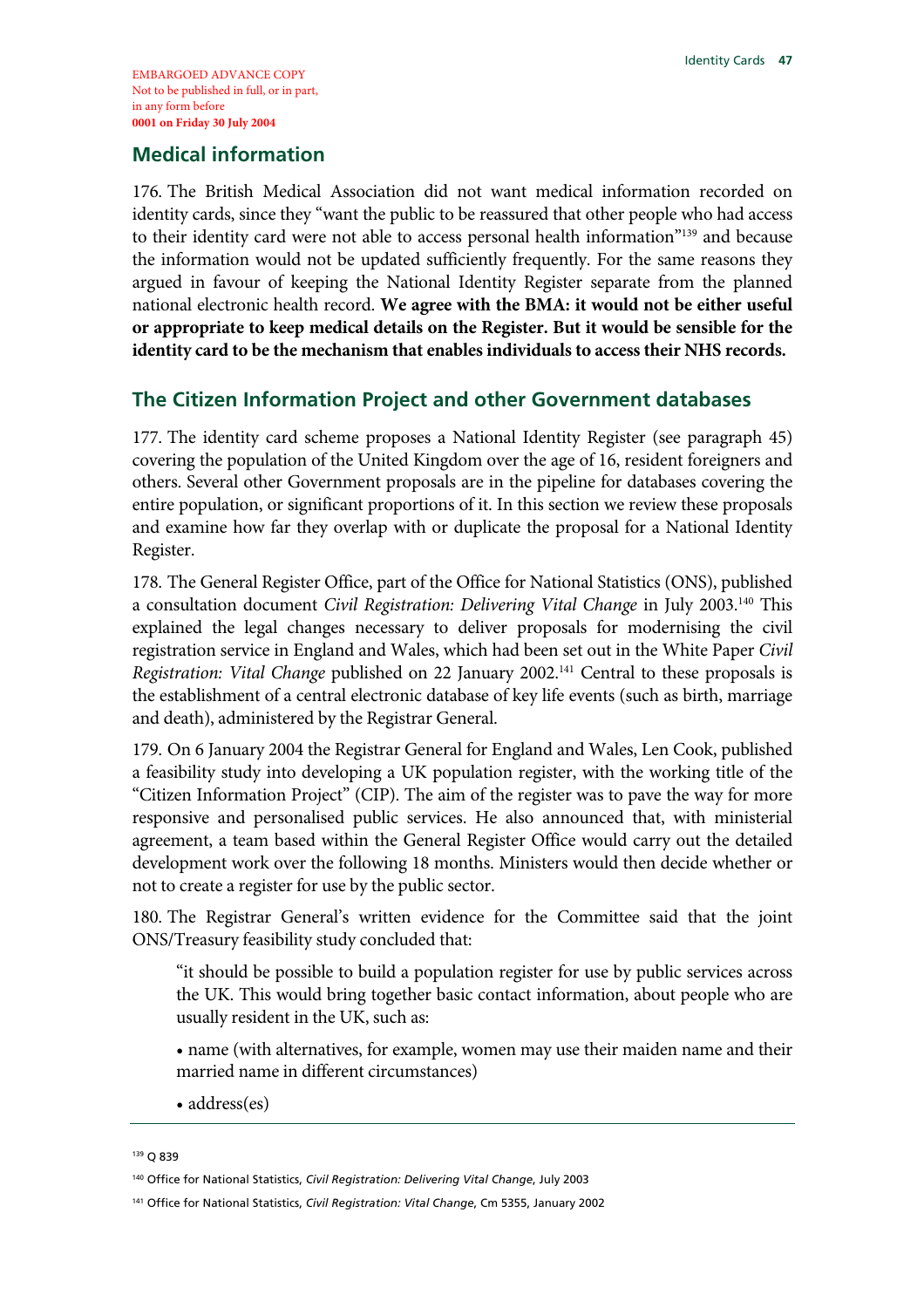**48** Identity Cards EMBARGOED ADVANCE COPY Not to be published in In full, or in part, in any form before **0001 on Friday 30 July 2004**

- date and place of birth (to distinguish between people with the same name)
- date of death
- sex
- a unique reference number."142

181. The Registrar General's note for the Committee also said that the CIP "would have many administrative and statistical benefits. It would become the authoritative source of name and address information for use across the public sector. This would support joinedup delivery and more efficient and effective transaction and back office services. The feasibility study shows the population register has considerable potential for improving public services and for making it simpler for people to update their name and address details held by government".<sup>143</sup>

182. The Registrar General told us that one benefit of the Citizen Information Project would be that: "there will be one place where you could change your address with effect across all the systems where address change could happen".<sup>144</sup> He added "I am completely convinced, without doing any more work, that the statistical benefits of this project will be quite immense for the UK, but they are not at all relevant in a decision as to whether a project such as this should go ahead".145

183. We note however that the Registrar General also told us "it will not be possible to eliminate all multiple identities either in the existing data or in future data held on the population register", but argued that "Once an individual is authenticated through the identity cards system, it will be possible to flag the record in the CIP population register that corresponds with that name and address as having been 'authenticated".<sup>146</sup> We also note that the Secretary of State for Education and Skills understood the purpose of the CIP to be purely statistical.<sup>147</sup> We suspect that this misunderstanding is widely shared.

184. The identity card scheme and the Citizen Information Project are not the only largescale government databases or card systems in preparation. In December 2003, the Secretary of State for Health announced the award of contracts to run the NHS Care Records Scheme, which would provide all 50 million NHS patients with an individual electronic NHS Care Record, detailing key treatments and care within either the health service or social care.<sup>148</sup> The Department for Education and Skills is working on introducing a Unique Learner Number, and on a common identifier with the Home Office. A database of all children is proposed under the Children Bill. The Office of the Deputy Prime Minister recently completed a National Smart Card Project which, *inter alia*, set out a framework for local authority smart card implementation and development. Similarly, the Scottish Executive is supporting the development by local authorities of youth and citizen's entitlement cards. These initiatives are in addition to existing databases,

142 Ev 245

- 143 Ev 246
- 144 Q 511
- 145 Q 531
- 146 Ev 247
- 147 Q 607

<sup>148</sup> DoH press release 2003/0502, 8 December 2003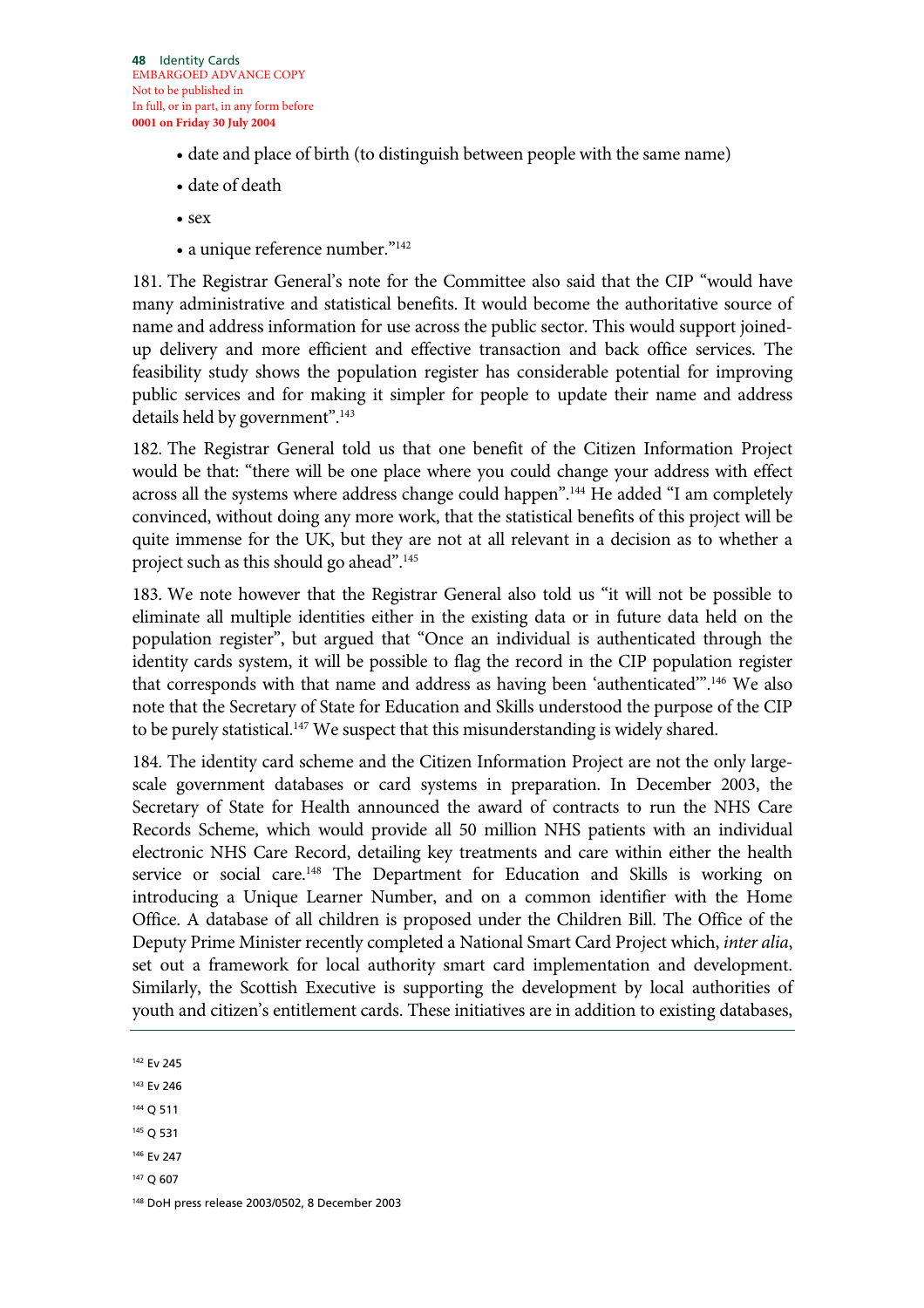such as those of the Inland Revenue, UK Passport Service and DVLA. There are doubtless others of which we are not aware.

185. **We doubt that the Citizen Information Project will provide "a strong and trusted legal basis for holding personal contact information" if the information on it has to be confirmed by another, separate identity card Register. There is a very large degree of overlap between the Citizen Information Project and the National Identity Register. The Registrar General mentioned the options of "comprehensive legislation to oversee information matching which in itself was conducted by individual agencies but which improves the quality of individual registers without actually going to the next step of creating a register" and of "common standards for register management in the British government": each of these would be more worthwhile than the Citizen Information Project as it is currently planned.** 

186. **We are concerned by the proliferation of large-scale databases and card systems, since we have seen little to suggest that they are being approached in a co-ordinated way. While we have not taken detailed evidence on current proposals, other than the Citizen Information Project, we have the impression that each government department is continuing with its own project in the hope that it is not going to be significantly affected by other projects. The format of registration on different databases should be coherent and consistent.**

187. **We believe that the Government must tackle this proliferation of databases, examining in each case whether the number, identifier or database is needed, what its relationship is to other existing or planned databases, how data will be shared or verified and other relevant issues. For this action to be effective, it must be co-ordinated at the highest levels of the Civil Service.**

188. **We do not think that there should be a central database with all information available to the Government on it. But an identity card should enable access to all Government databases, so that there would be no need for more than one governmentissued card.**

### **Registration and enrolment**

189. The proposed system aims to cover the adult population of the country, and the Director of the Identity Cards Programme in the Home Office told us that their estimate was that between 10 and 17 million cards would be issued a year in the initial stage, roughly equivalent to the volume of passports, drivers licences and other identity type documents currently being issued in the UK.<sup>149</sup> A pilot project, run by the UK Passport Service, has been set up to study the enrolment process. Originally scheduled to begin in January 2004, this ran into "a series of hardware, software and ergonomic problems"<sup>150</sup> which delayed its start until April. The trial is to cover some 10,000 people and is expected to run for six months; its results will be assessed by Dr Tony Mansfield of the National Physical Laboratory. Dr Mansfield was the co-author of a feasibility study on the use of biometrics commissioned by the UK Passport Service, DVLA and Home Office. Nigel Sedgwick, a

<sup>149</sup> Q 98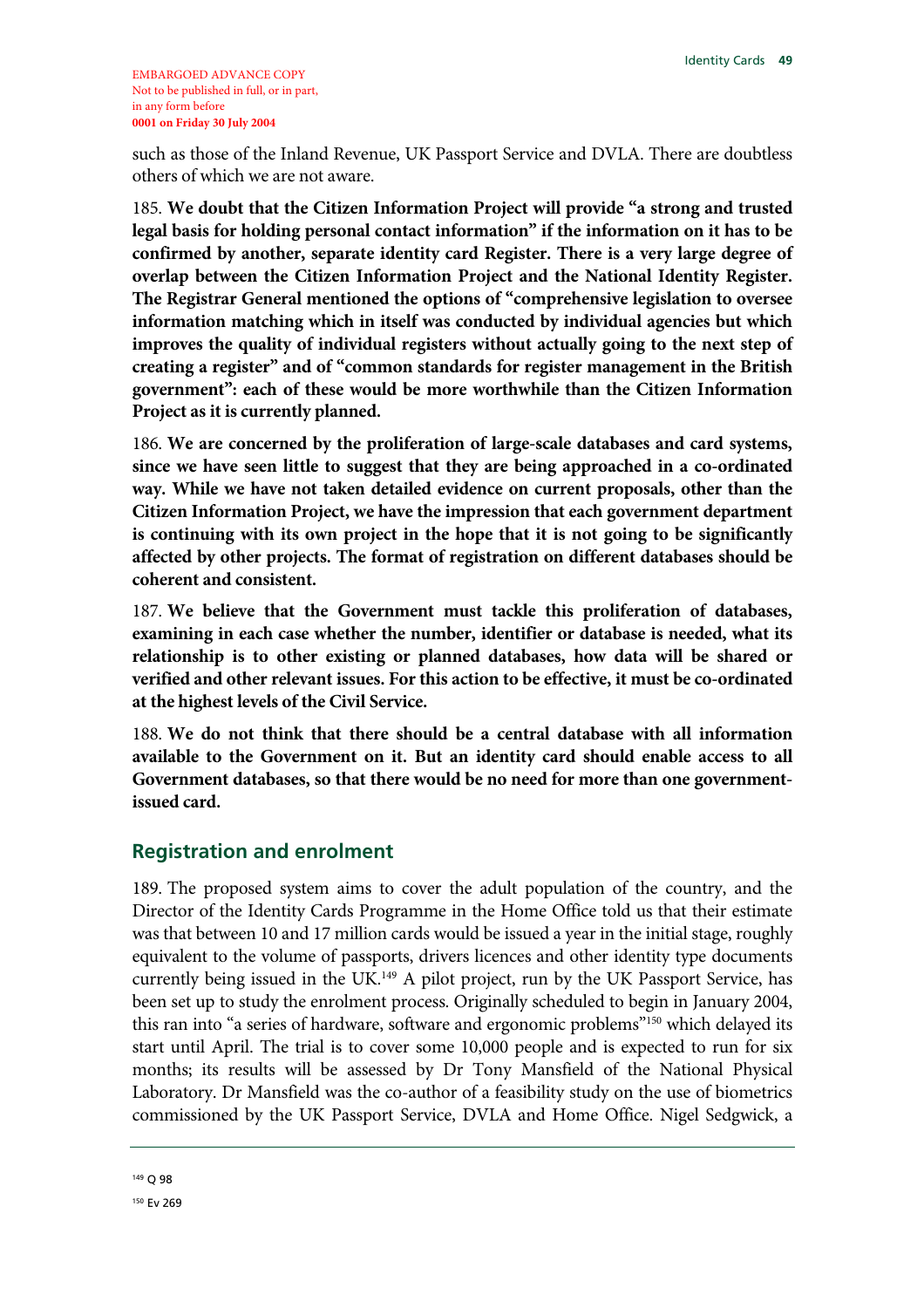Director of Cambridge Algorithmica Ltd, argued to us that it was therefore open to doubt whether Dr Mansfield could be viewed as independent of those specifying, designing and implementing the UK Passport Service's system and evaluating the trial of biometric technology.151

190. Witnesses made the point that enrolment is also crucial to the security of the whole system. If forged or fraudulent documents are not spotted, individuals will be able to enrol with false identities (even if biometrics mean that they will not be able to re-enrol in their real ones). Another means of creating a false identity would be if a corrupt official, for example in a British consulate overseas, were able to register applicants with no or minimal checks. There will therefore need to be a high degree of confidence on the reliability of the staff involved in enrolment, and enrolment processes will have to be designed so that through double checking, the scope for a corrupt official to register a false identity is minimised.

191. The Home Secretary conceded that it would be possible for an individual to have created a false identity by the time the scheme was implemented, and to be registered under that identity. But he argued that they would have to keep that identity for the rest of their life in the United Kingdom, since any attempt to re-register under their real identity would be pickled up through their biometrics.<sup>152</sup>

192. An enrolment process that involves biometrics increases the significant practical questions that any large-scale registration process will have to deal with. These include, but are not limited to, registration of the housebound and of vulnerable groups such as the mentally ill. There will also be occasions on which supporting documentation is in a foreign language or script, or even hand-written.

193. **The integrity of the enrolment and registration processes are central to both the smooth running of the system and to its security. Without data of investigative or evidential quality, few of the objectives of the scheme can be achieved. Issues the Government must consider include: the number of mobile units to enrol the housebound, the elderly and those in remote locations; how sensitive the equipment is to the environment; the training of personnel; and the need to minimise opportunities for corruption and fraud. More study of these aspects is needed.**

# **Cards**

194. If the Government's scheme proceeds, decisions will have to be taken on what information is legible on the face of the card. As noted in paragraph 161, the Information Commissioner told us that there should be no more information on the card that was necessary for its intended purpose: thus, while he did not object to addresses on the current driving licences, he was not comfortable with them being legible on passports or identity cards. He also argued that information on the chip should be either encrypted or on a contact chip—which needs to be inserted in or run through a reader rather than held near it. (The International Civil Aviation Organisation recommends unencrypted contactless chips.) The Home Office said that no decision has yet been taken on what would be printed

<sup>151</sup> Memorandum from Nigel Sedgwick [not printed]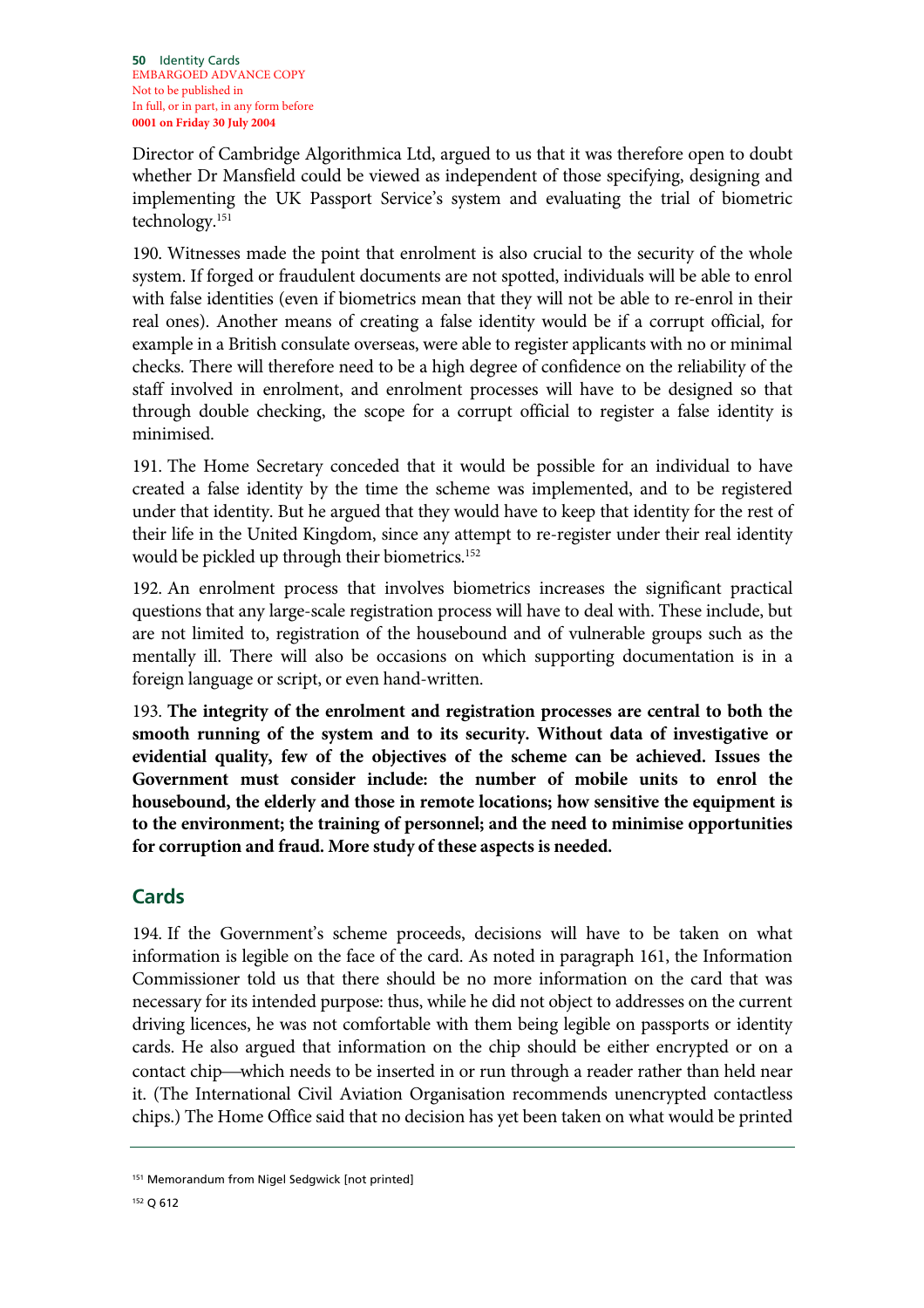on the face of the card nor on what will be encrypted. Decisions would be taken "in the light of work underway on the feasibility of different technologies and analysis with key user groups of the business requirements of the scheme" and in accordance with international rules on the content of chips, some of which are still under discussion.<sup>153</sup>

195. As set out in paragraph 46, the Government's proposals envisaged a family of different documents each of which can be used as an identity card. (We also note the suggestion that Post Office Account Cards might be added to the family of identity cards.<sup>154</sup>) The Government's plan appears to be cheaper than producing a stand-alone identity card, since, according to the Government's figures, a plain identity card would cost about £35, while the additional cost of passport and driving licences identity cards was only £4. However neither passports nor driving licences can, for the time being, be reduced to cards, since the first will need space to record visas and the second endorsements. In addition, there are no plans to issue passport identity cards at British posts abroad, so British citizens resident overseas will continue to use passport booklets. Using passports and driving licences as identity cards may also give rise to difficulties, such as, for example, an individual trying to access a public service while their passport identity card is waiting for a visa at a foreign consulate. The Home Office said that when the identity card is used to access public services they will ensure that procedures are in place to help those whose card has been lost or stolen, especially in cases of emergency. They argued it could also be possible for service providers to check the National Identity Register directly without the need for a card to be produced.

196. Witnesses held a range of different views on the type of card to be used. Richard Haddock, CEO of LaserCard, took the view that all the data on the National Identity Register should also be on the card, so that the Register was accessed only to issue or replace cards.155 On the other hand, Neil Fisher, Director of Security Solutions at QinetiQ, argued that biometrics could be reduced to a two-dimensional barcode, which the individual could keep on a memory device and print off as necessary.156 The question of the type of card used is linked to the number of biometric readers needed for the system. Mr Fisher believed that these would be "very widespread",<sup>157</sup> but Mr Haddock argued that technology implementation would be slower than planned and that there would be a continuing requirement for a physical card with a picture, name and fingerprints.<sup>158</sup>

197. **The type of card to be used is a decision of the same order of importance as the architecture of the database, since it has consequences for issues such as how the card will be used and the number of readers and the infrastructure needed, both of which have significant implications for costs. Some choices, such as the nature of the chip, seem to follow a decision to use the passport as an identity card (and therefore follow ICAO) rather than any independent assessment of what would be most appropriate for an identity card. We are concerned that the Home Office appears to be taking these key decisions without any external reference, technical assessment or public debate.** 

153 Ev 308

- 155 Q 430
- 156 Q 432
- 157 Q 499
- 158 Q 501

<sup>154</sup> Memorandum from Electronic Data Systems [not printed]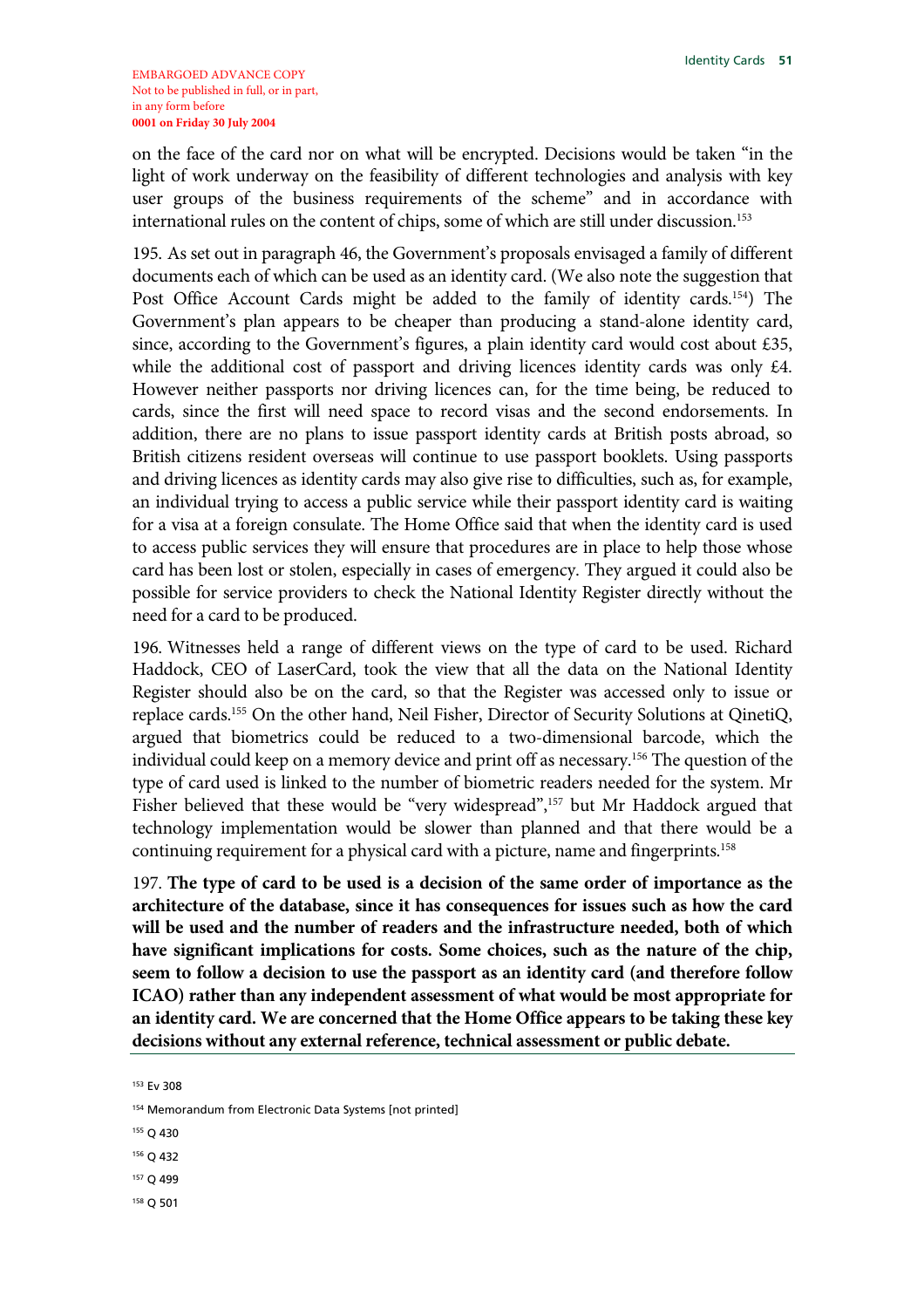**52** Identity Cards EMBARGOED ADVANCE COPY Not to be published in In full, or in part, in any form before **0001 on Friday 30 July 2004**

198. **The Government's figures on how much cards would cost compare them to 10 year passports and driving licences. The Government has not, however, confirmed explicitly how long the validity of identity cards would be. It must do so before the Bill is published**.

## **Readers and infrastructure**

199. Whatever the type of card used, it is clear that there will need to be large numbers of machines able to read the chip on the card, the biometrics on the card or an individual's biometrics. The only public estimate of the numbers needed was given by the Parliamentary Under-Secretary at the Department of Work and Pensions, who told us his Department estimated they would need some 4,500 readers; he was unable to be more precise than to say that they expected to need only "a small number of full biometric readers".159 No other Department, including the Home Office, has given any public indication of the number of readers it expects to require, although the Health Service, for example, will need many thousands if every practice and hospital is to have at least one. We note in addition that the Police Federation expect to be able to use mobile readers.<sup>160</sup> There is also the question of readers for use by the private sector: if the scheme is as successful as the Government hopes, there may well be many thousands of these; the Finance and Leasing Association told us that they had distributed 28,000 ultraviolet lights for use with the existing driving licences, but expected that cost would be the deciding factor for individual businesses.<sup>161</sup> (The cost of readers is discussed in paragraph 208.)

200. Little attention has yet been paid to the physical infrastructure that will be needed to support the system, including issues such as how biometric readers and enrolment equipment will be connected to the central database. These issues are vital: if, for example, the infrastructure is insecure, the viability of the whole system will be compromised. Similarly, the costs are a significant factor: it is clear that they are not covered in the central budget and the presumption therefore is that each Department will have to pay. It is not clear that they are committed to doing so; as a result there is a clear danger that Departments will tend to rely simply on presentation of the card, without checking its validity or the biometrics against the central database. This would undermine the value of the whole scheme.

201. **We are deeply concerned that the Government has published so little information about the number, type, distribution and cost of card readers and the infrastructure necessary to support this. This information is not only essential to proper costing of the scheme, but also to an assessment of how effective the scheme will be.**

202. **We are also concerned that the Home Office may be leaving it to other government departments, local government and the private sector to decide what level of investment to make in card readers and infrastructure. There is an obvious danger that each organisation will opt for a low level of security, relying on others to raise the level of security in the system as a whole. If this happens the value of the identity card system will be significantly undermined. We also expect the Home Office and other** 

<sup>159</sup> Qq 576 and 580–81 and Ev 175

<sup>160</sup> Q 245

<sup>161</sup> Qq 245 and 295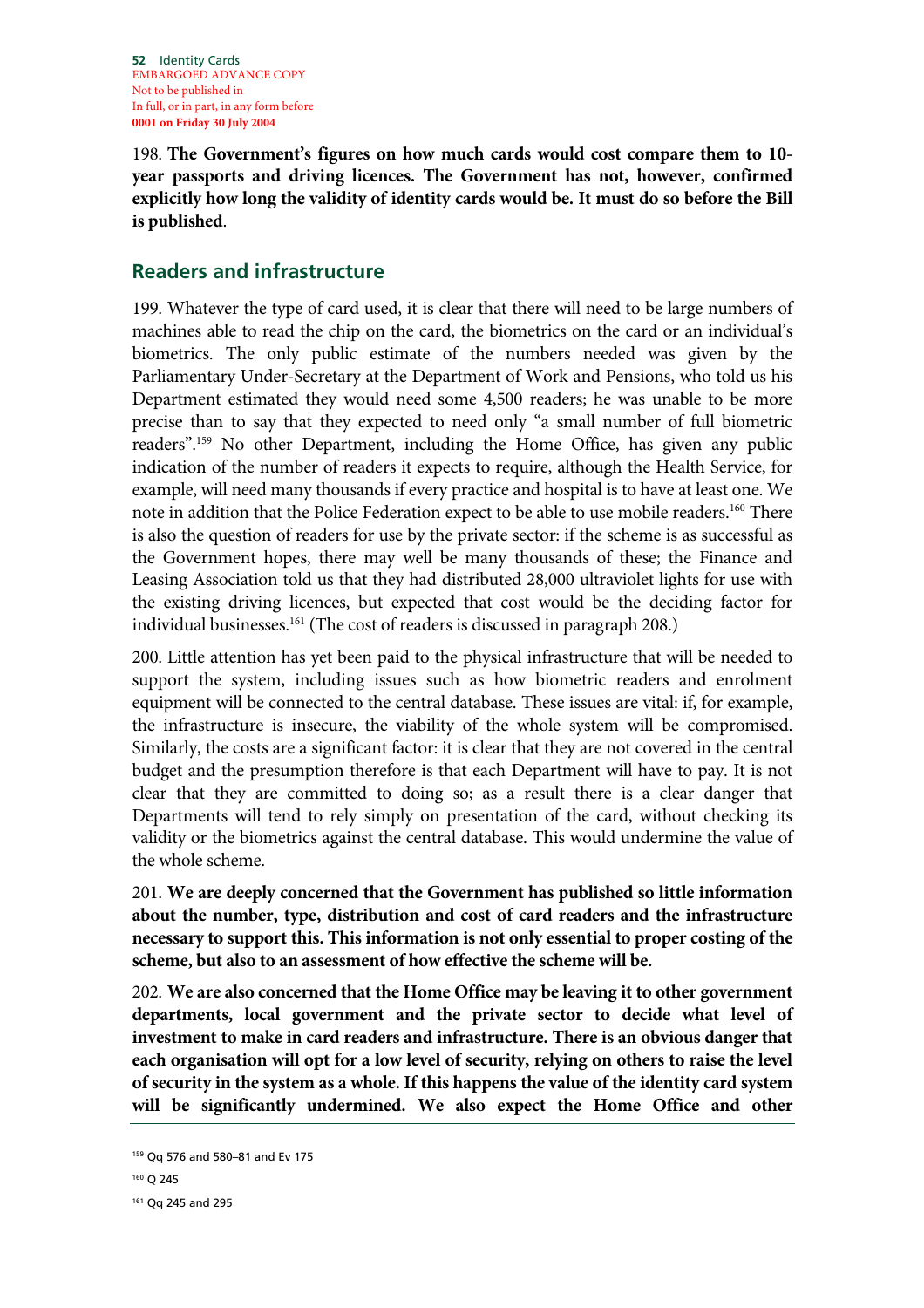**Departments to give at least broad estimates of the numbers of readers they expect to need of each type and what level of provision other organisations are expected to make.**

## **Multiple cards**

203. Press for Change recalled the long-standing common law principle that a person is free to use more than one name, provided that there is no attempt at fraud or the avoidance of an obligation. As examples of legitimate use of more than one name they gave people living trans-gendered lives, singers, writers and actors with stage or professional names and married women using their maiden names for professional purposes. They therefore argued that what they saw as legitimate flexibility should be maintained by explicitly allowing the issue of multiple identity cards to a person and the explicit provision of privacy for the link between those identities.<sup>162</sup> The Home Office envisaged building on procedures for issuing passports and driving licences when issuing an identity card in an alternate name or gender. They said that exact arrangements for issue of identity cards to transgendered persons have yet to be decided, and noted the need to take into account the Gender Recognition Bill.163 **We support the issue of multiple identity cards to an individual in cases where there is a legitimate need, and welcome the Home Office's expression of flexibility on this issue.**

## **Security**

204. We were told in Germany that the German identity cards were very secure. Witnesses from card manufacturers, such as Richard Haddock of LaserCard, were confident about the technological security of their products, while stressing the importance of proper security and audit procedures in the production of cards. Industry representatives also argued that the security of the system and of the database could be managed in such a way as to make the risk of fraud "minuscule".164

205. Other witnesses, such as the representatives of the UK Computing Research Committee and the Foundation for Information Policy Research, argued that even if the card or the database were effectively secure against attack (which they thought improbable), those seeking to create false identities would simply try to subvert the enrolment and issuing process, for example at a British Consulate abroad.<sup>165</sup>

206. It is obvious that no system or card will be entirely infallible. It is also clear that the enrolment process, if not put in place with security in mind, may provide the easiest way of subverting the system. But if the card and the system are set up properly, any successful attack on them would have to be determined and technically sophisticated. Professor Anderson of the Foundation for Information Policy Research argued that "the main determinant of levels of fraud is not the card technology that you use but how diligent you

162 Ev 300

163 Ev 308

164 Q 391

165 Q 397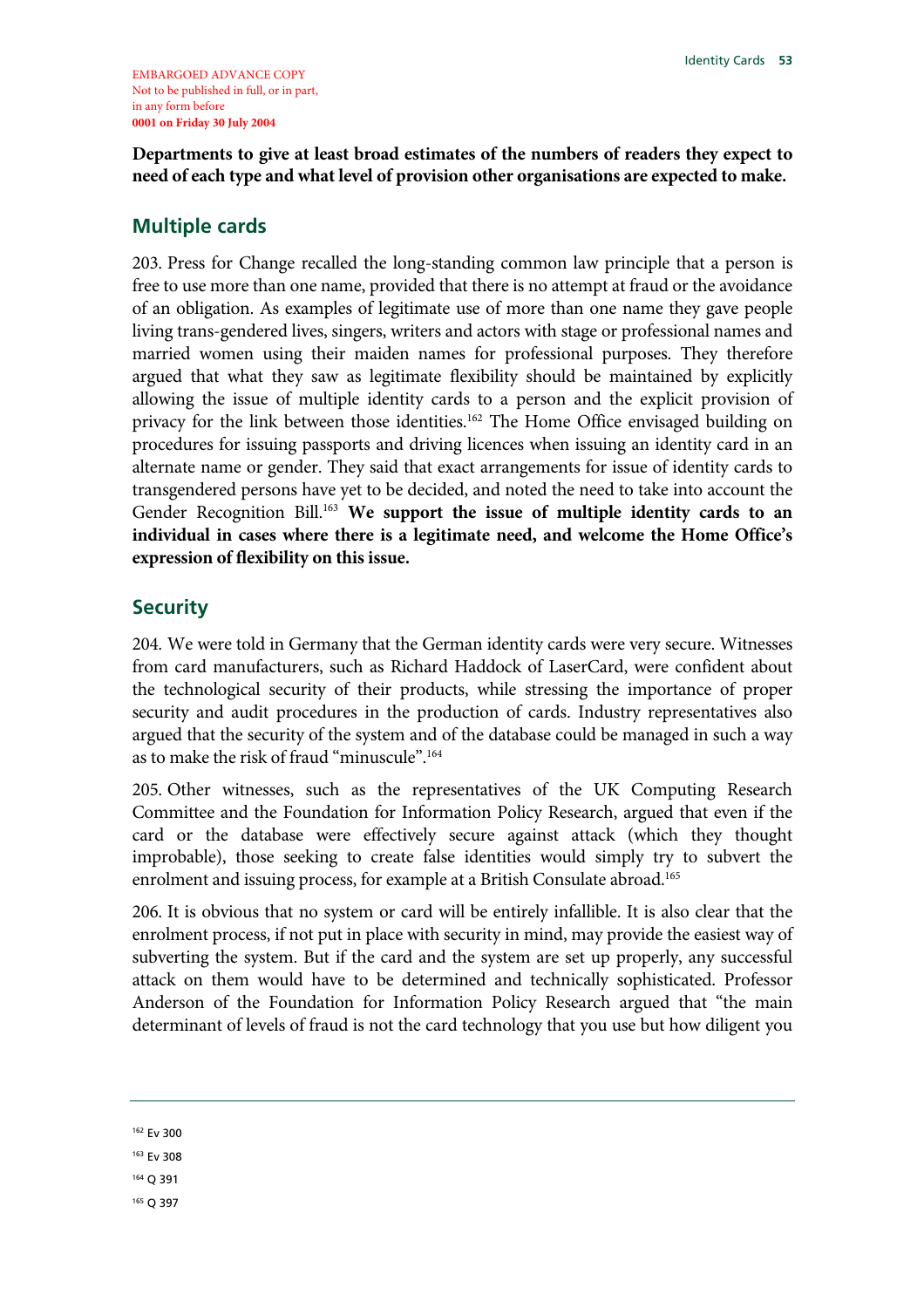**54** Identity Cards EMBARGOED ADVANCE COPY Not to be published in In full, or in part, in any form before **0001 on Friday 30 July 2004**

are at checking online whether a transaction is valid or not".166 This suggests that systematic use of card readers by service providers would also be a deterrent to fraud.

207. **We believe that an identity card system could be created to a sufficient level of security. We stress, however, that the security of the system depends as much on using the proper procedures with the appropriate level of scrutiny to verify the card in use as it does on the integrity of the card issuing process or the identity register.**

## **Costings**

208. The Home Office's public estimates for the cost of the proposals remain the £1.3 to £3.1 billion set out in the first consultation paper of July 2002.167 The Government's intention is that the costs of running the scheme will be met from charging: these figures therefore include revenue from the cost of the cards to individuals. Officials giving evidence to us cited commercial confidentiality for saying nothing more than they were "moving away from the lower end" of this  $£1.8$  billion range.<sup>168</sup> The Home Secretary told us that this figure does not include the costs of biometric readers and other equipment to be installed in other Departments, such as the Department for Work and Pensions, or the National Health Service.<sup>169</sup> The overall costs of these would, in any case, be difficult to establish as there is little if any certainty about the numbers and types of readers required.

209. The Cabinet Office Regulatory Impact Unit has issued guidelines on Regulatory Impact Assessments (RIAs), which state that a partial RIA is required to be issued alongside any public consultation (the final RIA is laid before Parliament alongside the resulting Bill) and that it should cover thirteen different points, including describing and quantifying the scale of the risk (or problem being addressed), identifying who is affected, including the business sectors affected, estimating the benefits and costs and identifying the key risks associated with each option and flagging up any potential unintended consequences.170

210. The draft Bill was not accompanied by a RIA, since the Home Office argued that it imposed no regulations on any private sector or voluntary organisations, and did not mandate which public sector organisations would be involved in the issuing of cards, and that it was not therefore appropriate to publish a RIA for the scheme. They said that since the Bill, if it became law, would lead directly to contracts for the provision of various services needed to deliver the card scheme, they needed to ensure that any published RIA would not compromise their ability to secure value for money for the scheme and added that provided that they could be assured of this their intention was to publish an RIA when the substantive Bill was introduced.<sup>171</sup>

211. It is intended to subsidise the cost of cards for those on low incomes, and that the subsidy will be funded by the fees paid for other cards and charged for verifying identities.

<sup>166</sup> Q 357

<sup>167</sup> Home Office, *Entitlement Cards and Identity Fraud: A Consultation Paper*, Cm 5557, July 2002, p 141

<sup>168</sup> Q 93

<sup>169</sup> Q 637

<sup>170</sup> *Better Policy Making: A Guide to Regulatory Impact Assessment*, www.cabinet-office.gov.uk/regulation/ria-guidance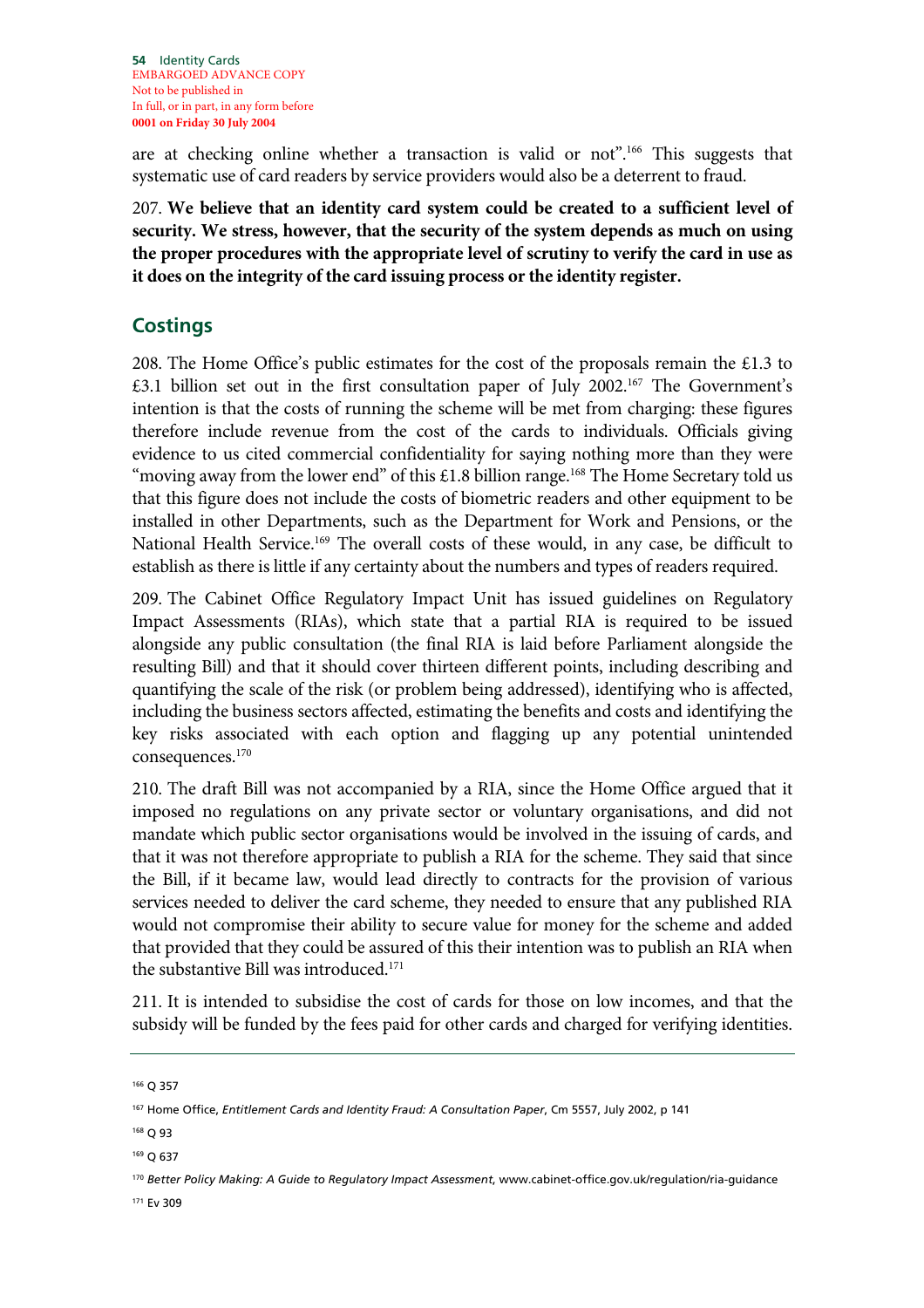It has been suggested that this is effectively taxation by stealth: the Home Office described these cross-subsidies as service charges and instanced cross-subsidisation of passports, where adult charges cover cheaper passports for children.<sup>172</sup>

212. **The Home Office have provided us with details of the assumptions on which their costings have been based, on a confidential basis. We are not convinced that the level of confidentiality applied is justified. Cost information is an essential element in determining the value for money of any project. It is of prime importance where expenditure is funded from the public purse and of particular relevance with regard to public sector IT projects which have a history of poor performance and cost-overruns. We are also concerned that the least robust cost estimates appear to relate to the assumptions with the greatest cost-sensitivity, such as the length of enrolment time, the anticipated number of applications requiring further investigation, the cost of card production and the criteria for subsidised cards. Changes to any one of these factors could cause significant increases to the cost of the programme.**

213. **The failure to attach a Regulatory Impact Assessment to the draft Bill, or to provide any detailed information on estimated costs and benefits, significantly weakens the basis for pre-legislative scrutiny and the public consultation exercise. This secrecy is all the more regrettable since the case for an identity card system is founded on whether its benefits are proportionate to the problems it seeks to address: a proper cost-benefit analysis is an indispensable element of this. The excuse of commercial sensitivity should not be used to avoid publishing a full Regulatory Impact Assessment with the Bill.** We recall that the 1996 report of the Committee made exactly the same point about the importance of a detailed analysis to pre-legislative scrutiny (see paragraph 10).

### **Procurement**

214. The Government's record on large-scale IT projects is not encouraging. Some critics, such as Professor Thomas, representing the UK Computing Research Committee, believed that the difficulties inherent in a public procurement project of this scale were insuperable. He also argued that penalty clauses can only guard against financial loss, and not against the unavailability of a public service. The Home Office said however that their adherence to the Office of Government Commerce's Gateway Review system provided reassurance; Intellect believed, based on their two years of work with the Home Office on the issues, that the Home Office had a better understanding of the capabilities of the technology. Other witnesses from the IT industry were unanimous about the importance of taking decisions about the infrastructure and the basic shape of the system early on. Mr Haddock, of LaserCard, held up the process followed by the Italian government as a model:

"it was about four years of planning and now, just in the last year, they have really starting issuing the card. The procurement process started in what they called the Experimental Phase because they had a group of 40 companies and government agencies who were providing input to them and from that they asked that same group to do a pilot programme of two hundred thousand cards to learn how well it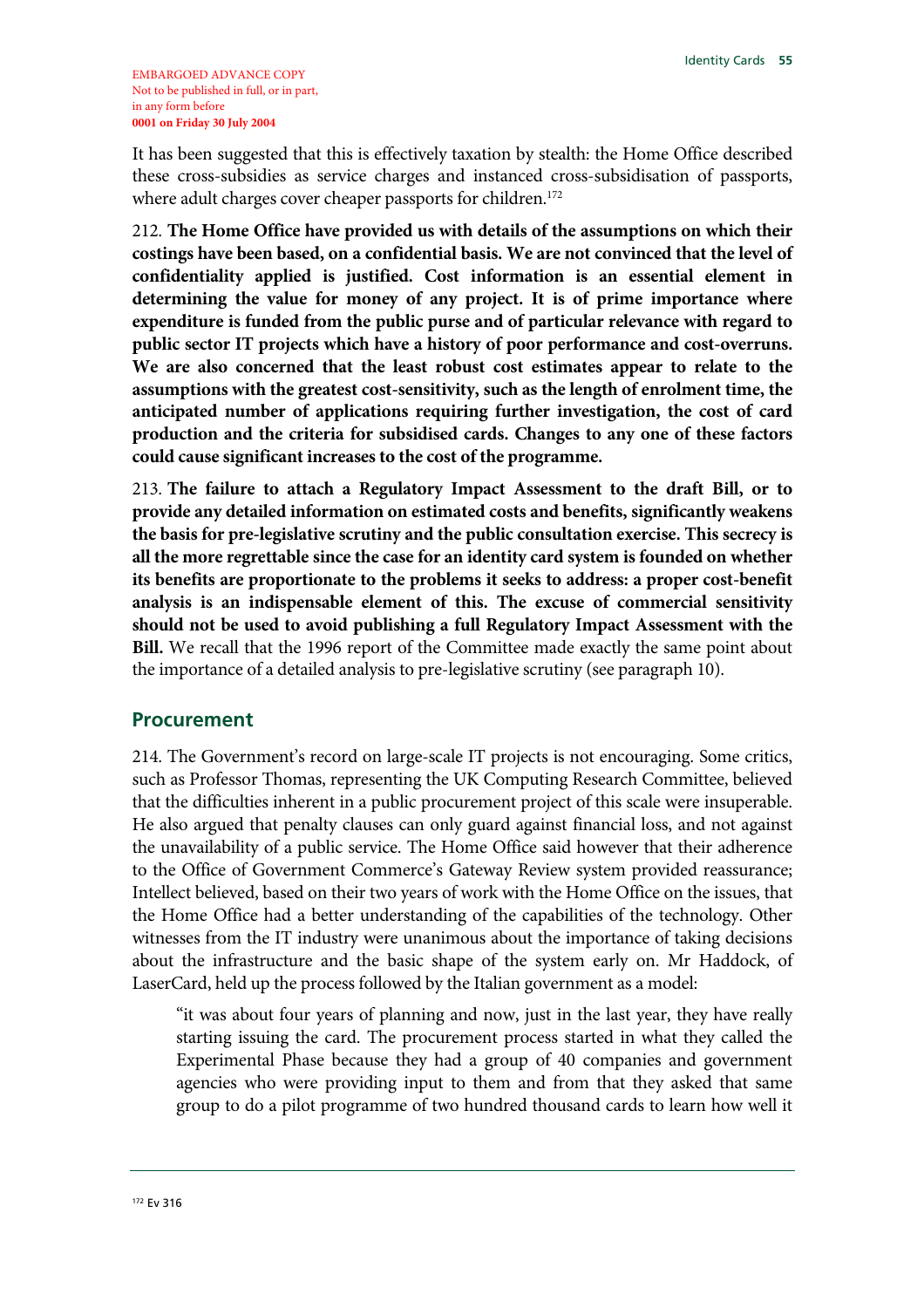worked and adjust to specifications and so forth. From that they started putting out procurements for sections of the system, not the whole system."173

On 26 May the Home Office announced the choice of PA Consulting as its private sector development partner, to help determine the best way of designing and implementing the scheme. The company will work on the design, feasibility testing, business case and procurement elements of the identity cards programme.174

215. **We welcome the Home Office's efforts to overcome their record on IT procurement. We do not believe that it is impossible for them to deliver the project on time, to specification and to cost.**

216. **But we are concerned about the closed nature of the procurement process which allows little public or technical discussion of the design of the system or the costings involved. We do not believe that issues of commercial confidentiality justify this approach. Any potential gains from competing providers providing innovative design solutions are likely to be more than offset by the unanticipated problems that will arise from designs that have not been subject to technical and peer scrutiny.**

217. **Nor do we believe that the Government's OGC Gateway process has yet demonstrated the robust track record on procurement projects that would allow it to be relied upon for a project of this scale.**

218. **The Home Office must develop an open procurement policy, on the basis of system and card specifications that are publicly assessed and agreed. The Home Office should also seek to minimise risk, including, as appropriate, by breaking the procurement process down into manageable sections. We have already recommended that the Chief Scientific Officer be invited to oversee the development of the biometric elements of the scheme. We recommend that individuals or groups with similar expertise be invited to advise on the scrutiny of other aspects of the scheme.**

## **Conclusions**

219. **Identity cards should not be ruled out on grounds of principle alone: the question is whether they are proportionate to the aims they are intended to achieve. Identity cards could make a significant impact on a range of problems, and could benefit individuals through enabling easier use of a range of public services. This justifies, in principle, the introduction of the Government's scheme. But the Government's proposals are poorly thought out in key respects: in relation to the card itself, to procurement and to the relationship of the proposals to other aspects of government, including the provision of public services. These issues must be addressed if the proposals are to be taken forward. It is important that the Government clarifies the purposes of the scheme and makes them clear through legislation.**

220. We now examine the draft Bill in the light of these general conclusions.

173 Q 458

<sup>174 &</sup>quot;ID cards—Home Secretary announces private sector partner" Home Office press release 196/2004, 24 May 2004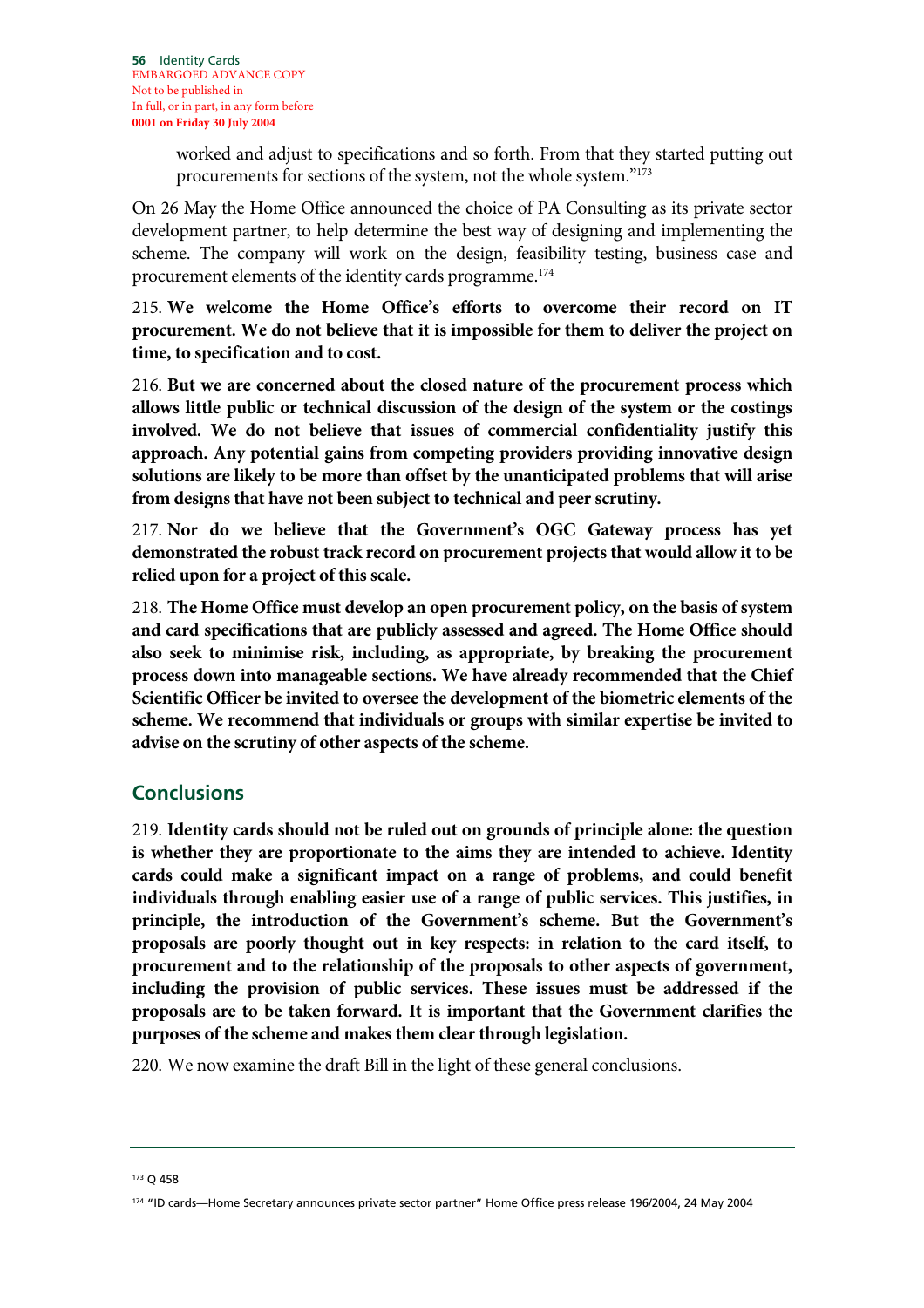EMBARGOED ADVANCE COPY Not to be published in full, or in part, in any form before **0001 on Friday 30 July 2004** 

# **5 The draft Bill**

221. In the time available we have not been able to scrutinise each clause of the draft Bill. We have taken evidence from a range of witnesses on a number of its provisions, but we do not pretend that our consideration of the draft Bill has been as detailed as we would have wanted.

222. Before considering the detail of the draft Bill, we note that, as currently drafted, it goes far wider than would be needed to introduce a simple system to establish and demonstrate identity. **The draft Bill gives the Government powers to require and register a wide range of information not obviously needed to establish identity. It gives a wide range of organisations access to that information and to the audit record of when and by whom the National Identity Register has been accessed, so giving information on key actions of individuals. While the draft Bill undoubtedly enables these actions to be taken in the fight against serious crime or terrorism, it allows for far wider access to the database than this justifies. In particular, given the lack of clarity about the aims of the identity card, to leave so much to secondary legislation is unacceptable.**

223. Furthermore, the practical application of the scheme is unclear. The Home Office have told us that in the vast majority of cases involving other departments they expect them to make use of the identity verification service offered by the scheme. This means checking that information provided by an individual matches that on the National Identity Register rather than requesting any additional information from the Register.<sup>175</sup> Presumably the Government has the same expectation of the use of the Register by the private sector. We also note that the Government intends that some privatised organisations should be treated in the same way as public sector bodies. But nowhere in the draft Bill are the conditions for access to the Register spelt out. Clause 14, for example, provides for Regulations governing disclosure of information with the consent of the individual concerned. But it is conceivable that in the compulsory stage, when a private organisation would be free to require presentation of an identity card, that organisation could make it a condition of providing its services that an individual consent to give it access to the full range of information on them in the Register, and not just to the data needed to check identity.

224. **It is unacceptable that basic questions about the degree of access to the National Identity Register should be left to secondary legislation. The Government must clarify what access will be given to public and private sector bodies, and under what circumstances. Once identity cards are compulsory, there is a significant danger that the concept of consent to disclosure of information will in practice be eroded, unless there are clear statutory safeguards against improper access to the Register**.

## **Purposes of the Bill and the Data Protection Act: Clause 1 and Schedule 1**

225. Witnesses criticised the purposes of the Bill as set out in Clause 1. The Information Commissioner took the view that the Government's assurances about function creep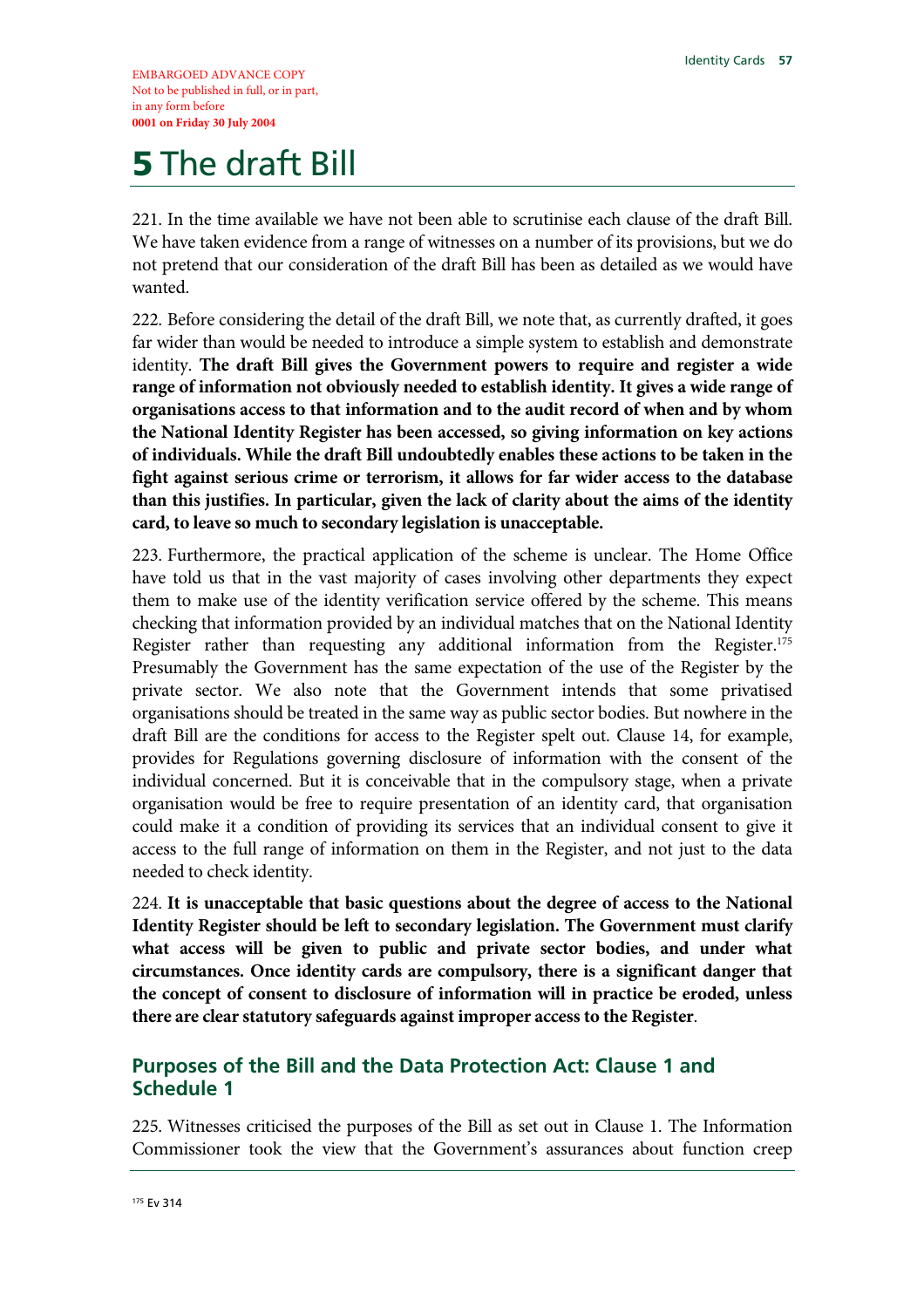**58** Identity Cards EMBARGOED ADVANCE COPY Not to be published in In full, or in part, in any form before **0001 on Friday 30 July 2004**

centred on information on the Register, rather than the use of the system in practice.176 He added:

"Clause 1 is very general, very unclear and does not give us clarity as to the purposes [...] for which this information is being processed."<sup>177</sup>

226. Dr Pounder, Editor of *Data Protection and Privacy Practice*, argued that the breadth of the purposes set out in Clause 1 meant that the protection offered by the Data Protection Act was minimal, because the relevance of the information gathered could not be assessed in terms of one organisation processing data for one particular purpose.<sup>178</sup>

227. Witnesses also questioned the relevance of the list of registrable facts. At our first oral evidence session, the Director of the Home Office Identity Cards Programme had said:

"The information that is proposed to be held on the National Identity Register is simply that information which is required to establish a person's core identity. So that might include name, date of birth and a record of certain biometric identifiers."<sup>179</sup>

After the draft Bill was published, the Home Secretary confirmed to us that: "The only details that will be held are those that are required for verifying the identity".180 But the Director of Liberty said:

"We do not see in principle why detailed information about someone's past residential status or, indeed, past immigration status, perhaps many years after they have acquired British nationality, is something that can in any sense be said to be limited to identity and identifying information."181

228. The Home Office said that the Bill did not override the operation of the Data Protection Act and complied with the Data Protection Principles. The Home Office argued that information about past residential status would make an application to register easier to verify, while a record of past residential status would show length of legal residence in the United Kingdom, which could affect entitlement to free public services. In addition, such information, including updating of residential status, would provide the basis for an audit trail to help monitor the operation of the system, and might be releasable to the police in a criminal investigation.182

229. **We note that whilst a range of data might be required to verify an application, it is not necessary for all that data to be retained on the National Identity Register. They could either be returned or, if necessary for audit purposes, held on a separate database. The Bill should be amended to restrict data held on the register to that information required to establish identity once the card has been issued.**

176 Ev 284

177 Q 750

178 Ev 279

179 Q 46

180 Q 647

181 Q 684

182 Ev 309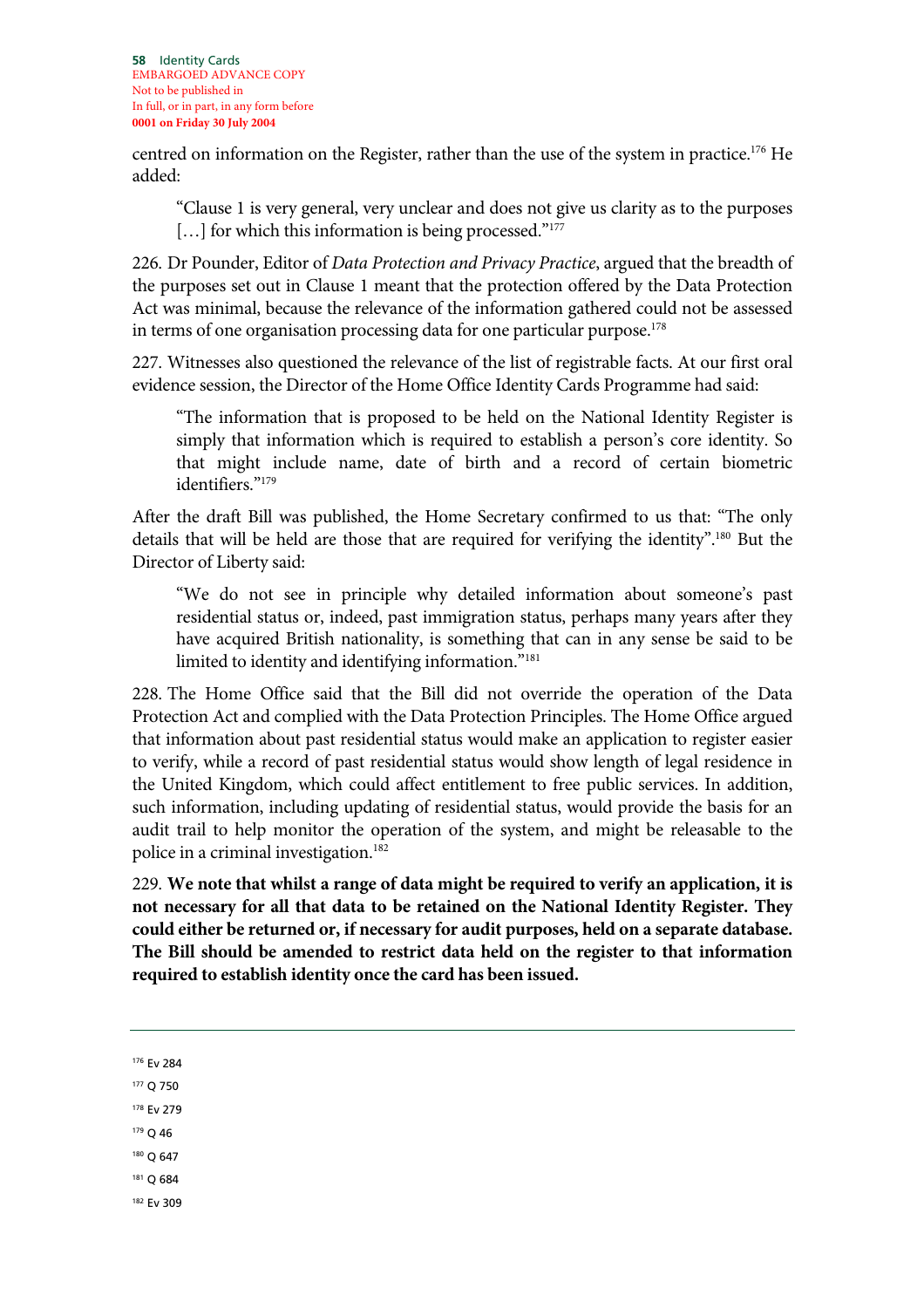230. **The one exception would be information about immigration status. This is so central to the justification for the Bill that it would be useful and convenient to hold this on the central register.**

231. **The purposes of the draft Bill as set out in Clause 1 are very broad and the list of registrable facts is longer than those the Home Office has said are necessary to establish identity. Both the purposes of the Bill and the registrable facts should be strictly limited to establishing identity and immigration status, so as to ensure that the provisions of the Data Protection Act cover the operation of the scheme effectively.** 

232. **It is not yet possible to be more precise about the list of registrable facts, because the aims of the scheme, and hence the requirements for information to be registered, are not sufficiently clear. As the Bill proceeds, the Government must set out its justification better.** 

233. **Clause 1 should set out the aims of the scheme. A possible formulation might be: "to enable an individual to identify himself in order to gain access to public and private services or when required to identify himself for the purposes of law enforcement". Wording of this sort would establish a test against which the data to be stored and used could be tested. It would also guard against the type of function creep in which the state uses the register to identify individuals without amendment by Parliament.** 

234. Dr Pounder, Editor of *Data Protection and Privacy Practice*, noted that subsection 9 of Schedule 1 opened the possibility of unrecorded access to the Register.<sup>183</sup> The Home Office said that this was not the aim of the subsection, which was drafted to reflect the fact that not all the information listed in Schedule would be needed, and therefore some of it might not have to be recorded.184 **There should be explicit provision in the Bill that all access to the register must be recorded.**

## **Registration and issue of cards: Clauses 2 and 8**

235. Clauses 2(4) and 8(4) respectively cover the registration of and issue of cards to individuals who have not applied to register or who are not required to have an identity card. The Law Society considered that these clauses were not sufficiently clear about who was covered and suggested that they might apply either to failed asylum seekers or to allow people to register in the first, "voluntary" phase before they were obliged to do so. The Society's Head of Law Reform argued that the clauses granted powers that were too wide for the issues addressed.<sup>185</sup> Liberty were also concerned by the clauses, which, in their view, would permit the passing of regulations that obliged non-nationals who were not applying for either immigration or asylum to carry identity cards.<sup>186</sup> The Home Office said that Clause 2(4) was intended to cover cases such as failed asylum seekers, illegal immigrants or third country nationals intending to stay for less than three months whose passport had been surrendered for bail purposes. It might also prove useful to register biometric information from visa applicants who would be expected to obtain an identity card after

183 Ev 278–279 184 Ev 316 185 Qq 690–692 186 Ev 294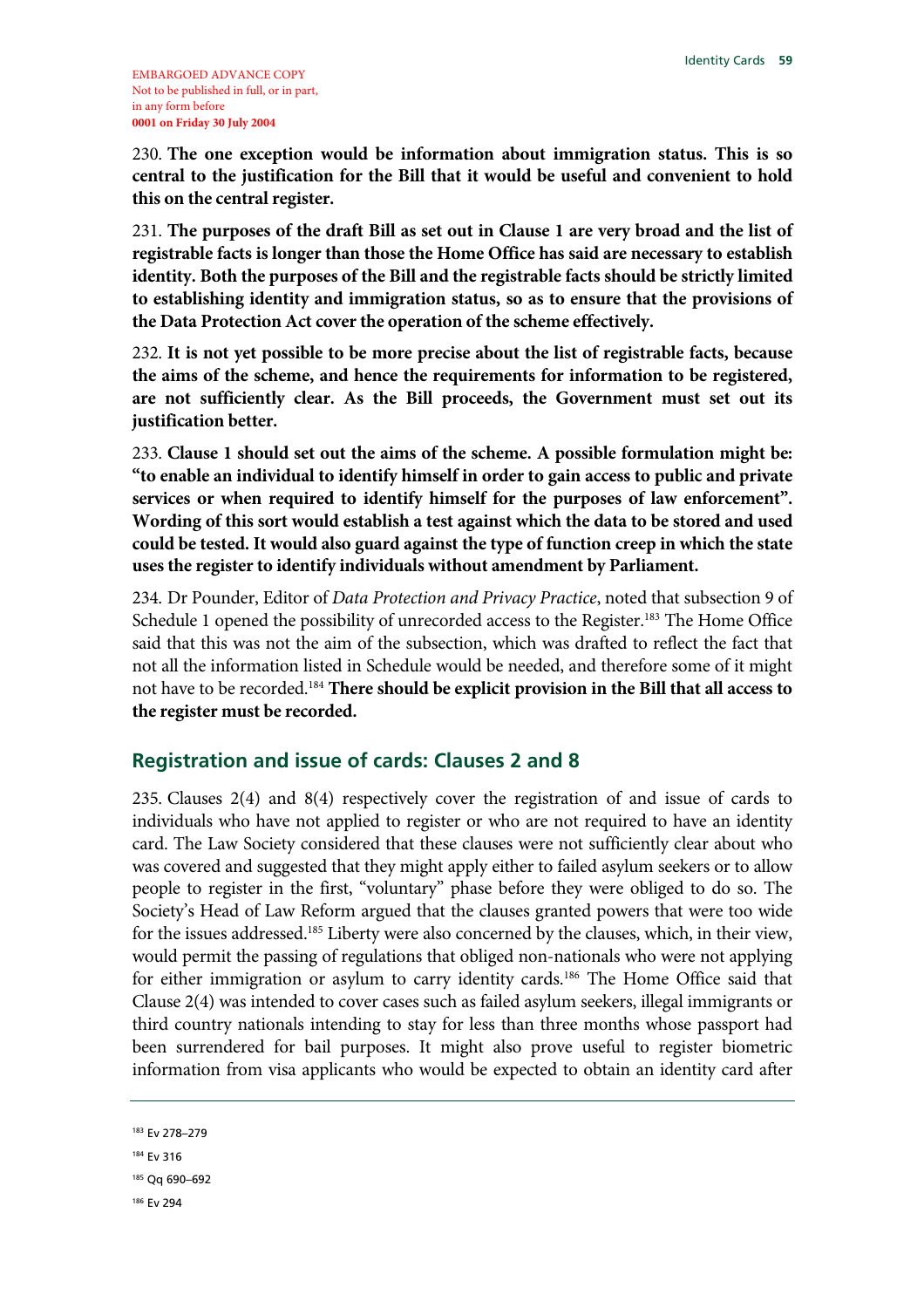**60** Identity Cards EMBARGOED ADVANCE COPY Not to be published in In full, or in part, in any form before **0001 on Friday 30 July 2004**

staying in the UK for three months. Clause 8(4) might also cover such third country nationals, as well as British citizens who have lived overseas permanently.187 **We support the provisions in Clauses 2(4) and 8(4) that enable registration of failed asylum seekers and other similar cases, but recommend that the Home Office clarify the purposes of these Clauses in the Bill.**

## **Information on the Register: Clause 3**

236. Clause 3 provides that the only information on the Register is the registrable facts listed in Schedule 1, information needed to administer the scheme and information held at an individual's request (with official agreement), such as emergency contact details. The Law Society were concerned by the provision in the draft Bill that the Home Secretary could amend the list of facts in the Schedule, and hence the information required on the Register, by regulations.188 The Home Office contended that this was necessary "to maintain the flexibility of the scheme" as, for example, technology changed. They also argued that the facts that information in Schedule 1 had to be consistent with the statutory purposes of the Bill and that any regulations would be subject to affirmative procedure in Parliament were effective measures against function creep. They also pointed out that only information held within the existing categories of information, as set out in Clause 1 (4) of the Bill, could be amended by regulations; any new category of information would require primary legislation.<sup>189</sup>

237. The statutory purposes of the Bill, as set out in Clause 1, are very broad and include "providing a record of registrable facts about individuals in the United Kingdom"; this is far from a significant protection against function creep. **Clause 3 provides an acceptable mechanism for amending the information required to be held on the Register, but only if the statutory purposes of the Bill are clarified as we recommend**.

## **Designated documents: Clause 4**

238. Clause 4 provides for the Home Secretary to designate official documents as identity cards. The Home Office have made clear that these will be passports, driving licences, and plain identity cards for UK nationals and residence permits for foreign nationals. We have expressed our concerns about the lack of an independent analysis of the reasons behind this decision, or of its costs and benefits, in paragraphs 19 and 20.

## **Information required for registration: Clause 5**

239. The Information Commissioner took the view that Clause 5 imposed an "open ended" requirement on applicants to provide information on registration, and argued that it should be possible to establish the sort of information that might reasonably be required, so that it could be specified in statute.<sup>190</sup> The Home Office considered that this would be unnecessarily restrictive, since precise arrangements would be decided after further

```
187 Ev 310 and 312
```
188 Q 696

189 Ev 310

190 Ev 285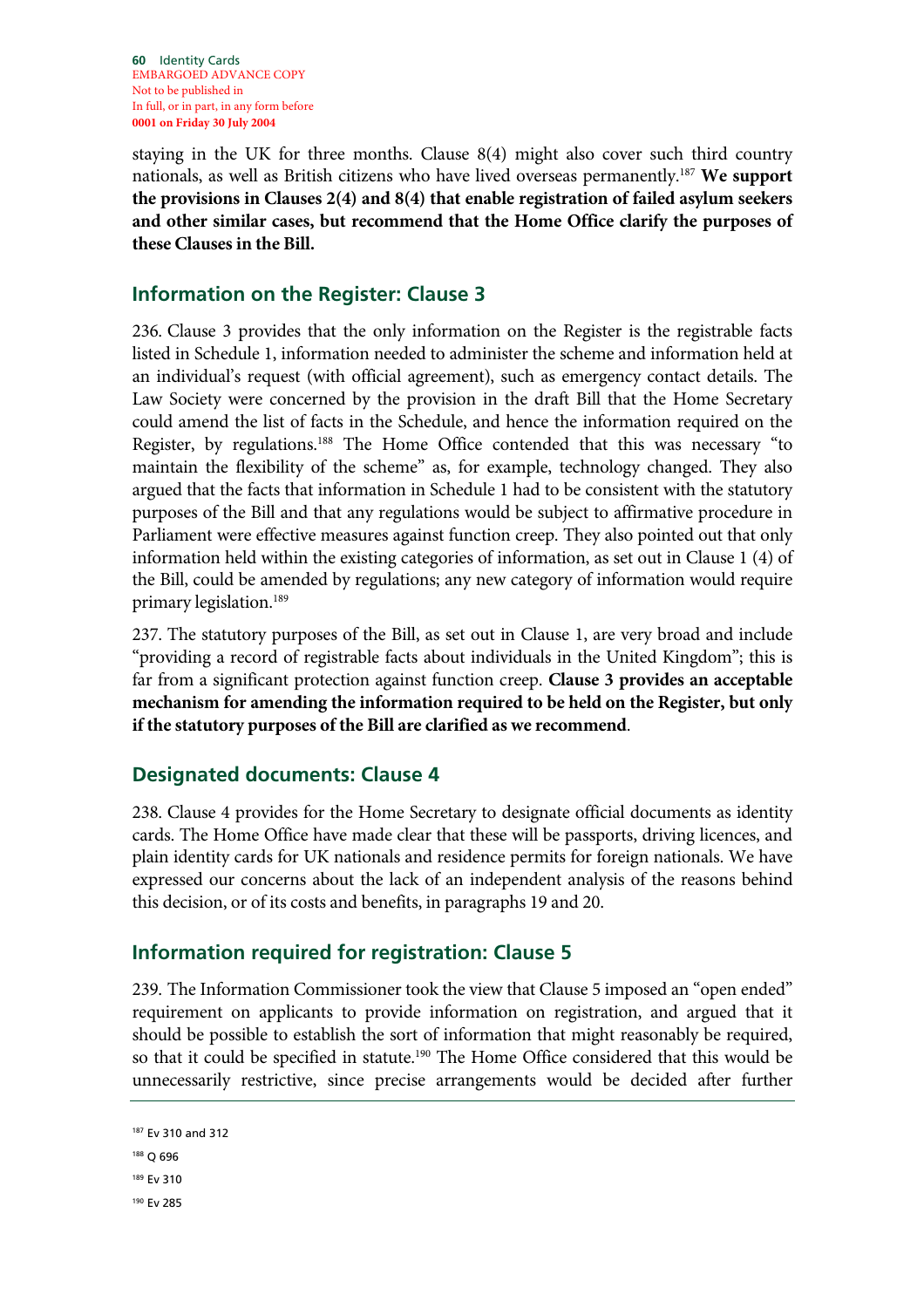preparatory work and testing of different options. They also argued that over time the application process might have to be changed.191 **It is practical to allow some flexibility over precisely which documents are required at registration and that these should be set out in secondary legislation. But the Bill should state that only those documents that are reasonably necessary to establish identity may be required. There should be a right of appeal to the National Identity Scheme Commissioner.**

### **Obligatory registration: Clause 6**

240. Clause 6 sets out penalties for failing to register when required to do so  $(\text{\textsterling}2,500$  each time) and for failing to provide information (£1,000). It would come into full effect in the compulsory stage, but could be used to cover foreign nationals in the first phase of the scheme if it was decided this was desirable. It also provides the facility to phase in compulsory registration, for example by age group.

241. Liberty argued that the proposed penalties demonstrated that those who were not prepared to register would be dealt with harshly.<sup>192</sup> The Director of Liberty pointed out that continued refusal to register could attract multiple penalties, so that the sum would quickly rise above £2,500. She and the Director of JUSTICE believed that the penalties might be considered criminal, rather than civil, under the European Convention on Human Rights.193

242. The Home Office argued that providing for civil penalties gave greater discretion on whether to apply them. On the level of the penalties, they said that any financial penalty would need to be sufficient in order to encourage an individual to comply with their legal requirement to register with the scheme (rather than, for example, at a level at which the penalty could be paid as a way of avoiding registration). A further consideration was the need to ensure that a person could not evade registration by making an application to be registered but refusing to comply with any requirements that would help to confirm his or her identity prior to registration. The penalties proposed were consistent with these considerations and with the existing legal requirement to keep driving licence information up to date, which carried a maximum criminal penalty of  $£1,000.^{194}$ 

243. We note that the maximum fine for not having a TV licence is  $£1,000$ . Improper registration of birth attracts a maximum of £200 and, after 12 months, non-registration of death the same. Breaches of supervision, curfew, probation, and drug testing and treatment orders could attract maxima of £1,000 and contempt of court a maximum of £2,500.<sup>195</sup>

244. **The proposed penalties are reasonable given their purposes and existing penalties for similar offences.** We comment in paragraph 254 on the anomaly that failure to update a driving licence is a criminal offence. We suggested in paragraph 164 that it should be a duty on landlords to register tenants: there would also need to be a penalty for failure to do so.

191 Ev 310 192 Ev 294 193 Qq 732–734 194 Ev 311 195 Stone's Justices' Manual (2003)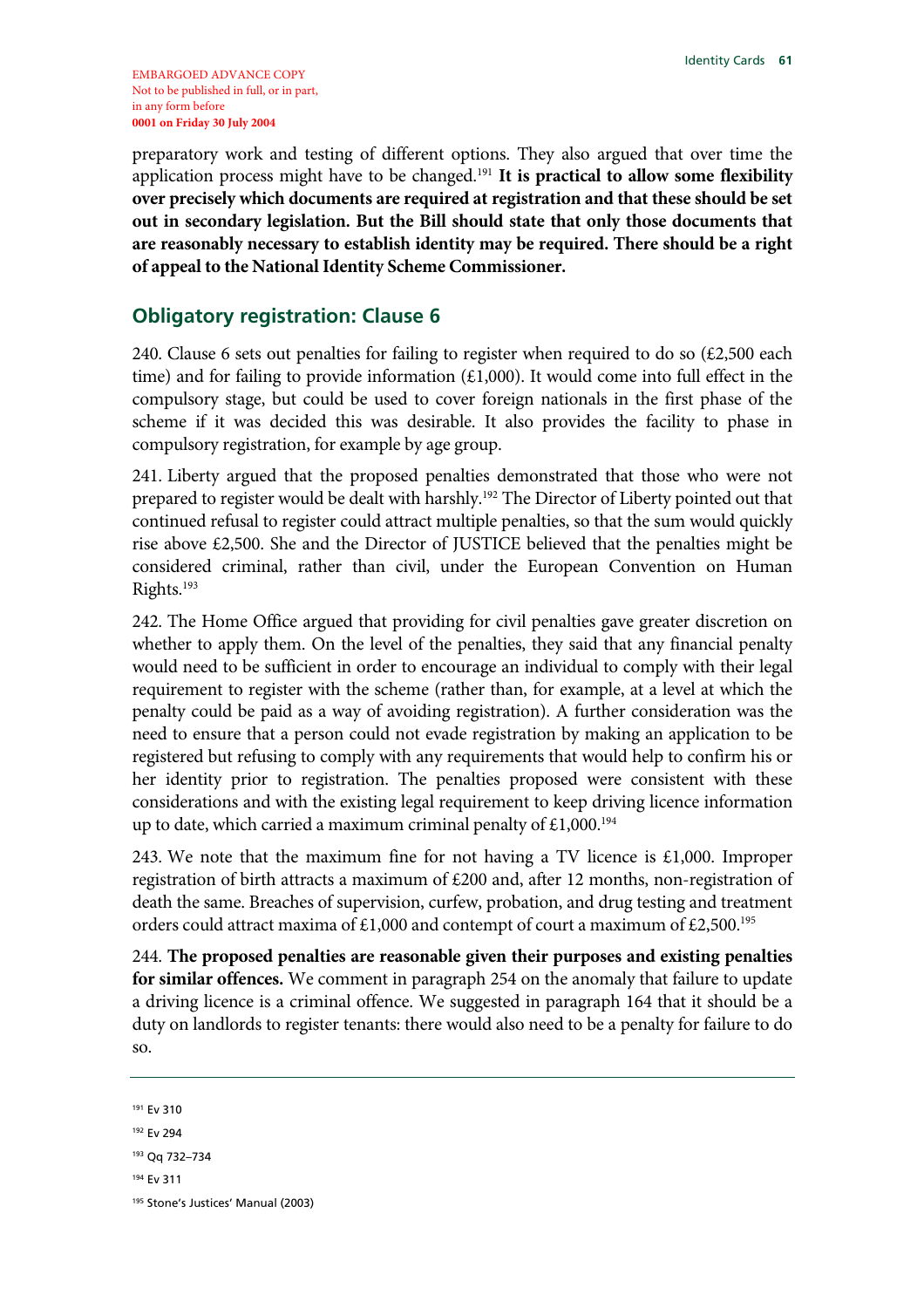## **The move to compulsion: Clause 7**

245. The draft Bill provides for a move to compulsion through "a special super-affirmative process", short of primary legislation. This would entail the Government publishing its reasons for wanting to make registration compulsory and a proposal for how this would operate. The report would be debated and voted on in both Houses of Parliament and it could be modified by them. The Government would then lay a draft order consistent with its proposals, which would need to be approved by both Houses. If either House did not approve the proposal, or modified it in a way the Government did not like, the Government would have to start the process again.

246. JUSTICE were among the witnesses who believed that a move of this significance should not be taken without the most intense scrutiny and primary legislation. They also said:

"A vote now in relation to reforms to be implemented in a decade's time creates too distant an accountability to the electorate. Second, the current Bill is, of necessity, an enabling bill that does not specify what will be required in a decade's time."196

247. The Home Office argued that to have the debate over compulsion now gave a clear picture of the nature of the scheme and how it would apply, thus heading off accusations of proceeding by stealth. They said that there were also advantages for service providers, who would be able to plan investment in new business processes and technology, such as card readers, with greater confidence.197

248. **It is unlikely that if full Parliamentary procedures were followed the Government would, as it fears, be accused of "proceeding by stealth". The move to compulsion is a step of such importance that it should only be taken after the scrutiny afforded by primary legislation: the proposed "super-affirmative procedure" is not adequate. We would, however, support the inclusion in the Bill of powers to enable the Government both to set a target date for the introduction of compulsion and, if necessary, to require agencies and other bodies to prepare for that date.** 

## **Renewal of identity cards: Clause 9**

249. Clause 9 covers renewal of identity cards, where registration is obligatory, and provides for a penalty of up to £1,000 for failure to renew. We noted in paragraph 198 that although costings imply identity cards would be valid for ten years, the Government has not yet said what the validity of identity cards would be. Clause 9 is another reason for a clear statement before the Bill is published.

## **Issue of identity cards: Clause 10**

250. Clause 10 covers procedures for issuing identity cards. We have observed in paragraph 193 that this is an area that is crucial to the security of the system: no one individual should have a level of access to the system that would enable them alone to issue a card. **The Government should consider statutory provisions to ensure the integrity of**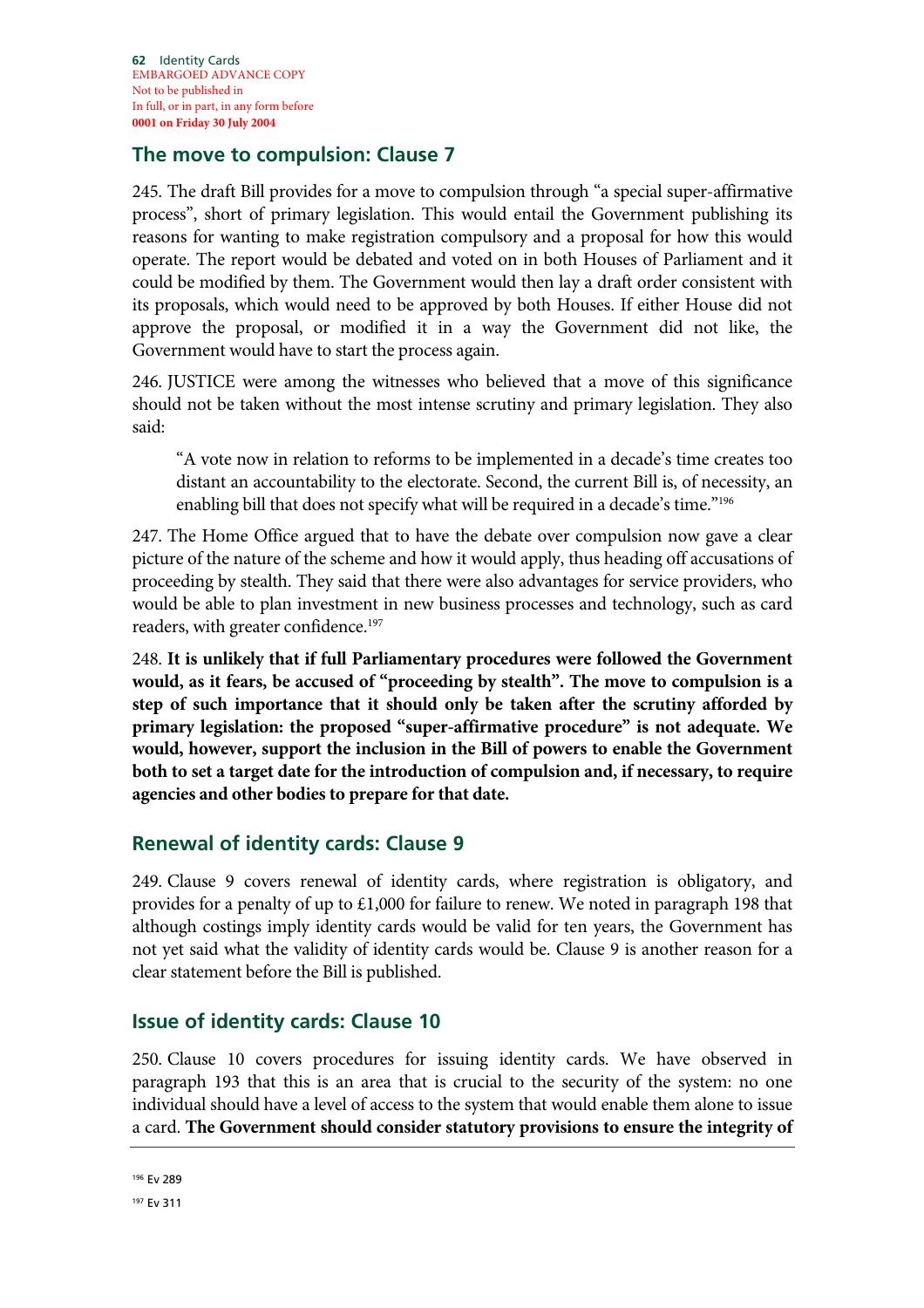**the registration and enrolment system, as well as specific penalties for breaches of these provisions.**

## **Accuracy of the Register: Clauses 11, 12 and 37**

251. Liberty expressed concern over the provisions of Clauses 11 and 12, arguing that the Government had a poor record on accuracy of information held on databases and that an obligation to inform of any relevant change in circumstances, backed up by a penalty of up to £1,000, and possibly, given Clause 37, accompanied by a fee for any amendment, could place a considerable burden on those who lived in insecure or frequently changing accommodation.198 The Information Commissioner noted what he described as "an openended requirement on unspecified third parties to provide information for application validation purposes" in Clause  $11(1)$ , which creates a duty to provide information to verify an entry on the Register.<sup>199</sup>

252. The Home Office argued that it was not unusual to require individuals to report changes in circumstances so as to maintain the accuracy of a database and instanced the DVLA, which requires drivers to report any changes in name or address, failure to do so being a criminal offence carrying a maximum penalty of  $£1,000.^{200}$  The Home Office also said that it was the Government's intention that the costs of running the scheme be met from charging. No final decision had been taken on whether charges would be made for amendments to the Register, or whether amendment costs would be reflected in a higher initial fee.<sup>201</sup> The Home Office were unable to tell us how many prosecutions or convictions there had been over the past five years for failing to inform the DVLA of a change of address, since the offence shared a sub-classification code with sixteen others.<sup>202</sup>

253. **It is reasonable to require individuals to report relevant changes in their circumstances, provided that the range of information they are required to update is not excessive and that they are able to check that the information held on them is accurate. We do not believe that there should be charges for updating information on the Register, since this would be likely to affect adversely the accuracy of the information held.**

254. **We find it anomalous that failure to update a driving licence should be a criminal offence, especially when failure to update the National Identity Register will not, and we note that the Home Office does not know how many prosecutions there have been for failing to update a driving licence. This offence should be reviewed in the light of the proposed legislation on identity cards.**

255. **Clause 11(1) could have significant implications for past and current employers, neighbours, landlords, family members and past spouses, all of whom might be required to assist in the identification of an individual. The Government should clarify the scope and limits of this clause on the face of the Bill.**

- 200 Ev 312
- 201 Ev 316
- 202 Ev 312

<sup>198</sup> Ev 294–295

<sup>199</sup> Ev 286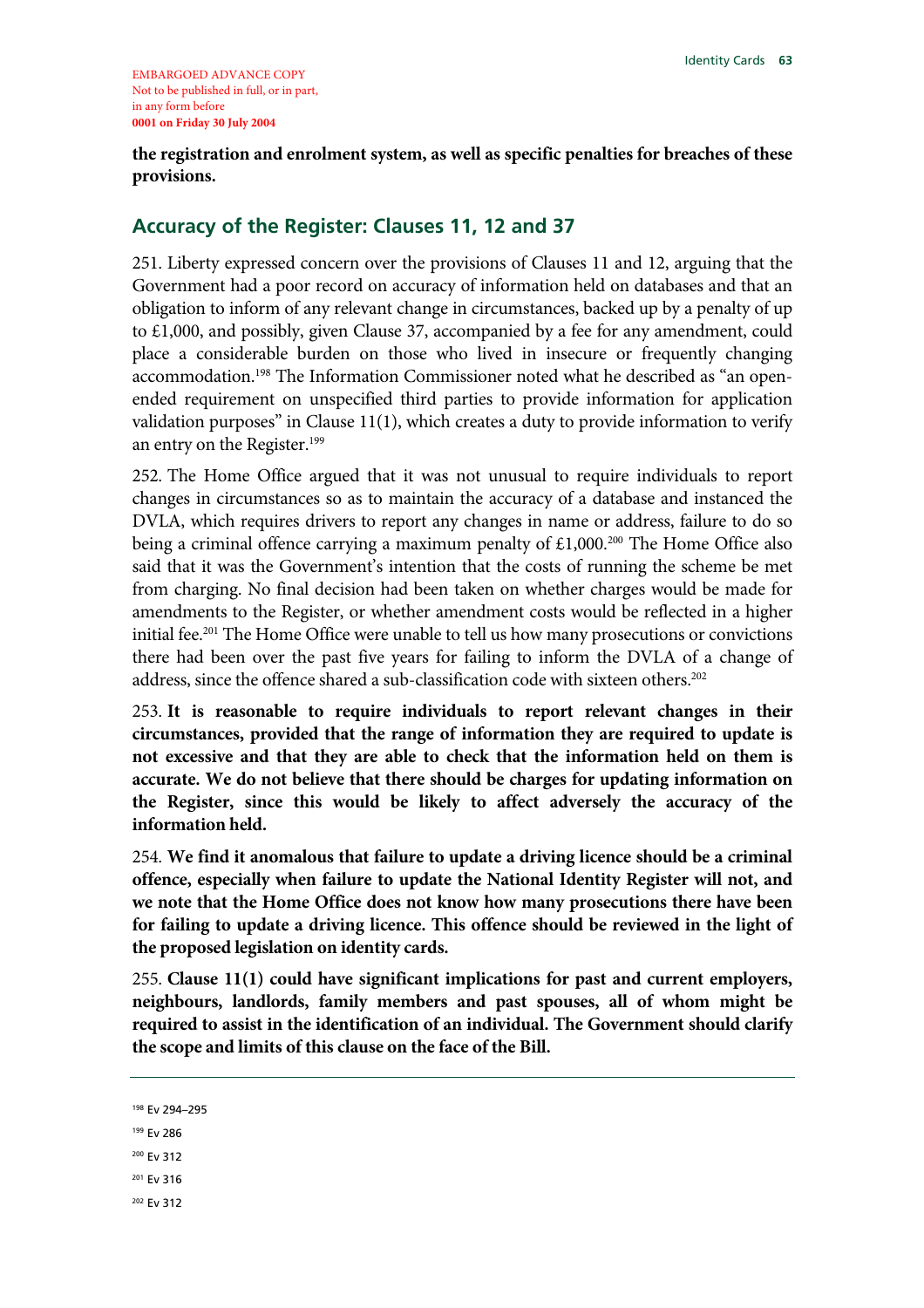256. The Law Society and the Chair of the Commission for Racial Equality questioned how the obligation to report changes of address would work in practice for the homeless, those fleeing domestic violence or groups such as gypsies and travellers.<sup>203</sup> The Home Office said that further work will be undertaken during the consultation on the draft Bill to deal with some of the issues raised by socially excluded groups such as gypsies and travellers, and that how to record address information of those without a fixed address had not yet been decided.204 **The practical application of Clauses 11 and 12 to socially excluded groups must be clarified as soon as possible. This should be done in such a way as to ensure that such groups are no further disadvantaged by the operation of the scheme. The Bill should contain legal duties on the Home Secretary to take into account special needs, such as health, in applying these clauses; and to establish a clear legal status in the primary legislation for those of no fixed abode.**

257. The Chair of the Commission for Racial Equality called for a full Race Impact Assessment to be published with the Bill and another one at the time of the move to compulsion.<sup>205</sup> He argued that there was little hard evidence about the impact of an identity card scheme on different ethnic groups and communities in the United Kingdom, but experience in other European countries was not encouraging. He also pointed out, as noted in paragraph 139, that fears and perceptions of minority groups had important consequences for community relations. **We agree with the CRE that the Bill should be accompanied by a full Race Impact Assessment and that there should be a further Assessment at the time of the move to compulsion.**

## **Loss, theft or damage to a card: Clause 13**

258. The Law Society were concerned by Clause 13, which they believed established "a very draconian measure about the failure to notify if the card has been lost, stolen or damaged", because subsection (1), which permitted the making of regulations that would require an individual to report if a card had been lost, stolen, damaged, destroyed or tampered with, did not contain a reasonableness defence.<sup>206</sup> Liberty took a similar line. The Home Office said that the regulations might incorporate such a defence.207 **A reasonableness defence to the offences that might follow from Clause 13(1) should be included on the face of the Bill, rather than left to regulations.**

## **The right to see information held and disclosure of information: Clauses 14 and 24**

259. Witnesses were concerned by what they saw as the removal by Clause 14(4) of an individual's right to see the audit trail of who had accessed his or her details and on what occasions.<sup>208</sup> The Home Office told us that this was drafted with the intention of preventing an individual being alerted to the fact that security and intelligence agencies had accessed

```
203 Ev 292 and Q 835 
204 Ev 309 
205 Q 834 
206 Q 714 
207 Ev 312 
208 Qq 708 and 759
```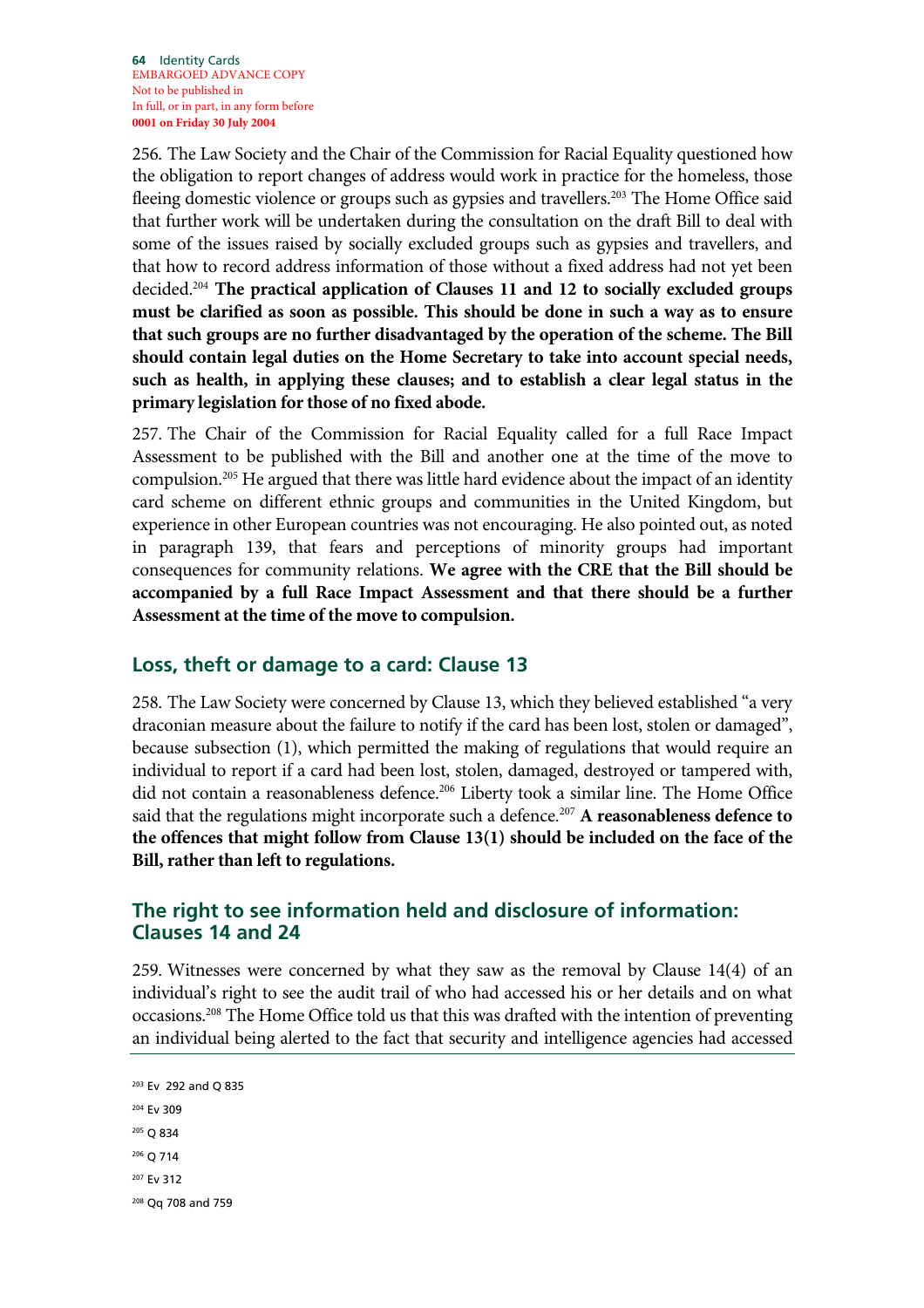their records, but said that it had become apparent that it might be possible to rely on existing provisions of the Data Protection Act, exempting disclosure where national security or the prevention or detection of crime are concerned.209 **The Bill should contain an explicit reaffirmation of the right of individuals to see both the data held on them and the audit trail of who has accessed those data and on what occasions, subject only to the national security and crime exemptions of the Data Protection Act.**

260. Press for Change raised the possibility of restricting releasable information to prevent disclosure of, for example, a previous gender or previous names.<sup>210</sup> They were also concerned about the relation of the disclosure provisions, with and without consent, to the Gender Recognition Bill.<sup>211</sup> The Home Office agreed that there might be cases in which it would be necessary to restrict information and took the view that the rules for disclosure under Clause 24 would be in line with the provisions of the Gender Recognition Bill. They promised further consultations with the Department for Constitutional Affairs and other interested parties.212 **It is reasonable that there should be the possibility of restricting releasable information in certain cases. We welcome the Home Office's readiness to consult on the issue.**

261. **Earlier in this report, we referred to the different levels of security, from simple visual examination of the card to access to the National Identity Register, which the Home Office expects to be undertaken. Although it would not be possible to specify in detail all the circumstances in which different bodies might have access to the Register, we believe that the principle and tests of reasonableness should be placed on the face of the Bill.**

262. **The Bill might also allow individuals to limit access to certain data under certain circumstances. For example, a citizen might choose that addresses could not be released to all those who access the Register.**

## **Power to make public services conditional on identity checks: Clauses 15 and 19**

263. Clause 15 links production of the card to the provision of public services after the move to compulsion. In paragraphs 125–128 we have stressed the importance of Government departments checking identity in a systematic way, even before the introduction of identity cards. But this should not mean that identity cards in practice become obligatory before the move to compulsion. The Director of Liberty argued that a phased introduction of compulsion, for example by requiring foreign nationals to register for a card before UK nationals might lead to service providers being sued under Clause 19, which prohibits a card being the only way to access services before the compulsory stage.<sup>213</sup> The Home Office said that they were still consulting on the best way to enforce Clause 19.214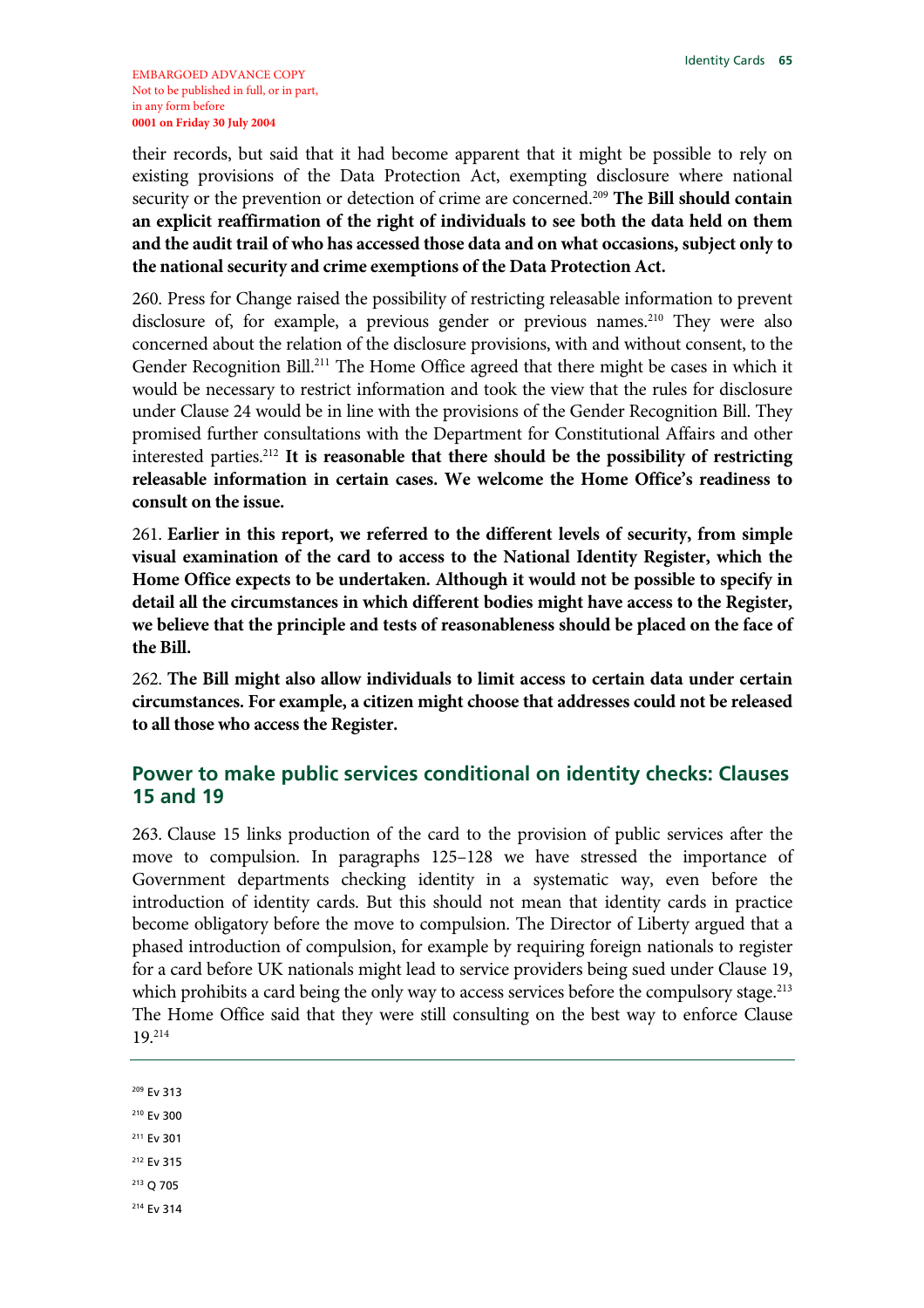264. **We welcome the provisions of Clause 19 prohibiting any requirement to produce an identity card before the move to compulsion.**

## **Checks on the Register: Clause 18**

265. Clause 18(4) provides that the Government must consult the public about proposals for regulating checks on the Register. We have stressed in this report the importance of a coherent system for checking eligibility to public services. It is therefore important that this consultation enable an informed public discussion of the issues.

## **Disclosure of information without consent: Clauses 20, 21 and 23**

266. Several witnesses criticised the provisions of Clauses 20, 21 and 23, above all the sections relating to the security and intelligence agencies. They argued that both the range of authorities and the grounds for disclosing information without the consent of the individual concerned were too wide. They criticised in particular Clause 20(2) which permits access to the audit trail by the Security Service, the Secret Intelligence Service, GCHQ, the National Criminal Intelligence Service and the National Crime Squad "for purposes connected with the carrying out of [each organisation's] functions". The Information Commissioner, for example, told us that "the width of the provisions in clause 20(2) at the moment [..] effectively give[s] those services unlimited entitlement to the information for any purposes" and believed that not only the organisations, but also the purposes for which information was needed should be identified.<sup>215</sup>

267. The Home Office said that the security and intelligence agencies would only be able to receive information for their statutory purposes, as set out in the Security Services Act 1989, the Intelligence Services Act 1994 and the Police Act 1997. This would mean that, for example, the Security Service would only be able to receive information from the National Identity Register for the purposes of protecting national security, safeguarding the economic well-being of the United Kingdom and acting in support of police forces and other law enforcement agencies in the prevention or detection of serious crime. They argued that there might be circumstances in which information on the Register might usefully contribute to those agencies' aims even though not related to national security or crime, and pointed out that the agencies' access to the register would have to be authorised in accordance with the provisions of Clause 20 and would be subject to the oversight of the National Identity Scheme Commissioner.<sup>216</sup>

268. As noted in paragraph 222, there a number of cases in which it would be reasonable for the Government might wish to allow access to the National Identity Register without the consent of the individual concerned. These might include checking the last known address of a suspect, fingerprints from the scene of a crime, or travel or interactions with a range of government or private sector services. But this is a long step beyond the simple identity card system originally proposed.

269. **We are not opposed in principle to access to the database and to the audit trail without the consent of the individual concerned. But we are extremely concerned by the** 

<sup>215</sup> Q 764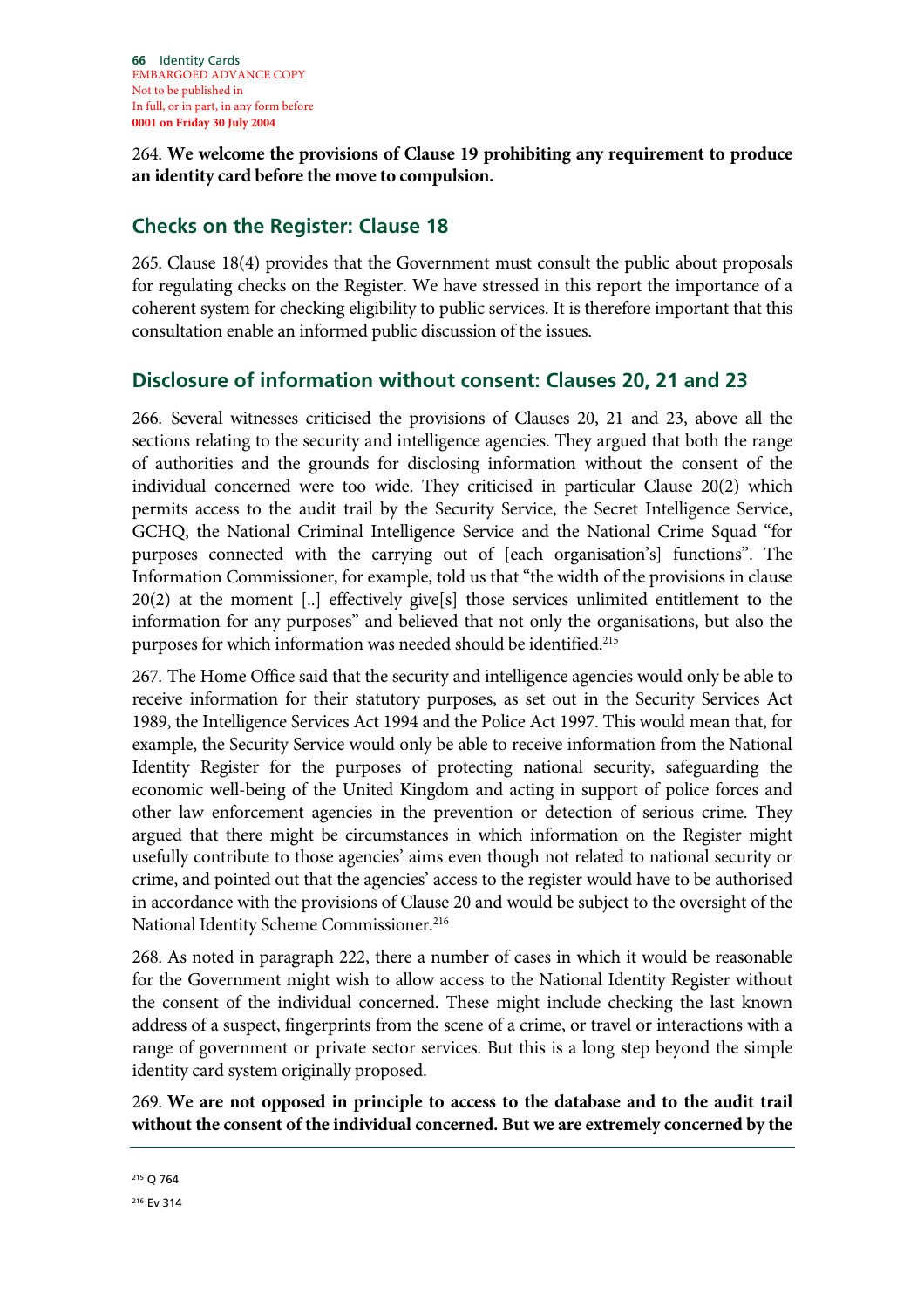**breadth of the provisions of Clauses 20 and 23 and particularly by Clause 20(2) which would allow nearly unfettered access to the security and intelligence agencies. At a minimum, disclosures without consent should be limited to cases of national security or the prevention or detection of serious crime.** 

270. The Information Commissioner argued that Clause 20(5) which provides for disclosure of information other than the audit trail to a civil servant carrying out official functions, was very wide indeed, and added:

"We know from our data protection experience that where too much information is shared, where there are not appropriate lines drawn, then individuals can and do suffer serious consequences in particular situations."<sup>217</sup>

271. The Home Office said that Clause 20(5) was needed because it was not yet clear which Departments might need information from the Register and that Clause 23 provided flexibility to take account of possible future organisational changes to the bodies named in Clause 20 or to add other bodies, such as the emergency services.<sup>218</sup>

272. **It is not acceptable to have as broad a Clause as 20(5) simply because the Government is unclear about its objectives.**

273. **The Bill should have explicit data-sharing provisions to make clear the relationship between the National Identity Register and other official databases. Some of the proposed databases have no statutory basis—this is unacceptable and needs to be addressed in further legislation.**

## **Oversight of the scheme: Clauses 25 and 26**

274. Witnesses criticised the proposed powers and remit of the National Identity Scheme Commissioner. The Information Commissioner argued that these fell well short of the level of independent supervision required, and was particularly concerned that even if the Commissioner discovered misuse there was no provision to require him or her to bring this to the attention of the individual affected or to provide any remedy.219 Liberty criticised what they characterised as the Prime Minister's broad power to suppress details and said that the role of the Commissioner should extend to overseeing the operation of the registration and identification scheme as a whole, as well as any future extension of these powers through regulations.220 The Director of Liberty also argued that the Commissioner should report directly to Parliament.<sup>221</sup>

275. The Home Office noted that it was envisaged that the scheme would be operated by an Executive Agency similar to the DVLA and UK Passport Service (which might indeed be made the lead organisation) and which would not require legislation; they argued that since these existing Agencies had no Commissioner and because there were no clauses on governance in the Bill, there was no need to expand the powers of the National Identity

```
221 Q 727
```
<sup>217</sup> Q 745

<sup>218</sup> Ev 314

<sup>219</sup> Ev 286

<sup>220</sup> Ev 295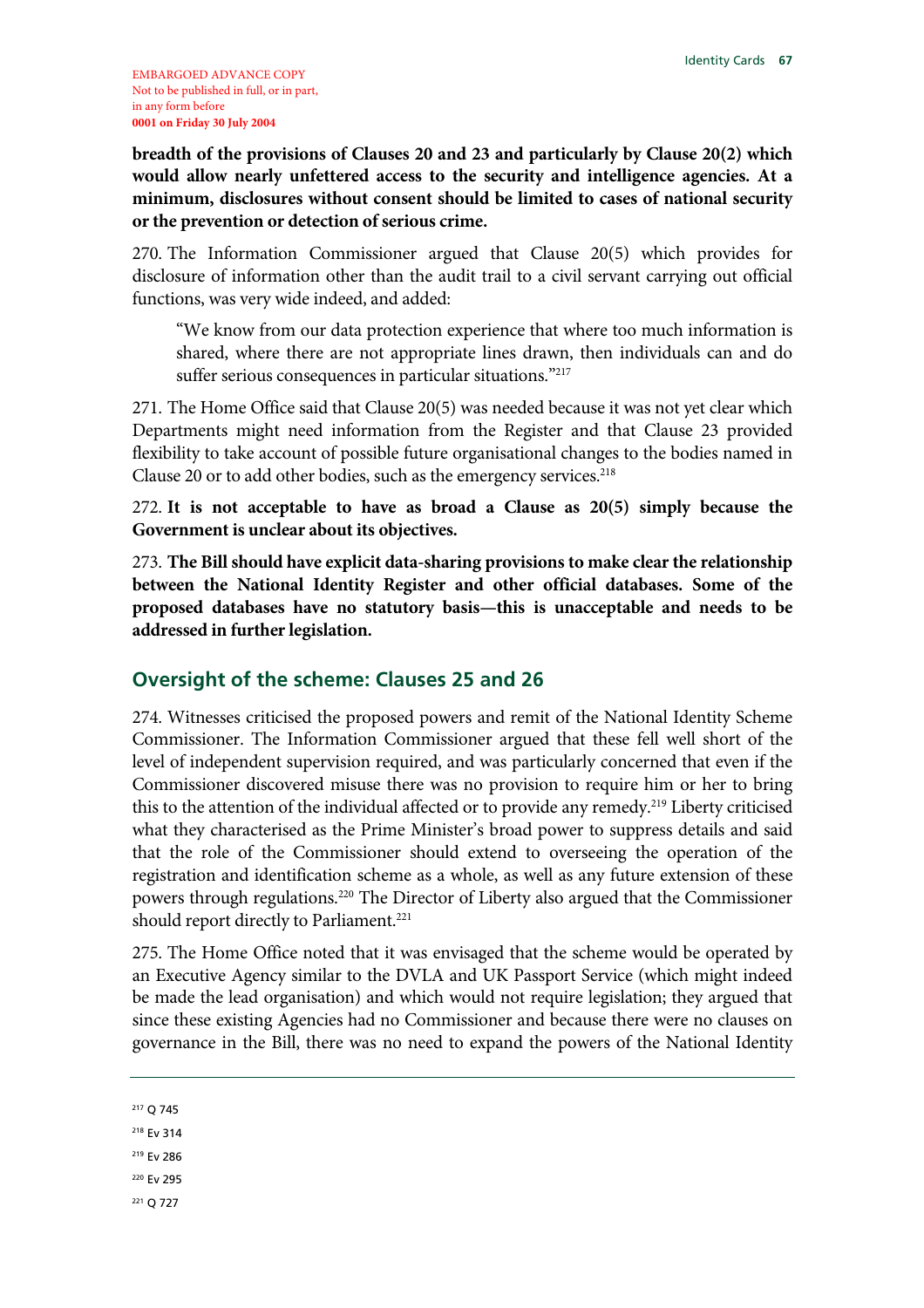Scheme Commissioner. They also argued that the Commissioner's functions might be carried out by existing Commissioners such as the Surveillance Commissioner or the Intelligence Service Commissioners, who report to the Prime Minister.222

276. **It is reasonable for the scheme to be operated by an Executive Agency similar to the DVLA or UK Passport Service. But we reject the argument that since their operations are not overseen by a Commissioner, neither should those of an identity card agency. We believe that because the identity card scheme would directly affect the daily lives of millions of people, and routinely involve sensitive and often highly personal information, oversight of its operation is utterly different to that of the DVLA or UK Passport Service. The National Identity Scheme Commissioner should report directly to Parliament. He or she should have powers of oversight covering the operation of the entire scheme, including access by law enforcement agencies and the security and intelligence services.**

## **Possession of false documents: Clause 27**

277. **There are no provisions in Clause 27 to cover aiding and abetting the offences created, or conspiracy to commit them. It is possible that these can be dealt with through existing legislation, but we believe that it would be more sensible to cover them explicitly in the Bill.**

## **Complaints: Clauses 34 and 35**

278. The Information Commissioner told us that he would like to see provision for an individual, with reasonable cause, to challenge the operation of the system (rather than just the imposition of a penalty).223 Similarly, the Commission for Racial Equality called for "effective and unbureaucratic recourse to an independent body that can investigate practical abuse of the scheme by individual police officers and other authorities at street level".224 The Home Office said that it was their intention that an individual should be able to make a complaint about the operation of the scheme, but that as they intended the scheme to be run by an Executive Agency, there was no need to specify this in legislation. They added that complaints about disclosure could be heard by a tribunal such as the Investigatory Powers Tribunal. **We welcome the Home Office's commitment to enabling complaints to be made about the operation of the scheme. The provisions to enable this must be effective, unbureaucratic and practical.**

# 6 Overall conclusions

279. **We believe that an identity card scheme could make a significant contribution to achieving the aims set out for it by the Government, particularly tackling crime and terrorism. In principle, an identity card scheme could also play a useful role in improving the co-ordination of and the citizen's access to public services, although the**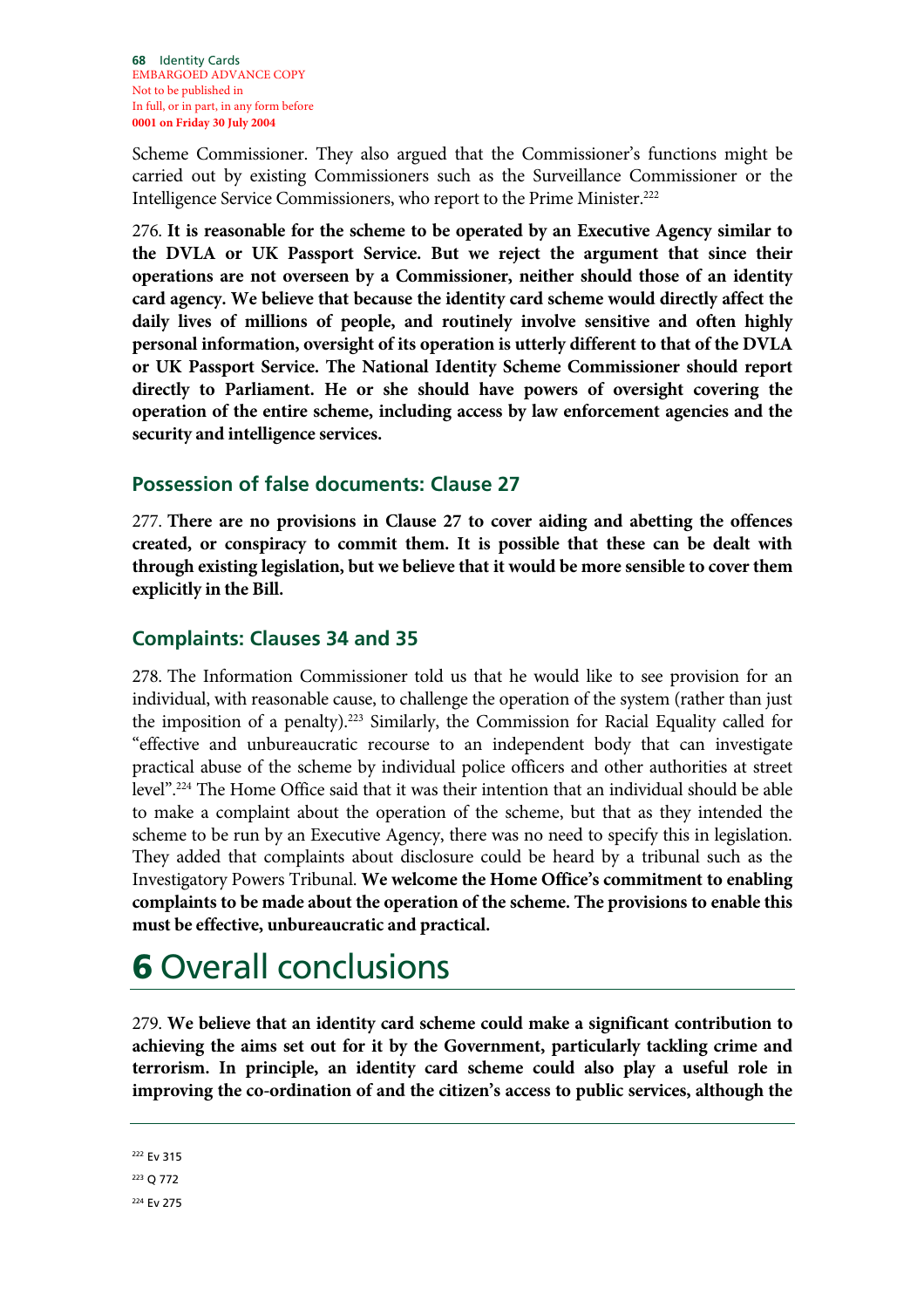**Government has not yet put forward clear proposals to do so. We believe that the Government has made a convincing case for proceeding with the introduction of identity cards.**

280. **However, the introduction of identity cards carries clear risks, both for individuals and for the successful implementation of the scheme. We are concerned by the lack of clarity and definition on key elements of the scheme and its future operation and by the lack of openness in the procurement process. The lack of clarity and openness increases the risks of the project substantially. This is not justified and must be addressed if the scheme is to enjoy public confidence and to work and achieve its aims in practice.**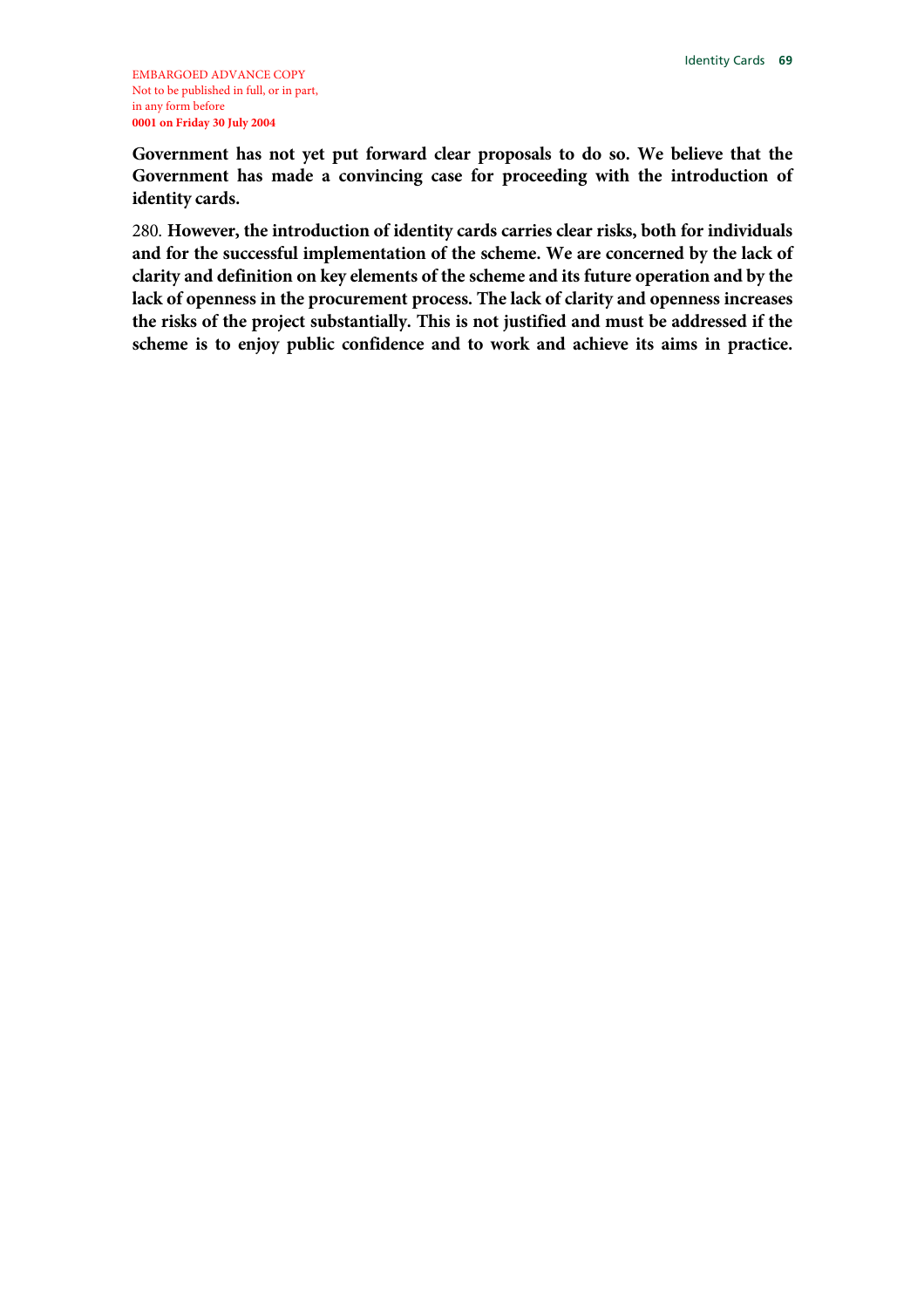# Conclusions and recommendations

## **The international context**

- **1.** While we can understand why the Government has proposed a combined passport and identity card, we regret that no analysis has been published of the costs and benefits of a free-standing identity card. (Paragraph 20)
- **2.** We consider in detail later in this report the concerns raised in the United Kingdom over the Government's proposals. The international experience clearly indicates that identity cards and population registers operate with public support and without significant problems in many liberal, democratic countries. In a number of these, the holding and even carrying of the card is compulsory and appears to be widely accepted. However, each country has its own social, political and legal culture and history: the nature of each identity scheme and population register reflects those unique elements. We cannot assume that any particular approach can be applied successfully in the UK. Nor can we yet draw on any significant international experience of the use of biometrics on the scale that is proposed in the UK. (Paragraph 38)

# **Concerns of principle**

- **3.** An identity card scheme of the sort and on the scale proposed by the Government would undoubtedly represent a significant change in the relationship between the state and the individual in this country. International experience does not suggest that objections of principle are overwhelming, although the development of a biometric-based scheme does introduce new elements that have not been tested elsewhere. We do not, however, believe that an identity card scheme should be rejected on constitutional grounds alone. (Paragraph 59)
- **4.** The test should be whether the measures needed to install and operate an effective identity card system are proportionate to the benefits such a system would bring and to the problems to be tackled and whether such a scheme is the most effective means of doing so. (Paragraph 60)

# **Practical concerns**

**5.** The proposed system is unprecedentedly large and complex. It will contain sensitive personal information on tens of millions of individuals. Any failure will significantly affect the functioning of public and private services and personal and national security. Measures to ensure the integrity of the design, implementation and operation of the system must be built in to every aspect of its development. As we will remark at a number of points throughout this report, the Government's lack of clarity about the scope and practical operation of the scheme, and the nature of the procurement process, does not give us confidence that this will be achieved. We will make recommendations for addressing this serious weakness later in the report. (Paragraph 64)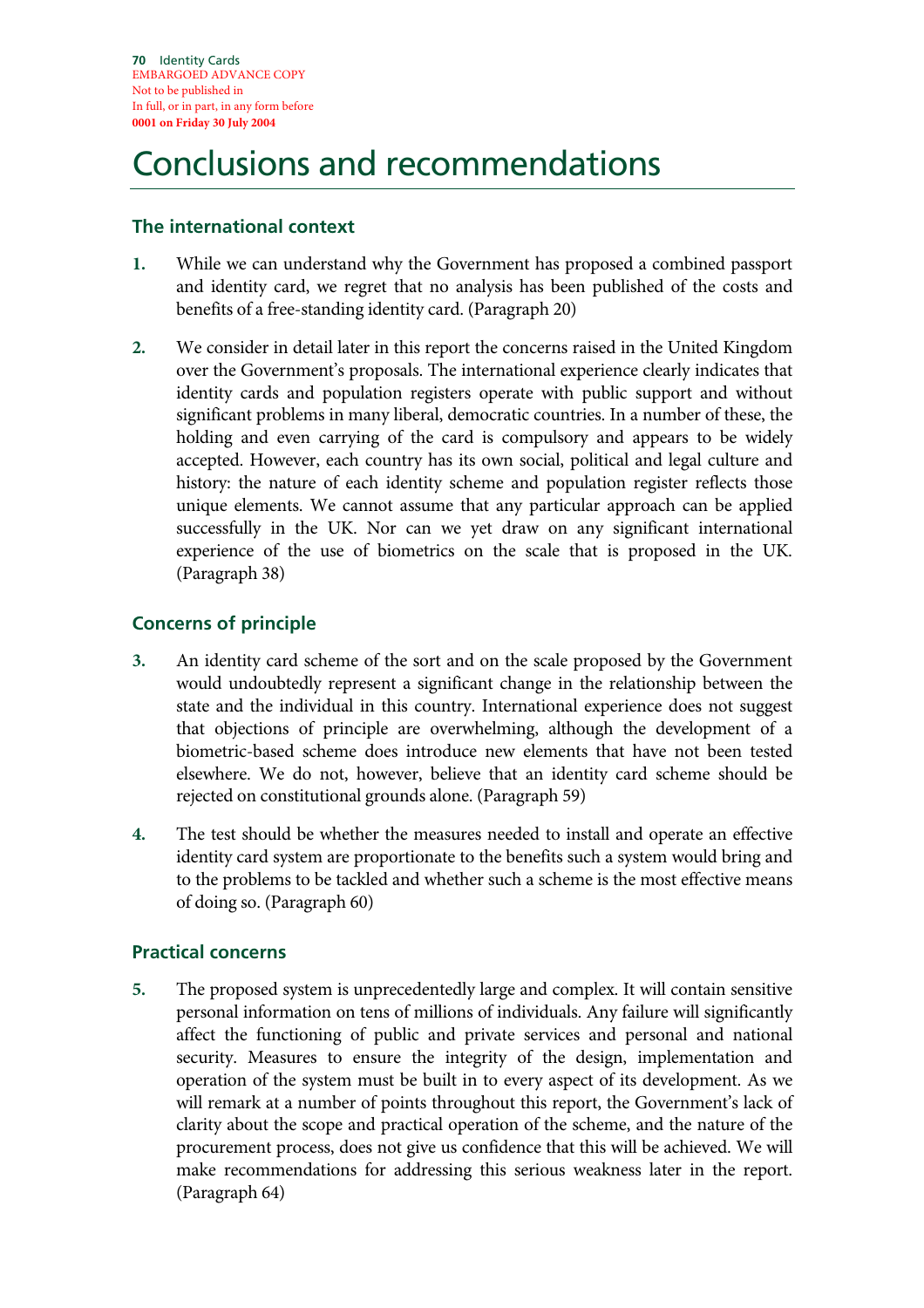## **Benefits and weaknesses of the Government's scheme**

- **6.** It is reasonable for the Government to have refined the aims of its scheme after a consultation exercise and development of proposals for its implementation. It has now set out its reasons for introducing identity cards, in its most recent document, *Legislation on Identity Cards: A Consultation*, which accompanied the publication of the draft Bill. (Paragraph 70)
- **7.** However, many elements of the design of an identity card scheme, from the national register, to the design of the card and to its operational use, depend greatly on the precise purpose for which it is designed. Although some core functions are consistent and clear, the changing aims of the scheme do not give total confidence that the Government has arrived at a complete set of clear and settled aims for the card. The Government has not yet clarified how it intends to deal with some elements of the original proposals for entitlement cards, such as which services should be linked to the card and whether there should be unique personal numbers across public services. We consider these issues further below, but it is clear that they are central to the functioning of the scheme. (Paragraph 71)
- **8.** The draft Bill might have been expected to clarify the Government's aims but we do not believe it has done so. It is essential that the Government explain its intentions on issues raised in this report before the Bill is published. (Paragraph 72)

## **Illegal working and immigration abuse**

- **9.** Identity cards could make it easier for those seeking work to demonstrate their right to do so, and, by the same token, make it easier for the police to show that a company employing illegal labour had done so knowingly. (Paragraph 79)
- **10.** We believe that identity cards can make a significant contribution to tackling illegal working. However this will need to be as part of wider enforcement measures, including action against culpable employers. We repeat our recommendations that the Government should target employers who deliberately break the law and that the Proceeds of Crime Act should also be used to seize profits made from the employment of illegal labour. We welcome the steps the Government has taken so far, but to be fully effective there must be properly resourced enforcement of existing regulations. (Paragraph 80)
- **11.** The Government must clarify what action will be expected from the employer, including whether presentation of card by a job applicant is enough or whether an employer would have to check the biometrics or the authenticity of the card. If so, the Government needs to be clear how often this will be required and what access to biometric readers or the National Identity Register will be available to employers or other agencies. (Paragraph 81)
- **12.** We are concerned that the three-month period for EU nationals, or those claiming to be such, might constitute a significant loophole: it is difficult to see what would stop someone moving from job to job on false papers. The Government must bring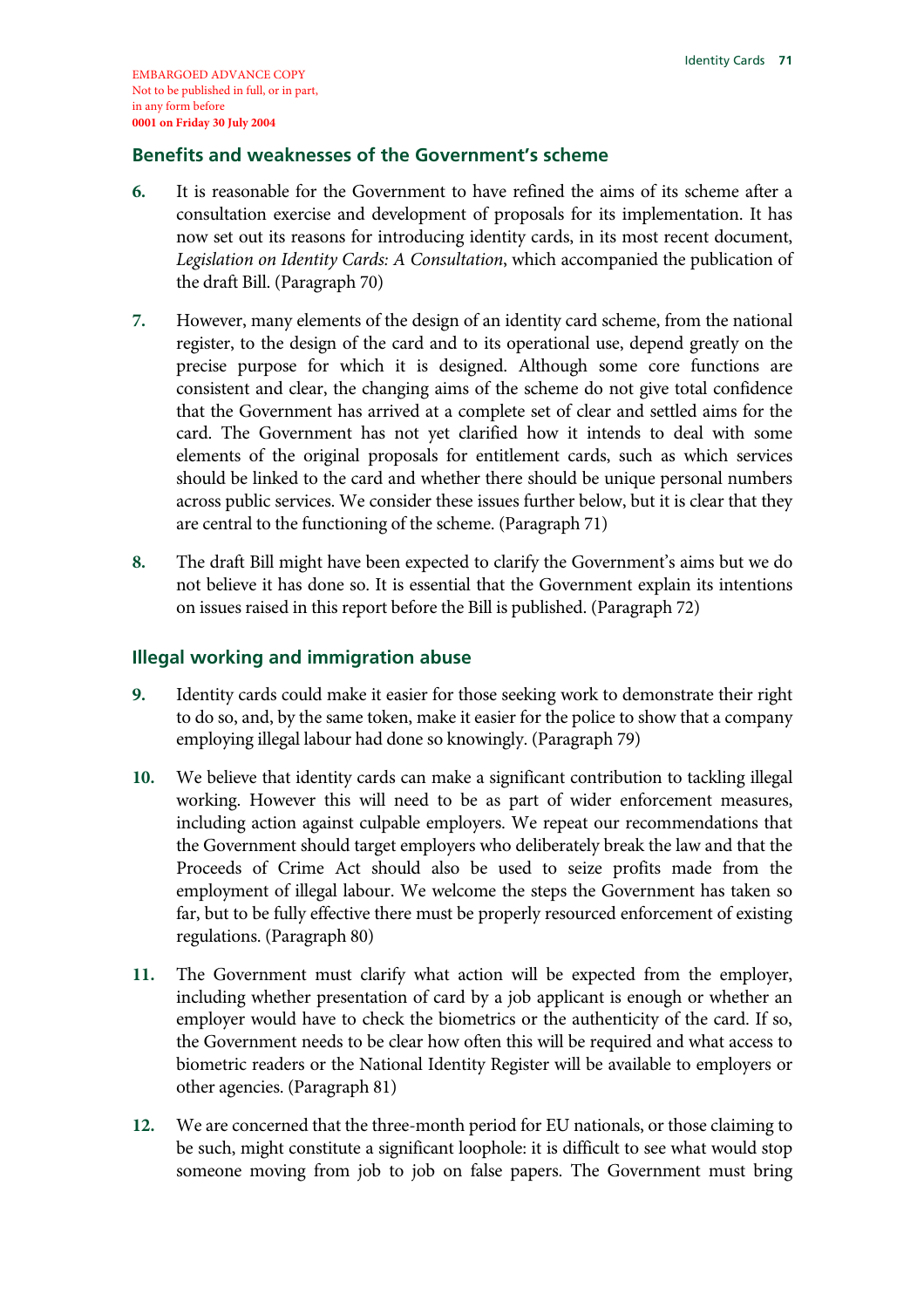forward proposals to deal with this loophole, as well as making a substantial commitment to robust enforcement of laws against illegal working. (Paragraph 82)

- **13.** It is also clear that the integrity of the UK system will be dependent on the integrity of the passport, asylum and visa regimes in other EU countries. In our visit to Germany we were told of a pilot scheme involving biometrics to prevent fraudulent asylum and visa applications. The Minister of State has set out the UK's involvement in similar schemes. As part of the development of the identity card scheme, the Government should report regularly to Parliament on progress being made across the EU to tackle any weaknesses in other EU countries, and, in particular, those countries currently judged to be the least secure. (Paragraph 83)
- **14.** We conclude that identity cards, by reducing the "pull factor" from work, and public services, could make a contribution to preventing illegal immigration, but only if the scheme is properly enforced and complemented by action on access to public services. (Paragraph 84)

# **Organised crime and terrorism**

- **15.** We understand that the contribution to fighting terrorism would be the ability to disrupt the use of multiple identity, identity fraud and related activities like moneylaundering, and illegal migration by terrorists and their networks. While, of course, not all terrorists make use of activities based on false identities, and some will have legitimate national or international identity documents, we believe that effective action on identity would be a real and important contribution to restricting the ease with which terrorists can operate. (Paragraph 94)
- **16.** We note, however, the real benefits of an identity card in fighting serious crime and terrorism are only likely to be achieved with a compulsory scheme covering all citizens and residents. It will also be dependent on the effective use of the scheme to check identities, an issue we discuss in the next sections. (Paragraph 95)

# **Identity fraud**

- **17.** We believe there is a danger that in many day-to-day situations the presentation alone of an identity card will be assumed to prove the identity of the holder without the card itself or the biometrics being checked, thus making possession of a stolen or forged identity card an easier way to carry out identity fraud than is currently the case. The availability of readers of cards and biometrics, including to the private sector, is therefore a crucial factor. (Paragraph 99)
- **18.** We think it would be likely that identity cards would help combat identity fraud, but only as part of a wider package of measures. The Government should be clearer both about how and when it expects the card and biometrics to be checked and about what levels of security are appropriate in different circumstances. (Paragraph 100)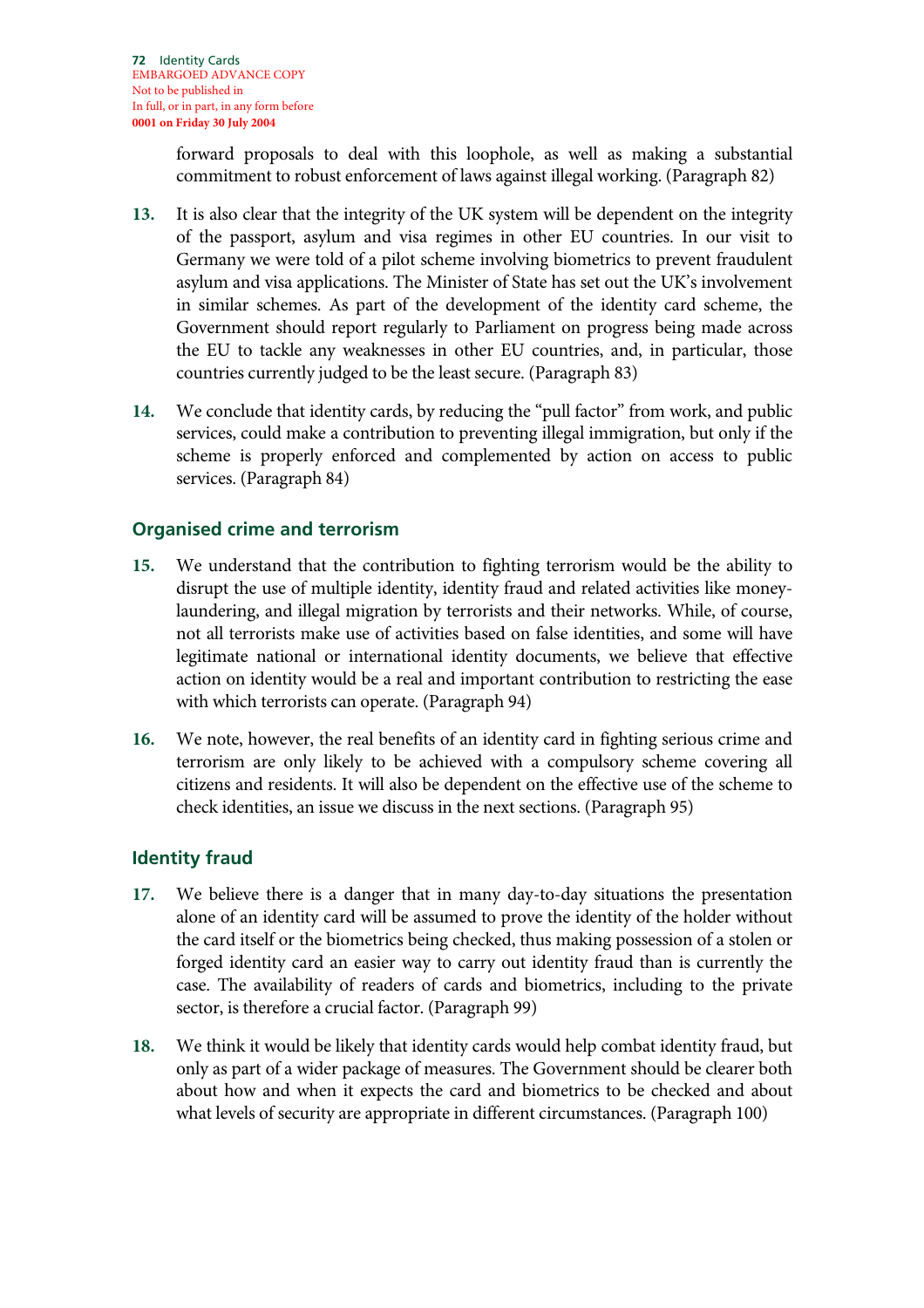### **Entitlement to public services**

- **19.** Identity cards would make it easier to establish entitlement to public services. But the Government should take action now to ensure that measures to check identity are developed across public services prior to the introduction of the new card. (Paragraph 107)
- **20.** The Government should also review entitlements to public services across the board with the aim of rationalising and standardising them, since there does not appear to be a consistent set of principles underlining access to government services. (Paragraph 108)
- **21.** The existence within the United Kingdom of up to four different systems for checking entitlement to public services will be a possible cause of confusion, particularly where cross-border services are provided. The UK Government should liaise closely with the devolved administrations on these issues, both to avoid confusion and to learn from the experiences of the devolved administrations' own entitlement cards. (Paragraph 112)

## **Easier access to public services**

- **22.** The Government's current proposals would improve access to public services to the extent to which this depends on identification. It is important to ensure that the convenience to the state of having a comprehensive system of identifying individuals and accessing data about them is accompanied by an increase in convenience to the individual. The benefits must not be entirely, or even predominantly, to the state. (Paragraph 118)
- **23.** The Government has not developed coherent proposals for using the identity card in other ways to improve access to a wider range of services and information or to promote greater coherence across public services. As a result, citizens are still likely to be required to carry a wide range of cards and documents to use many local and national, public and private services. We believe that this is a missed opportunity. (Paragraph 119)

## **Key issues**

- **24.** We note that at the moment there is very little clarity about the level and nature of checks that will be required and carried out, even though this is fundamental to the whole scheme. We recommend that the Government should provide estimates of the proportion of checks that would be biometric and therefore highest security. (Paragraph 125)
- **25.** It is not clear that Government departments have identified how the operation of their services, or entitlement to them, need to be changed to make best use of an identity card system. (Paragraph 126)
- **26.** In most cases, identity cards will only be fully effective if complementary enforcement action can be taken. (Paragraph 127)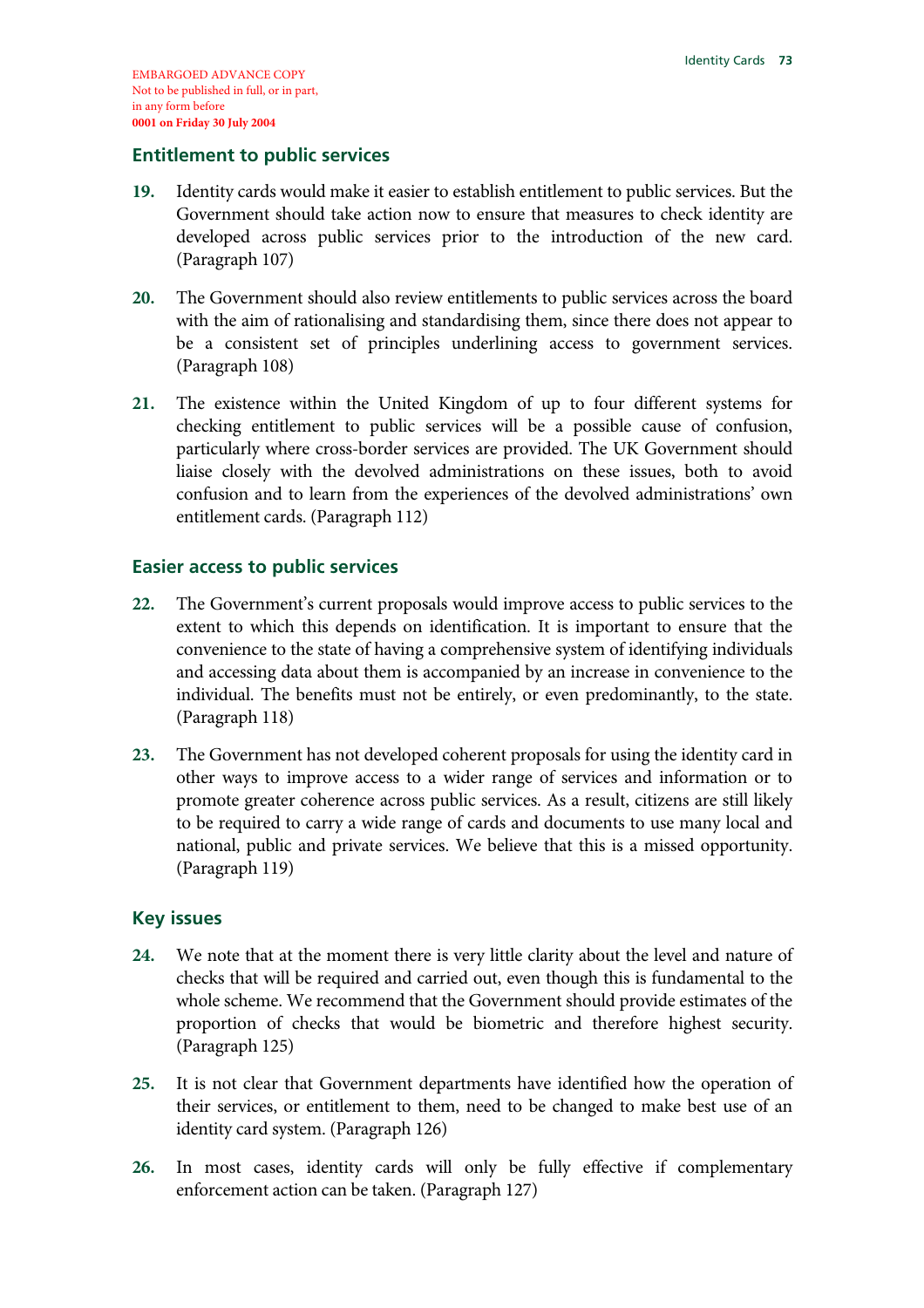**27.** Finally, more could be done to check identities today and there is a danger that action will be delayed pending the introduction of an identity card. (Paragraph 128)

## **Public support**

**28.** It may be that citizens will choose to use identity cards voluntarily on an extensive basis. However, until identity cards are compulsory there should be realistic alternatives to their use in every case. There should also be effective restrictions on inappropriate demands for them. (Paragraph 133)

## **The 'voluntary' stage**

**29.** Given the Government's decision to base identity cards on passports and driving licences, we believe the incremental approach to introduction is justified. We set out our concerns about the implications of this choice in paragraphs 19–20 above. (Paragraph 138)

## **Vulnerable groups**

**30.** The effect of the identity card scheme on minorities, such as the elderly, the socially excluded and ethnic groups, is of the utmost importance. The Government should ensure that the scheme imposes no new disadvantages on these groups, and do so before it is implemented. (Paragraph 141)

## **The National Identity Register**

**31.** We do not ourselves have the expertise to make judgements on the technical issues involved in setting up a national identity card system, but we have been struck by witnesses' insistence on the importance of the Government getting the structure right from the beginning and sticking to its decisions. We are concerned that the Government's approach has not taken into account the need to ensure adequate technical debate and public scrutiny of the design of the system. (Paragraph 144)

## **Architecture of the database**

**32.** The structure of the database, and how to set it up and manage it, are among the most important choices the Government has to make. We are greatly concerned that the Government's procurement process appears to be taking these key decisions without any external reference or technical assessment, or broader public debate. We recommend the Government publishes details of consultations with any external bodies and also any technical assessments that have been undertaken. (Paragraph 147)

## **Access to the database**

**33.** A balance needs to be struck between, on the one hand, protecting individuals from unnecessary access by public and private bodies to information held on them and, on the other, ensuring that users of the database have the information they need for the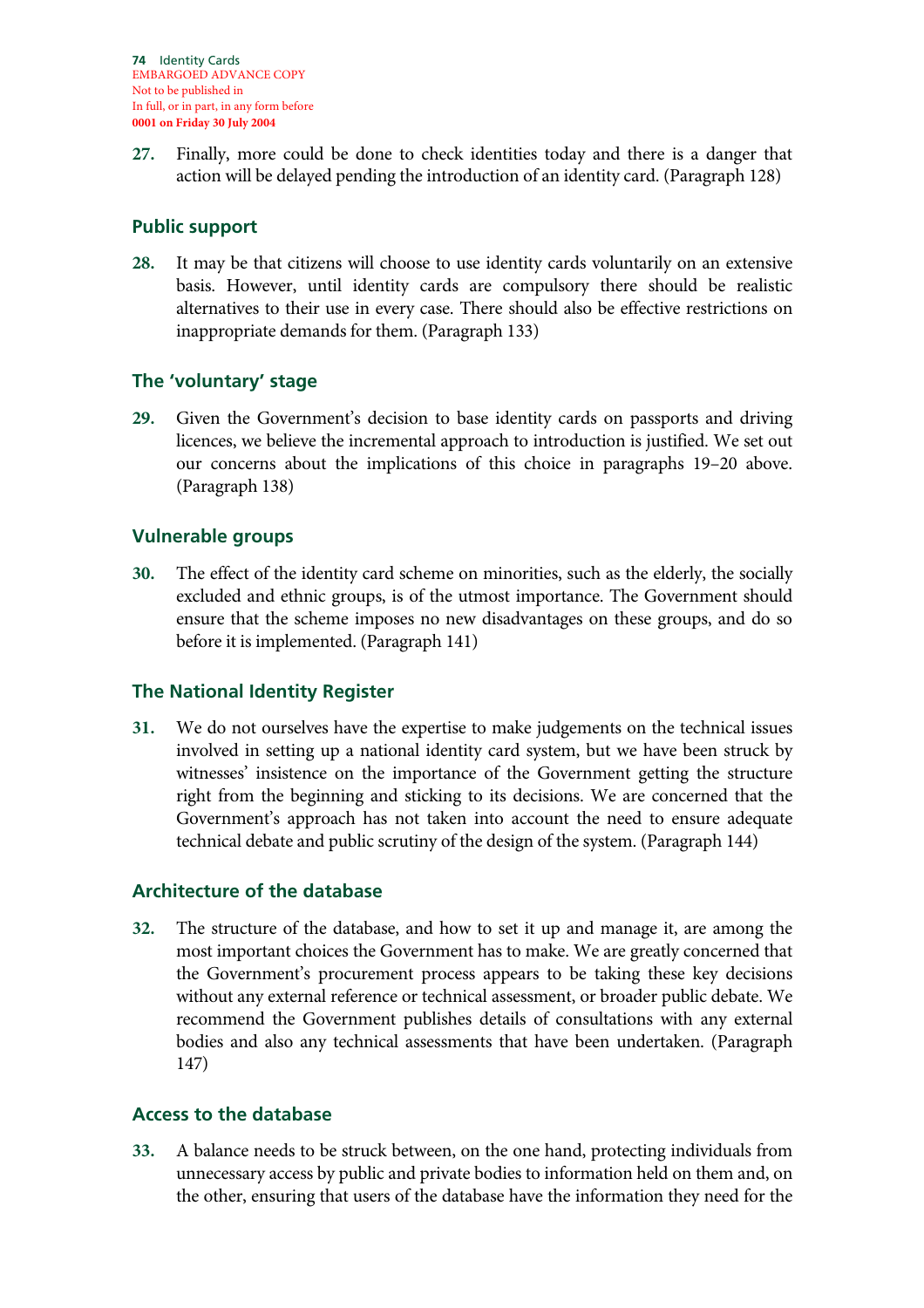scheme to fulfil its purposes. Above all, it is important that the public should know who may be able to see information about them, and what that information is. (Paragraph 151)

### **'Function creep'**

- **34.** Whatever the merits or otherwise of such developments [eg. the establishment of a national fingerprint register], their potential should be recognised. It is essential that they do not develop incrementally or by executive action but are subject to full Parliamentary scrutiny. These issues are at least as significant as the decision to make cards compulsory. (Paragraph 158)
- **35.** In a similar way, identity cards are not planned to be a single card for all public services, but it clearly is possible, and perhaps desirable, for a successful identity card scheme to develop in this direction. But this should be a decision of Parliament, not of the executive. (Paragraph 159)

### **Information on the database**

- **36.** The functions of the Register entail establishing an individual's identity in a number of different circumstances. For some of these, such as interaction with local authorities, addresses may be necessary. There is therefore a case for including them in the National Identity Register. But to do so would have significant administrative and operational consequences, since the Register would need to be updated frequently; the extra work could lead to mistakes which would be disastrous if not properly handled. The Government should be more explicit about the case for including addresses and demonstrate that the advantages of doing so outweigh the problems that would be created. The Government should also clarify whether addresses would be only on the Register or whether they would be legible on the surface of the card itself. (Paragraph 163)
- **37.** In many parts of Europe, including Sweden and Germany, where there is a requirement to register addresses, it is a legal requirement for landlords to register their tenants. We recommend that this be adopted if the Government decides to include addresses, since it would help alleviate the problem of frequent changes of address. (Paragraph 164)
- **38.** The nature of the individual number and its relationship to other identifying numbers used by the state are more decisions that are crucial for the design and development of the system. The Government must be clear and open about the issues involved and enable informed parliamentary and public scrutiny of any decisions (Paragraph 167)

## **Biometrics**

**39.** The security and reliability of biometrics are at the heart of the Government's case for their proposals. We note that no comparable system of this size has been introduced anywhere in the world. The system proposed would therefore be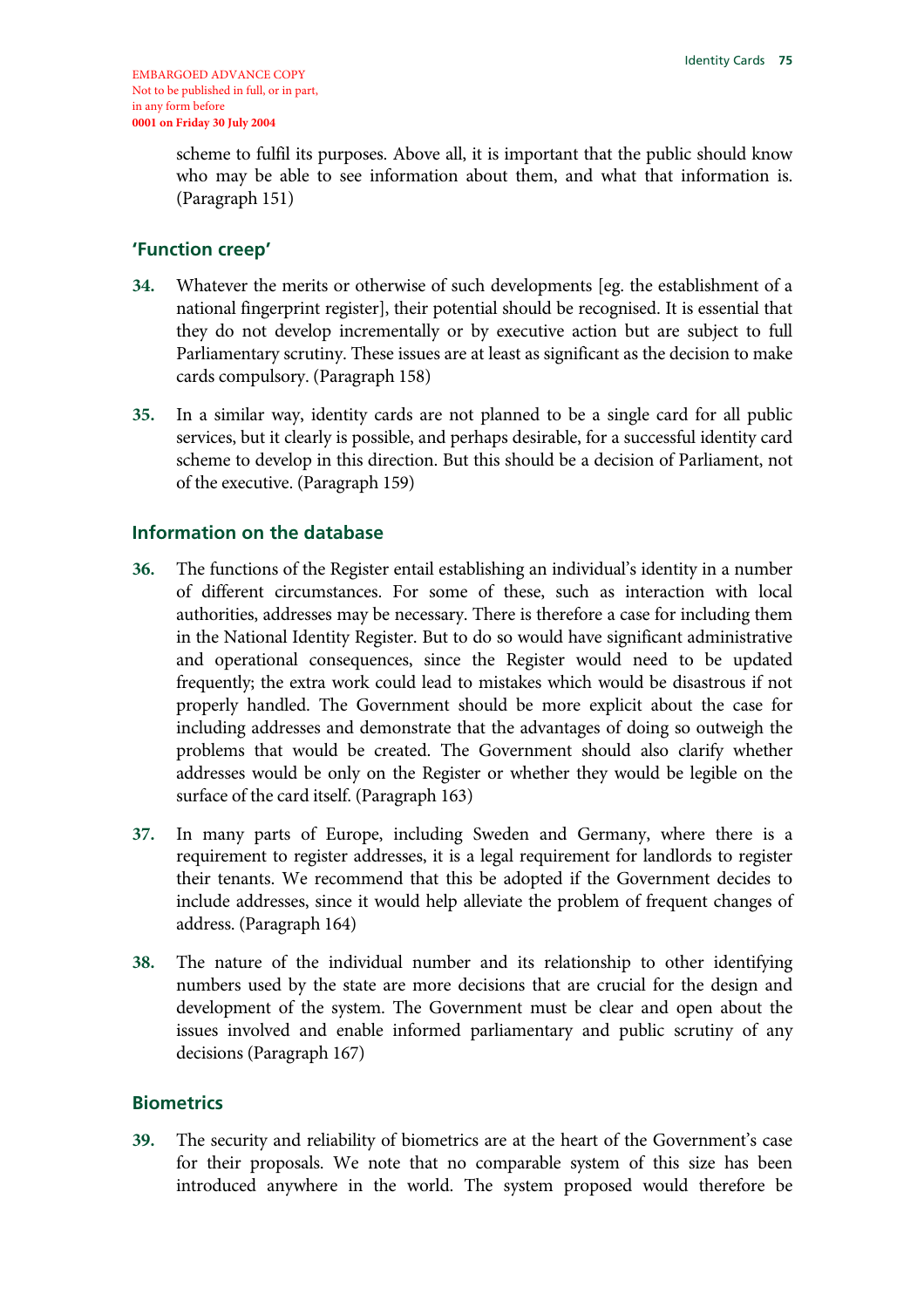breaking new ground. It is essential that, before the system is given final approval, there should be exhaustive testing of the reliability and security of the biometrics chosen, and that the results of those tests should be made available to expert independent scrutiny, perhaps led by the Government's Chief Scientific Adviser. (Paragraph 175)

## **Medical information**

**40.** We agree with the BMA: it would not be either useful or appropriate to keep medical details on the Register. But it would be sensible for the identity card to be the mechanism that enables individuals to access their NHS records. (Paragraph 176)

## **The Citizen Information Project and other Government databases**

- **41.** We doubt that the Citizen Information Project will provide "a strong and trusted legal basis for holding personal contact information" if the information on it has to be confirmed by another, separate identity card Register. There is a very large degree of overlap between the Citizen Information Project and the National Identity Register. The Registrar General mentioned the options of "comprehensive legislation to oversee information matching which in itself was conducted by individual agencies but which improves the quality of individual registers without actually going to the next step of creating a register" and of "common standards for register management in the British government": each of these would be more worthwhile than the Citizen Information Project as it is currently planned. (Paragraph 185)
- **42.** We are concerned by the proliferation of large-scale databases and card systems, since we have seen little to suggest that they are being approached in a co-ordinated way. While we have not taken detailed evidence on current proposals, other than the Citizen Information Project, we have the impression that each government department is continuing with its own project in the hope that it is not going to be significantly affected by other projects. The format of registration on different databases should be coherent and consistent. (Paragraph 186)
- **43.** We believe that the Government must tackle this proliferation of databases, examining in each case whether the number, identifier or database is needed, what its relationship is to other existing or planned databases, how data will be shared or verified and other relevant issues. For this action to be effective, it must be coordinated at the highest levels of the Civil Service. (Paragraph 187)
- **44.** We do not think that there should be a central database with all information available to the Government on it. But an identity card should enable access to all Government databases, so that there would be no need for more than one government-issued card. (Paragraph 188)

## **Registration and enrolment**

**45.** The integrity of the enrolment and registration processes are central to both the smooth running of the system and to its security. Without data of investigative or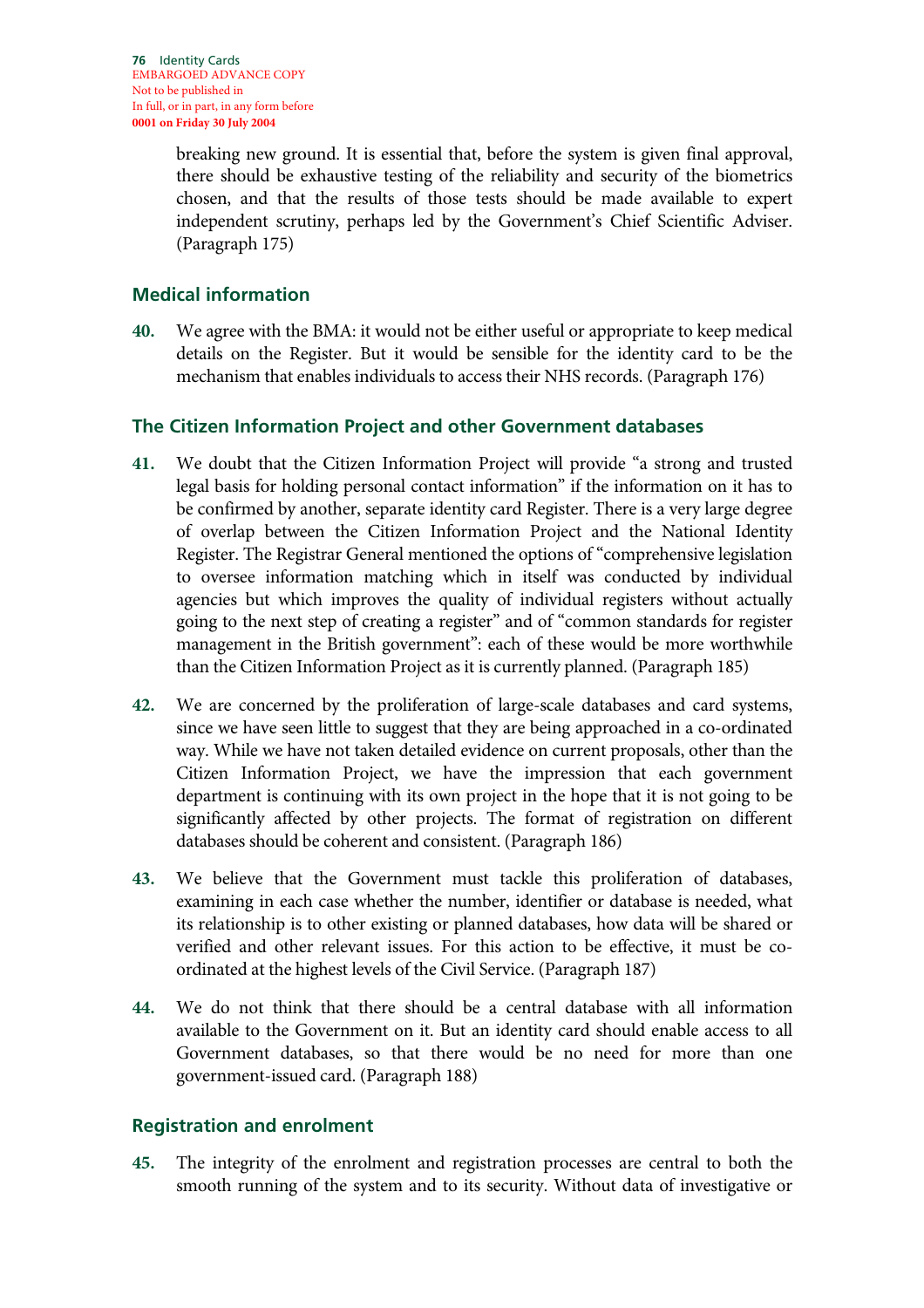evidential quality, few of the objectives of the scheme can be achieved. Issues the Government must consider include: the number of mobile units to enrol the housebound, the elderly and those in remote locations; how sensitive the equipment is to the environment; the training of personnel; and the need to minimise opportunities for corruption and fraud. More study of these aspects is needed. (Paragraph 193)

### **Cards**

- **46.** The type of card to be used is a decision of the same order of importance as the architecture of the database, since it has consequences for issues such as how the card will be used and the number of readers and the infrastructure needed, both of which have significant implications for costs. Some choices, such as the nature of the chip, seem to follow a decision to use the passport as an identity card (and therefore follow ICAO) rather than any independent assessment of what would be most appropriate for an identity card. We are concerned that the Home Office appears to be taking these key decisions without any external reference, technical assessment or public debate. (Paragraph 197)
- **47.** The Government's figures on how much cards would cost compare them to 10-year passports and driving licences. The Government has not, however, confirmed explicitly how long the validity of identity cards would be. It must do so before the Bill is published. (Paragraph 198)

### **Readers and infrastructure**

- **48.** We are deeply concerned that the Government has published so little information about the number, type, distribution and cost of card readers and the infrastructure necessary to support this. This information is not only essential to proper costing of the scheme, but also to an assessment of how effective the scheme will be. (Paragraph 201)
- **49.** We are also concerned that the Home Office may be leaving it to other government departments, local government and the private sector to decide what level of investment to make in card readers and infrastructure. There is an obvious danger that each organisation will opt for a low level of security, relying on others to raise the level of security in the system as a whole. If this happens the value of the identity card system will be significantly undermined. We also expect the Home Office and other Departments to give at least broad estimates of the numbers of readers they expect to need of each type and what level of provision other organisations are expected to make. (Paragraph 202)

### **Multiple cards**

**50.** We support the issue of multiple identity cards to an individual in cases where there is a legitimate need, and welcome the Home Office's expression of flexibility on this issue. (Paragraph 203)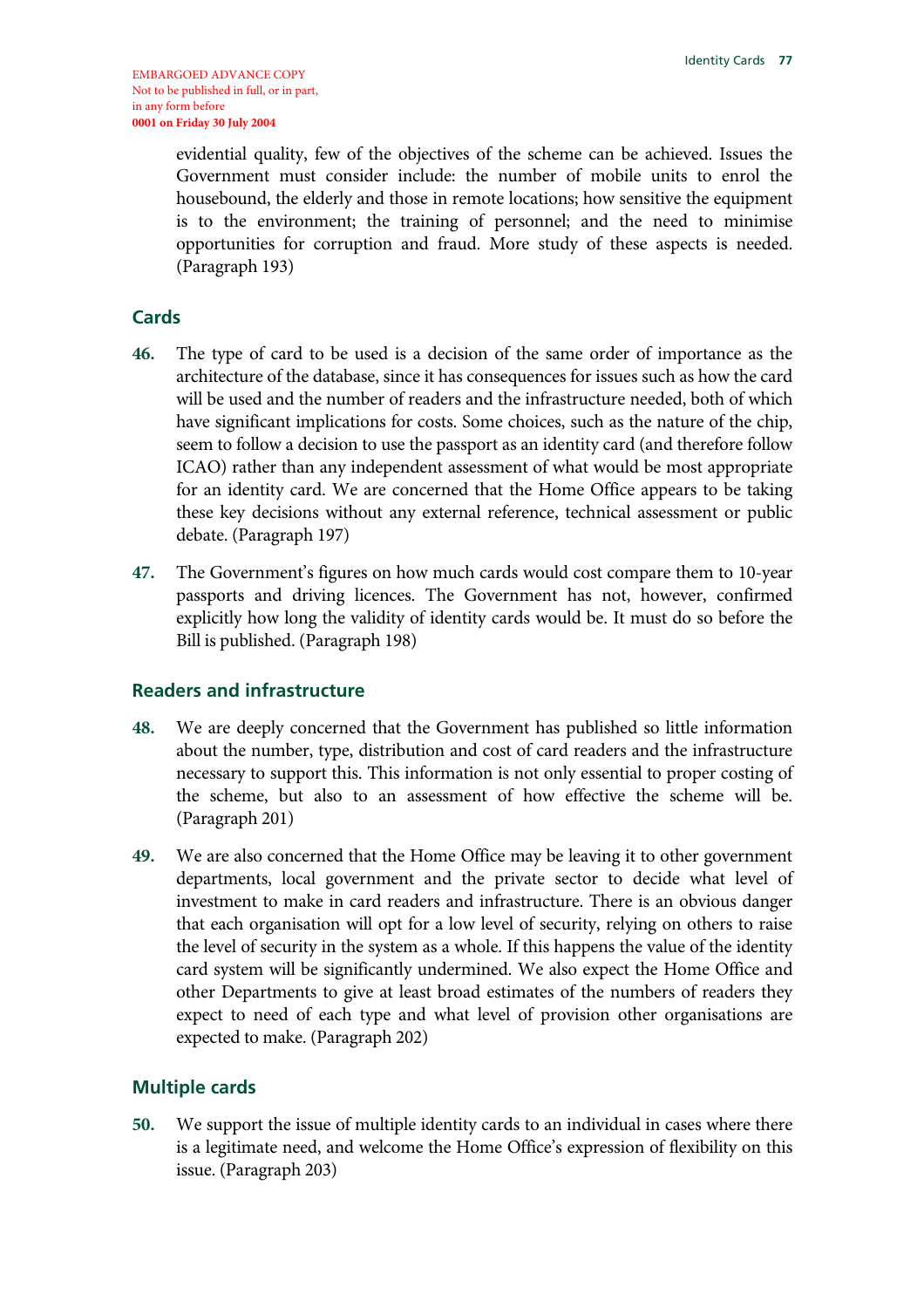**78** Identity Cards EMBARGOED ADVANCE COPY Not to be published in In full, or in part, in any form before **0001 on Friday 30 July 2004**

## **Security**

**51.** We believe that an identity card system could be created to a sufficient level of security. We stress, however, that the security of the system depends as much on using the proper procedures with the appropriate level of scrutiny to verify the card in use as it does on the integrity of the card issuing process or the identity register. (Paragraph 207)

## **Costings**

- **52.** The Home Office have provided us with details of the assumptions on which their costings have been based, on a confidential basis. We are not convinced that the level of confidentiality applied is justified. Cost information is an essential element in determining the value for money of any project. It is of prime importance where expenditure is funded from the public purse and of particular relevance with regard to public sector IT projects which have a history of poor performance and costoverruns. We are also concerned that the least robust cost estimates appear to relate to the assumptions with the greatest cost-sensitivity, such as the length of enrolment time, the anticipated number of applications requiring further investigation, the cost of card production and the criteria for subsidised cards. Changes to any one of these factors could cause significant increases to the cost of the programme. (Paragraph 212)
- **53.** The failure to attach a Regulatory Impact Assessment to the draft Bill, or to provide any detailed information on estimated costs and benefits, significantly weakens the basis for pre-legislative scrutiny and the public consultation exercise. This secrecy is all the more regrettable since the case for an identity card system is founded on whether its benefits are proportionate to the problems it seeks to address: a proper cost-benefit analysis is an indispensable element of this. The excuse of commercial sensitivity should not be used to avoid publishing a full Regulatory Impact Assessment with the Bill. (Paragraph 213)

## **Procurement**

- **54.** We welcome the Home Office's efforts to overcome their record on IT procurement. We do not believe that it is impossible for them to deliver the project on time, to specification and to cost. (Paragraph 215)
- **55.** But we are concerned about the closed nature of the procurement process which allows little public or technical discussion of the design of the system or the costings involved. We do not believe that issues of commercial confidentiality justify this approach. Any potential gains from competing providers providing innovative design solutions are likely to be more than offset by the unanticipated problems that will arise from designs that have not been subject to technical and peer scrutiny. (Paragraph 216)
- **56.** Nor do we believe that the Government's OGC Gateway process has yet demonstrated the robust track record on procurement projects that would allow it to be relied upon for a project of this scale. (Paragraph 217)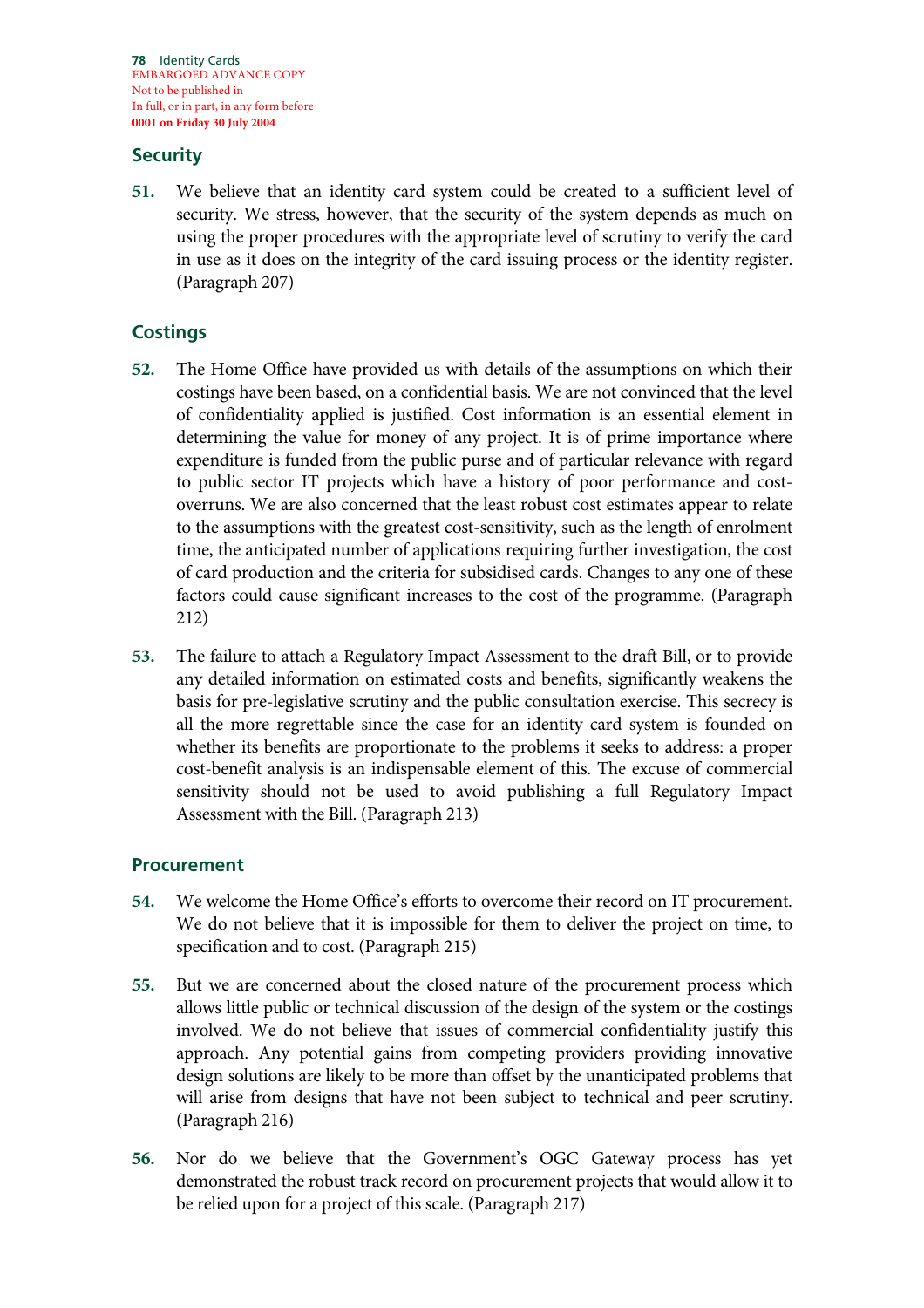**57.** The Home Office must develop an open procurement policy, on the basis of system and card specifications that are publicly assessed and agreed. The Home Office should also seek to minimise risk, including, as appropriate, by breaking the procurement process down into manageable sections. We have already recommended that the Chief Scientific Officer be invited to oversee the development of the biometric elements of the scheme. We recommend that individuals or groups with similar expertise be invited to advise on the scrutiny of other aspects of the scheme. (Paragraph 218)

## **Conclusions**

**58.** Identity cards should not be ruled out on grounds of principle alone: the question is whether they are proportionate to the aims they are intended to achieve. Identity cards could make a significant impact on a range of problems, and could benefit individuals through enabling easier use of a range of public services. This justifies, in principle, the introduction of the Government's scheme. But the Government's proposals are poorly thought out in key respects: in relation to the card itself, to procurement and to the relationship of the proposals to other aspects of government, including the provision of public services. These issues must be addressed if the proposals are to be taken forward. It is important that the Government clarifies the purposes of the scheme and makes them clear through legislation. (Paragraph 219)

## **The draft Bill**

- **59.** The draft Bill gives the Government powers to require and register a wide range of information not obviously needed to establish identity. It gives a wide range of organisations access to that information and to the audit record of when and by whom the National Identity Register has been accessed, so giving information on key actions of individuals. While the draft Bill undoubtedly enables these actions to be taken in the fight against serious crime or terrorism, it allows for far wider access to the database than this justifies. In particular, given the lack of clarity about the aims of the identity card, to leave so much to secondary legislation is unacceptable. (Paragraph 222)
- **60.** It is unacceptable that basic questions about the degree of access to the National Identity Register should be left to secondary legislation. The Government must clarify what access will be given to public and private sector bodies, and under what circumstances. Once identity cards are compulsory, there is a significant danger that the concept of consent to disclosure of information will in practice be eroded, unless there are clear statutory safeguards against improper access to the Register. (Paragraph 224)
- **61.** We note that whilst a range of data might be required to verify an application, it is not necessary for all that data to be retained on the National Identity Register. They could either be returned or, if necessary for audit purposes, held on a separate database. The Bill should be amended to restrict data held on the register to that information required to establish identity once the card has been issued. (Paragraph 229)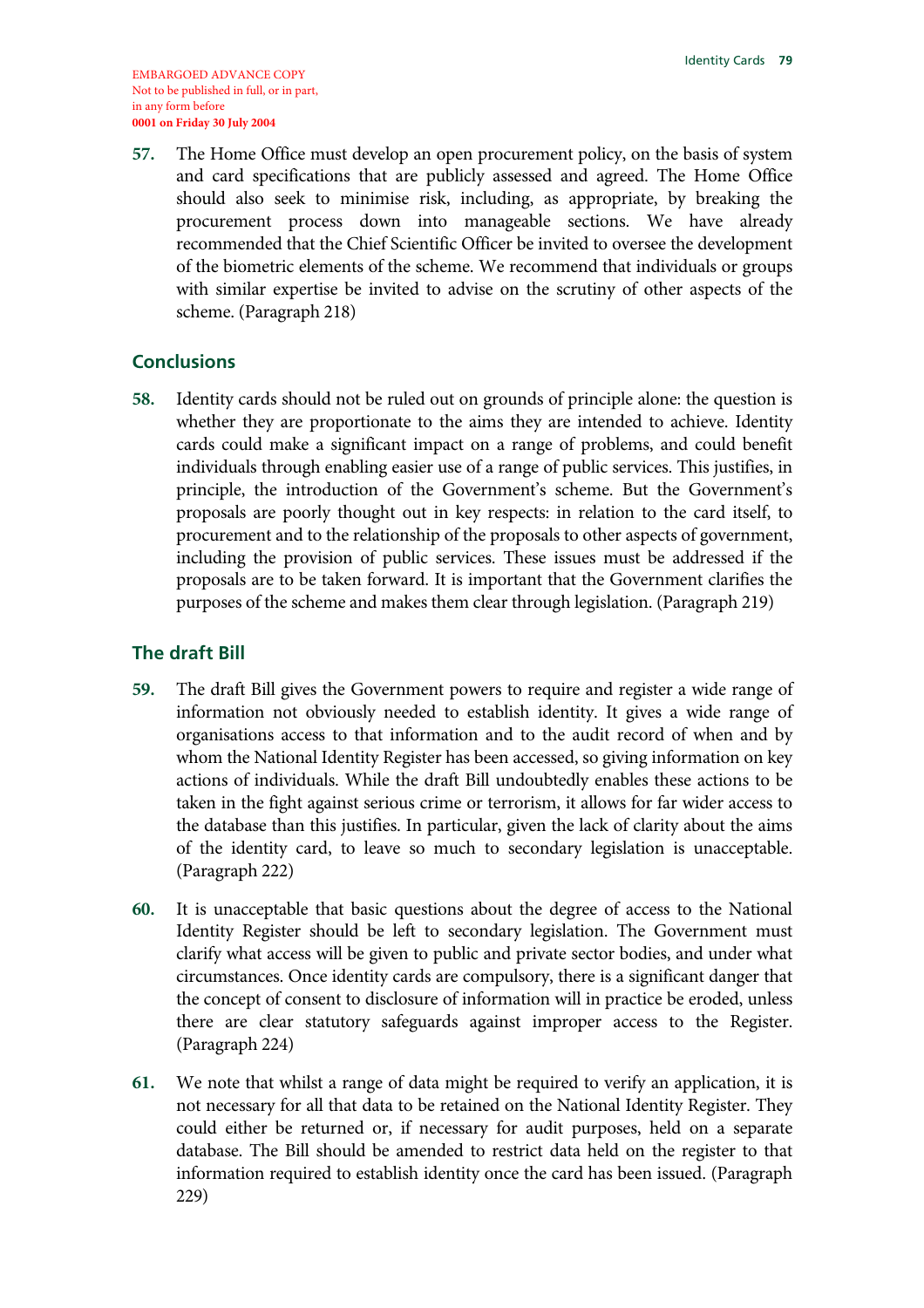- **62.** The one exception would be information about immigration status. This is so central to the justification for the Bill that it would be useful and convenient to hold this on the central register. (Paragraph 230)
- **63.** The purposes of the draft Bill as set out in Clause 1 are very broad and the list of registrable facts is longer than those the Home Office has said are necessary to establish identity. Both the purposes of the Bill and the registrable facts should be strictly limited to establishing identity and immigration status, so as to ensure that the provisions of the Data Protection Act cover the operation of the scheme effectively. (Paragraph 231)
- **64.** It is not yet possible to be more precise about the list of registrable facts, because the aims of the scheme, and hence the requirements for information to be registered, are not sufficiently clear. As the Bill proceeds, the Government must set out its justification better. (Paragraph 232)
- **65.** Clause 1 should set out the aims of the scheme. A possible formulation might be: "to enable an individual to identify himself in order to gain access to public and private services or when required to identify himself for the purposes of law enforcement". Wording of this sort would establish a test against which the data to be stored and used could be tested. It would also guard against the type of function creep in which the state uses the register to identify individuals without amendment by Parliament. (Paragraph 233)
- **66.** There should be explicit provision in the Bill that all access to the register must be recorded. (Paragraph 234)
- **67.** We support the provisions in Clauses 2(4) and 8(4) that enable registration of failed asylum seekers and other similar cases, but recommend that the Home Office clarify the purposes of these Clauses in the Bill. (Paragraph 235)
- **68.** Clause 3 provides an acceptable mechanism for amending the information required to be held on the Register, but only if the statutory purposes of the Bill are clarified as we recommend. (Paragraph 237)
- **69.** It is practical to allow some flexibility over precisely which documents are required at registration and that these should be set out in secondary legislation. But the Bill should state that only those documents that are reasonably necessary to establish identity may be required. There should be a right of appeal to the National Identity Scheme Commissioner. (Paragraph 239)
- **70.** The proposed penalties [for failing to register when required to do so and for failing to provide information] are reasonable given their purposes and existing penalties for similar offences. (Paragraph 244)
- **71.** It is unlikely that if full Parliamentary procedures were followed the Government would, as it fears, be accused of "proceeding by stealth". The move to compulsion is a step of such importance that it should only be taken after the scrutiny afforded by primary legislation: the proposed "super-affirmative procedure" is not adequate. We would, however, support the inclusion in the Bill of powers to enable the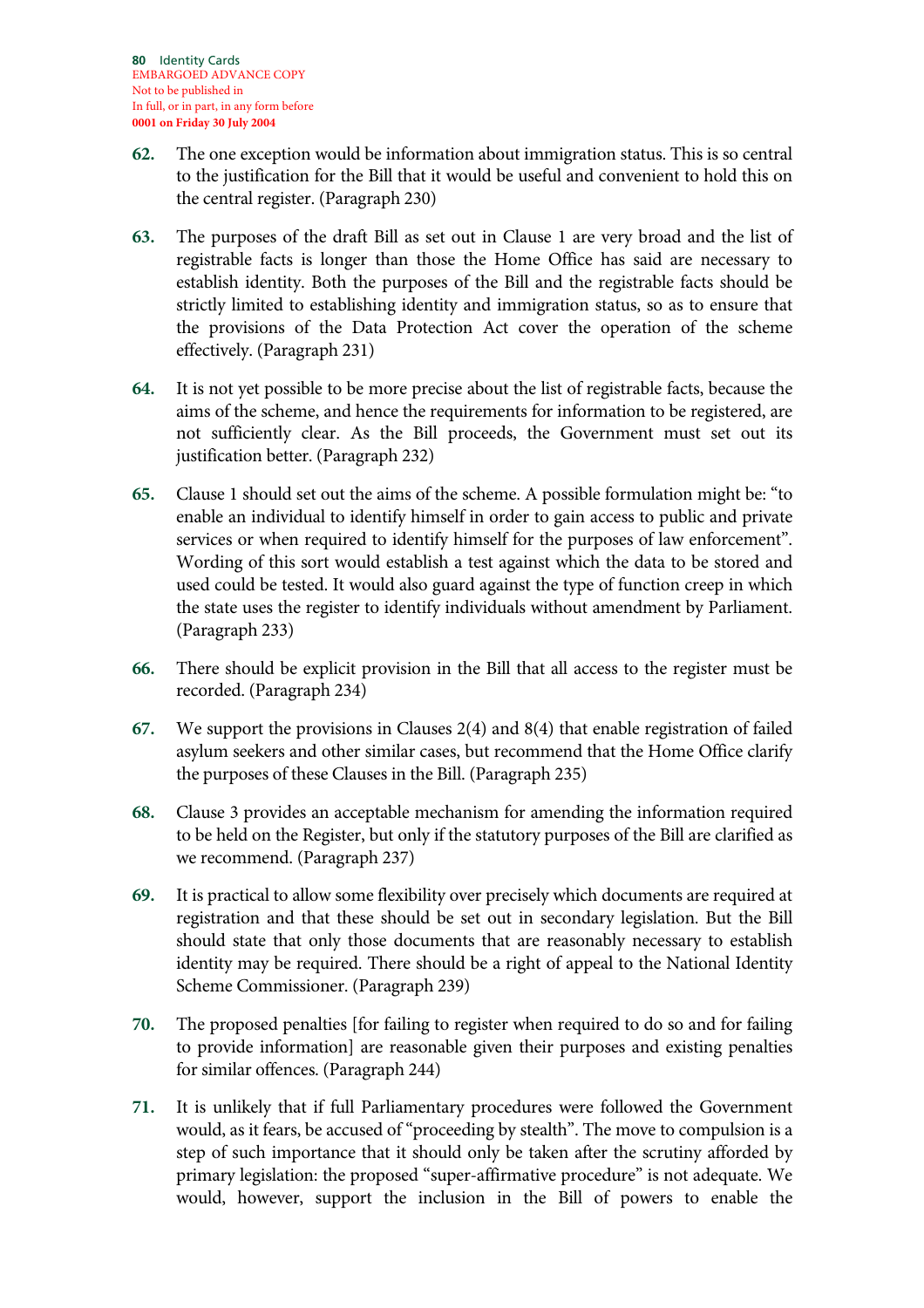Government both to set a target date for the introduction of compulsion and, if necessary, to require agencies and other bodies to prepare for that date. (Paragraph 248)

- **72.** The Government should consider statutory provisions to ensure the integrity of the registration and enrolment system, as well as specific penalties for breaches of these provisions. (Paragraph 250)
- **73.** It is reasonable to require individuals to report relevant changes in their circumstances, provided that the range of information they are required to update is not excessive and that they are able to check that the information held on them is accurate. We do not believe that there should be charges for updating information on the Register, since this would be likely to affect adversely the accuracy of the information held. (Paragraph 253)
- **74.** We find it anomalous that failure to update a driving licence should be a criminal offence, especially when failure to update the National Identity Register will not, and we note that the Home Office does not know how many prosecutions there have been for failing to update a driving licence. This offence should be reviewed in the light of the proposed legislation on identity cards. (Paragraph 254)
- **75.** Clause 11(1) could have significant implications for past and current employers, neighbours, landlords, family members and past spouses, all of whom might be required to assist in the identification of an individual. The Government should clarify the scope and limits of this clause on the face of the Bill. (Paragraph 255)
- **76.** The practical application of Clauses 11 and 12 to socially excluded groups must be clarified as soon as possible. This should be done in such a way as to ensure that such groups are no further disadvantaged by the operation of the scheme. The Bill should contain legal duties on the Home Secretary to take into account special needs, such as health, in applying these clauses; and to establish a clear legal status in the primary legislation for those of no fixed abode. (Paragraph 256)
- **77.** We agree with the CRE that the Bill should be accompanied by a full Race Impact Assessment and that there should be a further Assessment at the time of the move to compulsion. (Paragraph 257)
- **78.** A reasonableness defence to the offences that might follow from Clause 13(1) should be included on the face of the Bill, rather than left to regulations. (Paragraph 258)
- **79.** The Bill should contain an explicit reaffirmation of the right of individuals to see both the data held on them and the audit trail of who has accessed those data and on what occasions, subject only to the national security and crime exemptions of the Data Protection Act. (Paragraph 259)
- **80.** It is reasonable that there should be the possibility of restricting releasable information in certain cases. We welcome the Home Office's readiness to consult on the issue. (Paragraph 260)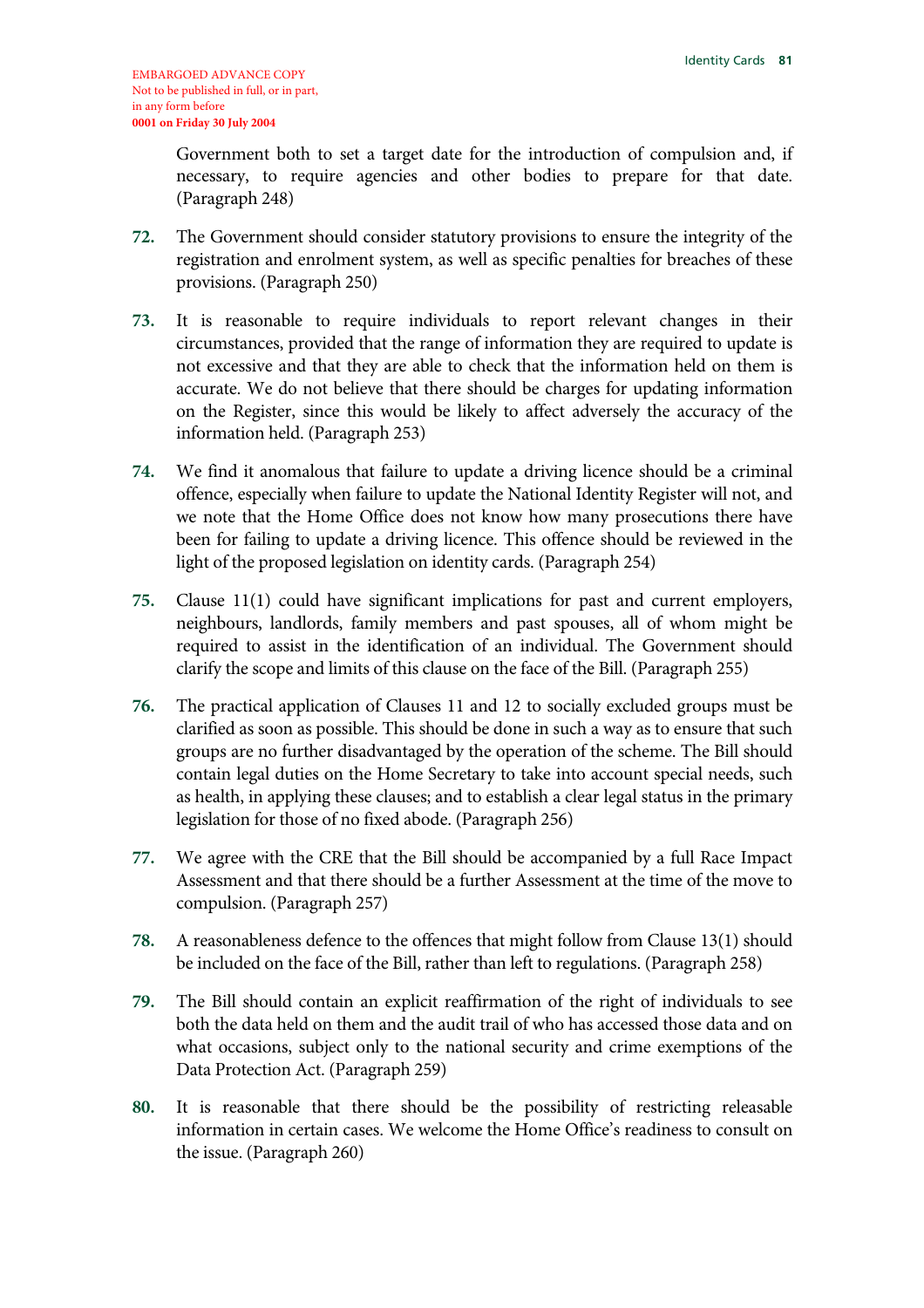- **81.** Earlier in this report, we referred to the different levels of security, from simple visual examination of the card to access to the National Identity Register, which the Home Office expects to be undertaken. Although it would not be possible to specify in detail all the circumstances in which different bodies might have access to the Register, we believe that the principle and tests of reasonableness should be placed on the face of the Bill. (Paragraph 261)
- **82.** The Bill might also allow individuals to limit access to certain data under certain circumstances. For example, a citizen might choose that addresses could not be released to all those who access the Register. (Paragraph 262)
- **83.** We welcome the provisions of Clause 19 prohibiting any requirement to produce an identity card before the move to compulsion. (Paragraph 264)
- **84.** We are not opposed in principle to access to the database and to the audit trail without the consent of the individual concerned. But we are extremely concerned by the breadth of the provisions of Clauses 20 and 23 and particularly by Clause 20(2) which would allow nearly unfettered access to the security and intelligence agencies. At a minimum, disclosures without consent should be limited to cases of national security or the prevention or detection of serious crime. (Paragraph 269)
- **85.** It is not acceptable to have as broad a Clause as 20(5) simply because the Government is unclear about its objectives. (Paragraph 272)
- **86.** The Bill should have explicit data-sharing provisions to make clear the relationship between the National Identity Register and other official databases. Some of the proposed databases have no statutory basis—this is unacceptable and needs to be addressed in further legislation. (Paragraph 273)
- **87.** It is reasonable for the scheme to be operated by an Executive Agency similar to the DVLA or UK Passport Service. But we reject the argument that since their operations are not overseen by a Commissioner, neither should those of an identity card agency. We believe that because the identity card scheme would directly affect the daily lives of millions of people, and routinely involve sensitive and often highly personal information, oversight of its operation is utterly different to that of the DVLA or UK Passport Service. The National Identity Scheme Commissioner should report directly to Parliament. He or she should have powers of oversight covering the operation of the entire scheme, including access by law enforcement agencies and the security and intelligence services. (Paragraph 276)
- **88.** There are no provisions in Clause 27 to cover aiding and abetting the offences created, or conspiracy to commit them. It is possible that these can be dealt with through existing legislation, but we believe that it would be more sensible to cover them explicitly in the Bill. (Paragraph 277)
- **89.** We welcome the Home Office's commitment to enabling complaints to be made about the operation of the scheme. The provisions to enable this must be effective, unbureaucratic and practical. (Paragraph 278)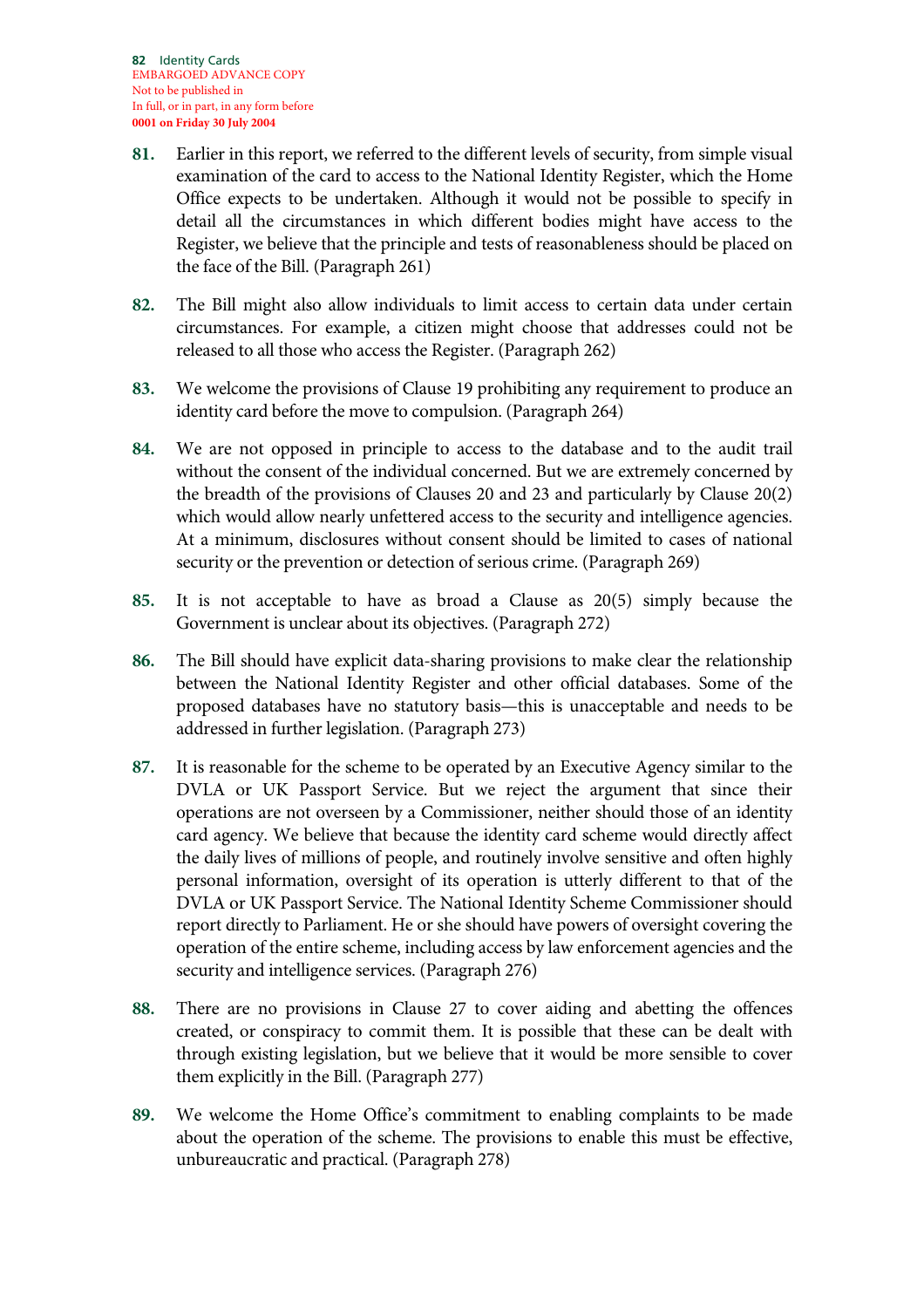### **Overall conclusions**

- **90.** We believe that an identity card scheme could make a significant contribution to achieving the aims set out for it by the Government, particularly tackling crime and terrorism. In principle, an identity card scheme could also play a useful role in improving the co-ordination of and the citizen's access to public services, although the Government has not yet put forward clear proposals to do so. We believe that the Government has made a convincing case for proceeding with the introduction of identity cards. (Paragraph 279)
- **91.** However, the introduction of identity cards carries clear risks, both for individuals and for the successful implementation of the scheme. We are concerned by the lack of clarity and definition on key elements of the scheme and its future operation and by the lack of openness in the procurement process. The lack of clarity and openness increases the risks of the project substantially. This is not justified and must be addressed if the scheme is to enjoy public confidence and to work and achieve its aims in practice. (Paragraph 280)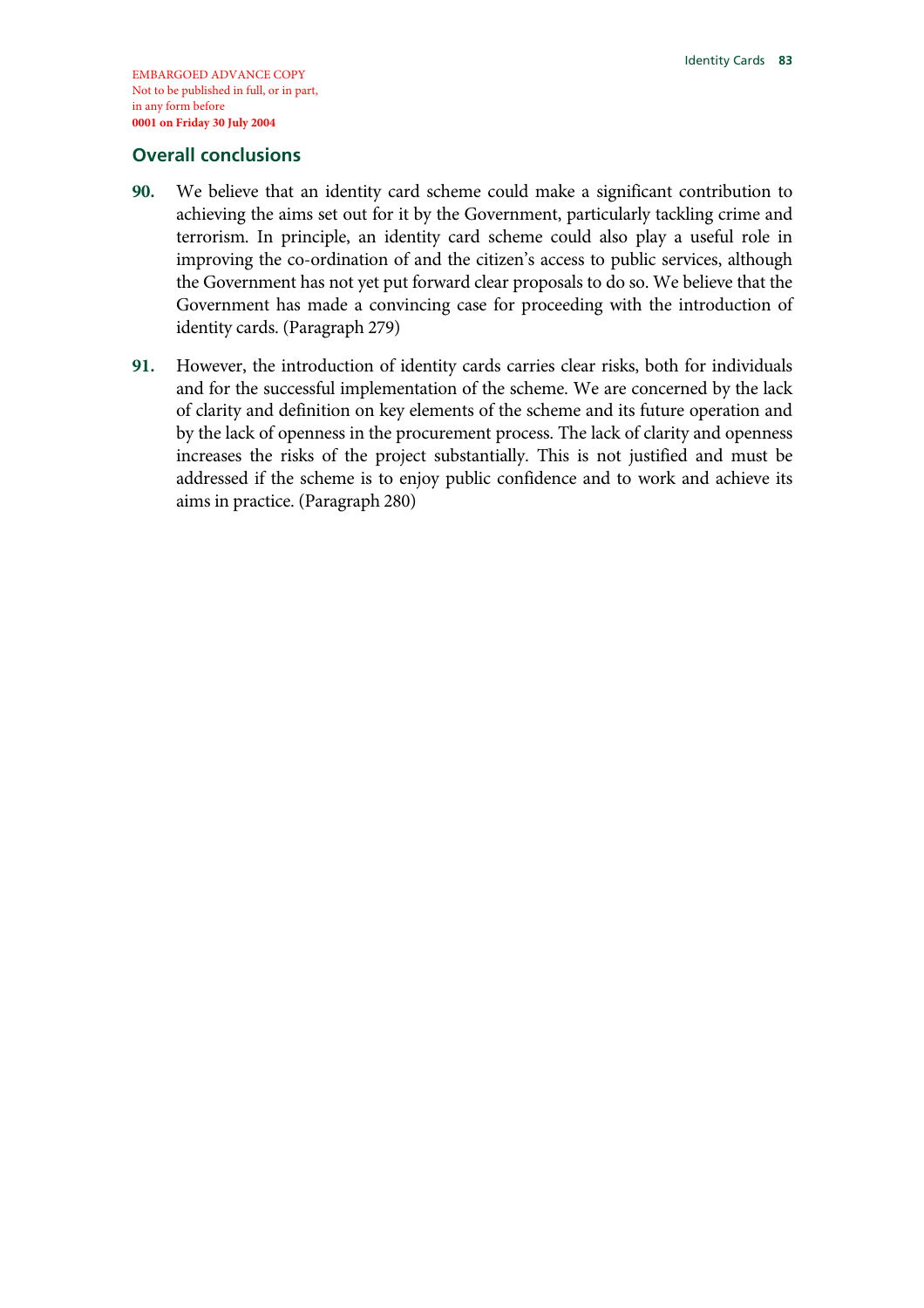# Annex: Conduct of the inquiry

# **Oral Evidence**

### *Ministers*

The Rt Hon David Blunkett MP, Home Secretary

Des Browne MP, Minister of State for Citizenship and Immigration

The Rt Hon Charles Clarke MP, Secretary of State for Education and Skills

The Rt Hon John Hutton MP, Minister of State for Health

Chris Pond MP, Parliamentary Under-Secretary of State, Department of Work and Pensions

### *Officials*

Nicola Roche, Director, Children, Identity Cards and Coroners, Home Office

Katherine Courtenay, Director, Identity Cards Programme, Home **Office** 

Stephen Harrison, Head, Identity Cards Policy Unit, Home Office

### *Other official bodies*

| Richard Thomas, the Information Commissioner*                                                                                       | www.informationcommissioner.gov.uk |
|-------------------------------------------------------------------------------------------------------------------------------------|------------------------------------|
| Jonathan Bamford, Deputy Information Commissioner*                                                                                  |                                    |
| Len Cook, Registrar General for England and Wales<br>Dennis Roberts, Director for Registration Services, General<br>Register Office | www.gro.gov.uk                     |
| Trevor Phillips OBE, Chair, Commission for Racial Equality <sup>†</sup>                                                             | www.cre.gov.uk                     |
| <b>Private companies</b>                                                                                                            |                                    |

Cubic Transportation Systems Ltd www.cubic.com/cts Edentity www.edentity.co.uk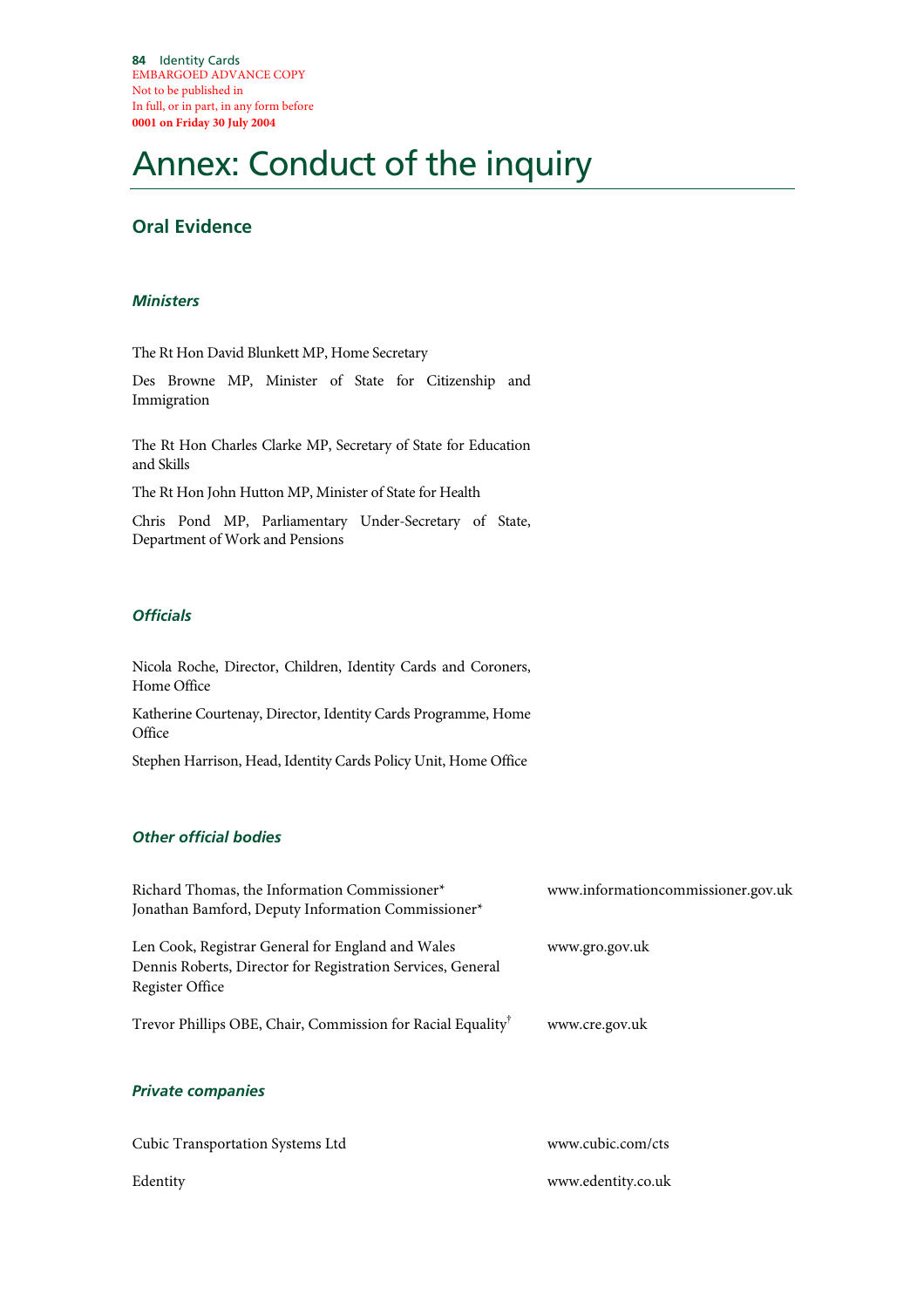LaserCard Systems Corporation www.lasercard.com

QinetiQ www.qinetiq.com

### *Other organisations*

| British Medical Association <sup>†</sup>   | www.bma.org.uk                  |
|--------------------------------------------|---------------------------------|
| Finance and Leasing Association            | www.fla.org.uk                  |
| Foundation for Information Policy Research | www.fipr.org                    |
| Intellect                                  | www.intellectuk.org             |
| JUSTICE <sup>†</sup>                       | www.justice.org.uk              |
| Law Society*                               | www.lawsoc.org.uk               |
| Liberty*                                   | www.liberty-human-rights.org.uk |
| Local Government Association               | www.lga.gov.uk                  |
| Privacy International*                     | www.privacyinternational.org    |
| Police Federation of England and Wales     | www.polfed.org                  |
| Press for Change <sup>†</sup>              | www.pfc.org.uk                  |
| UK Computing Research Committee            | www.ukcrc.org.uk                |

### *Others*

Dr Chris Pounder, Editor, *Data Protection and Privacy Practice*†

\* - gave oral evidence on general issues and on the draft Bill

 $\dagger$  gave oral evidence on the draft Bill only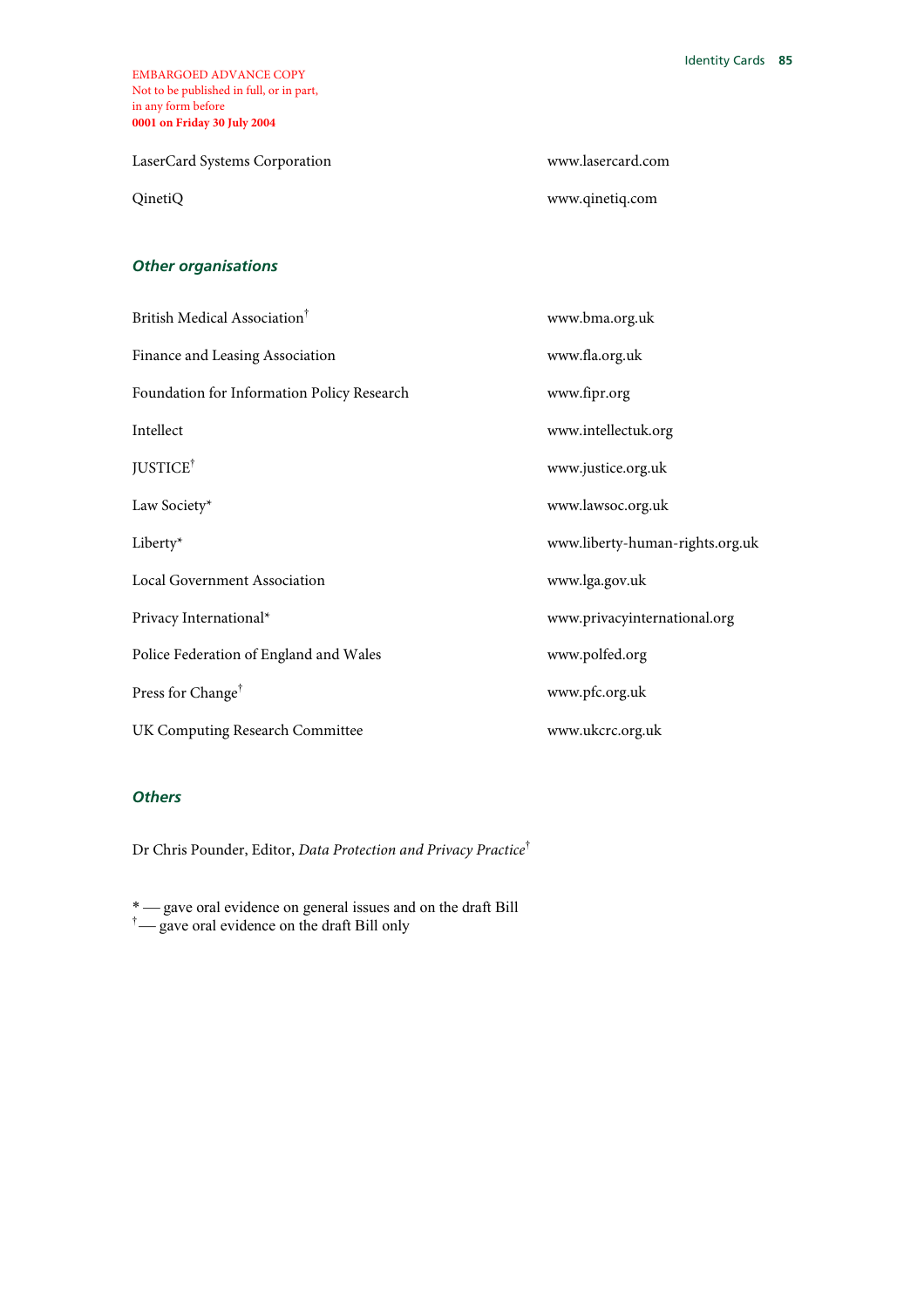**86** Identity Cards EMBARGOED ADVANCE COPY Not to be published in In full, or in part, in any form before **0001 on Friday 30 July 2004**

# Formal minutes

# **Tuesday 13 July 2004**

Members present:

Mr John Denham, in the Chair

Janet Anderson Mr James Clappison Mrs Janet Dean Mr Gwyn Prosser

 Bob Russell Mr Marsha Singh David Winnick

The Committee deliberated.

Draft Report (Identity Cards), proposed by the Chairman, brought up and read.

*Ordered*, That the draft Report be read a second time, paragraph by paragraph.

Paragraphs 1 to 58 read and agreed to.

Paragraphs 59 and 60 read.

Question put, That paragraphs 59 and 60 stand part of the Report.

The Committee divided.

Ayes, 5

Noes, 2

Janet Anderson Mr James Clappison Mrs Janet Dean Mr Gwyn Prosser Mr Marsha Singh

Bob Russell David Winnick

Paragraphs 61 to 63 read and agreed to.

Paragraphs 64 to 278 read.

Motion made, to leave out paragraphs 64 to 278 and insert the following new paragraphs:

64. We accept that if it can be convincingly shown that identity cards would act as a deterrent to terrorism there would be sufficient justification for their introduction. Terrorism undoubtedly presents a grave threat and it is likely that this will continue for some considerable time ahead.

65. However, there is little reason to believe that terrorism would be so undermined. Privacy International has supplied us with a list of a number of countries that have suffered most from terrorist attacks since 1986. Eighty percent of these have long-standing identity card systems, of which a third contain a biometric such as a fingerprint.

66. We note that both Turkey and Spain are included amongst such countries, and certainly no evidence has been produced that the recent terrorist outrages were hindered in any way by identity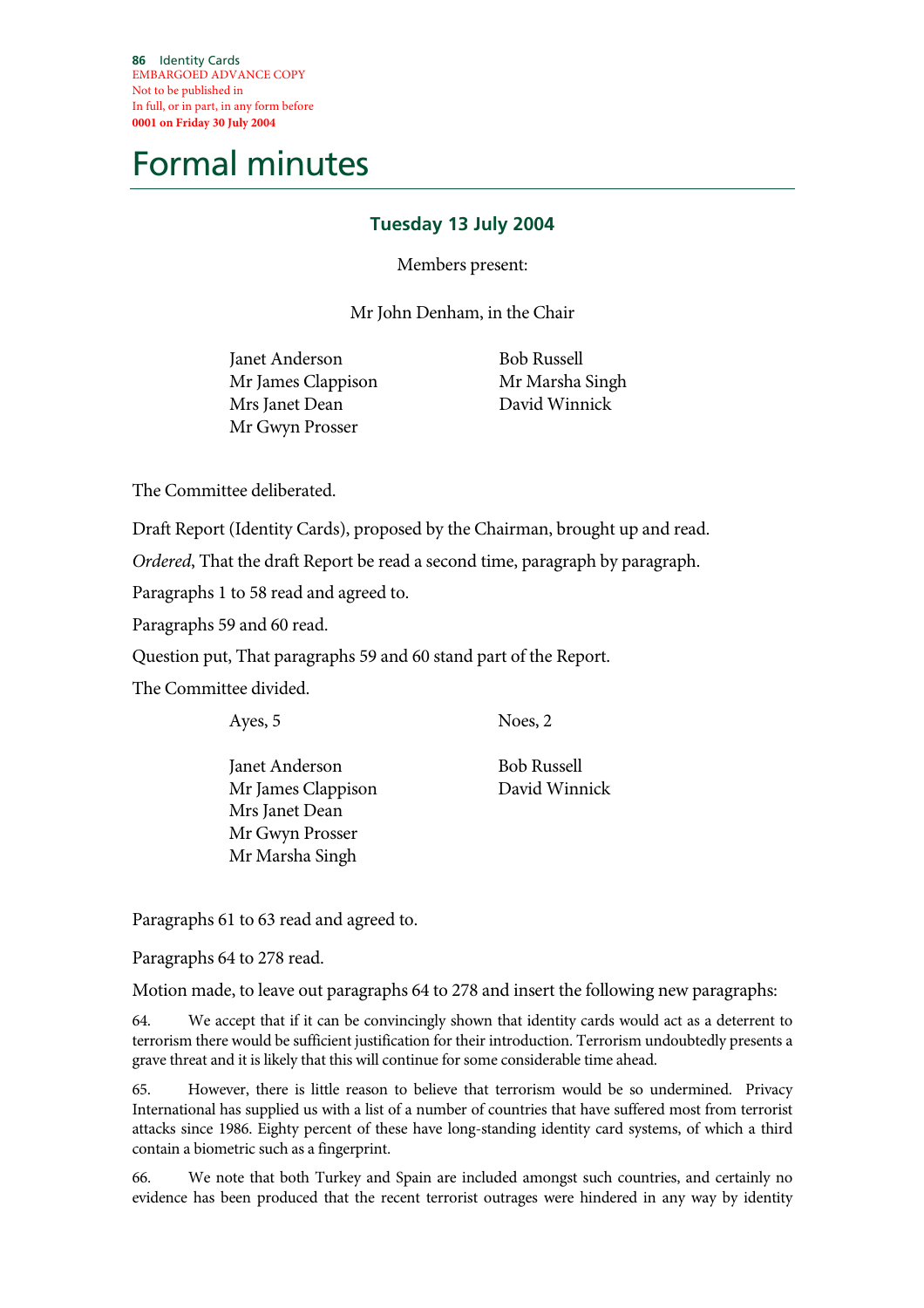cards. Neither has there been any evidence that the biometric cards the Home Secretary intends here would have prevented the attacks and the heavy loss of innocent lives. Those involved in the 9/11 atrocities in the United States had - as Liberty and others have pointed out - legitimate identification papers.

67. As mentioned earlier, the Home Secretary accepted the proposed scheme would not prevent atrocities as in Madrid and Istanbul, but went on to say it would nevertheless help. We are not persuaded this would be so. Indeed, if such means of identification were really necessary to combat terrorism there would surely be a case for their much earlier introduction.

#### **Illegal working and immigration abuse**

68. One of the arguments put forward for what is being proposed is that identity cards are necessary to deal with illegal working and the abuses connected with this. In our earlier report on Asylum Applications we said:

"We believe that a significant factor in the problem of illegal working is the deliberate decision by some employers to break the law. We recommend that the government should target such employers, who are not only easier to identify than those they employ but arguably more culpable. We refer below to the government's commitment to use the Proceeds of Crime Act as a weapon against people traffickers. We recommend that the Act should also be used to seize profits made from the employment of illegal labour. The Home Office should be pro-active within government in seeking to ensure that other departments take action against illegal working – for instance, by means of a concerted attempt to prosecute employers of illegal labour for other related breaches of employment legislation (e.g. failure to pay the minimum wage or to observe health and safety regulations). We note the comments by the Environment, Food and Rural Affairs Committee on the collusion of employers with illegal rural labour through the gangmaster system, and support their view that the government should treat this problem with greater seriousness."

69. The Minister of State for Citizenship and Immigration told us that of 1st May this year the government required employers to use a far more secure form of identification, that employers now knew what the position was, and what was expected of them. He added that employers would be given help and assistance to ensure they could enforce the regulations. The Minister promised the policy would be policed properly, but added that ID cards would in time be offering employers a more secure form of identity.

70. We repeat our recommendations that the government should target employers who deliberately break the law, and that the Proceeds of Crime Act should certainly be used in such cases to seize profits made from the employment of illegal labour.

71. We do not, however, accept that identity cards would make a significant contribution to the problem of illegal working. The real need is for firm and determined action in acting against culpable employers.

72. It is most unlikely that had identity cards been in existence it would have stopped the fifty-eight Chinese nationals who suffocated in June 2000 when they were being smuggled into the UK in a lorry working here if they had survived. Neither would it have saved the lives of those who tragically died in February 2004 working illegally at Morecombe Bay. The Law Society argued that the real problem was the small number of employers who did not carry out the appropriate checks, who would continue to employ people illegally regardless of whether or not there was a national identity card. We fully concur with this view and that the criminal elements and some gangmasters will try to evade any such scheme as they do now with existing laws over immigration control and employment.

73. We consider that having to live and work in the UK under a false identity is not in itself a significant disincentive to many potential illegal immigrants. Being here in such circumstances and readily exploited by unscrupulous employers can hardly be pleasant, but it would be considered better than where they came from and hence the large sums paid to the criminal outfits to get them to European countries. Very often the money is paid in stages after they start working illegally.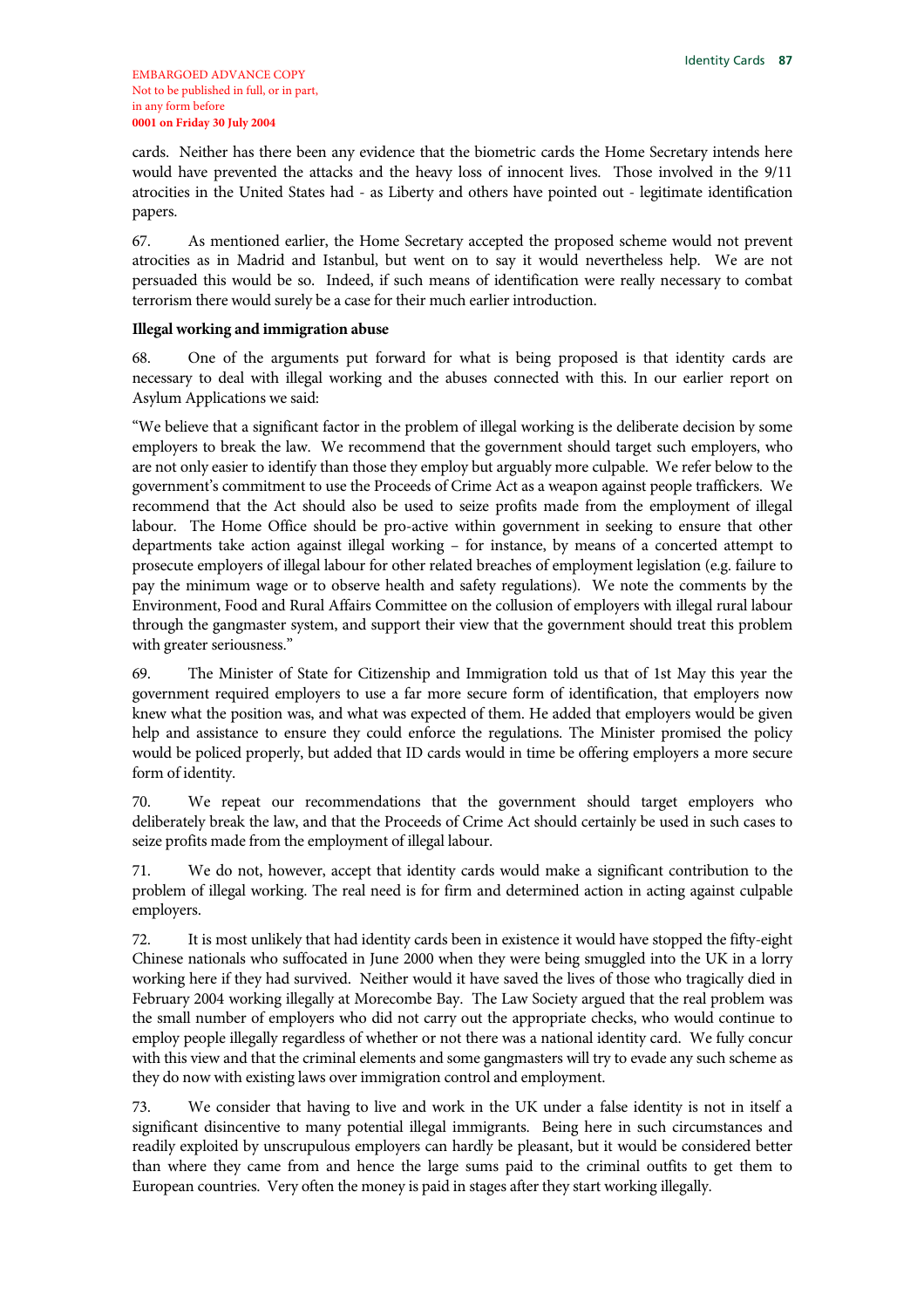### **Identity Fraud**

74. The Foundation for Information Policy Research, an Internet policy think-tank, were sceptical about the effects of identity cards on identity theft, arguing that it was more a regulatory issue centred on enforcing the correction of inaccurate records; they also said that "fraud patterns do not appear to vary across Europe according to the existence or absence of ID cards". Professor Ross Anderson, the Foundation's Chair, told us that in his experience the main determinant of levels of fraud was not the card technology but the diligence and frequency of online checks on whether a transaction was valid or not. The Law Society also pointed to international comparisons, arguing that no evidence had been produced to demonstrate how similar schemes across the world had made an impact on identity or improving the prevention and detection of crime.

75. As we have seen, The Home Secretary accepted that it would be possible to create a false identity under his proposed scheme, but he argued that the person who did this would be forced to keep it and would be unable to return to his or her true identity.

76. If anything, the danger would be that far too much reliance would be placed on such cards and that automatically it would be assumed to prove the identity of the holder. It is doubtful if in day to day busy situations the biometrics would actually be checked, and thus ironically making possession of a stolen identity card easier than now to carry out fraud. We return later to the reliability of biometrics.

### **Entitlement to free public services**

77. Entitlement to services and entitlement to an identity card will not always coincide. For example, the Rt Hon John Hutton MP, Minister for Health, told us that: "It is the case of course that you can have entitlement to NHS care, but not an ID card and it is perfectly possible that you could have an ID card, but not be entitled to NHS care" . The Rt Hon Charles Clarke MP, Secretary of State for Education and Skills, noted that "Education legislation does not impose any conditions relating to the nationality or immigration status of children seeking entry to a maintained school. So questions of proving entitlement to schooling are irrelevant."

78. The British Medical Association strongly supported the government's intention to reduce the inappropriate use of health services, and recognised that the NHS had a legal duty to check the eligibility of individuals wishing to use free health services. The BMA was, however, concerned that any potential system should not cost the NHS more, in terms of additional bureaucracy, than it saved.

79. The Parliamentary Under-Secretary at the Department for Work and Pensions, Mr Chris Pond MP, told us that his Department estimated that of the estimated £2 billion total annual benefit fraud, £50 million was identity fraud. He argued that as the Department clamped down on other forms of fraud, there would be more attempts at identity fraud. He also believed that identity cards might help tackle an additional £50 million of other types of benefit fraud annually.

While £50 million of public money in identity fraud must be of concern, even against the estimated £2 billion total annual benefit fraud, we were not provided with evidence of how necessarily the cards would prevent this. The additional £50 million mentioned seems again to be a guess or a hope.

80. We note that the devolved administrations have differing views on access to public services if identity cards were introduced. Scotland was likely to proceed with a voluntary scheme while the Welsh First Minister, Rhodri Morgan, AM, has said that "The current Assembly Government has no intention of cutting back on or denying services to people who do not have identity cards." He explained to us "We will consider the implications for Wales of the Home Secretary's proposals for identity cards as these proposals are firmed up. But, as the Home Secretary has announced, decisions on the use of these cards to access services for which the Welsh Assembly Government is responsible will be a matter for this administration. I used the opportunity of an Assembly Question to provide reassurance to people in Wales that their access to public services will not, in the foreseeable future, be dependent on the possession of an identity card."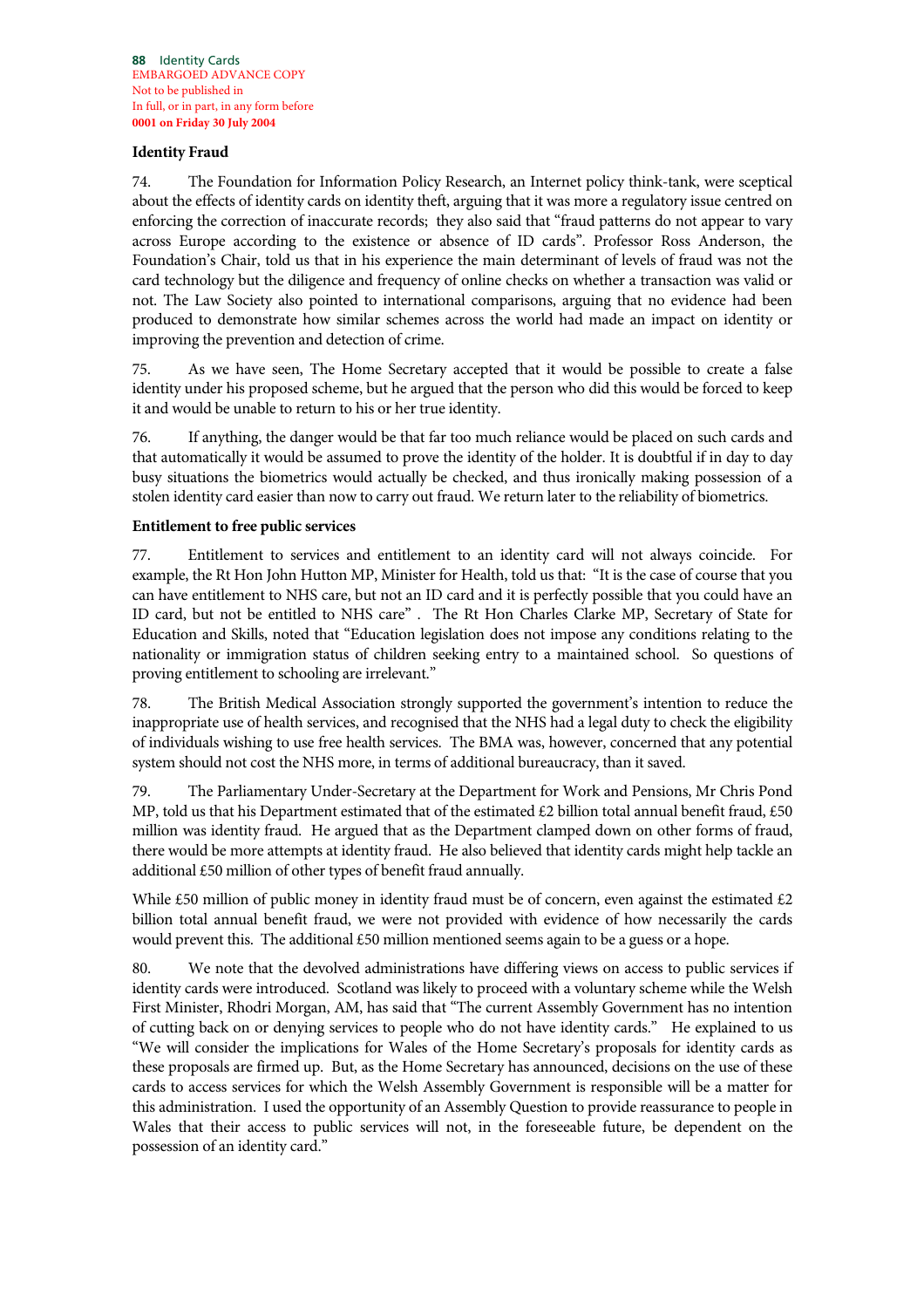81. If the devolved administration on Northern Ireland is included there could be four different systems in the UK for checking entitlement to public services and causing possible confusion. We do not believe that access to such services should be dependent on the possession of an identity card.

#### **Biometrics**

82. What of the reliability of biometrics? Professor Ross Anderson was asked what evidence he had that it is practically feasible to produce contact lenses to fake irises on a significant scale. He replied:

"Well, I have not done it myself but I have seen a photograph of one that was produced by one of the researchers in the field and, given the underlying mathematics, I do not think there is any difficulty in principle with producing a contact lens that will produce a certain iris code. The manufacturers of iris scanning equipment will say in their defence that it is possible to measure the nictation, the oscillation in the diameter of the pupil. I understand that none of the equipment currently on sale does that and I would be worried that someone might produce a well printed contact lens with a sufficiently clear area in the middle where the movement of the underlying eye would be taken by the scanner as indicating that the genuine eye were present. There is room for further technological work here. As things stand I am afraid that iris scanners, like fingerprint scanners, are liable to be defeated by sophisticated attack if they are used in an unattended operation. Attended operation is different, of course, if you train the staff properly they can feel people's fingerprints, they can look carefully at the eye and check there is no funny business."

83. The Association of Payment and Clearing Services, which has taken the lead in credit and debt card security, is reported to have doubts about the quality of biometric identification. Such a system was under consideration for the new generation of chip and pin credit and debit cards but it was rejected because no system was found to be reliable enough.

84. Privacy International, which is a campaigning organisation against identity cards, has concerns about the ability of technology to keep one step ahead of the criminal:

Can an ID card be forged?

"Invariably, yes. The technology gap between governments and organised crime has now narrowed to such an extent that even the most highly secure cards are available as blanks weeks after their introduction. Criminals and terrorists can in reality move more freely and more safely with several fake "official" identities than they ever could in a country using multiple forms of "low-value" ID such as a birth certificate.

Criminal use of fake identity documents does not necessarily involve the use of counterfeiting techniques. In 1999, a former accountant was charged in London with obtaining up to 500 passports under false identities. The scam was merely a manipulation of the primary documentation procedure.

It is worth considering some inevitable formulae that apply across the board to the black-market economy. Whenever governments attempt to introduce an ID card, it is always based on the aim of eliminating false identity. The higher the "integrity" (infallibility) of a card, the greater is its value to criminals and illegal immigrants. A high-value card attracts substantially larger investment in corruption and counterfeit activity. The equation is simple: higher value ID equals greater criminal activity.

85. It should be noted that the feasibility study commissioned by the UK Passport Service, DVLA and the Home Office on the use of biometrics admitted that biometric methods do not offer 100% certainty of authentication of individuals. The study also said that about 1 in 10,000 people did not have an iris that can be used for iris recognition, while over 1 in 1,000 fingers were missing or have no readable fingerprints. Even facial recognition, the nearest to universal, would have cases where automatic enrolment fails. Biometrics are not constant over a lifetime since, for example, fingerprints can be worn away by manual work.

86. In addition to "failure to acquire rates", any biometric has both a false non-match, or false rejection, rate (in which legitimate card holders are not matched with their recorded biometric) and false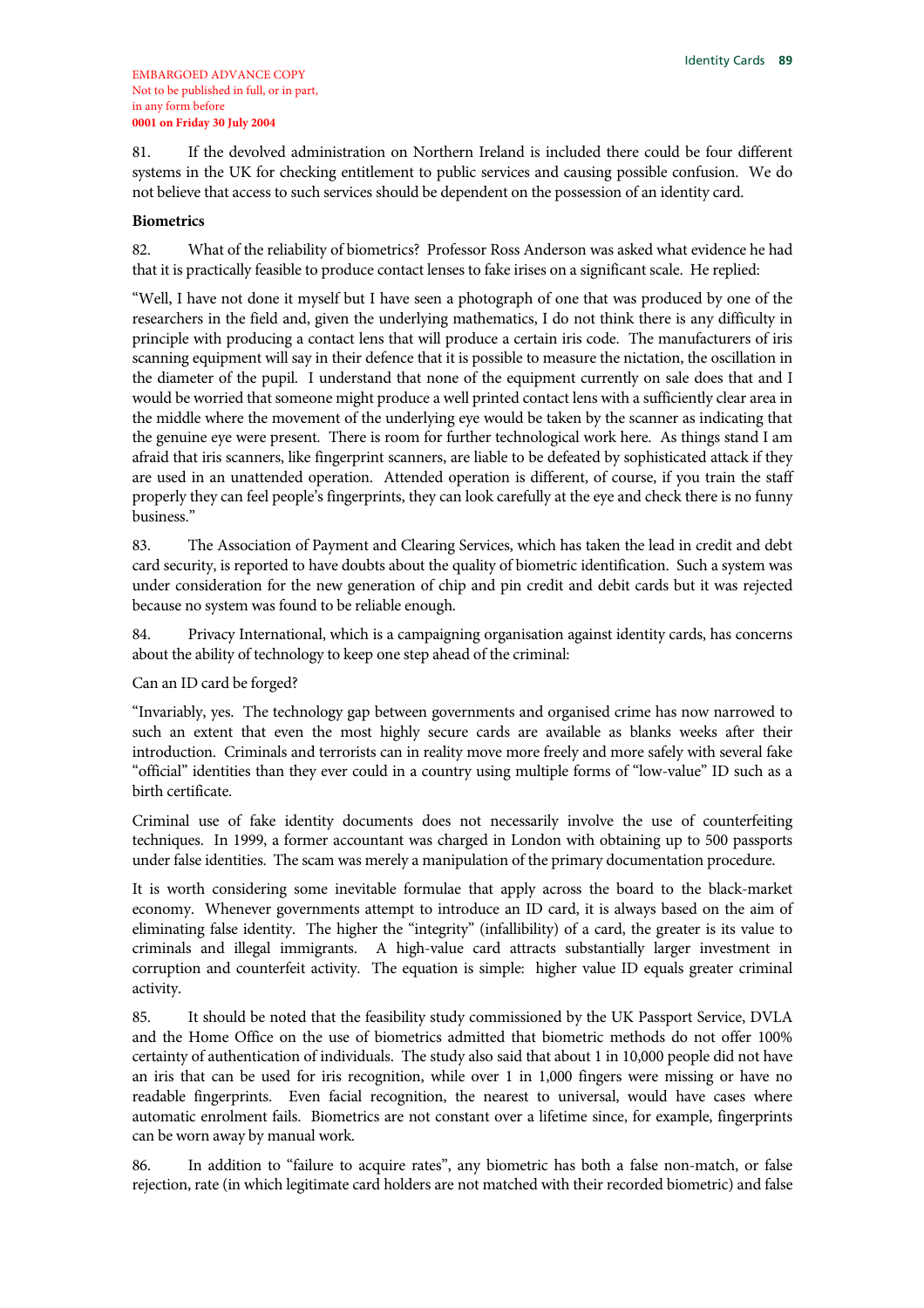match rates (in which someone is matched to a biometric that is not their own). These are linked, so that a reduction in the false match rate leads to a rise in the false rejection rate, and vice-versa.

87. Figures for performance by biometrics depend on whether the check is one-to-one checking that someone is who they say they are or one-to-many checking whether someone is already on the database. The National Physical Laboratory's feasibility study noted that in one-to-one checks good fingerprint systems were able to achieve a false match rate of 1 in 100,000, with a false non-match rate of approximately 1 in 100. Iris recognition could achieve a false match rate of better than 1 in 1,000,000 with a false non-match rate of below 1 in 100. Under ideal lighting conditions, with subjects directly facing the camera and using photographs 1 or 2 months old, facial recognition achieved a false match rate of 1 in 1,000 and a false non-match rate of 1 in 10.

88. The study concluded that for one-to-many checks to be workable with a database of more than 50 million people at least four, and preferably all, fingerprints should be collected, and for iris recognition, both irises. Face recognition was not reliable for a database of this size.

89. However, other assessment of fingerprint matches, such as one by the US General Accounting Office, show far higher error levels. The critical difference between these studies appears to be the assumption about the circumstance in which the fingerprints are taken and checked against the central register. Fingerprints taken to police standards have a high reliability rate; fingerprints taken by less well trained personnel will have higher false matches and false rejections.

90. The security and reliability of biometrics are at the heart of the Government's case for their proposals. We note that no comparable system of this size has been introduced anywhere in the world. The system proposed would therefore be breaking new ground. We have considerable doubts over the reliability and security of the biometrics chosen, and even more so given the major failure of the IT projects brought in by the Home Office over a period of time.

### **Costs**

91. The Home Office's public figures for the estimated cost of the proposals remain the £1.3 to £3.1 billion set out in the first consultation paper of July 2002. Officials giving evidence to us cited commercial confidentiality for saying nothing more than they were "moving away from the lower end" of this £1.8 billion range. The Home Secretary told us that this figure does not include the costs of biometric readers and other equipment to be installed in other Departments, such as the Department for Work and Pensions, or the National Health Service. We note that the overall costs of these would, in any case, be difficult to establish as there is little if any certainty about the numbers and types of readers required.

92. The Home Office have provided us with details of the assumptions on which their costings have been based, on a confidential basis. We are not convinced that level of confidentiality applied is justified. Cost information is an essential element in determining the value for money of any project. It is of prime importance where expenditure is funded from the public purse, and of particular relevance with regard to public sector IT projects which have a history of poor performance and cost-overruns. We are also concerned that the least robust cost estimates appear to relate to the assumptions with the greatest cost-sensitivity, such as the length of enrolment time, the anticipated number of applications requiring further investigation, the cost of card production and the criteria for subsidised cards. Changes to any one of these factors could cause significant increases to the cost of the programme.

93. We believe that the failure to attach a Regulatory Impact Assessment to the draft Bill, or to provide any detailed information on estimated costs and benefits, significantly weakens the basis for prelegislative scrutiny and the public consultation exercise. This secrecy is all the more regrettable since the case for an identity card system is founded on whether its benefits are proportionate to the problems it seeks to address: a proper cost-benefit analysis is an indispensable element of this. We firmly believe that commercial sensitivity should not be used as an excuse not to publish a full Regulatory Impact Assessment with the Bill.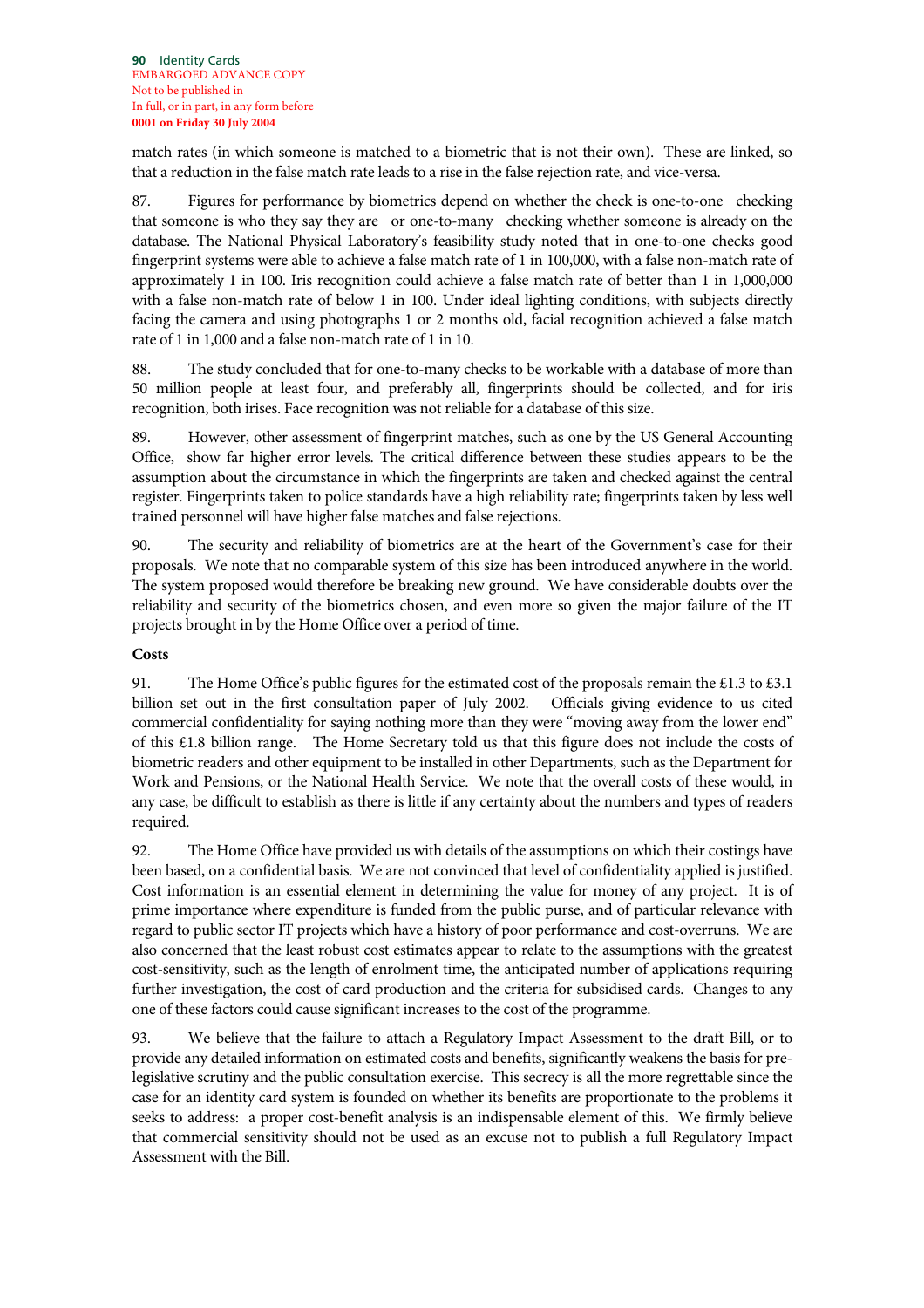94. We can be reasonably sure, going by past experience, that the final sums involved will be higher and probably considerably so than the present estimated costs. Nearly every government computer project has had massive cost-overruns, and this project is not likely to be different in that respect.

95. It should be borne in mind that £3 billion amounts to the whole NHS capital project for 2003/4.

#### **Function creep**

96. We are concerned that if the Government's proposals become law, and identity card will need to be shown for all kinds of purposes. An example was given by the Information Commission who drew a historical parallel:

"In the written submission we gave to the committee we gave you details of a government committee in the early 1950s looking at the Second World War national identity card. That was introduced in 1939 with three stated purposes: for conscription, for national security and for rationing. By 1950 the government committee of the day found that in those 11 years that the scheme had grown to 39 stated purposes. The debate at the time the committee reported in the early 1950s was that the main rationale for identity cards was the prevention of bigamous marriages."

97. It remains very likely that any voluntary identity card scheme would be shortlived; there would be pressure from the police in particular on the government of the day to make the scheme compulsory as quickly as possible. Already the enthusiasts for these cards argue that a voluntary scheme would serve little purpose.

#### **Public Support**

98. It is not surprising that there is public support at the moment for the principle of identity cards; at a time of concern over asylum seekers, 'health tourism', benefit fraud , etc, it might appear that the cards would considerably help in tackling these matters.

99. However, a poll commissioned in Britain in October 2003 by Privacy International found only 61% in favour of ID cards, with the number saying they were strongly opposed at 12% . It is also the case that those questioned were less than enthusiastic about paying for them (see paragraph 103 below), and were distinctly sceptical about the Government's ability to introduce them smoothly – 58% of those questioned by Detica had little or no confidence in this – or to protect information on the database – in the same poll 48% were not very or not at all confident in the government's ability to store personal information securely.

100. The Home Secretary thought that demand for identity cards would be high from the opening of the scheme:

"I happen to believe that once we have got this up and running, as with the pilot for biometrics that we announced a week ago, people will queue up for it and we will have to deal with the flow and the flood of people wanting it much earlier, wanting to renew their passport and get an ID card very fast".

Intellect, the trade association representing IT, telecoms and electronics companies in the UK, was less sanguine and argued that "an ID card will have to deliver rapid and compelling benefits to citizens to shift negative perceptions and establish the foundations for long term success."

101. Other witnesses expressed the concern that even a voluntary scheme would become effectively compulsory if a card was required to access large numbers of services; the Law Society was concerned that "in practice, a voluntary scheme could become in effect compulsory as more and more organisations and service providers required production of the card to prove identity". The Information Commissioner raised the linked issue of inappropriate demands to produce a card:

"I would be unhappy if a local authority gymnasium required you to produce your identity card in order to make use of that local authority gym. I think that is going well beyond what should be acceptable. The local video shop, when you are renting a video: for them to insist upon the production of an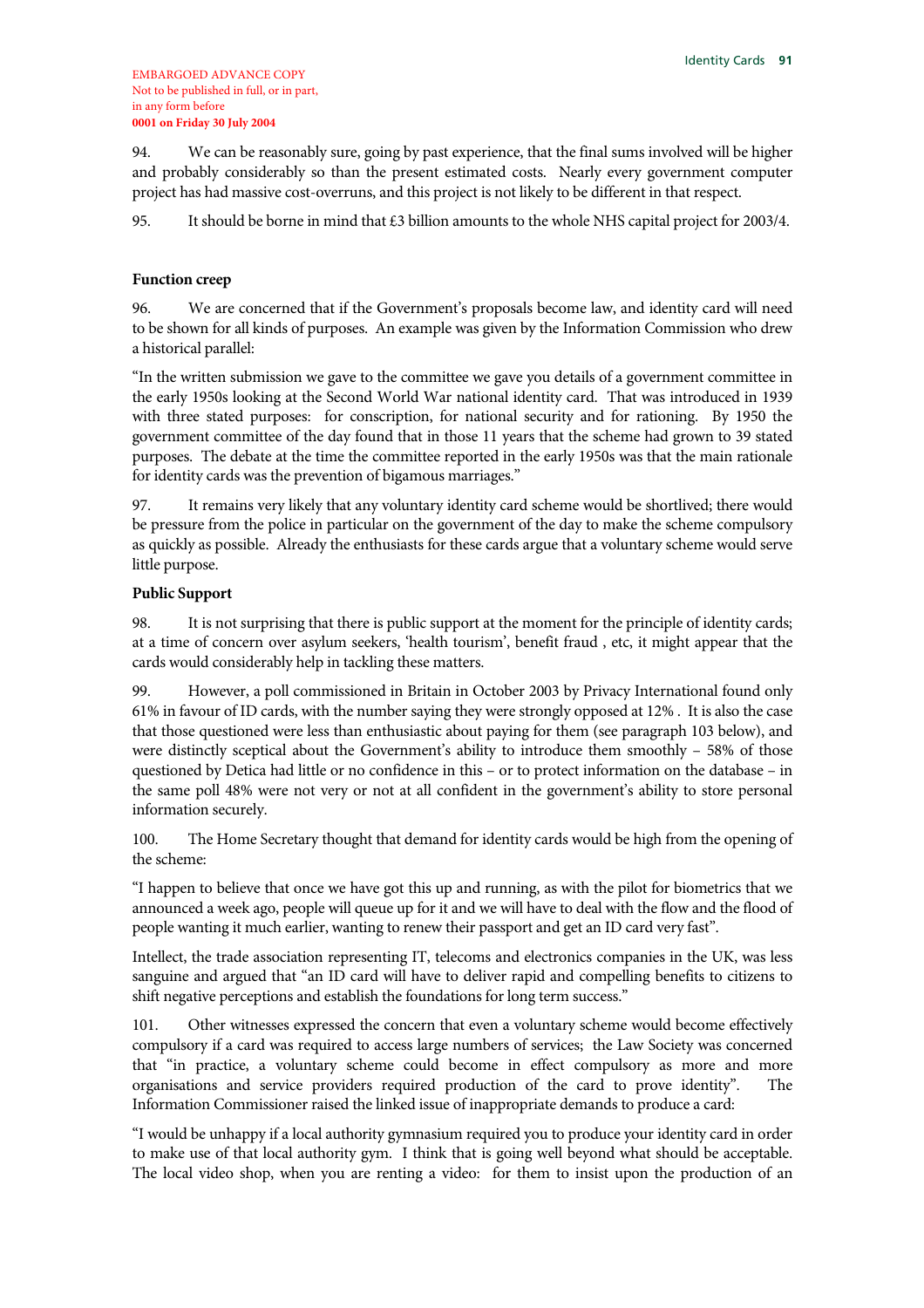identity card for you to rent a video would in my view be disproportionate and unacceptable and I would want to see appropriate restrictions stopping that sort of activity."

102. We would be very concerned that production of an identity card would be required along the lines mentioned by the Information Commissioner. Moreover, the non-production of the card will arouse suspicion, however unjustified.

103. We also note that public support for the principle of identity cards does not extend to the reality of having to pay for them. In the Daily Telegraph poll of September 2003, only 1% believed that £40 was a reasonable charge for an entitlement card, while 86% thought the card should be provided free. Similarly, in the Detica poll cited in para 99, 40% did not want to pay anything, while a further 32% were only prepared to pay up to £25.

### **Vulnerable groups**

104. A wide range of witnesses expressed concern to us over the effects of any identity card system on vulnerable groups, such as the elderly or those suffering from mental illness. The British Medical Association, for example, said "Socially excluded groups are among the least likely to access public services effectively, and the need to register for and hold an ID card in order to access vital services could operate as an additional disincentive." The Metropolitan Police linked this concern to the issue of how the card would affect minority ethnic groups:

"The scheme could become compulsory prematurely for those disadvantages members of society, because they would have to have an ID card in order to access social security benefits, etc. It should also be noted that many of the visible ethnic minorities are over-represented in this socio-economically deprived group. We have severe reservations that the scheme could add to tensions at a time when the police service is investing greatly in gaining confidence across all communities."

Trevor Phillips, Chair of the Commission for Racial Equality, also noted the concerns of the minority ethnic groups over the operation of an identity card, pointing to "the lack of evidence about the potential impact of the scheme on different ethnic groups and communities." As noted in para ## above, the Director of Liberty was concerned that identity cards might exacerbate existing tensions with minority groups; Mr Phillips pointed out that the perceptions and expectations of such groups regarding identity cards were as important as the reality in affecting community relations.

105. Press for Change (PFC), "the largest representative organisation for transsexual people in the UK" made the point that even before the move to full compulsion, anyone applying for a new passport or driving licence would have to apply to be put on the National Identity Register and would be given an ID card version of the relevant document. They argued that "Protection for trans people and other vulnerable minorities must therefore be assured before any implementation of the NIR or of enhanced versions of existing documents, rather than delayed until consideration of universal compulsion."

106. The effect of the identity cards scheme on minorities, such as the elderly, the socially excluded and ethnic groups, is of the utmost importance. We fear that such groups could be adversely affected and that ethnic minorities in particular would be asked more frequently by the police and officialdom generally to produce an identity card. This could have an adverse effect on community and race relations.

### **Civil liberties and privacy**

107. The introduction of identity cards would not make this country less of a Parliamentary democracy, any more than it did during the Second World War. It is also the position that a number of European democracies have such cards, though their history tends to be somewhat different than ours.

108. In the evidence presented to the Committee by Liberty the following statement was made:

Any national identity scheme raises profound constitutional concerns regarding the relationship between the individual and the state, and the presumption of privacy and individual liberty. These concerns can only be rebutted by clear and compelling evidence to the contrary, and a proportionate and effective mean of achieving the state's aims. In other words, there is a rebuttable presumption in favour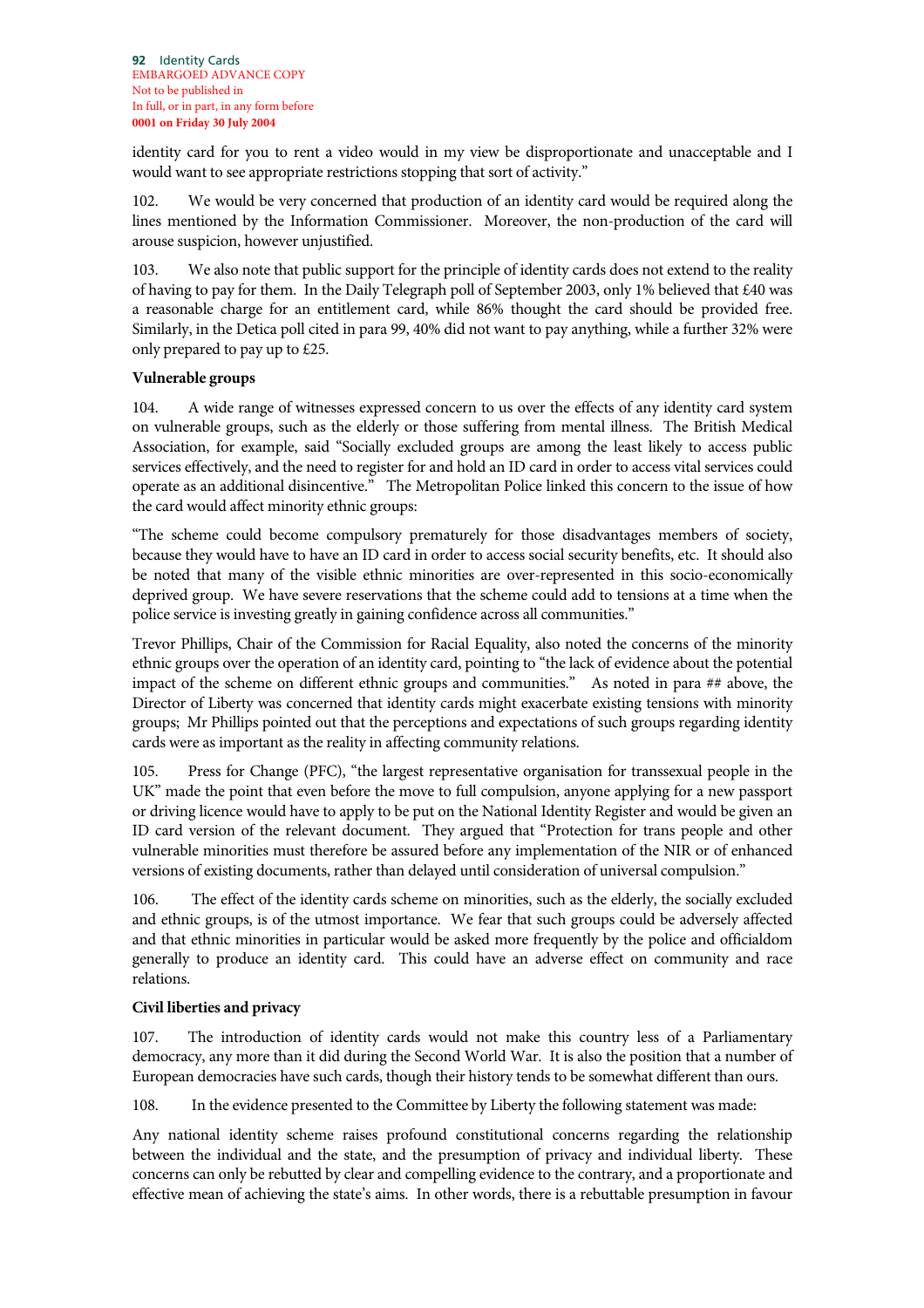of the liberty, autonomy and privacy of the individual (and thus against ID cards). This is underpinned by Britain's common law and constitutional tradition, and the analytical approach of the European Convention on Human Rights (ECHR). The issue is whether the government's proposals rebut that strong presumption.

106. The Information Commissioner, Mr Richard Thomas, stated in evidence to us that on his last appearance before the Committee he had used the language of "healthy scepticism" about the government's proposals. He then stated that having looked at the detail, this was beginning to change to rather more like "increasing alarm". He went on to say "I think that as we see the detail of these proposals it is now clear that we are talking not about ID cards as such. This debate is primarily about a National Identity Register and all the consequences of that. Some of the issues arising from information sharing have been discussed earlier this afternoon. This is beginning to represent a very significant sea change in the relationship between the state and every individual in this country, and I think it has to be seen in that sense."

107. Mr Thomas continued by saying… "It is about the nature of the information held about every citizen and how that is going to be used in a wide range of activities. In many ways I was not unduly surprised to see the detail of the draft Bill, but when one sees the way that the draftsman has clearly approached all the various issues which need to be addressed in the process of constructing a scheme like this, once begins to see fleshed out on the face of this draft Bill, with a great deal of details to come later as regulations are made, just how complex this issue is and how far-ranging and extensive the arrangements are going to be."

108. In answer to a question from the Committee Chairman on whether the draft Bill is far broader than the stated aims, the Information Commissioner responded… "One can only make judgments about the appropriateness of the detailed drafting and the acceptability of the various safeguards when one is absolutely clear what are the purposes. Is this primarily about dealing with illegal immigration or illegal working? Is it primarily about access to public services? Is it primarily about the fight against crime and terrorism? It is only when one sees the Bill as drafted that one sees that it is all of these things and many more, and I think the draftsman, perhaps as you are suggesting, has identified a very wide range of issues which need to be addressed with a comprehensive scheme. The point I want to make to you is that this is a very comprehensive scheme. I think it would probably be the most comprehensive and ambitious scheme anywhere in the world. Leaving aside all the technology aspects, this would be an unprecedented scheme."

109. He was also of the view that just as the passport is widely targeted by criminals and counterfeiters, so would identity cards, even with biometric details. We also accept this would be the case and that the more sophisticated international criminal gangs would do their utmost to produce false cards.

110. We fully share the concern of the Information Commissioner about such a National Identity Register, and consider that the implications are disturbing for the intrusion into the lives of law-abiding UK citizens and all others lawfully resident here and no less law-abiding.

111. While we fully accept that the Home Secretary is motivated by what he considers to be the public good, nevertheless we are not persuaded that identity cards are necessary in tackling the matters we are all concerned about. We consider that the negative factors far outweigh any good that might come about by their introduction. Therefore we recommend that the proposals be rejected and as such we are opposed in principle to the draft Bill.—(*David Winnick*.)

Motion made, and Question put, That the paragraphs be read a second time.

The Committee divided.

Ayes, 2

Noes, 5

Bob Russell David Winnick Janet Anderson Mr James Clappison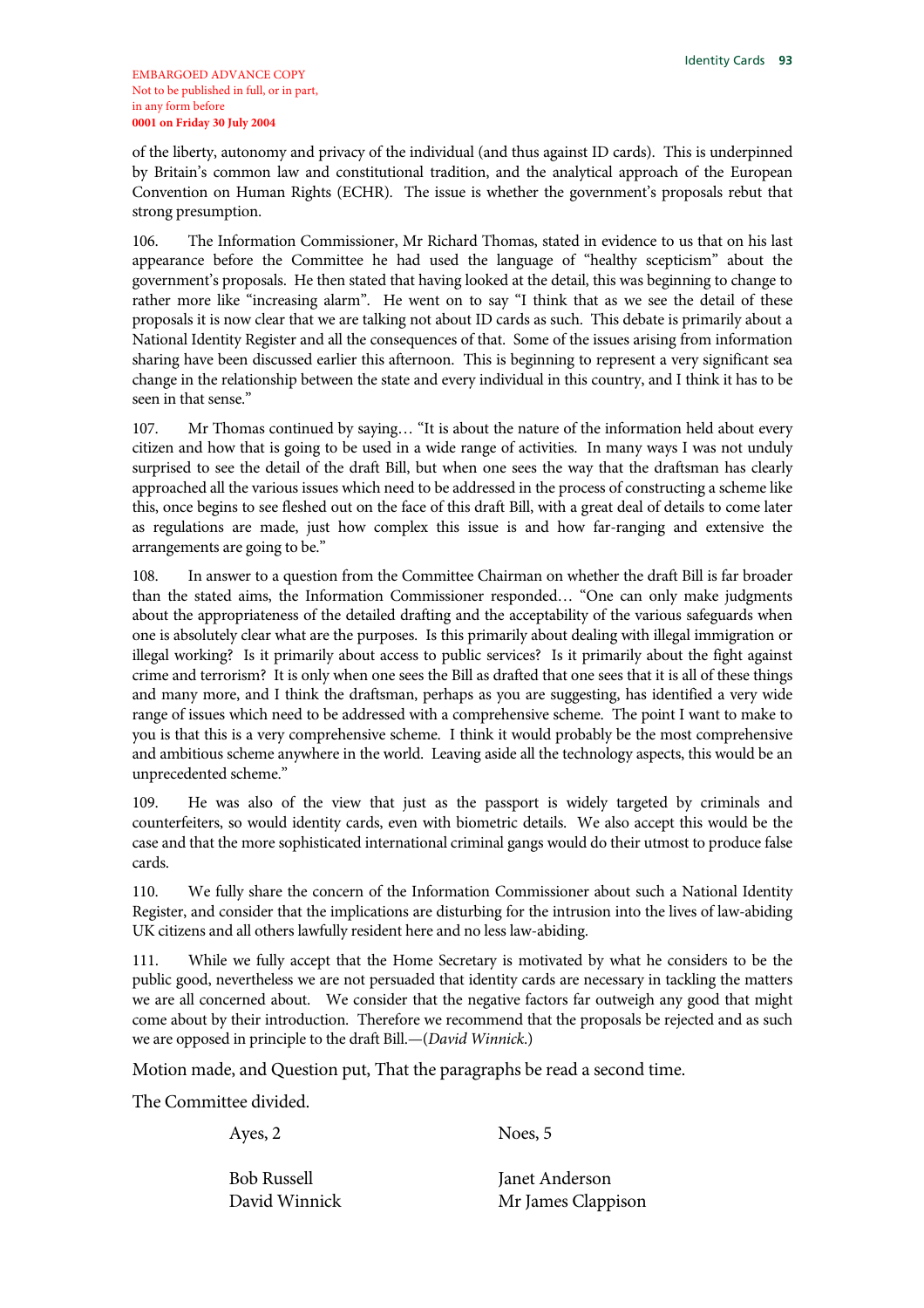Mrs Janet Dean Mr Gwyn Prosser Mr Marsha Singh

Question put, That paragraphs 64 to 278 stand part of the Report.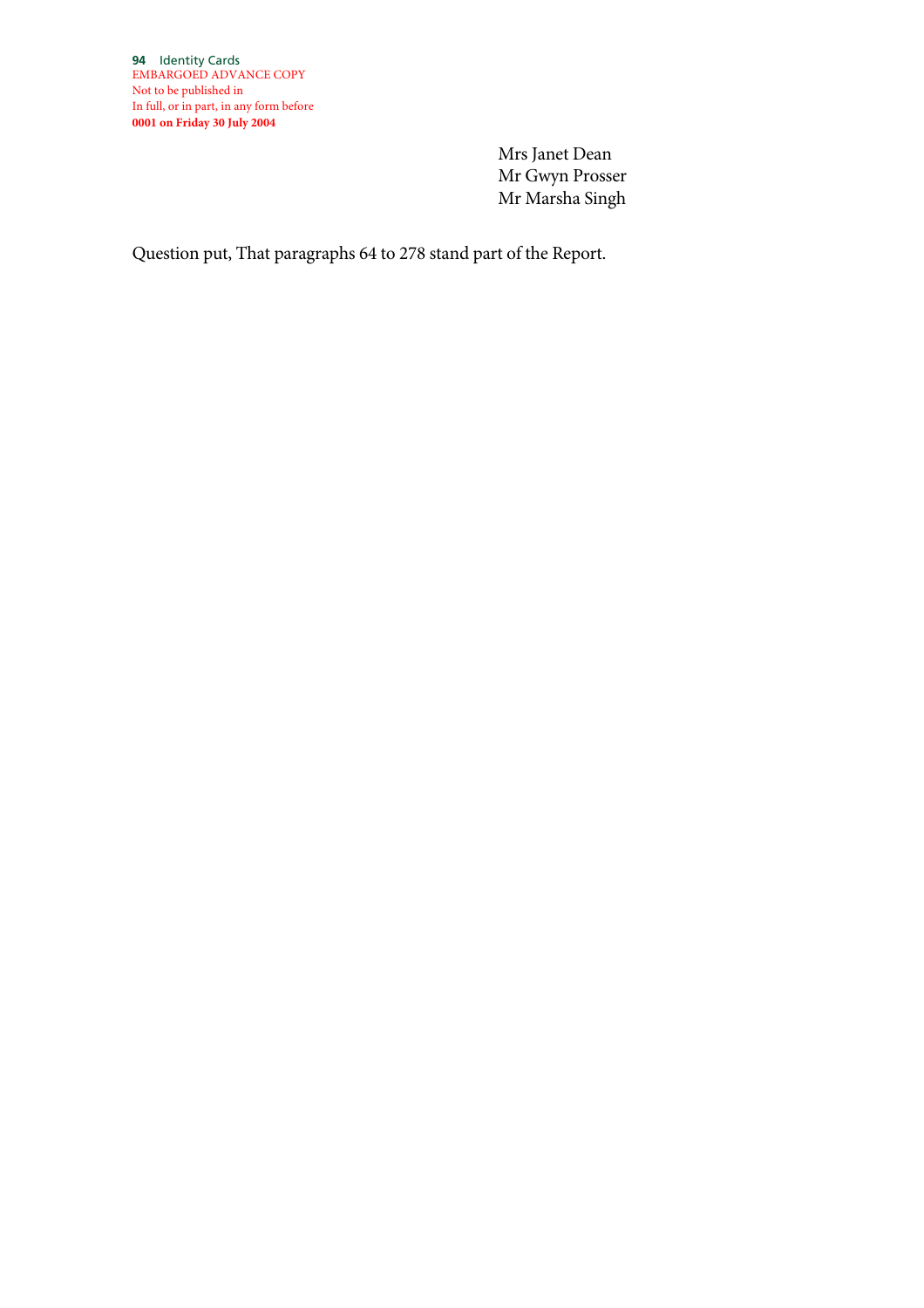EMBARGOED ADVANCE COPY Not to be published in full, or in part, in any form before **0001 on Friday 30 July 2004** 

The Committee divided.

Ayes, 5

Janet Anderson Mr James Clappison Mrs Janet Dean Mr Gwyn Prosser Mr Marsha Singh

Noes, 2

Bob Russell David Winnick

*Ordered*, That further consideration of the Chairman's draft Report be now adjourned.— (*The Chairman*.)

Report to be further considered upon Tuesday 20 July.

[Adjourned till Tuesday 20 July at 9.30 am.

### **Tuesday 20 July 2004**

Members present:

Mr John Denham, in the Chair

Mr James Clappison Mrs Claire Curtis-Thomas Mrs Janet Dean Mr Gwyn Prosser

 Mr Marsha Singh Mr John Taylor David Winnick

The Committee deliberated.

Consideration of the Chairman's draft Report [Identity Cards] resumed.

Paragraphs 279 and 280 read.

Question put, That paragraphs 279 and 280 stand part of the Report.

The Committee divided.

Ayes, 6

Noes, 1

David Winnick

Mr James Clappison Mrs Claire Curtis-Thomas Mrs Janet Dean Mr Gwyn Prosser Mr Marsha Singh Mr John Taylor

Annex agreed to.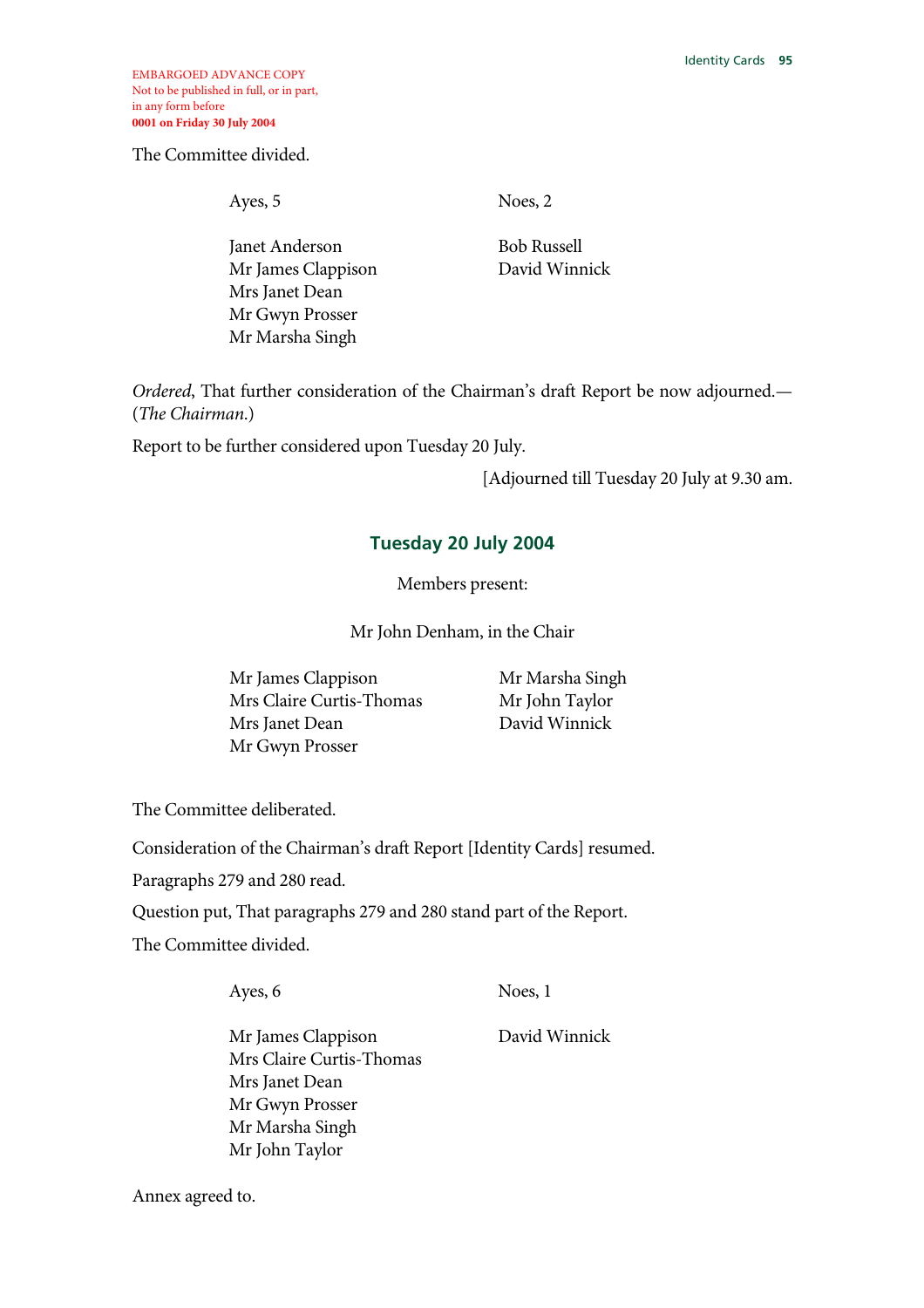**96** Identity Cards EMBARGOED ADVANCE COPY Not to be published in In full, or in part, in any form before **0001 on Friday 30 July 2004**

Question put, That the Summary stand part of the Report.

The Committee divided.

Ayes, 6

Noes, 1

Mr James Clappison Mrs Claire Curtis-Thomas Mrs Janet Dean Mr Gwyn Prosser Mr Marsha Singh Mr John Taylor

David Winnick

Motion made, and Question put, That the Report be the Fourth Report of the Committee to the House.

The Committee divided.

Ayes, 6

Noes, 1

Mr James Clappison Mrs Claire Curtis-Thomas Mrs Janet Dean Mr Gwyn Prosser Mr Marsha Singh Mr John Taylor David Winnick

*Ordered*, That the Chairman do make the Report to the House.

*Ordered*, That the provisions of Standing Order No. 134 (Select committees (reports)) be applied to the Report.

*Ordered*, That the Appendices to the Minutes of Evidence taken before the Committee be reported to the House.

Several memoranda were ordered to be reported to the House.

[Adjourned till Wednesday 8 September at 2.15 pm.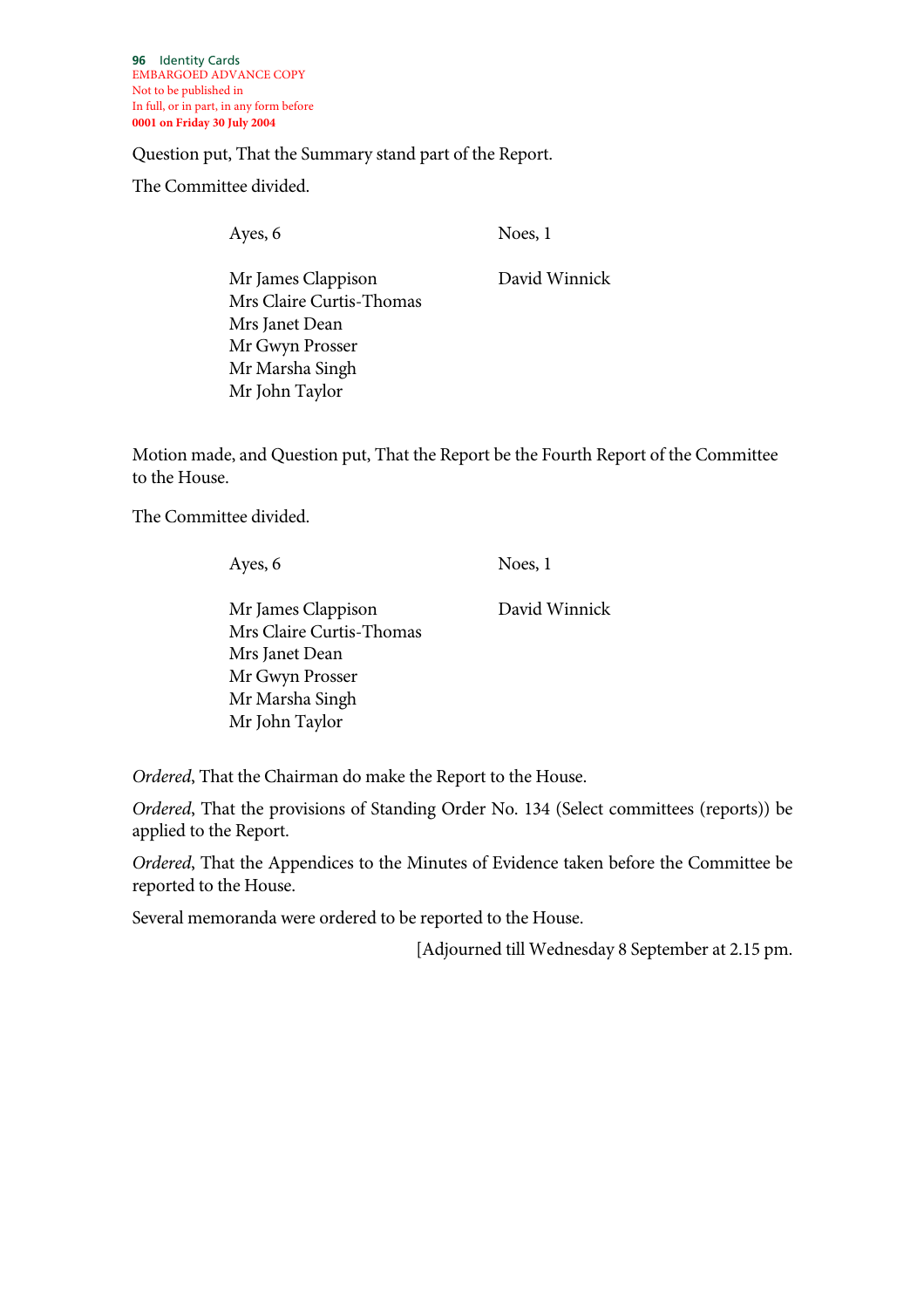# List of witnesses (page numbers refer to Volume II)

| <b>Thursday 11 December 2003</b>                                                                                                                                                                                                                                              | Page                      |
|-------------------------------------------------------------------------------------------------------------------------------------------------------------------------------------------------------------------------------------------------------------------------------|---------------------------|
| Nicola Roche, Director, Children, Identity Cards & Coroners, Katherine<br>Courtney, Director, Identity Cards Programme, and Stephen Harrison, Head,<br>Identity Card Policy Unit, Home Office                                                                                 | Ev <sub>1</sub>           |
| <b>Tuesday 3 February 2004</b>                                                                                                                                                                                                                                                |                           |
| Ms Shami Chakrabarti, Director, Liberty, Mr Simon Davies, Director, Privacy<br>International, and Ms Vicki Chapman, Head of Law Reform, The Law Society<br>Mr Richard Thomas, Information Commissioner, and Mr Jonathan Bamford,<br><b>Assistant Information Commissioner</b> | Ev 19<br>Ev <sub>29</sub> |
| <b>Tuesday 10 February 2004</b>                                                                                                                                                                                                                                               |                           |
| Mr Martin Hall, Director-General, Finance and Leasing Association,<br>Councillor Gerald Vernon-Jackson, Local Government Association, and Mrs<br>Jan Berry, Chairman, Police Federation of England and Wales                                                                  | Ev 36                     |
| <b>Tuesday 24 February 2004</b>                                                                                                                                                                                                                                               |                           |
| Mr Nick Kalisperas, Senior Programme Manager, and Mr Geoff Llewellyn,<br>Member, ID Card Working Group, Intellect, Professor Ross Anderson,<br>Foundation for Information Policy Research, and Professor Martyn Thomas,<br><b>UK Computing Research Committee</b>             | Ev 50                     |
| Tuesday 20 April 2004                                                                                                                                                                                                                                                         |                           |
| Mr John Harrison, Director, Edentity Ltd, Mr Andy Jebson, Director, Cubic<br>Transportation Systems Limited, Mr Richard Haddock, Chief Executive<br>Officer, LaserCard Systems Corporation, and Mr Neil Fisher, Director of<br>Security Solutions, QinetiQ                    | Ev 66                     |
| Tuesday 27 April 2004                                                                                                                                                                                                                                                         |                           |
| Mr Len Cook, Registrar General for England and Wales, and Mr Dennis<br>Roberts, Director for Registration Services, General Register Office, Office<br>for National Statistics.                                                                                               | Ev 82                     |
| Rt Hon Charles Clarke MP, Secretary of State, Department for Education and<br>Skills, Rt Hon John Hutton MP, Minister of State (Health), Department of<br>Health, and Mr Chris Pond MP, Parliamentary Under-Secretary of State,<br>Department for Work and Pensions           | <b>Ev 88</b>              |
| Tuesday 4 May 2004                                                                                                                                                                                                                                                            |                           |
| Rt Hon David Blunkett MP, Home Secretary, Mr Desmond Browne MP,<br>Minister of State for Citizenship and Immigration, Katherine Courtney,<br>Director, Identity Cards Programme, and Stephen Harrison, Deputy Director,<br>Identity Cards Programme, Home Office              | Ev 100                    |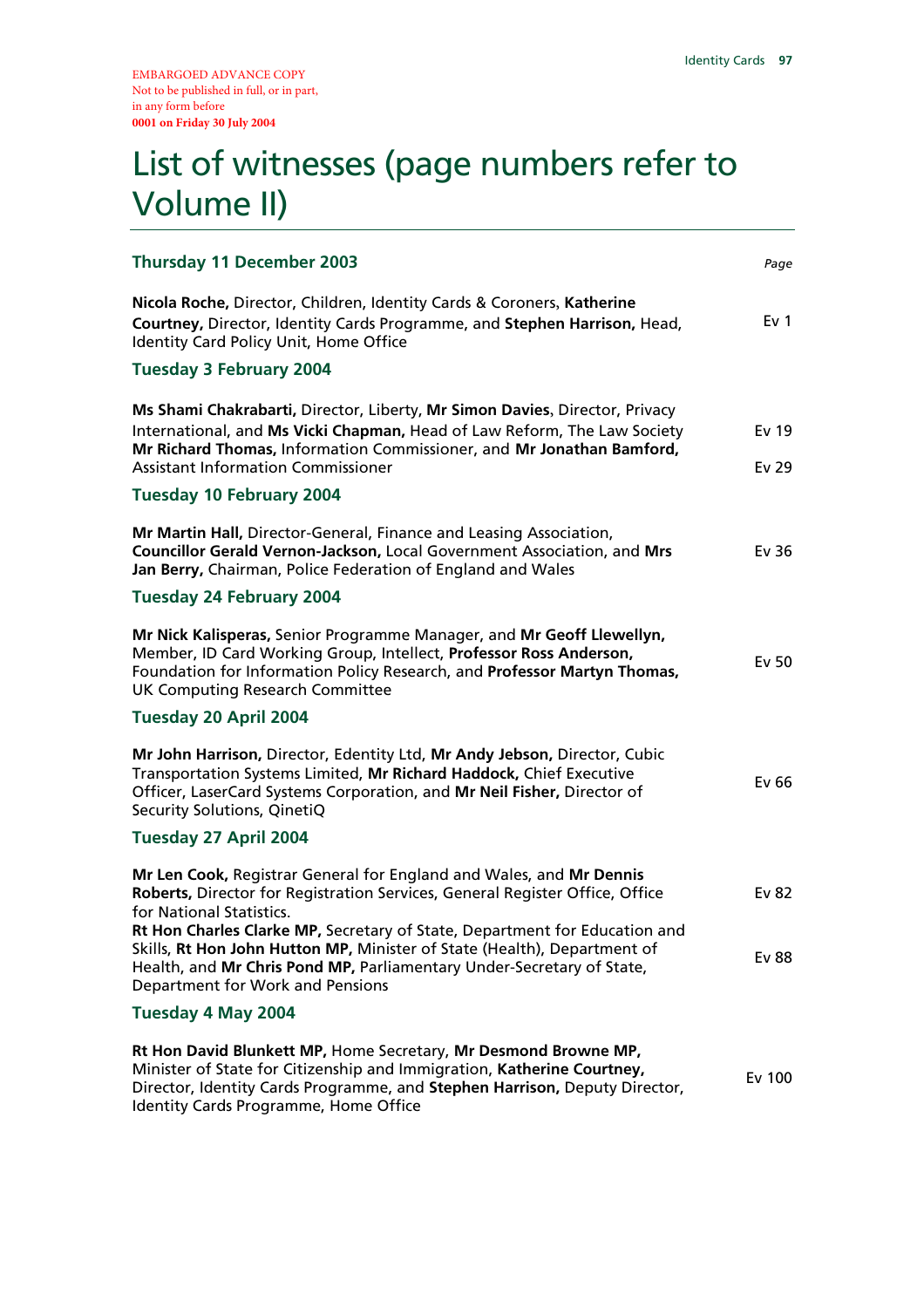**98** Identity Cards EMBARGOED ADVANCE COPY Not to be published in In full, or in part, in any form before **0001 on Friday 30 July 2004**

## **Tuesday 8 June 2004**

| Ev 116 |
|--------|
| Ev 126 |
|        |
| Ev 134 |
|        |
|        |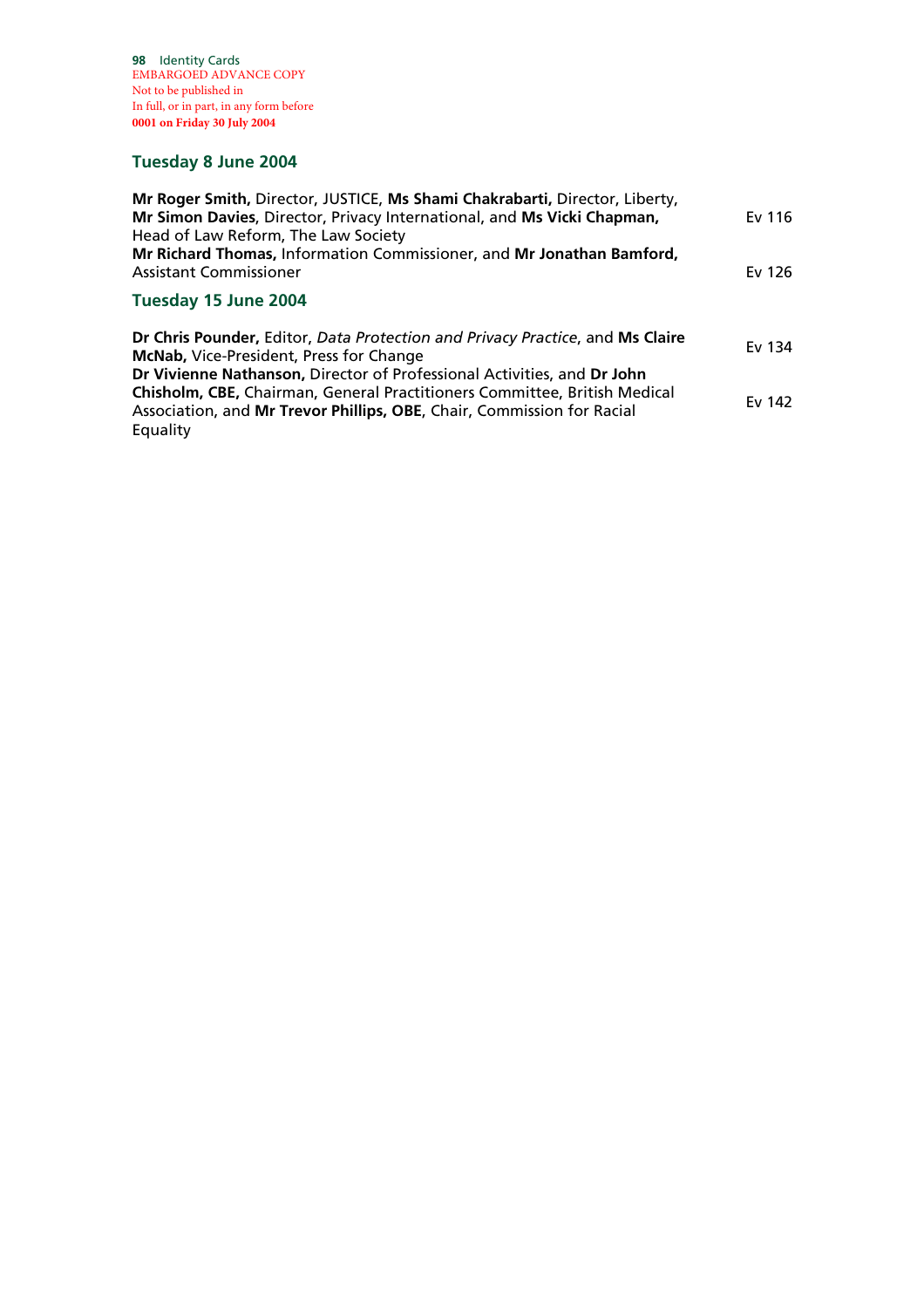# List of written evidence (page numbers refer to Volume II)

| <b>Association of Chief Police Officers</b>                        |                        | Ev 149         |
|--------------------------------------------------------------------|------------------------|----------------|
| <b>British Computer Society</b>                                    |                        | Ev 152, Ev 270 |
| <b>British Medical Association</b>                                 |                        | Ev 271         |
| <b>British Telecommunications plc</b>                              |                        | Ev 154         |
| Cambridge Algorithmica Limited                                     |                        | Ev 157         |
| <b>C-Cure Integrated Solutions Ltd</b>                             |                        | Ev 160         |
| <b>Commission for Racial Equality</b>                              |                        | Ev 272, Ev 316 |
| <b>Computer Sciences Corporation</b>                               |                        | Ev 163         |
| <b>Cubic Transportation Systems Limited</b>                        |                        | Ev 166         |
| <b>Editors of Data Protection and Privacy Practice</b>             | Ev 169, Ev 276, Ev 281 |                |
| Department for Education and Skills                                |                        | Ev 173         |
| Department for Work and Pensions                                   |                        | Ev 174, Ev 175 |
| Department of Health                                               |                        | Ev 175         |
| Mark Dziecielewski                                                 |                        | Ev 177         |
| <b>Edentity Ltd</b>                                                |                        | Ev 181         |
| Dr N Ben Fairweather                                               |                        | Ev 183         |
| <b>Charles Farrier</b>                                             |                        | Ev 184         |
| <b>Finance &amp; Leasing Association</b>                           |                        | Ev 187, Ev 188 |
| Foundation for Information Policy Research                         |                        | Ev 190         |
| <b>Great Communications Limited</b>                                |                        | Ev 192         |
| Home Office                                                        |                        | Ev 196, Ev 307 |
| <b>Information Commissioner</b>                                    | Ev 207, Ev 210, Ev 283 |                |
| Institute of Electrical Engineers                                  |                        | Ev 213         |
| Intellect                                                          |                        | Ev 214         |
| <b>JUSTICE</b>                                                     |                        | Ev 217, Ev 287 |
| LaserCard Systems Corporation                                      |                        | Ev 218         |
| The Law Society                                                    | Ev 222, Ev 226, Ev 290 |                |
| Liberty                                                            | Ev 227, Ev 229, Ev 293 |                |
| Local Government Association                                       |                        | Ev 236         |
| <b>Metropolitan Police Service</b>                                 |                        | Ev 239         |
| Northrop Grumman                                                   |                        | Ev 240         |
| <b>Office for National Statistics</b>                              |                        | Ev 244, Ev 248 |
| Police Federation England and Wales                                |                        | Ev 250, Ev 296 |
| Press for Change                                                   |                        | Ev 298         |
| Privacy International                                              |                        | Ev 253, Ev 302 |
| Royal National Institute of the Blind                              |                        | Ev 307         |
| Rt Hon Rhodri Morgan AM, First Minister, Welsh Assembly Government |                        | Ev 270         |
| QinetiQ                                                            |                        | Ev 255         |
| <b>Scottish Executive</b>                                          |                        | Ev 258         |
| SiVenture                                                          |                        | Ev 259         |
| Stand                                                              |                        | Ev 262         |
| <b>UK Computing Research Committee</b>                             |                        | Ev 265         |
| <b>UK Passport Service</b>                                         |                        | Ev 269         |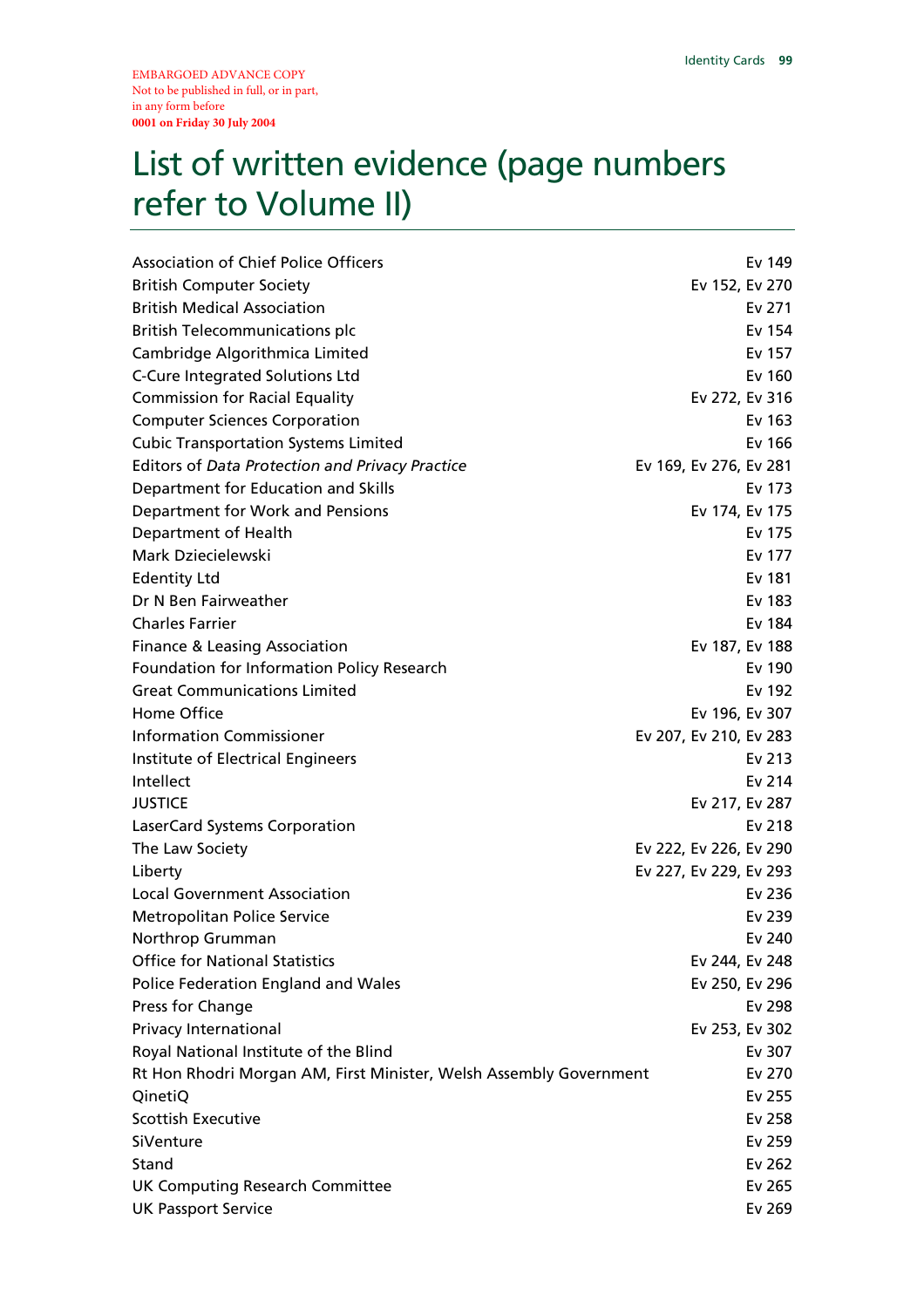**100** Identity Cards EMBARGOED ADVANCE COPY Not to be published in In full, or in part, in any form before **0001 on Friday 30 July 2004**

# List of unprinted written evidence

Additional papers have been received from the following and have been reported to the House but to save printing costs they have not been printed and copies have been placed in the House of Commons Library where they may be inspected by members. Other copies are in the Record Office, House of Lords and are available to the public for inspection. Requests for inspection should be addressed to the Record Office, House of Lords, London SW1 (Tel 020 7219 3074). Hours of inspection are from 9.30am to 5.00pm on Mondays to Fridays.

Shireen Anderson APACS Axalto Business Consultancy Services Ltd Cambridge Algorithmica Limited Cubic Transportation Systems Limited De La Rue ID Systems Brian Duguid Mark Dziecielewski Electronic Data Systems Limited European Biometrics Forum Paul Flynn MP Home Office Information Support Group Smart Card Centre, Royal Holloway University of London LaserCard Systems Corporation Trevor Mendham Dr Richard Miller Northrop Grumman Mr M Pearson Angela Pinter L Pycock Nigel C Sedgwick, Cambridge Algorithmica Limited, and Professor Ross Anderson (exchange of emails) Stand Julian Todd TSSI